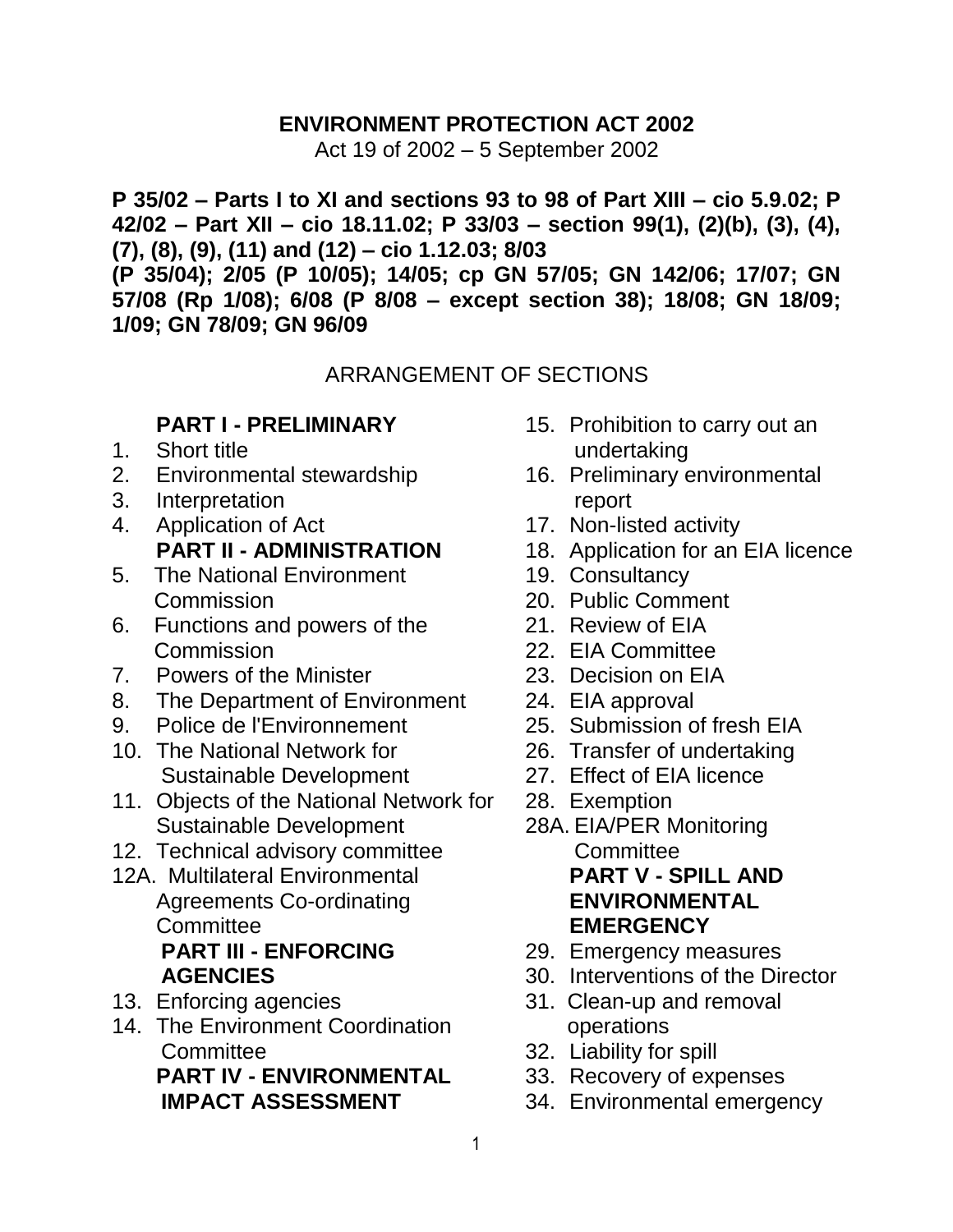- 34A. Other threat to the environment
- 35. [Powers in case of emergency or](#page-44-0)  [spill](#page-44-0)
- 36. [Regulations under this Part](#page-44-1) **PART VI - NATIONAL ENVIRONMENTAL STANDARDS**
- 37. [Issue of standards and guidelines](#page-45-0)
- 38. [Standards for water](#page-46-0)
- 39. [Effluent limitations](#page-46-1)
- 40. [Standards for air](#page-46-2)
- 41. [Standards for noise](#page-47-0)
- 42. [Standards for hazardous wastes](#page-47-1)
- 43. [Standards for non-hazardous](#page-48-0)  [wastes](#page-48-0)
- 44. [Standards for pesticide residues](#page-48-1)
- 45. [Standards for odours](#page-49-0)
- 46. [Standards for built-up environment](#page-49-1)
- 47. [Quality control of laboratories](#page-49-2)
- 48. [Industrial waste audit](#page-49-3) **PART VII - COASTAL AND MARITIME ZONE MANAGEMENT**
- 49. [Interpretation under this Part](#page-50-0)
- 50. [ICZM Committee](#page-50-1)
- 51. [Protection of the zone](#page-52-0)
- 52. [Dumping in the zone](#page-53-0) **PART VIII - THE ENVIRONMENT APPEAL TRIBUNAL**
- 53. [Interpretation](#page-54-0) of Part VIII
- 54. [Jurisdiction of the Tribunal](#page-54-1)
- 55. Proceedings of the Tribunal
- 56. Determination of the Tribunal
- 57. Appeal to the Supreme Court
- 58. Regulations by the Tribunal **PART IX – THE NATIONAL ENVIRONMENT FUND**
- 59. [The National Environment Fund](#page-55-0)
- 60. [Objects of the Fund](#page-55-1)
- 61. [The Board](#page-56-0)
- 62. [Income and disbursement](#page-56-1)
- 63. [Audit and accounts](#page-57-0)
- 64. [Regulations in respect of the](#page-57-1)  [Fund](#page-57-1) **PART X - ENVIRONMENT PROTECTION FEE**
- 65. [Interpretation](#page-58-0)
- 66. [Charge to environment](#page-58-1)  [protection fee](#page-58-1)
- 67. [Registration of enterprise or](#page-59-0)  [activity](#page-59-0)
- 68. Penalty and interest for late payment of fee
- 69. Assessment and recovery of fee
- 69A. Transitional provisions
- 69B. Interpretation
- *69C.Charge of advance recycling fee*
- *69D.Registration of manufacture, assembler or importer*
- *69E. Penalty for payment of advance recycling fee*
- *69F.Penalty for payment of advance recycling fee*

#### *69G.Payment into Fund* **PART XI - ENFORCEMENT**

- 70. [Programme approval](#page-63-0)
- 71. [Enforcement notice](#page-65-0)
- 72. [Prohibition notice](#page-66-0)
- 73. [Stop order](#page-67-0)
- 74. [General provisions on notices](#page-67-1)
- 75. [Consultation on notices](#page-68-0)
- 76. [Variation notice](#page-68-1)
- 77. [Service of notice](#page-68-2)
- 78. [Revocation of notices](#page-69-0)
- 79. [Powers of entry](#page-69-1)
- 80. [Entry and arrest without](#page-71-0)  [warrant](#page-71-0)
- 81. [Entry of a dwelling house](#page-72-0)
- 82. [Authorised officer to produce](#page-72-1)  [authority](#page-72-1)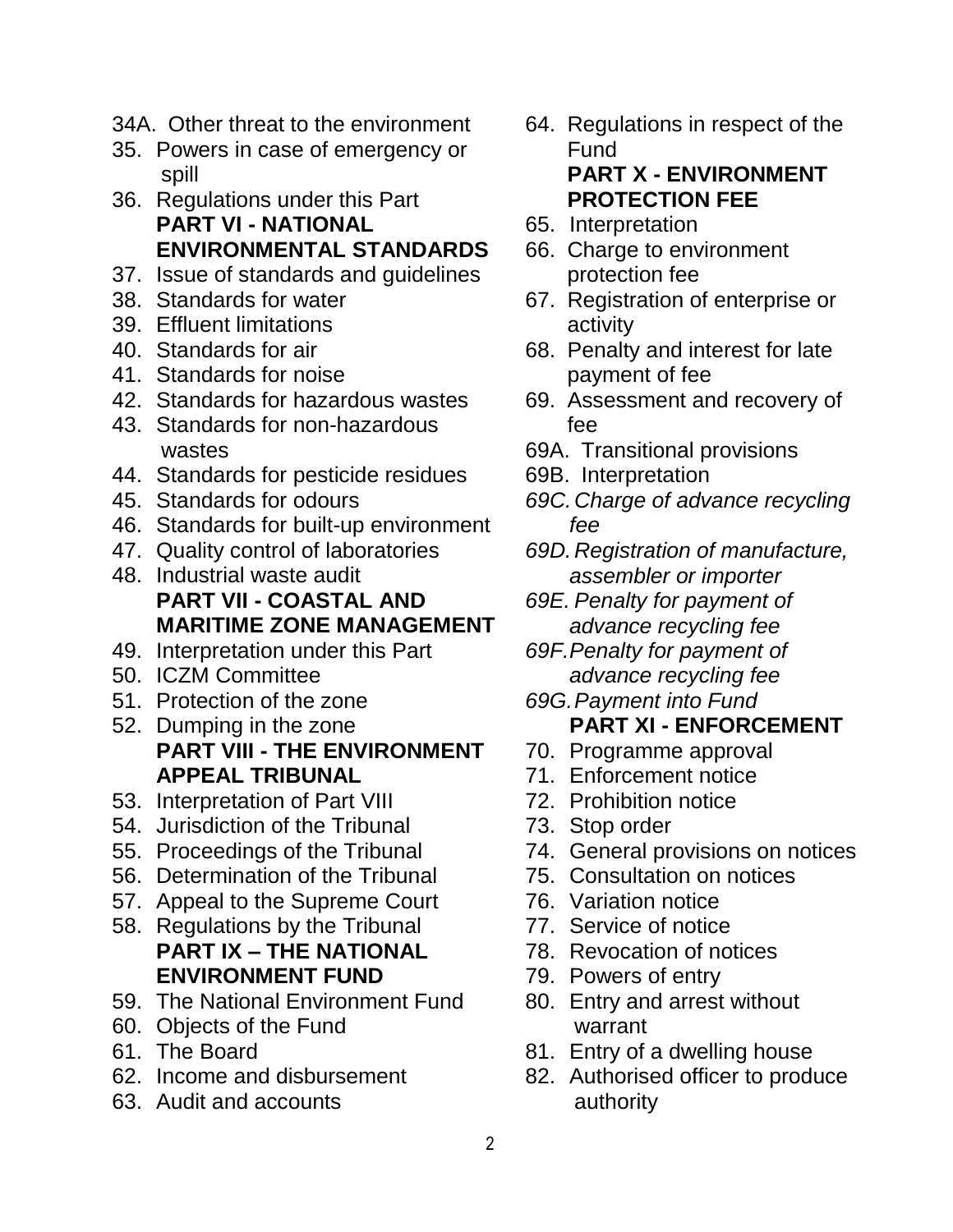- 83. [Obstruction of an authorized officer](#page-72-2)
- 84. [Compliance monitoring](#page-73-0)
- 85. [Offences](#page-73-1)
- 86. [Powers of Court](#page-75-0)
- 87. [Prosecution and jurisdiction](#page-75-1)
- 88. [Fixed penalties](#page-76-0)
- 89. [Eyesores](#page-77-0)

# **PART XII - APPLICATION OF ACT TO RODRIGUES**

- 90. [Establishment of Rodrigues](#page-79-0)  [Environment Committee](#page-79-0)
- 91. [Powers of Island Chief Executive](#page-80-0)
- 92. [Regulations for Rodrigues](#page-81-0) **PART XIII - MISCELLANEOUS PROVISIONS**
- 93. [Restriction of liability](#page-83-0)
- 94. [Disclosure of information](#page-83-1)
- 95. [Code of practice](#page-83-2)
- 96. [Regulations](#page-83-3)
- 97. [Repeal](#page-85-0)
- 98. [Saving and transitional](#page-85-1)

[provisions](#page-85-1)

- 99. [Consequential amendments](#page-86-0)
- 100. [Commencement](#page-93-0) [First Schedule](#page-102-0) [Second Schedule](#page-93-1) Third Schedule [Fourth Schedule](#page-97-0) [Fifth Schedule](#page-108-0) [Sixth Schedule](#page-107-0) [Seventh Schedule](#page-107-1) Eighth Schedule Ninth Schedule Tenth Schedule Eleventh Schedule Twelfth Schedule

 $\overline{\phantom{a}}$  , where  $\overline{\phantom{a}}$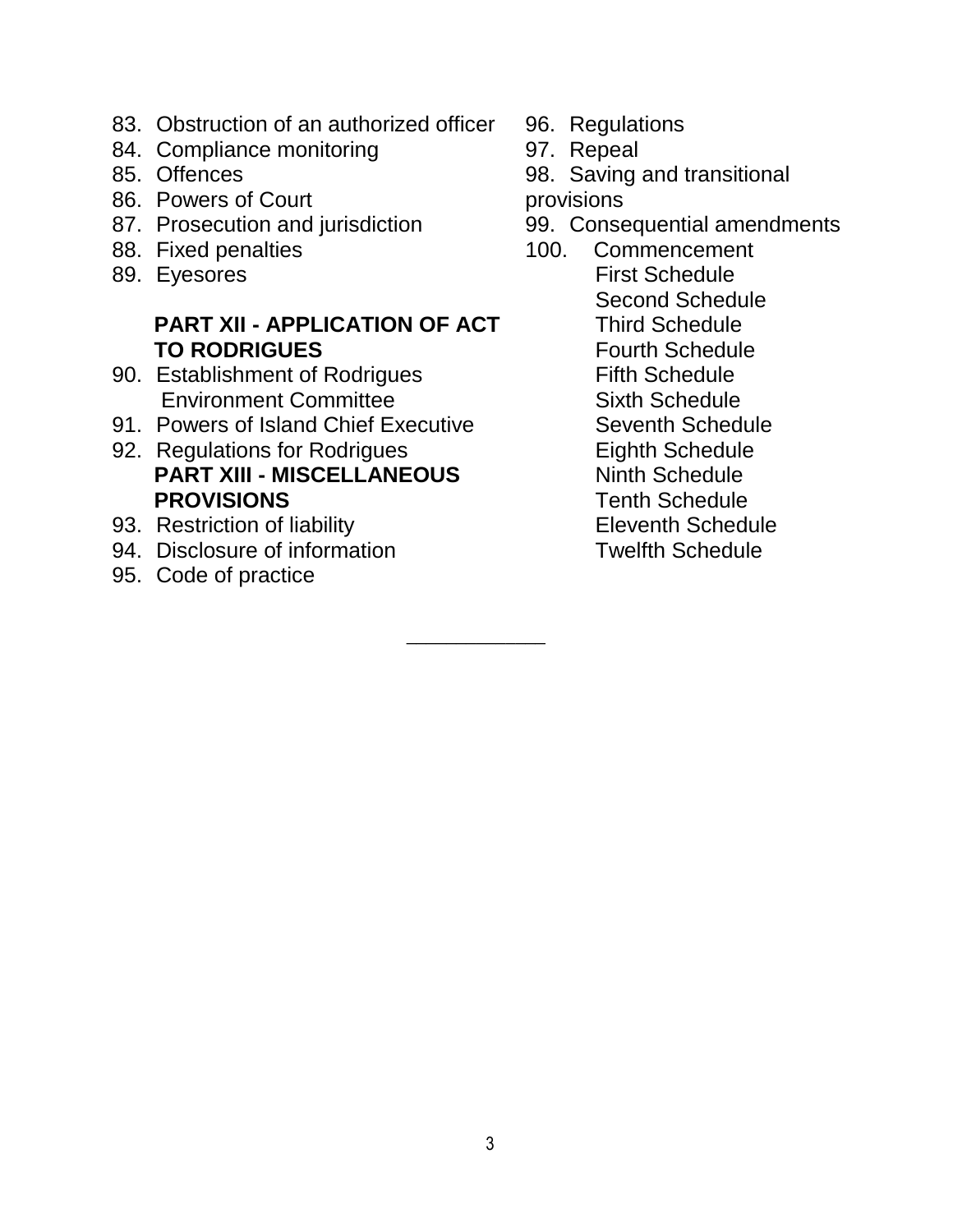## **PART I - PRELIMINARY**

#### <span id="page-3-0"></span>**1. Short title**

This Act may be cited as the Environment Protection Act 2002.

#### <span id="page-3-1"></span>**2. Environmental stewardship**

It is declared that every person in Mauritius shall use his best endeavours to preserve and enhance the quality of life by caring responsibly for the natural environment of Mauritius.

#### <span id="page-3-2"></span>**3. Interpretation**

In this Act -

"accredited laboratory" means a public or private laboratory accredited by MAURITAS to conduct analyses of environmental samples and provide environmental data;

"air" includes ambient or localised air within a building, a vehicle, or within any enclosure or a structure;

"authorised officer" means an officer designated under section 8(5), and includes a police officer;

"Board" means the Board established under section 61;

"Board of Investment" means the Board of Investment established under the Board of Investment Act 2000;

"Central Water Authority" means the Central Water Authority established under the Central Water Authority Act;

"Chief Commissioner" has the same meaning as in the Rodrigues Regional Assembly Act 2001

"clinical waste" means waste produced by, discharged by, or derived from or associated with the operation of, a health institution, hospital, pathological laboratory or sanatorium, and includes human and animal tissue or excretions, drugs, medicinal products;

"Commission" means the National Environment Commission established under section 5;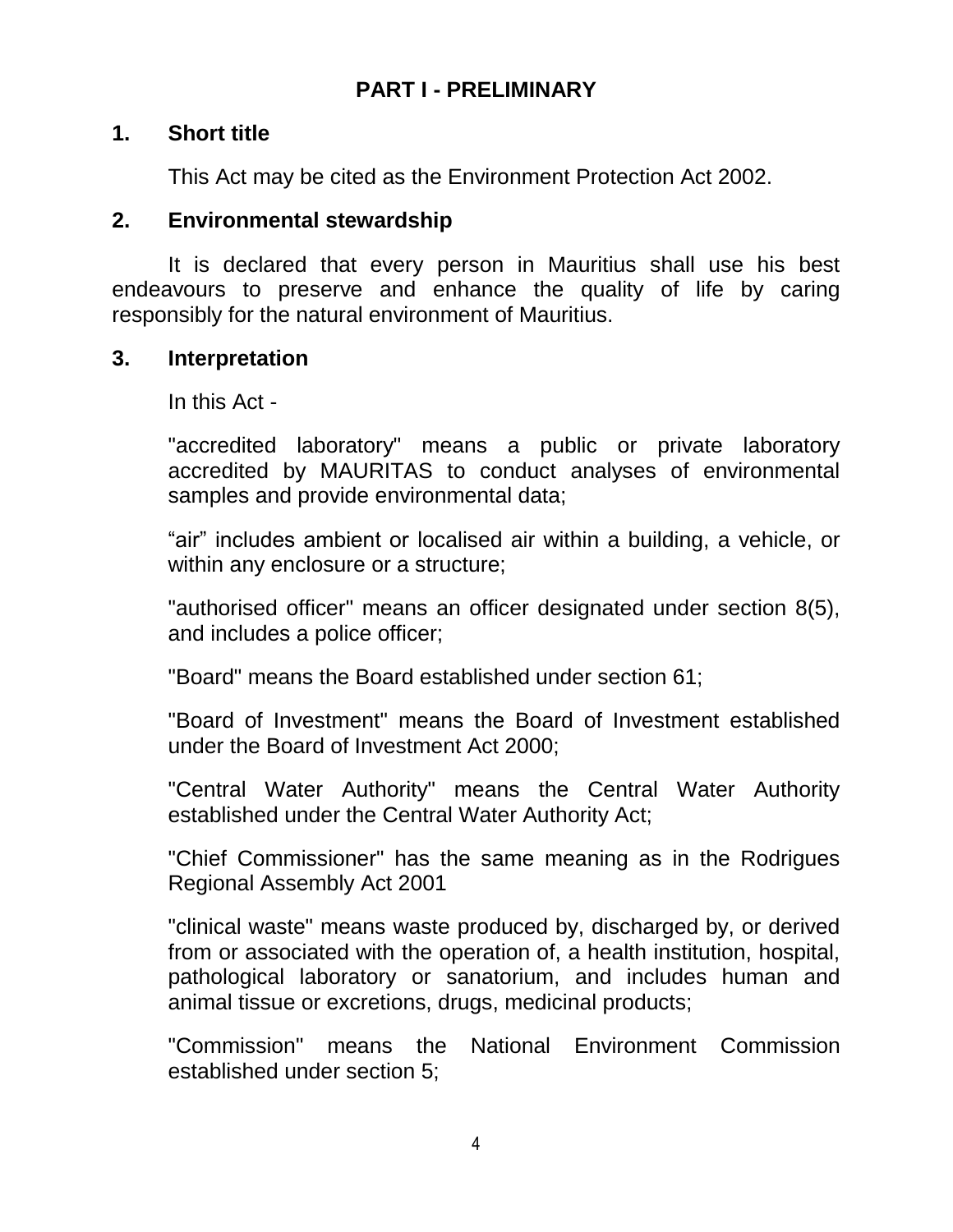"Committee" means the Environment Coordination Committee established under section 14;

"contingency plan" means measures intended to be applied in the event of a spill or an environmental emergency;

"Department" means the Department of Environment established under section 8(1);

"Director" means the Director of Environment appointed under section 8(2);

"discharge" includes deposit, emission and leakage;

"effluent" means wastewater, whether treated, untreated, or partially treated, produced by or discharged from agricultural, industrial, commercial or domestic premises;

"effluent limitations" means any restriction prescribed under section 39 on quantities, rates and concentrations of chemical, biological or other constituents which are discharged into the environment;

"EIA" means an environmental impact assessment;

"EIA Committee" means the EIA Committee established under Section 22;

"EIA licence" means a licence issued under section 23(8);

"EIA/PER Monitoring Committee" means the Committee set up under section 28A;

[Inserted 6/08 (P 8/08)]

"enforcement notice" means a notice referred in section 71;

"enforcing agency" means an enforcing agency designated under section 13;

"environment" includes-

- (a) land, air, water, or anyone of, or any combination of, these media;
- (b) all living organisms;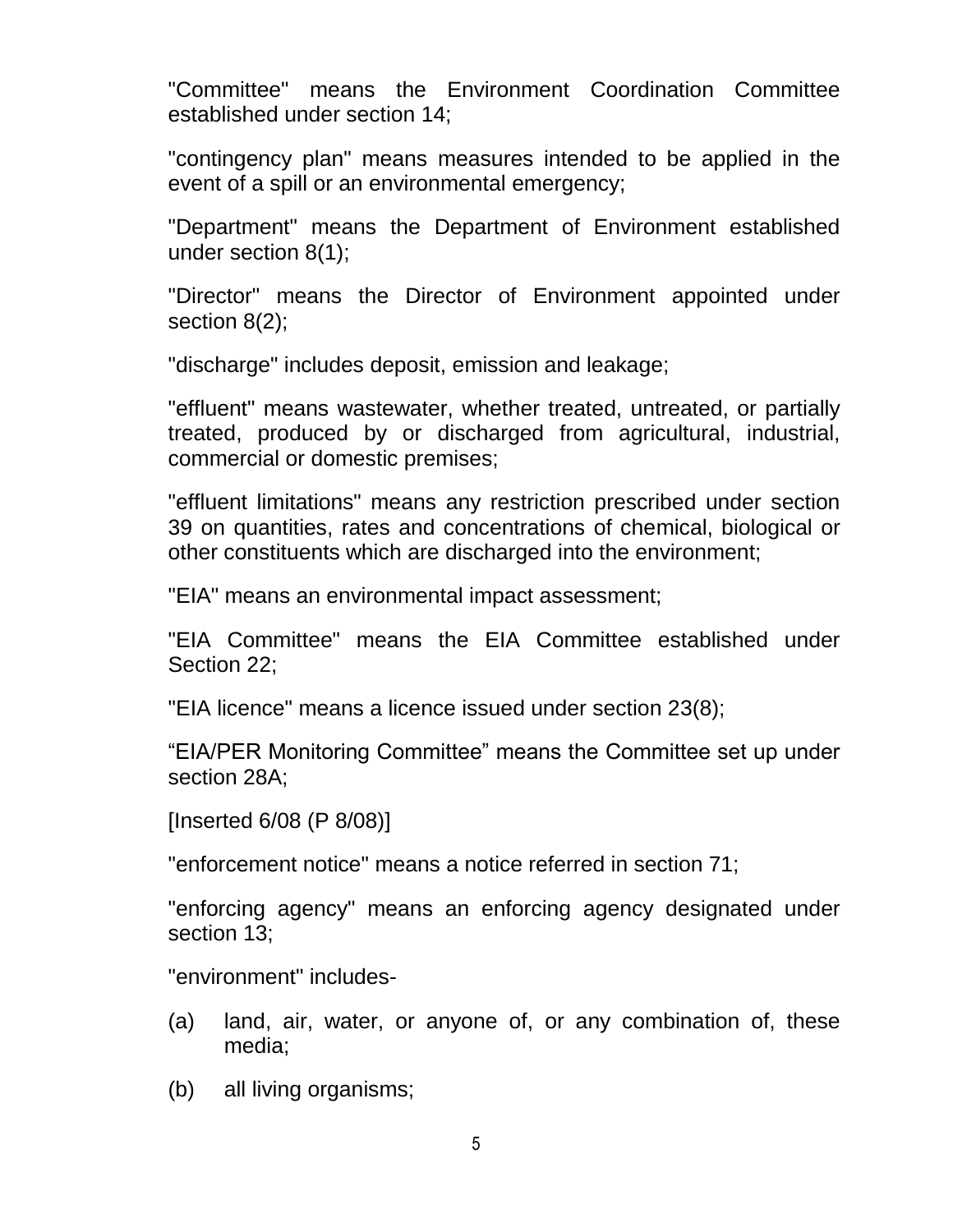(c) any built-up environment;

"environmental data" means data obtained from the laboratory analyses of environmental samples;

"environmental impact assessment" means a document containing the information required under section 18;

"environmental law" means-

- (a) this Act and any regulations made under this Act, and includes any direction, order, notice issued under, or any requirement imposed by, this Act;
- (b) any other enactment, or part of any other enactment which the Minister may, by regulations, declare, to be an environmental law;

[cp GN 57/05; amended 6/08 (P 8/08)]

"environment liaison officer" means an environment liaison officer designated under section 13(2);

"exempt undertaking" means an undertaking by a public department in relation to which a declaration is made under section 28;

"Finance Officer" means the Finance Officer posted at the Ministry;

"financial year" has the meaning assigned to it by section 111 of the Constitution;

"Fund" means the National Environment Fund established under section 59;

"hazardous waste" means waste, natural or artificial, whether in solid or liquid form, or in the form of gas or vapour, declared as hazardous waste under section 42, and includes clinical waste;

"ICZM Committee" means the Integrated Coastal Zone Management Committee established under section 50;

"Island Chief Executive" has the same meaning as in the Rodrigues Regional Assembly Act 2001;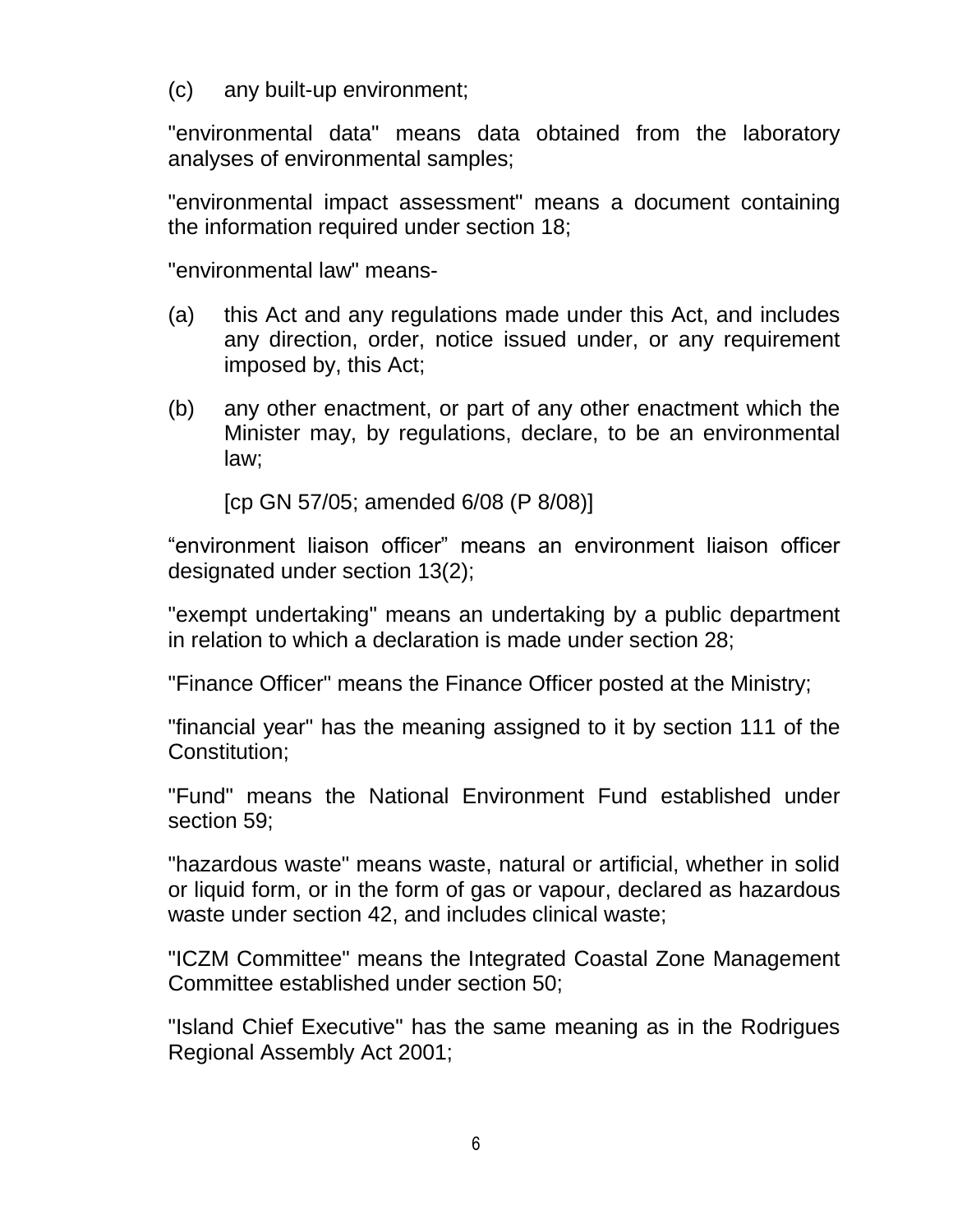"local authority" has the meaning assigned to it in the Local Government Act;

"MAURITAS" means the Mauritius Accreditation Service established under the Mauritius Accreditation Service Act;

 $"MFA" -$ 

- (a) means a multilateral environmental agreement to which Mauritius is a party;
- (b) includes a treaty, convention, protocol, covenant or other internationally binding instrument dealing with environmental matters, to which Mauritius is a party;

[Inserted 6/08 (P 8/08)]

"MEAs Co-ordinating Committee" means the Committee set up under section 12A;

[Inserted 6/08 (P 8/08)]

"medium " means environmental medium and includes air, land and water;

"Minister" means the Minister to whom responsibility for the subject of the environment is assigned;

"Ministry" means the Ministry having responsibility for the subject of the environment;

"monitoring" includes the inspection, measurement, sampling or analysis of any discharge of a pollutant, or of any environmental medium in any locality, whether periodically or continuously;

"national environmental standards" means standards referred to under Part VI;

"National Network for Sustainable Development" means the network established under section 10;

"noise" includes vibration;

"non-hazardous waste" means waste other than hazardous waste;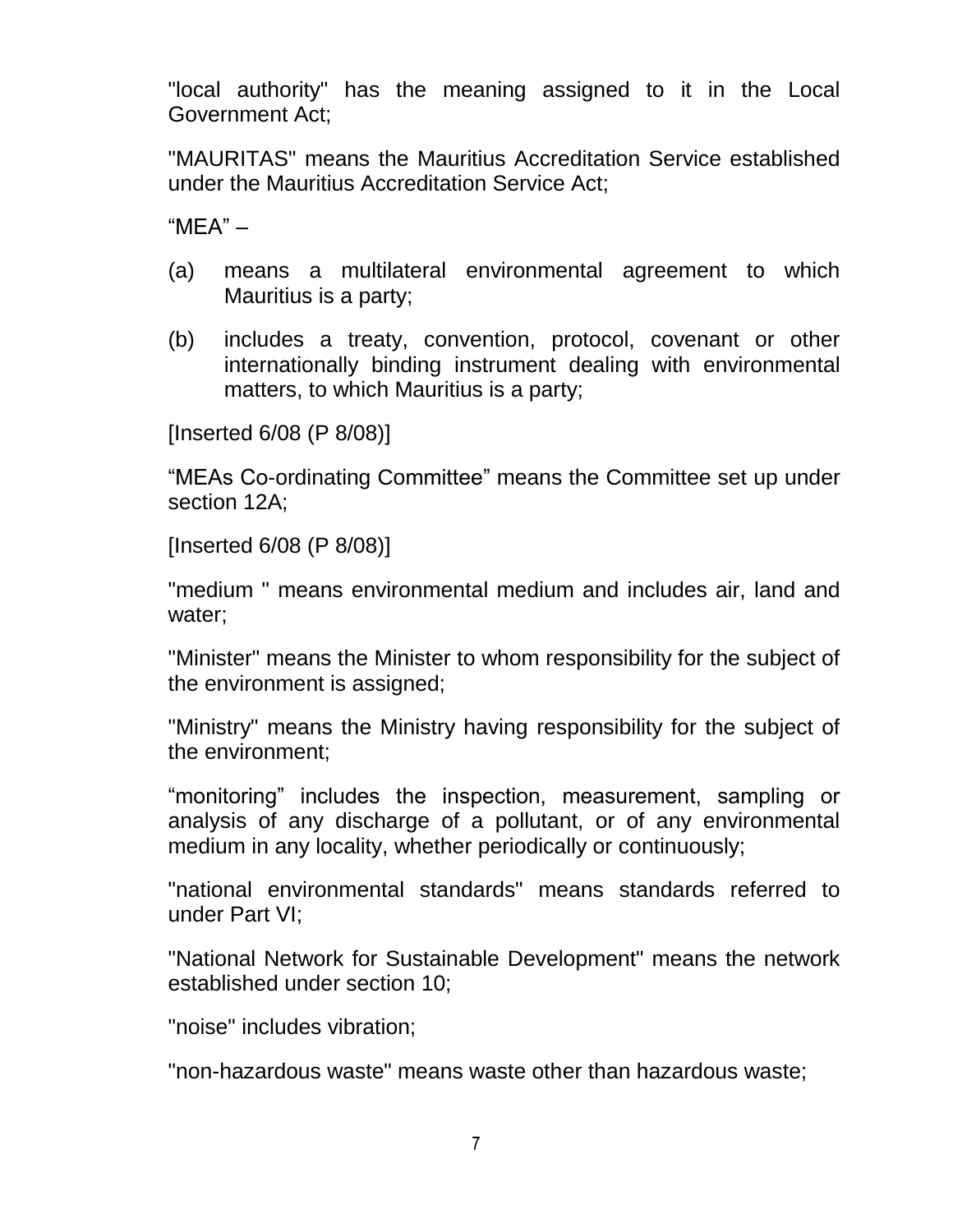"notice" means an enforcement notice, an eyesore abatement notice, a fixed penalty notice, a programme notice a prohibition notice, a stop order, and a variation notice;

[Amended 6/08 (P 8/08)]

"owner of a pollutant" means the owner or the person having the charge, management or control of a pollutant which is spilled or unlawfully discharged;

[Amended 6/08 (P 8/08)]

"PER" means a preliminary environmental report referred to in section 16;

[Inserted 6/08 (P 8/08)]

"PER Committee" means the Committee set up under section 16(5A);

[Inserted 6/08 (P 8/08)]

"Permanent Secretary" means the Permanent Secretary of the Ministry;

"person responsible" means the owner, or the person having the charge, management or control of an activity, enterprise, or undertaking;

"pesticide residue" means any substance resulting from the use of a pesticide or of the derivation of a pesticide;

"Police de I' Environnement" means the unit established under section 9;

"pollutant" means a substance which may cause harm, damage or injury to the environment, to plant or animal life, or to human health, and includes any substance from which a pollutant is derived;

"Prime Minister" means the Prime Minister of the Government of Mauritius;

"programme approval" means a programme approval referred to under section 70(3);

"programme of measures" includes steps, plans, proposals;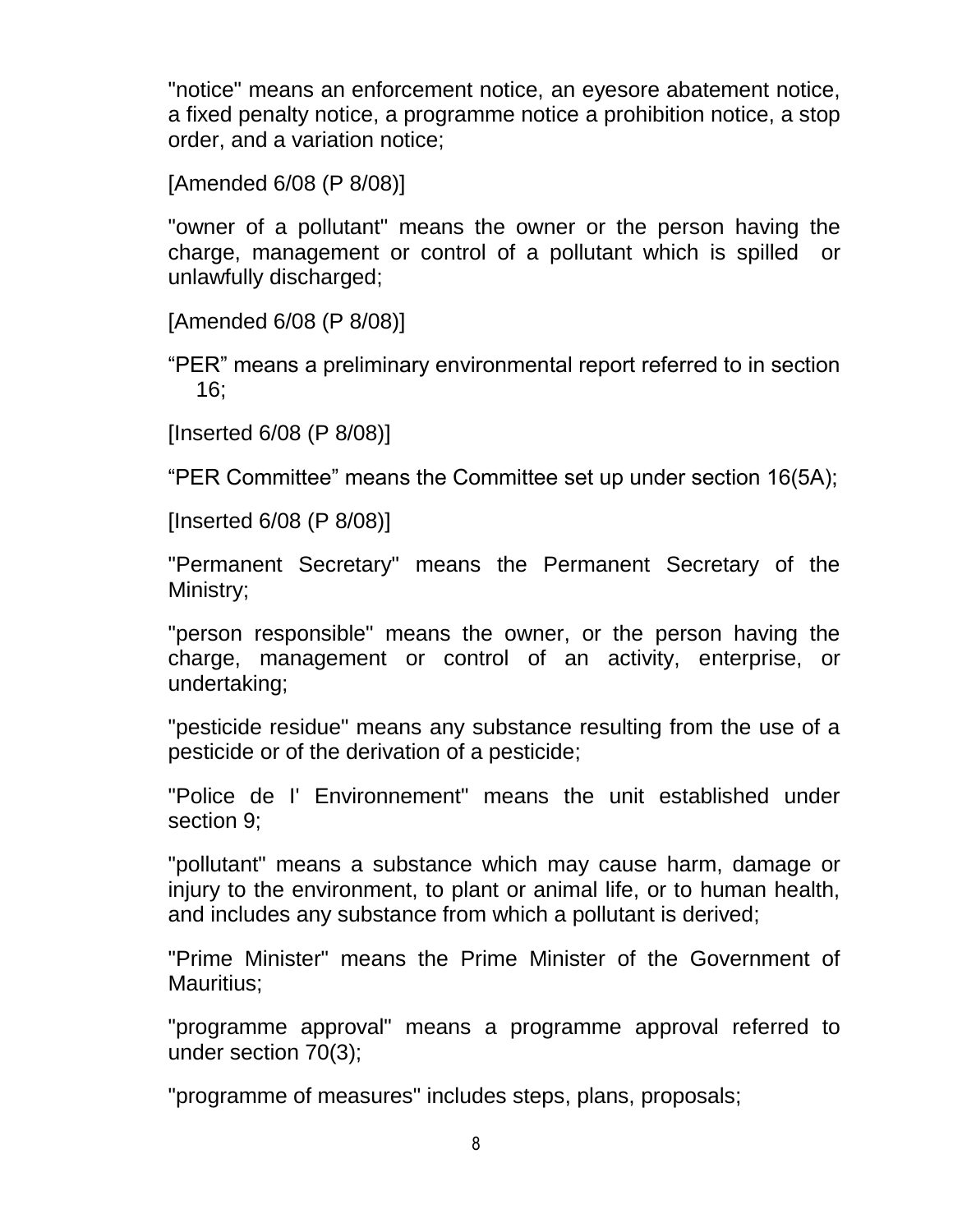"prohibition notice" means a notice referred to under section 72;

"proponent", subject to section 26,means a person who -

- (a) is the owner of, or who has the charge, management; or control of an undertaking; or
- (b) carries out or proposes to carry out an undertaking;

"public comment" means a submission made under section 20 by any person, other than a public department, on an EIA;

"public department" means a Ministry in the Government of Mauritius, a parastatal body or a public authority established under any enactment and includes an enforcing agency;

"relevant enforcing agency" means the enforcing agency designated in the Fourth Schedule in relation to a specified medium or pollutant;

"relevant local authority" means the local authority in the administrative area of which an undertaking is situated;

[Inserted 6/08 (P 8/08)]

"Rodrigues Environment Committee" means the Rodrigues Environment Committee established under section 90;

"spill" means a discharge of a pollutant into the environment from or out of a structure, vehicle, vessel, craft, or other carrier or container, which -

- (a) is abnormal having regards to all the circumstances of the discharge; and
- (b) poses a serious threat to the environment;

"standards" includes criteria and specifications;

"stop order" means an order referred to in section 73;

"substance" means any natural or artificial substance, whether in solid or liquid form or in the form of a gas or vapour, and includes mixtures of any substance, electricity and heat;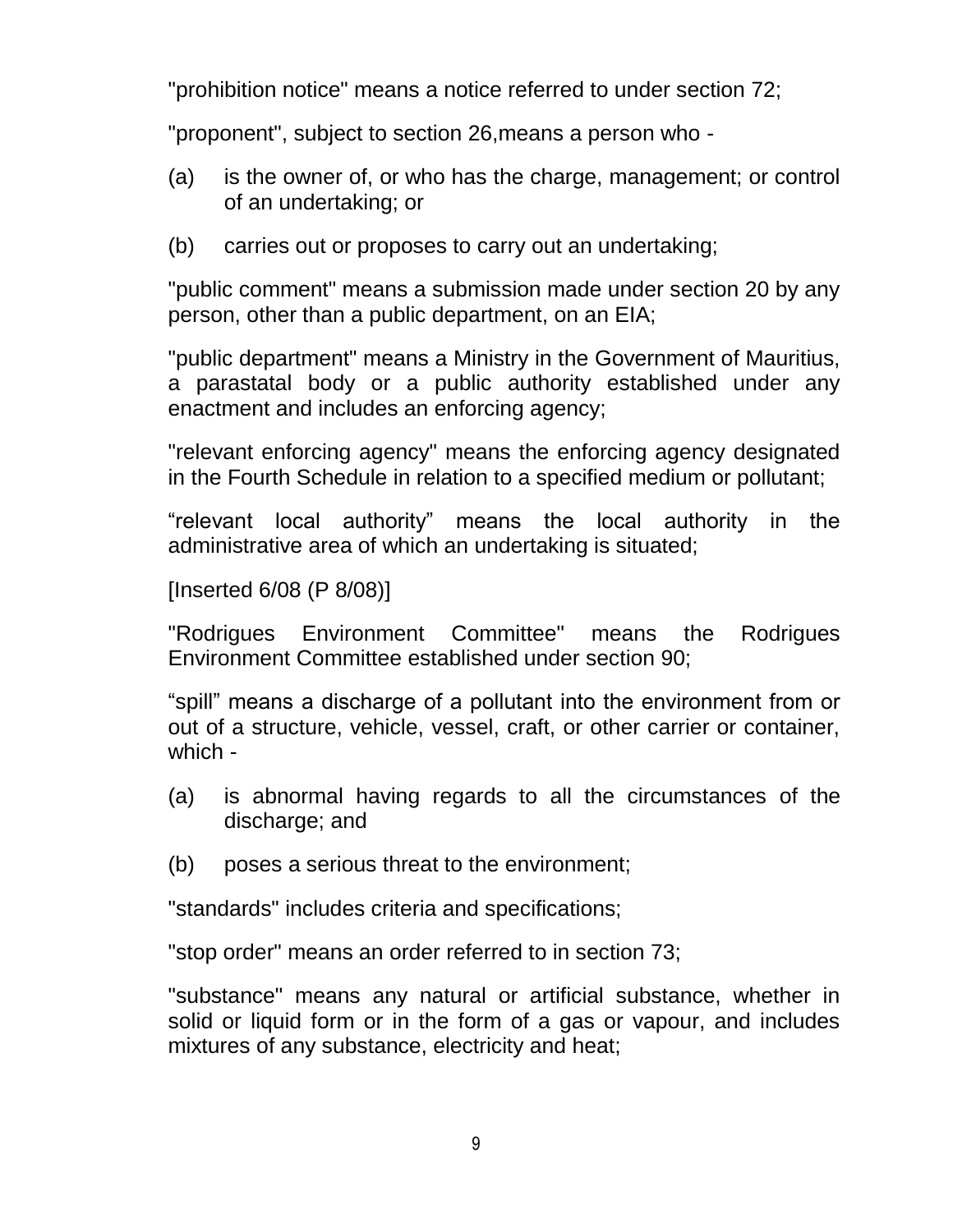"technical advisory committee" means a committee established under section 12;

"Tribunal" means the Environment Appeal Tribunal established under 53;

"undertaking" –

- (a) means an enterprise or activity referred to in section 15(2), or a proposal, plan or programme in respect of an enterprise or activity by a public department, a local authority, or any other person;
- (b) includes a modification or an addition to an undertaking;

[Repealed and replaced 6/08 (P 8/08)]

"zone" has the meaning assigned to it by section 49.

[Amended 6/08 (P 8/08)]

# <span id="page-9-0"></span>**4. Application of Act**

This Act shall-

- (a) bind the State
- (b) apply to
	- (i) the island of Mauritius;
	- (ii) subject to Part XII, the island of Rodrigues;
	- (iii) the other islands under the jurisdiction of the State of Mauritius with such modifications as the Minister may, by regulations, prescribe.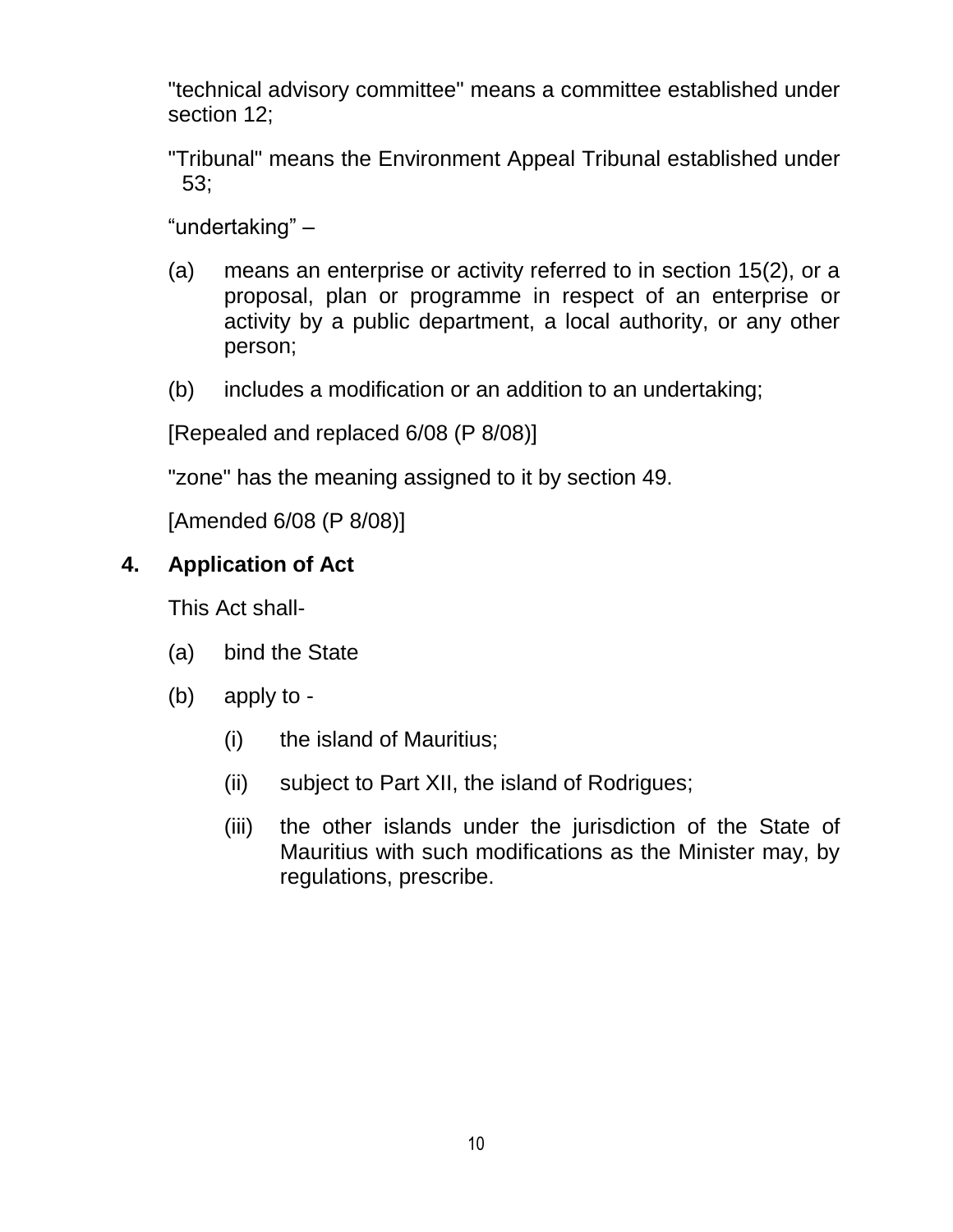# **PART II - ADMINISTRATION**

## <span id="page-10-0"></span>**5. The National Environment Commission**

- (1) There is established for the purposes of this Act a National Environment Commission.
- (2) The Commission shall consist of-
	- (a) the Prime Minister, as *Chairperson;*
	- (b) the Ministers to whom are assigned responsibility. for the subjects listed in the First Schedule; and

[Amended 6/08 (P 8/08)]

- (c) such other Ministers as the Prime Minister may designate.
- (3) The Chief Commissioner may, from time to time, at the request of the Prime Minister, attend the meetings of the Commission.

# <span id="page-10-1"></span>**6. Functions and powers of the Commission**

- (1) The Commission shall-
	- (a) set national objectives and goals, and determine policies and priorities for the protection of the environment, having due regard to the recommendations of the Minister;
	- (b) review progress made by public departments on any aspect of environmental management projects and programmes;
	- (c) ensure coordination and cooperation between public departments, local authorities, and other government organisations engaged in environmental protection programmes;
	- (d) make such recommendations and issue such directions as it may determine to public departments;
	- (e) monitor and review the activities of public departments concerned with the protection and management of the environment.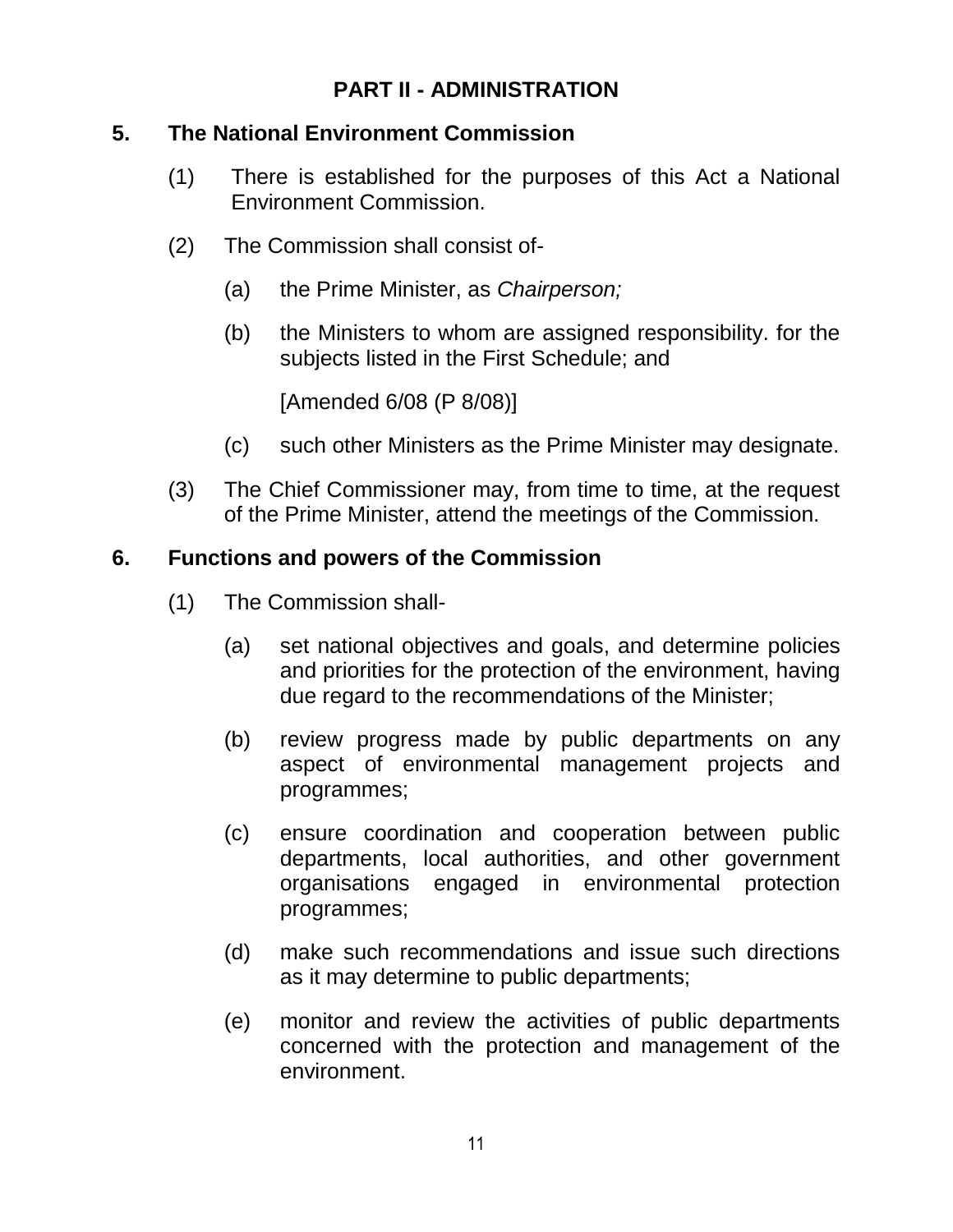(2) The Director shall act as secretary to the Commission.

### <span id="page-11-0"></span>**7. Powers of the Minister**

Subject to any direction by the Commission, the Minister shall for the purposes of this Act-

- (a) propose and develop policies on all aspects of environmental protection and management pursuant to national objectives and goals set by the Commission from time to time;
- (b) coordinate and monitor all environmental management programmes, and where he deems necessary, issue directions to any public department or local authority for the promotion of such programmes;
- (c) refer for investigation reports of pollution, spills, and other related cases for redress and for prosecution;
- (d) establish such standards for the protection of the air, land and water as may be necessary to safeguard the human health and the environment;
- (e) carry out research and commission studies on environmental quality and related matters;
- (f) prepare environmental action plans and issue reports on the state of the environment in cooperation with other public departments, the National Network for Sustainable Development, and non-governmental organisations or associations;
- (g) initiate and coordinate actions required in a state of environmental emergency or any other situations which may pose a serious threat to the environment;
- (h) appoint technical advisory committees or other committees;
- (i) publish and disseminate information concerning the protection of the environment;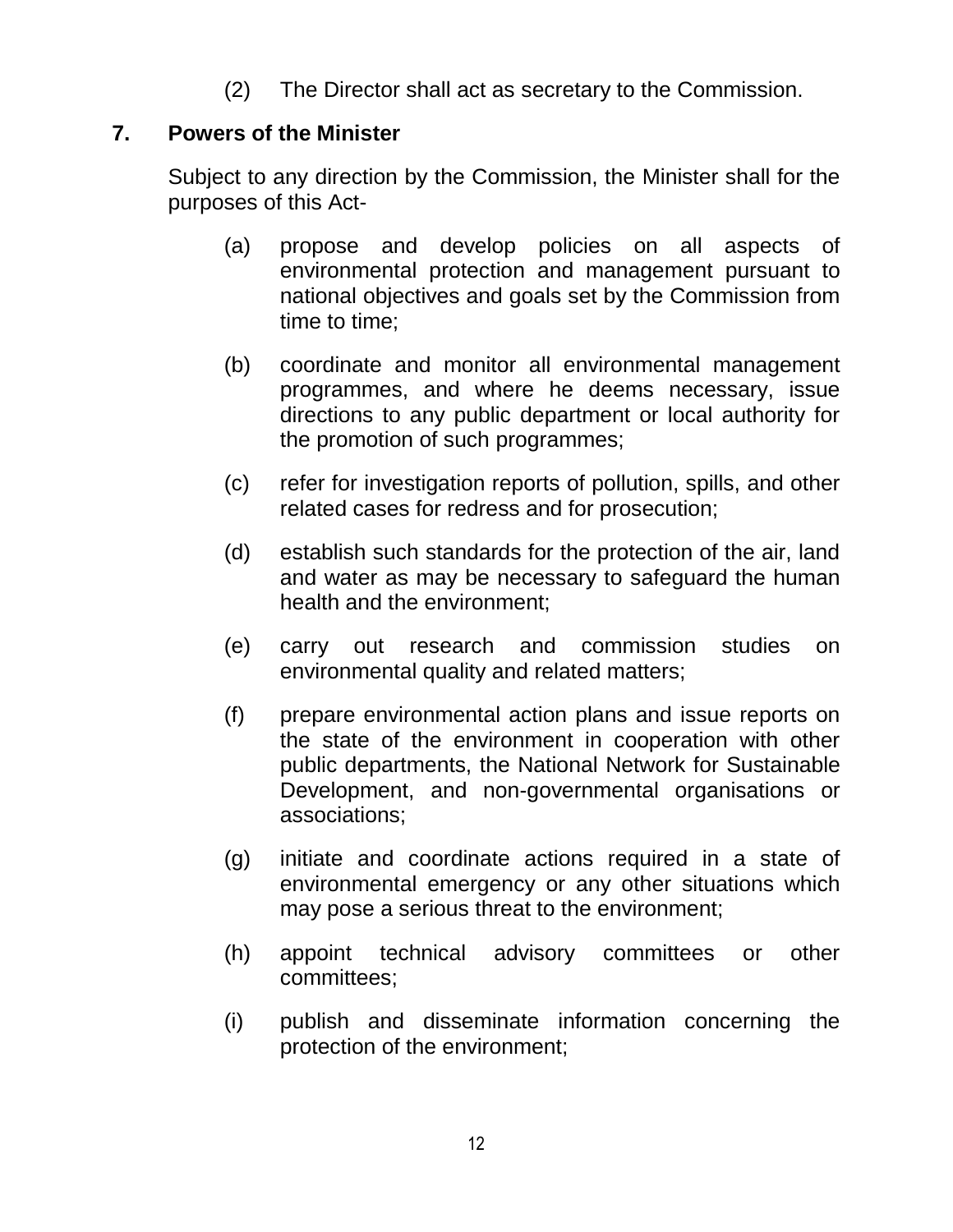(j) carry out such other activities as may be necessary or expedient for the administration of this Act.

#### <span id="page-12-0"></span>**8. The Department of Environment**

- (1) There is established within the Ministry for the purposes of this Act a Department of Environment.
- (2) The Department shall be administered by a Director of Environment who shall-
	- (a) be a public officer;
	- (b) be appointed by the Public Service Commission;
	- (c) be responsible for the control, operation and management of the day to day business of the Department;
	- (d) carry out the duties and functions provided under this Act, and such other assignments given to him by the Minister;
	- (e) be responsible to the Permanent Secretary for the proper discharge of his functions under this Act and for the implementation of such policies as may be determined.
- (3) There shall be appointed at the Department such officers as may be necessary for the proper discharge of the functions and duties of the Director under this Act.
- (4) The officers of the Department shall be public officers and shall be under the administrative control of the Director.
- (4A) There shall be a National Environmental Laboratory which shall be a Division of the Department.

[Inserted 6/08 (P 8/08)]

- (5) The Director may designate any officer of the Department, as authorised officer who shall have the duties and powers conferred by this Act.
- (6) Subject to subsection (7), the Director may in writing authorise an officer of a local authority to exercise the powers vested in an authorised officer under this Act.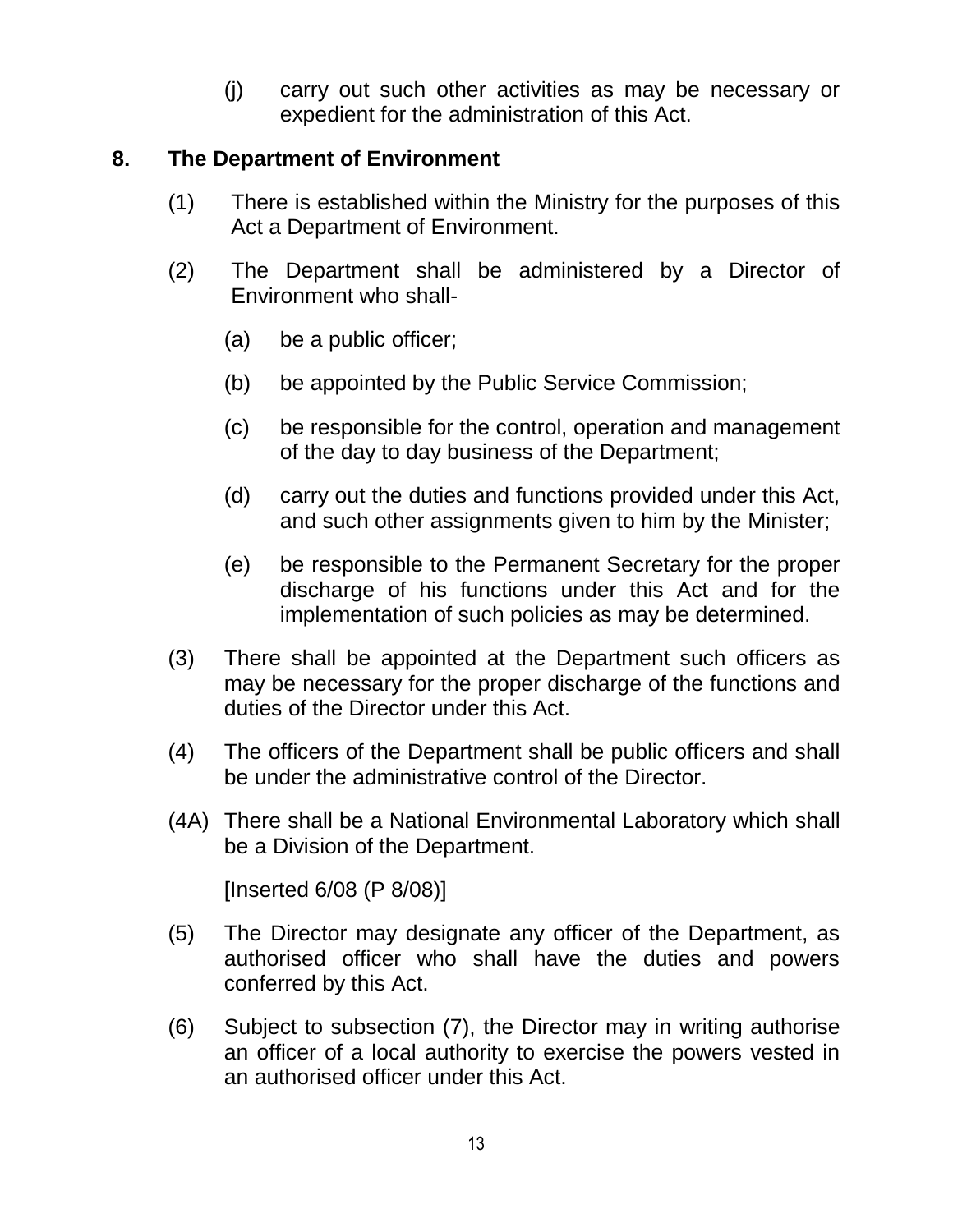[Added 6/08 (P 8/08)]

(7) No officer of a local authority shall be authorised to issue or to revoke a prohibition notice.

[Added 6/08 (P 8/08)]

# <span id="page-13-0"></span>**9. Police de l'Environnement**

- (1) There shall be a Police de l"Environnement.
- (2) The Police de l'Environnement shall be a unit of the Mauritius Police Force comprising of police officers, designated by the Commissioner of Police, who shall have, in addition to any powers under any other enactment, the powers of an authorised officer under this Act.
- (3) The Police de l'Environnement shall provide the Director, and the Island Chief Executive in relation to the Island of Rodrigues, such assistance as is required to enforce an environmental law.

# <span id="page-13-1"></span>**10. The National Network for Sustainable Development**

- (1) There is established for the purposes of this Act a National Network for Sustainable Development, which shall be a body unincorporate.
- (2) The National Network for Sustainable Development shall consist of -
	- (a) the Minister, as Chairperson;

[Amended 6/08 (P 8/08)]

(b) the Permanent Secretary, as Vice-Chairperson;

[Amended 6/08 (P 8/08)]

- (c) the Director;
- (d) a representative of each of the Ministries and organisations listed in the Second Schedule;

[Amended 6/08 (P 8/08)]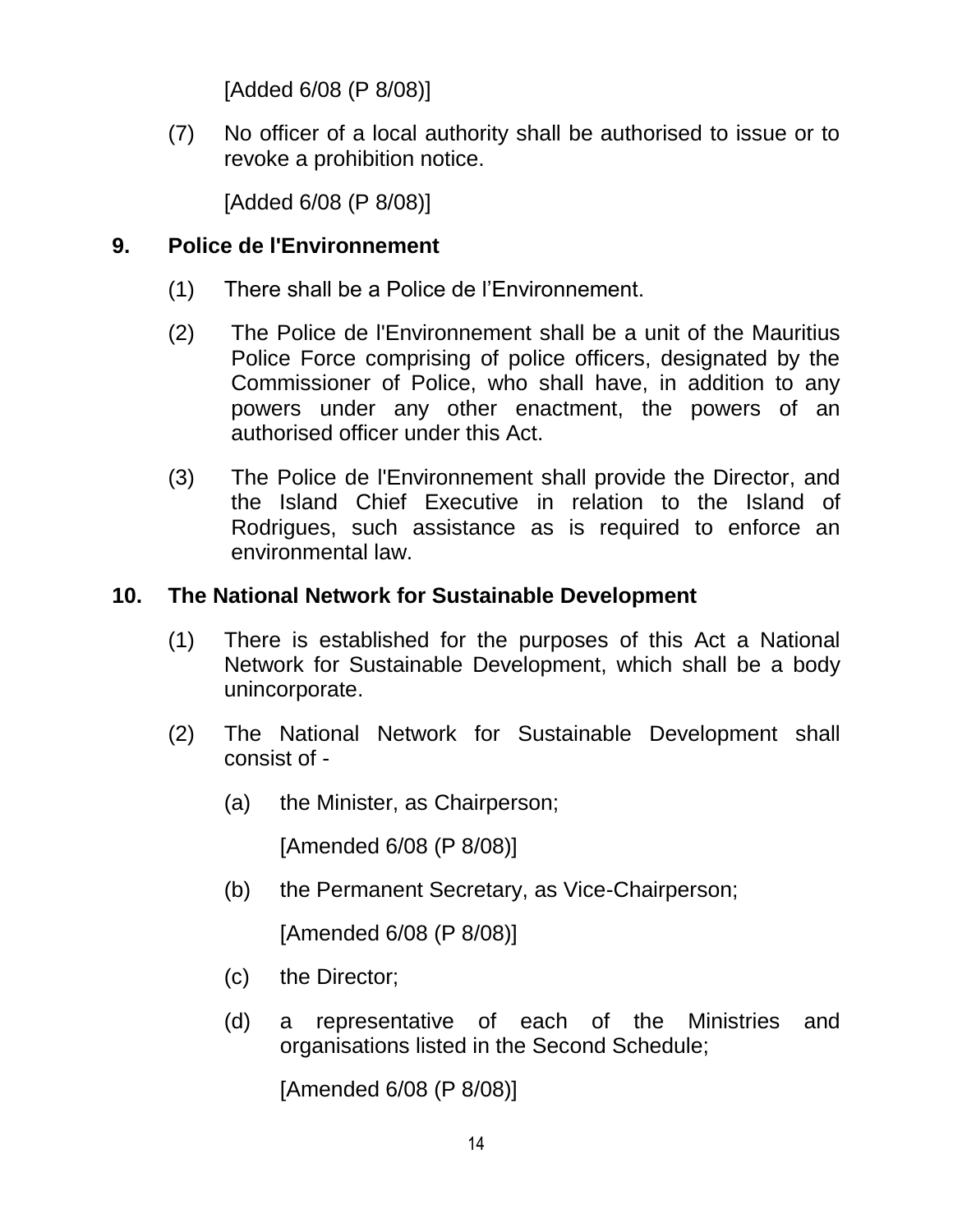(e) a representative of each of 5 or more non-governmental organisations designated by the Minister; and

[Amended 6/08 (P 8/08)]

- (f) not more than 2 other members having competence and knowledge in relevant matters, designated by the Minister.
- (3) The National Network for Sustainable Development shall meet as and when and at such place as the Chairperson thinks fit.

[Repealed and replaced 6/08 (P 8/08)]

- (4) One third of the members of the National Network for Sustainable Development shall constitute a quorum.
- (5) The National Network for Sustainable Development-

(a) shall regulate its meetings and proceedings in such manner as it thinks fit.

(b) may set up such sub-committees as it thinks fit.

### <span id="page-14-0"></span>**11. Objects of the National Network for Sustainable Development**

The objects of the National Network for Sustainable Development shall be to act as a forum for discussions and consultations on any matter relating to -

- (a) harmonisation of the various sectoral, economic, social and environmental policies and plans operating in the country;
- (b) quality and state of the environment;
- (c) measures, plans and technologies for the improvement of the quality of the environment;
- (d) development and implementation of an integrated approach to pollution prevention and control;
- (e harmonisation of the interests of proponents and promoters generally, and the aspirations of users and society in the field of built-up environment and visual pollution;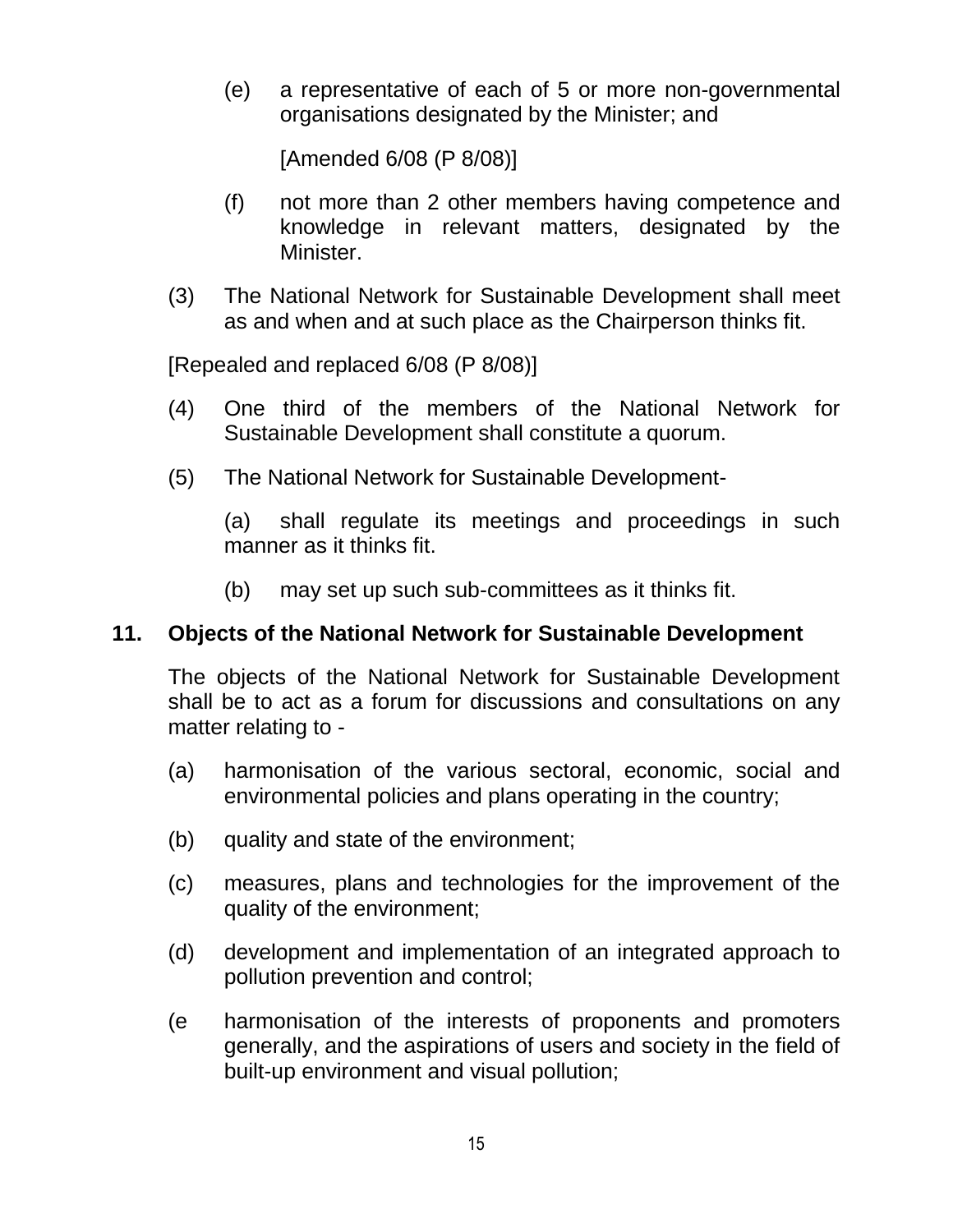(f) protection and management of the environmental assets and the national heritage of Mauritius in order to foster sustainable development.

## <span id="page-15-0"></span>**12. Technical advisory committee**

- (1) The Minister may at any time establish such technical advisory committee as he thinks fit to advise him on matters pertaining to the scientific and technical aspects of environmental protection and management.
- (2) A technical advisory committee established under subsection  $(1)$  shall-
	- (a) consist of members appointed by the Minister;
	- (b) provide advice on any matter specified by the Minister;
	- (c) obtain any assistance from the Director as may reasonably be required to carry out its functions;
	- (d) be discharged on submission of its opinion on the matter referred to it, unless the Minister –
		- (i) requests for further advice; or
		- (ii) otherwise directs;
	- (e) regulate its meetings and proceedings in such manner as it thinks fit.
- (3) Any person having a sound technical knowledge of the matter on which advice is required may be appointed by the Minister on a technical advisory committee on such terms and conditions he may determine.
- (4) A person appointed under subsection (3)-
	- (a) shall not be deemed to hold a public office solely by virtue of his appointment on the committee;
	- (b) shall be under the duty of confidentiality provided under section 94.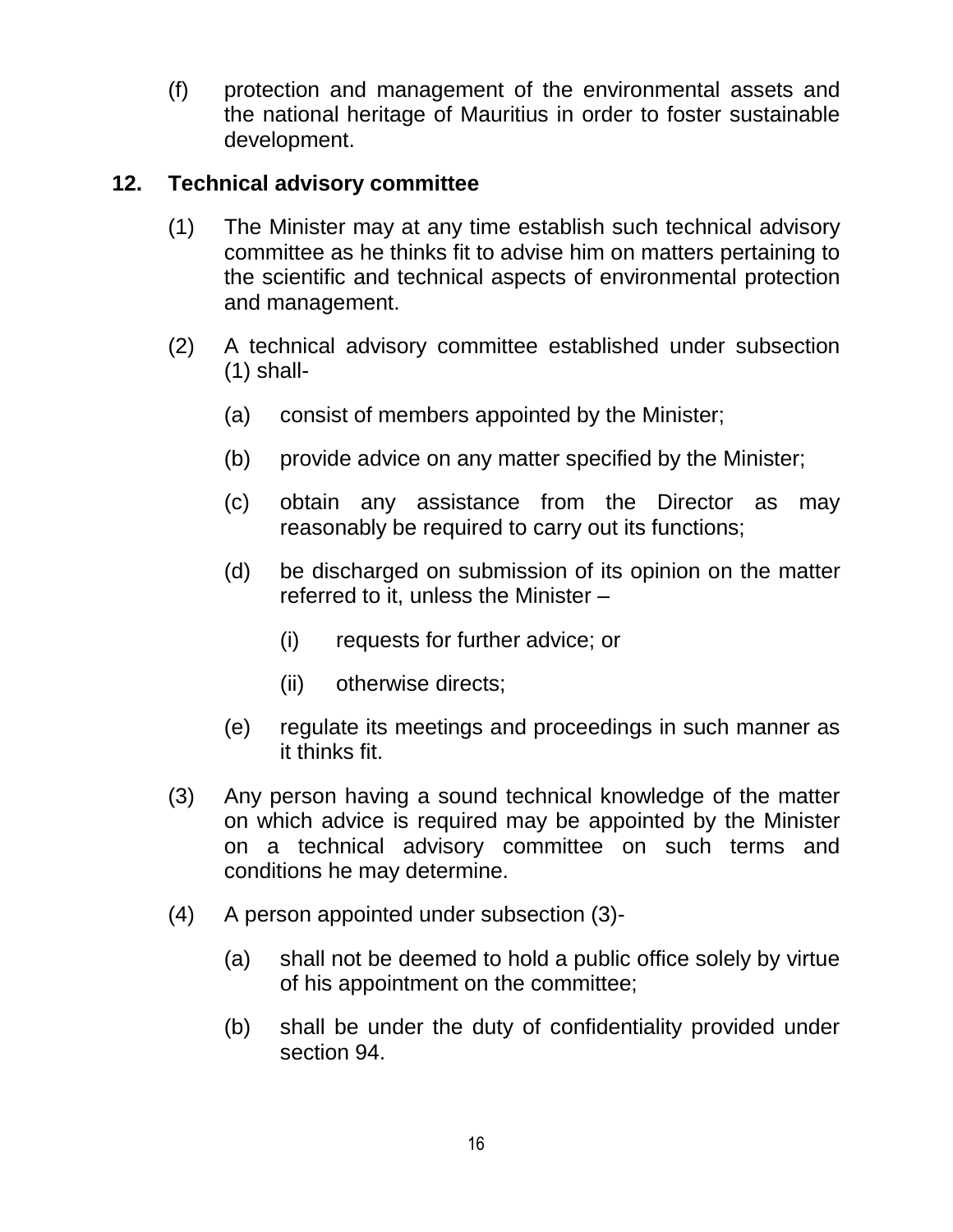## **12A. Multilateral Environmental Agreements Co-ordinating Committee**

- (1) (a) There shall be a Multilateral Environmental Agreements Co-ordinating Committee, which shall be known as the MEAs Co-ordinating Committee and shall consist of -
	- (i) the Minister, who shall be the Chairperson;
	- (ii) the Permanent Secretary;
	- (iii) the Director; and
	- (iv) a representative of each of the Ministries and Departments specified in the Third Schedule.
	- (b) The Minister may co-opt another officer of a Ministry or organisation to attend and participate in a meeting of the Committee.
	- (c) An officer of the Department designated by the Director shall act as Secretary to the Committee.
- (2) The MEAs Co-ordinating Committee shall be responsible for co-ordinating the implementation, by the relevant Ministries, Departments, public bodies and organisations, of MEAs and shall, *inter alia*, for that purpose –
	- (a) take cognisance of the outcome of meetings on MEAs at regional or international level and determine the measures and actions to be taken at national level;
	- (b) monitor and review progress on the implementation of the measures and actions to be taken at national level in relation to MEAs; and
	- (c) promote synergies and inter-linkages for the implementation of MEAs.
- (3) (a) For the purpose of discharging its functions, the MEAs Co-ordinating Committee may –
	- (i) establish subcommittees; and
	- (ii) delegate any of its functions and powers to its Chairperson or to a subcommittee.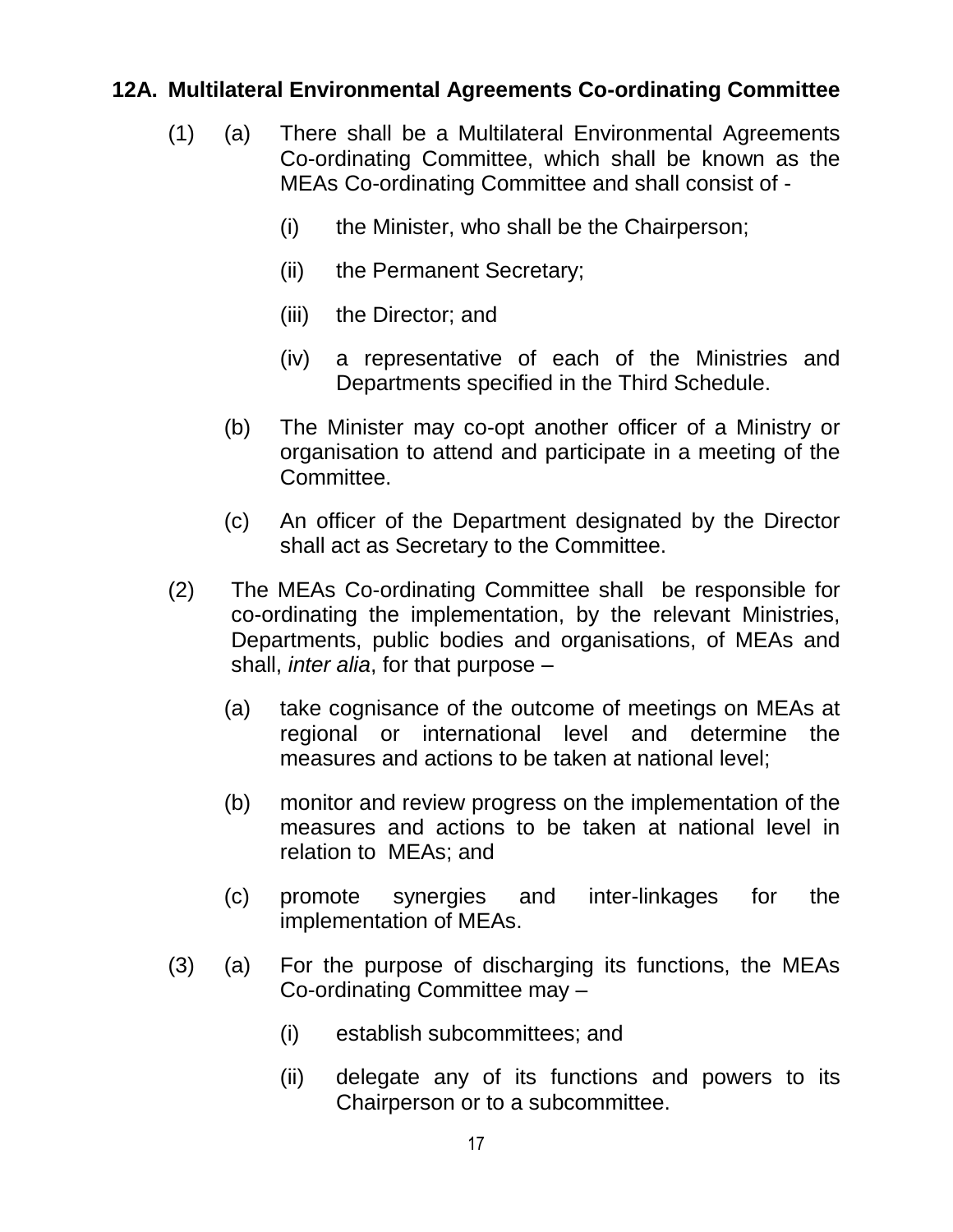- (b) At a meeting of the MEAs Co-ordinating Committee, 5 members including the Chairperson shall constitute a quorum.
- (c) Where the Minister is unable to attend a meeting, the Permanent Secretary shall chair the meeting.
- (d) Subject to this section, the MEAs Co-ordinating Committee shall conduct its proceedings, and regulate those of a subcommittee, in such manner as it thinks fit.

[Inserted 6/08 (P 8/08)]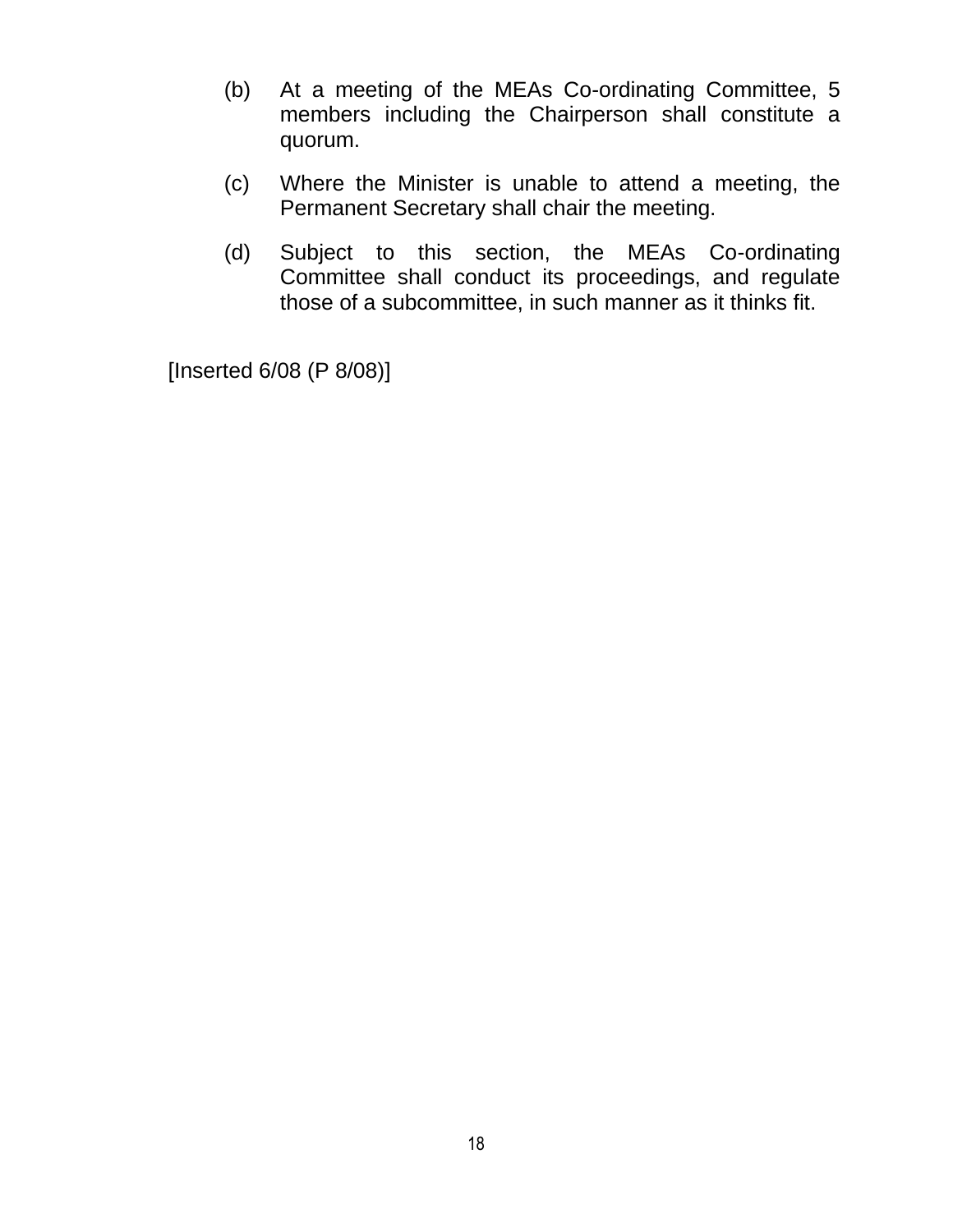## **PART III - ENFORCING AGENCIES**

#### <span id="page-18-0"></span>**13. Enforcing agencies**

- (1) There shall be such enforcing agencies as are designated in the Fourth Schedule in respect of such environmental medium, or such pollutant, as is specified.
- (2) Subject to subsection (3), an enforcing agency and an environmental liaison officer designated by it shall have the functions, powers and duties specified in the Fourth Schedule.
- (3) Subsection (2) shall not be construed to restrict, limit or derogate from, the powers of the Minister, the Permanent Secretary or the Director under the environmental laws in respect of a medium, aspect of a medium, or any pollutant.
- (4) Where any enforcing agency fails for any cause or reason to take appropriate action with a view to prosecuting an offence, or issue a notice in connection with a breach, or with an alleged or suspected breach, of an environmental law, the Minister may-
	- (a) issue such direction as he thinks fit to the enforcing agency;
	- (b) give direction as to such action in connection with the breach or suspected breach, and the issue of such notice, as he thinks fit.
- (5) Where an enforcing agency fails to comply with a direction of the Minister under subsection (4) within the delay prescribed in the direction -
	- (a) the Director may carry out the task required in the direction;
	- (b) the Minister may report the failure of the enforcing agency to the Chairperson of the Commission for consideration.
- (6) The Minister may by regulations amend the Fourth Schedule.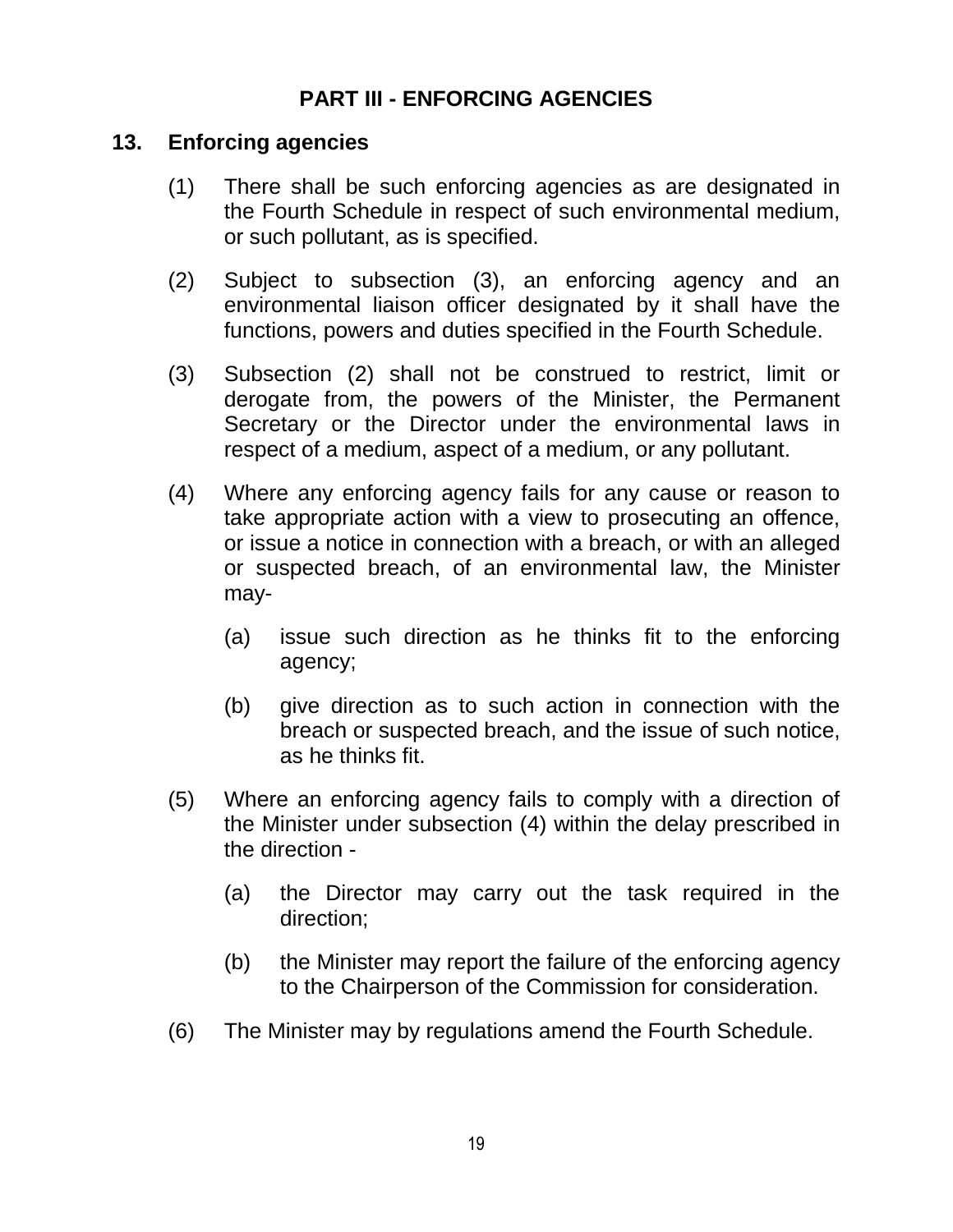## <span id="page-19-0"></span>**14. The Environment Coordination Committee**

- (1) There shall be for the purposes of this Act an Environment Coordination Committee which shall consist of-
	- (a) the Permanent Secretary, as Chairperson;

[Amended 6/08 (P 8/08)]

(b) the Director, as Vice-Chairperson;

[Amended 6/08 (P 8/08)]

- (c) the Permanent Secretaries, or the executive directors, of the enforcing agencies, or a designated officer of a rank immediately below them;
- (d) such other public officers, or officers of statutory bodies, designated by the Minister.
- (2) The Committee shall-
	- (a) ensure the maximum cooperation and coordination among enforcing agencies and other public departments dealing with environment protection;
	- (b) develop such policies and administrative measures as are necessary to ensure prompt and effective consultation on matters relating to environment protection and management;
	- (c) ensure that information is shared among the enforcing agencies, the Department and other public departments so as to develop a better understanding of environmental issues and of problems relating to enforcement of environmental laws;
	- (d) advise the Minister and, when requested, the Commission, on matters relating to environmental standards, guidelines, codes of practice and other control measures for the purpose of avoiding duplication of functions among public departments and of ensuring proper enforcement of environmental laws; and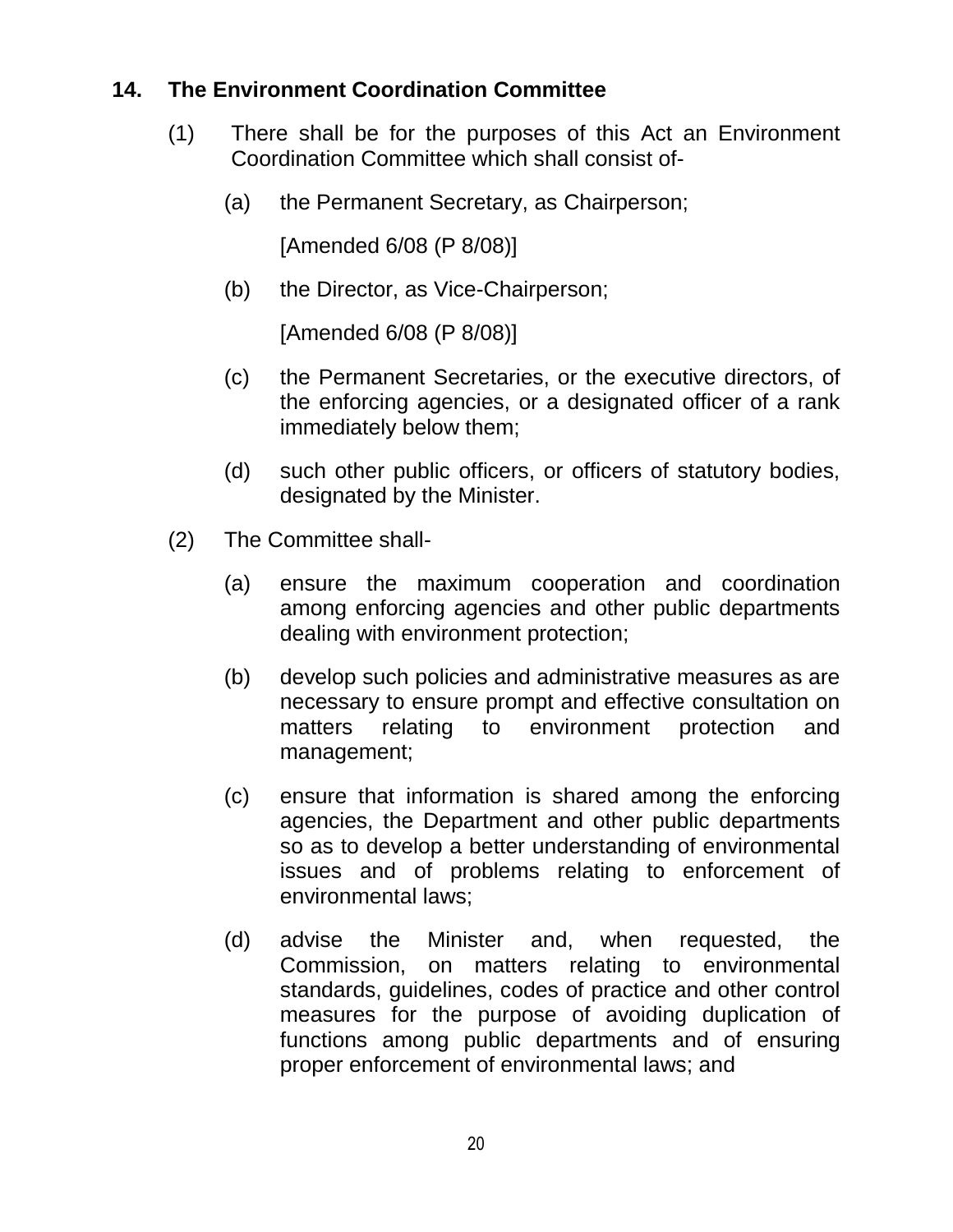- (e) ensure compliance with, implementation and enforcement of, any direction given by the Minister in relation to the coordination in the administration and enforcement of an environmental law among the various enforcing agencies.
- (3) The Committee may-
	- (a) make recommendations to the Minister on any matter relating to the protection and management of the environment, including national environmental standards, the processing of applications for EIA licences, the review of EIAs, spills and environmental emergencies, enforcement procedures and policies;
	- (b) propose to the Minister amendment of the Fourth Schedule;
	- (c) adopt any memorandum of understanding on the use of facilities under the control of any public department;
	- (d) provide sound guidelines on sampling, monitoring and laboratory analyses under an environmental law .
- (4) The Committee shall-
	- (a) regulate its meetings and proceedings as it thinks fit;
	- (b) meet as often as it is necessary at the request of its Chairperson, but in any case at least once every month.

[Amended 6/08 (P 8/08)]

- (5) For the purpose of discharging its functions under this Act, the' Committee may -
	- (a) establish sub-committees;
	- (b) delegate any of its functions and powers to its Chairperson, the Director or any subcommittee.

[Amended 6/08 (P 8/08)]

(6) Half of the members of the Committee shall constitute a quorum.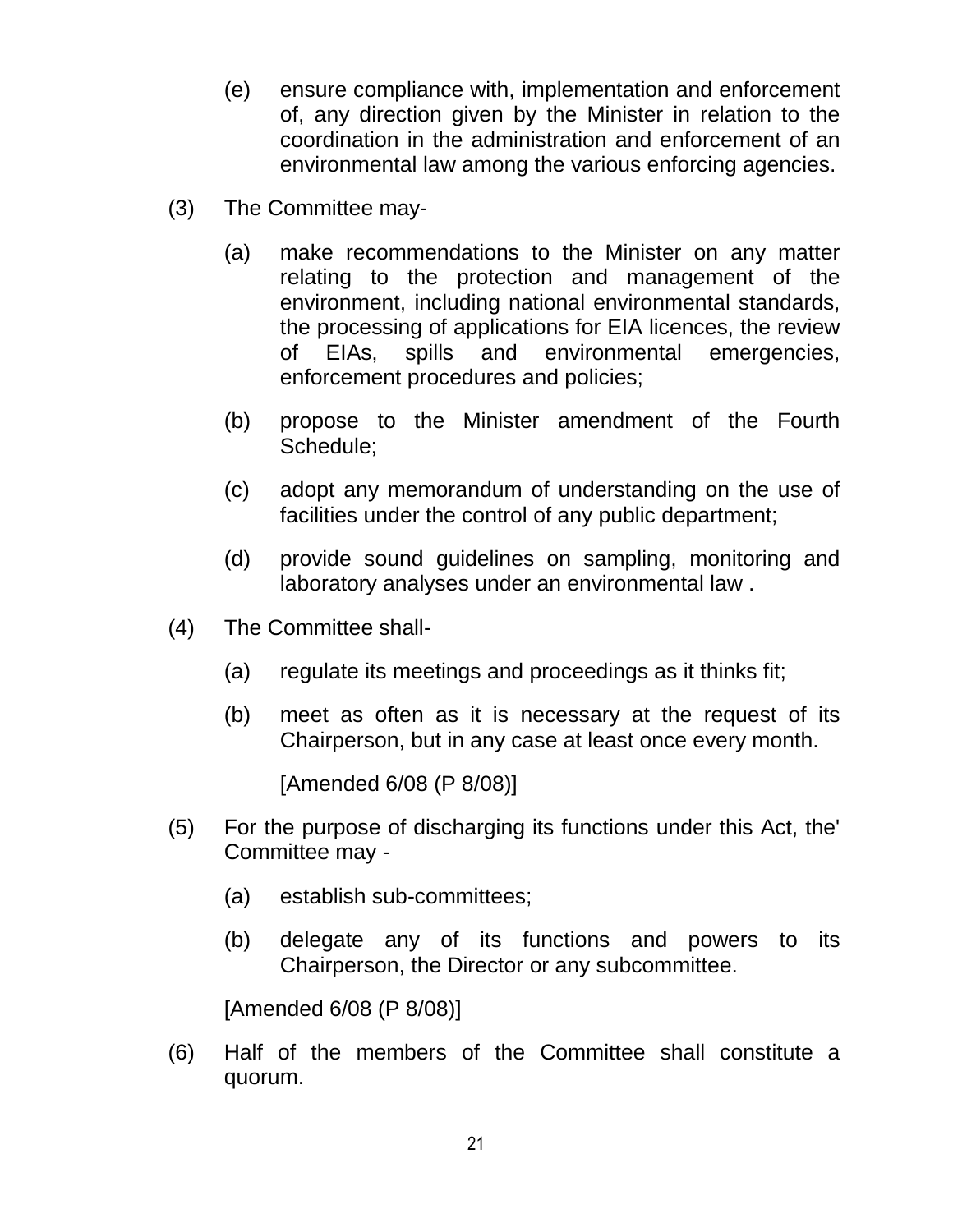# **PART IV - ENVIRONMENTAL IMPACT ASSESSMENT**

## <span id="page-21-0"></span>**15. Prohibition to carry out an undertaking**

(1) Subject to subsection (2) and section 17, no person shall be required to provide a PER or an EIA in respect of any activity or project other than an undertaking.

[Amended 6/08 (P 8/08)]

(2) No proponent shall commence or cause to be commenced -

[Amended 6/08 (P 8/08)]

(a) a proposed new undertaking specified in Part A of the Fifth Schedule, without an approval of a PER in accordance with section 16;

[Amended 6/08 (P 8/08)]

(b) a proposed new undertaking specified in Part B of the Fifth Schedule, without an EIA licence;

[Amended 6/08 (P 8/08)]

(c) any undertaking, more than 3 years after the issue of an EIA licence or PER approval unless the Minister, in circumstances beyond the control of the proponent, otherwise determines in respect of that undertaking.

[Amended 6/08 (P 8/08)]

- (3) A proponent, other than a proponent applying through the Board of Investment, shall, at least 3 months before submitting his application for an EIA licence under section 18, provide the Director with an outline of his proposed undertaking, including its location, nature and scope.
- (4) On the basis of the outline submitted under subsection (3), the Director may impose the terms of reference for the EIA report, the fields of study that are required to be covered, and the levels of expertise and the qualifications of the consultants signing the report.
- (5) The Director may -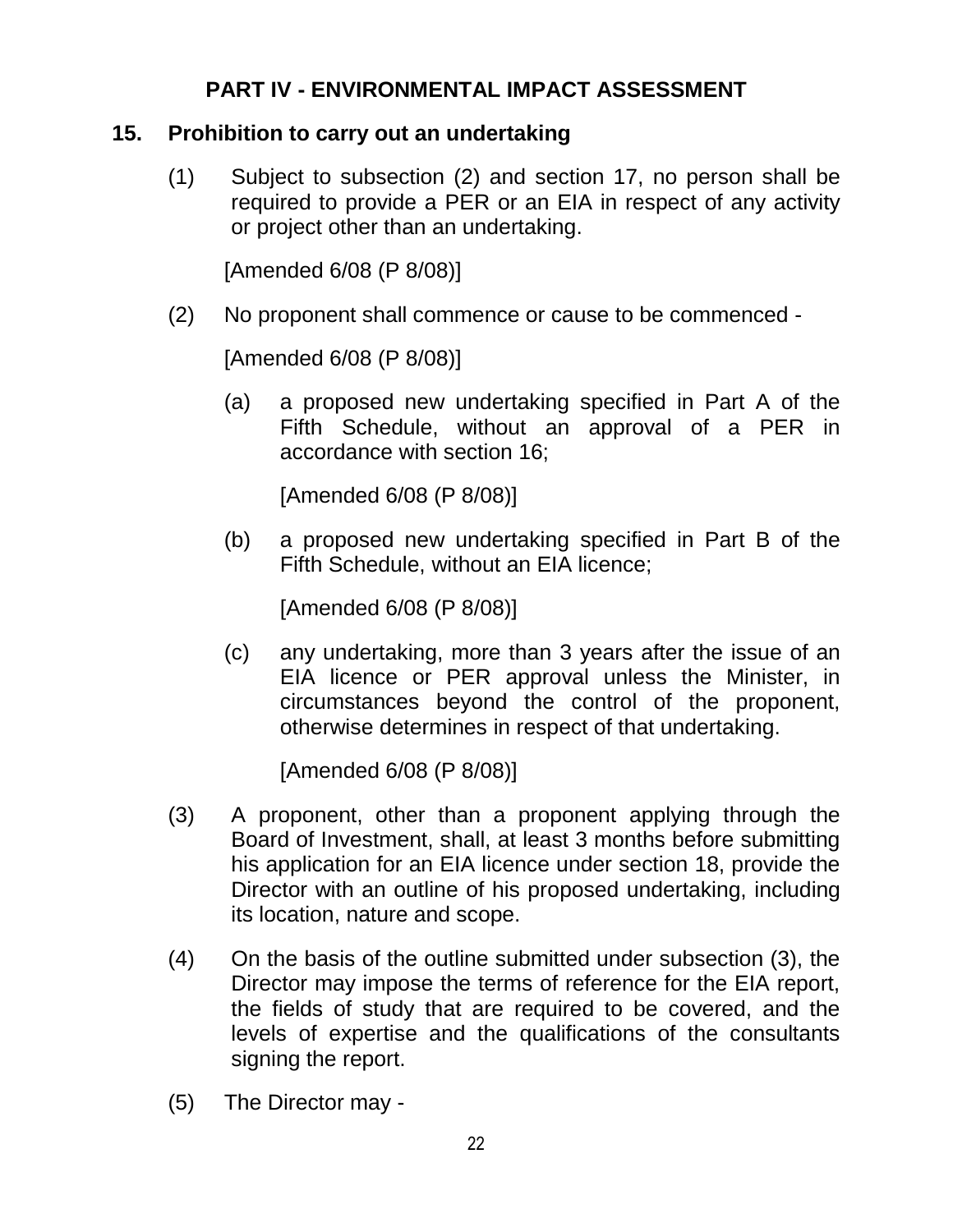- (a) refuse to consider an application for an EIA in respect of which an outline in terms of subsection (3) has not been submitted;
- (b) dispense a proponent with the requirement under subsection (3).
- (6) Notwithstanding subsection (2), a proponent may prepare a feasibility study, or do any research, or any other act in furtherance of an application for an EIA licence or a submission of a PER in respect of an undertaking.

[Amended 6/08 (P 8/08)]

- (7) A proponent shall inform the Director of any act proposed to be undertaken under subsection (6).
- (8) Any proponent who contravenes subsection (2) shall commit an offence.

### <span id="page-22-0"></span>**16. Preliminary environmental report**

(1) A PER in respect of an under- taking specified under Part A of the *Fifth* Schedule shall be-

[Amended 6/08 (P 8/08)]

(a) in conformity with such policy or environmental guidance as may be published in respect of an undertaking and in such form as may be approved by the Director;

[Amended 6/08 (P 8/08)]

- (b) duly signed by the proponent of the undertaking or his, duly appointed legal representative; and
- (c) deposited at the Director's office in 10 copies or in such additional copies as the Director may request.

[Amended 6/08 (P 8/08)]

(2) A PER shall contain a description of the undertaking with particulars of-

Amended 6/08 (P 8/08)]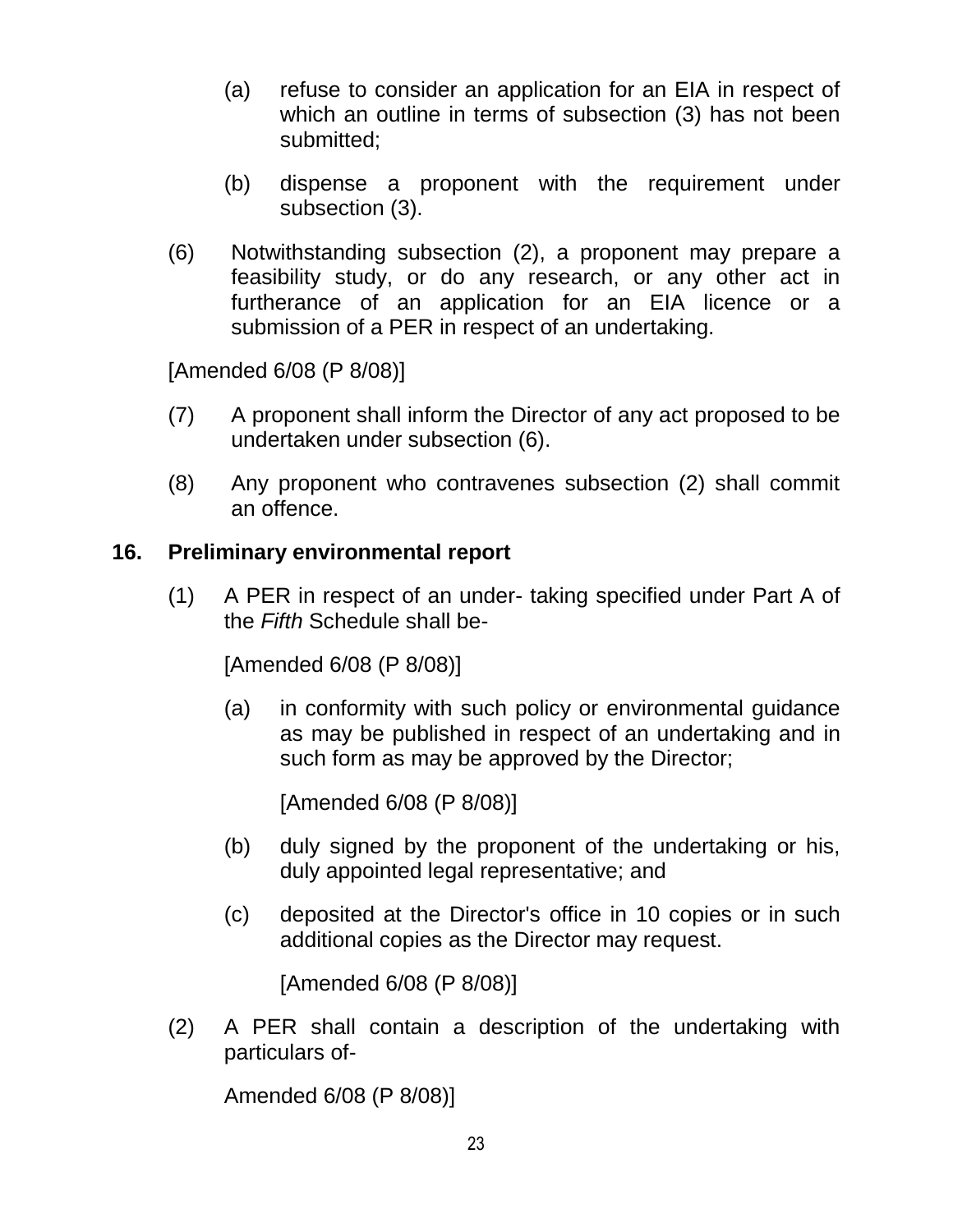- (a) its location and its surroundings;
- (b) its process, design and size;
- (c) any data or information necessary to identify and assess the effects which the undertaking is likely to have on the environment, people and society;
- (d) the measures which the proponent proposes to take to avoid, reduce and, where possible, remedy any significant effect that the undertaking is likely to have on the environment; and
- (e) such other aspects of the undertaking as the Director may require.
- (3) A PER shall be accompanied by-

[Amended 6/08 (P 8/08)]

- (a) a site plan indicating the location of the undertaking;
- (b) a non-technical summary, where the report is prepared by a consultant;
- (c) a certificate issued by a notary expressing his opinion as to the ownership of the land on which the undertaking is to be executed, or where the proponent is not the owner of the land, by a written evidence of the permission of the owner, and a certificate issued by a notary expressing his opinion as to the owner's title.
- (4) The Director may request
	- (a) such additional information from the proponent as he thinks necessary;
	- (b) any public department, an enforcing agency, any nongovernmental organisation or any other person, to submit its or his observations in writing on the PER within not more. than 14 days from such request.

[Amended 6/08 (P 8/08)]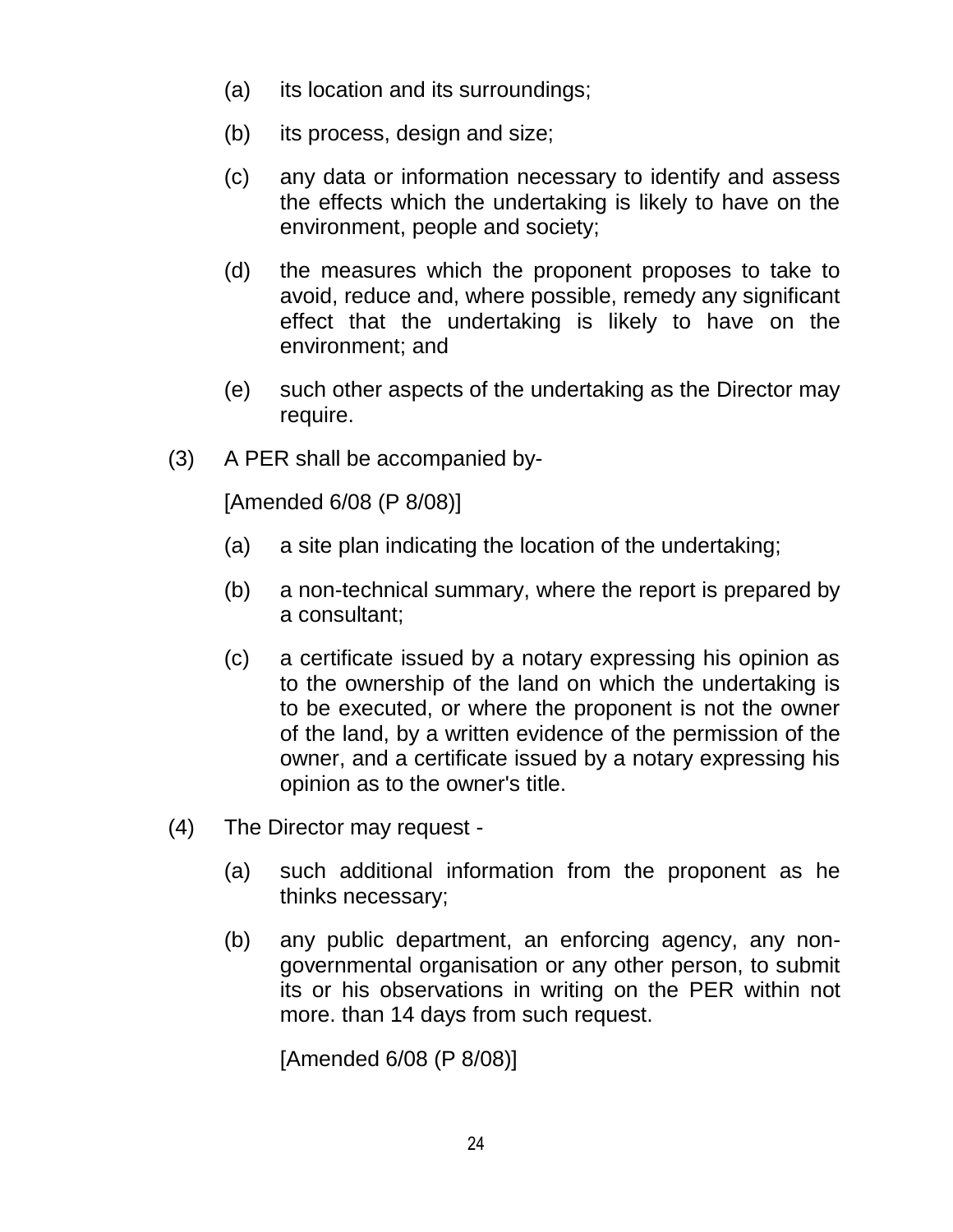- **(5)** (a) The Director shall, within 14 days of receiving such information or observations as he may have requested under subsection (4), review the PER submitted by the proponent and refer it to the PER Committee.
	- (b) The PER Committee shall examine the PER in the light of the Director"s review and make such recommendations to the Minister as it thinks fit.

[Repealed and replaced 6/08 (P 8/08)]

- $(5A)$  (a) There shall be set up a PER Committee consisting of  $-$ 
	- (i) the Director or his representative, who shall be the Chairperson;
	- (ii) a representative of each of the Ministries responsible for the subject of –
		- (A) agriculture;
		- (B) health;
		- (C) wastewater;
		- (D) water resources;
	- (iii) the Chief Executive of the relevant local authority.
	- (b) An officer of the Department designated by the Director shall act as Secretary to the Committee.
	- (c) The Committee may, with the approval of the Permanent Secretary and where the examination of a PER so requires, co-opt an officer of the Department or a representative of the Ministry responsible for the subject of fisheries, housing and lands, tourism or public infrastructure or of the Irrigation Authority or any other public officer to attend and participate in a meeting of the Committee.
	- (d) At a meeting of the Committee, 5 members including the Chairperson shall constitute a quorum.
	- (e) No co-opted member shall have the right to vote.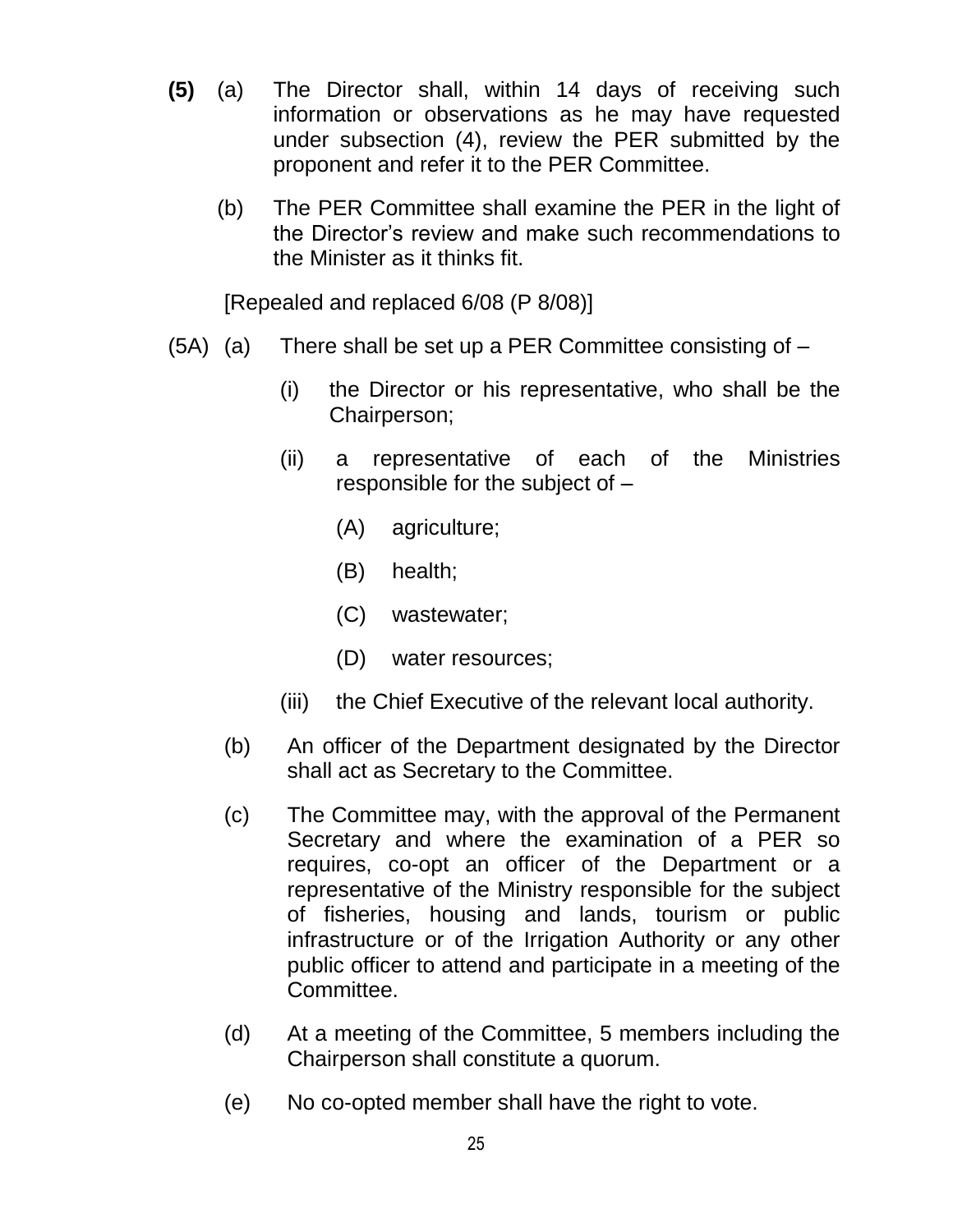(f) Subject to this section, the Committee shall conduct its proceedings in such manner as it thinks fit.

[Inserted 6/08 (P 8/08)]

(6) On being referred a PER under subsection (5), the Minister  $may -$ 

[Amended 6/08 (P 8/08)]

- (a) approve the report with such conditions as he deems appropriate;
- (b) reject the report; or
- (c) request submission of an application for an EIA licence in respect of the undertaking to which the report relates.
- (7) Where a request is made under subsection (6)(c), the application for an EIA licence shall be in the same form and be processed in the same manner as if the undertaking were an undertaking under Part B of the *Fifth* Schedule.
- (8) Where a PER contains any false or misleading information or any material omission, the Minister may revoke an approval granted under this section.

[Amended 6/08 (P 8/08)]

(9) Any proponent who gives false or misleading information, or fails to disclose any material fact or information in a PER, shall commit an offence.

[Amended 6/08 (P 8/08)]

(10) Any person who fails to comply with a term or condition attached to an approved PER shall commit an offence.

[Added 6/08 (P 8/08)]

(11) Notwithstanding the approval of a PER under subsection (6), the Minister shall, in respect of that PER, have the same powers as those conferred upon him by section 24(3) in respect of an EIA licence, and any person who fails to comply with a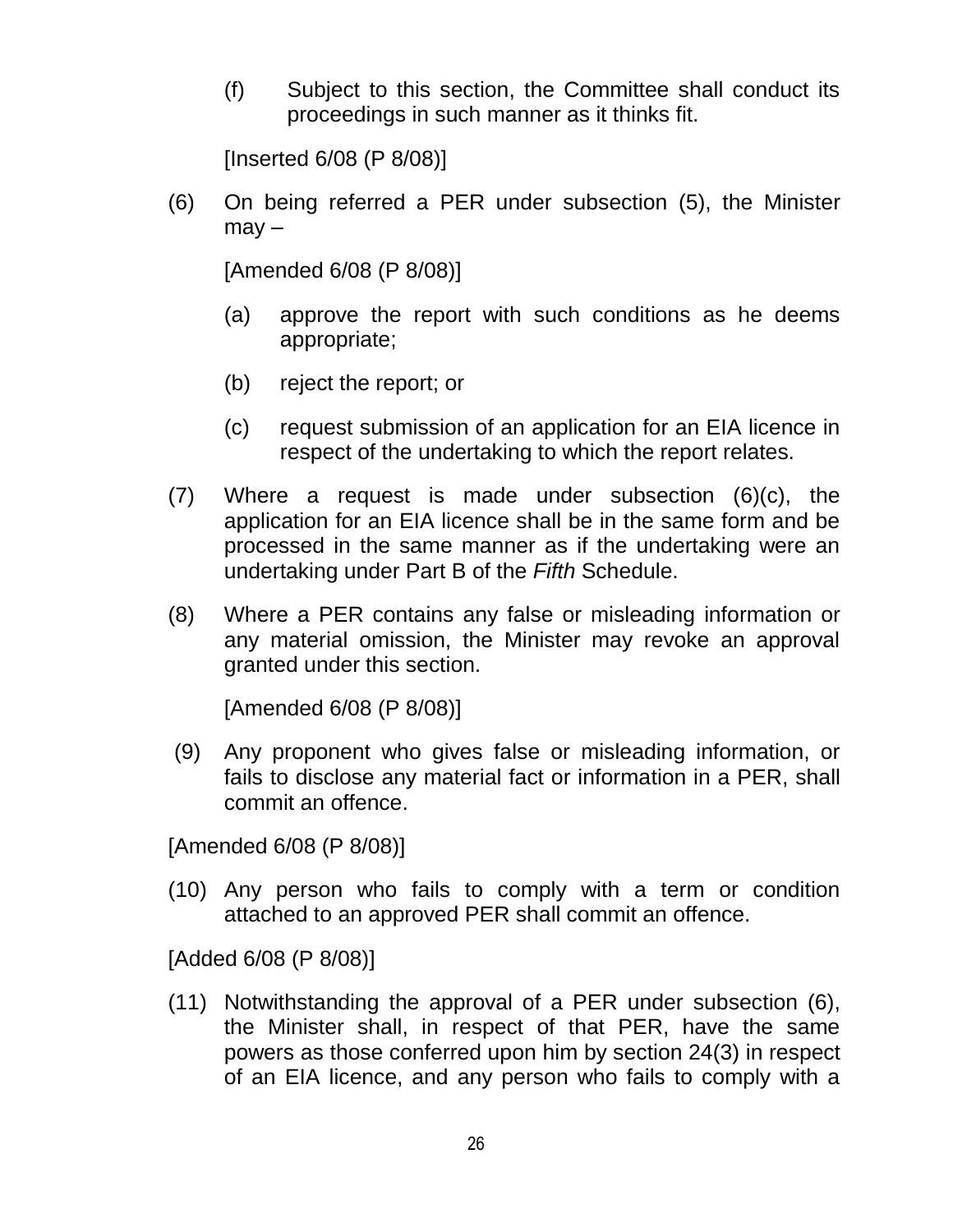direction or requirement issued under this subsection shall commit an offence.

[Added 6/08 (P 8/08)]

# <span id="page-26-0"></span>**17. Non-listed activity**

(1) Notwithstanding section 15, where in his opinion a project or an activity not specified as an undertaking under the *Fifth* Schedule is likely, by reason of its nature, scope, scale and sensitive location, to have an impact on the environment or on the zoning of an area, the Minister may request the person carrying out or proposing to carry out the project or activity to submit a PER or an application for an EIA licence.

[Amended 6/08 (P 8/08)]

(2) Where a request for submission of a PER or an application for an EIA licence is made, the project or activity shall be deemed to be an undertaking specified under the *Fifth* Schedule in respect of which a PER or an EIA licence is required, as the case may be.

[Amended 6/08 (P 8/08)]

# <span id="page-26-1"></span>**18. Application for an EIA licence**

- (1) A proponent applying for an EIA licence in respect of an undertaking specified in Part B and Part C of the *Fifth* Schedule, or in accordance with a request under section 16(6)(c) or 17(1), shall submit to the Director an EIA report -
	- (a) in electronic form, and in 15 printed copies, and such additional copies as may reasonably be required by the Director:
	- (b) signed by the proponent or his duly appointed legal representative and countersigned by the consultant referred to in section 19 who prepared the report;
	- (c) accompanied by-
		- (i) satisfactory proof of ownership of the undertaking;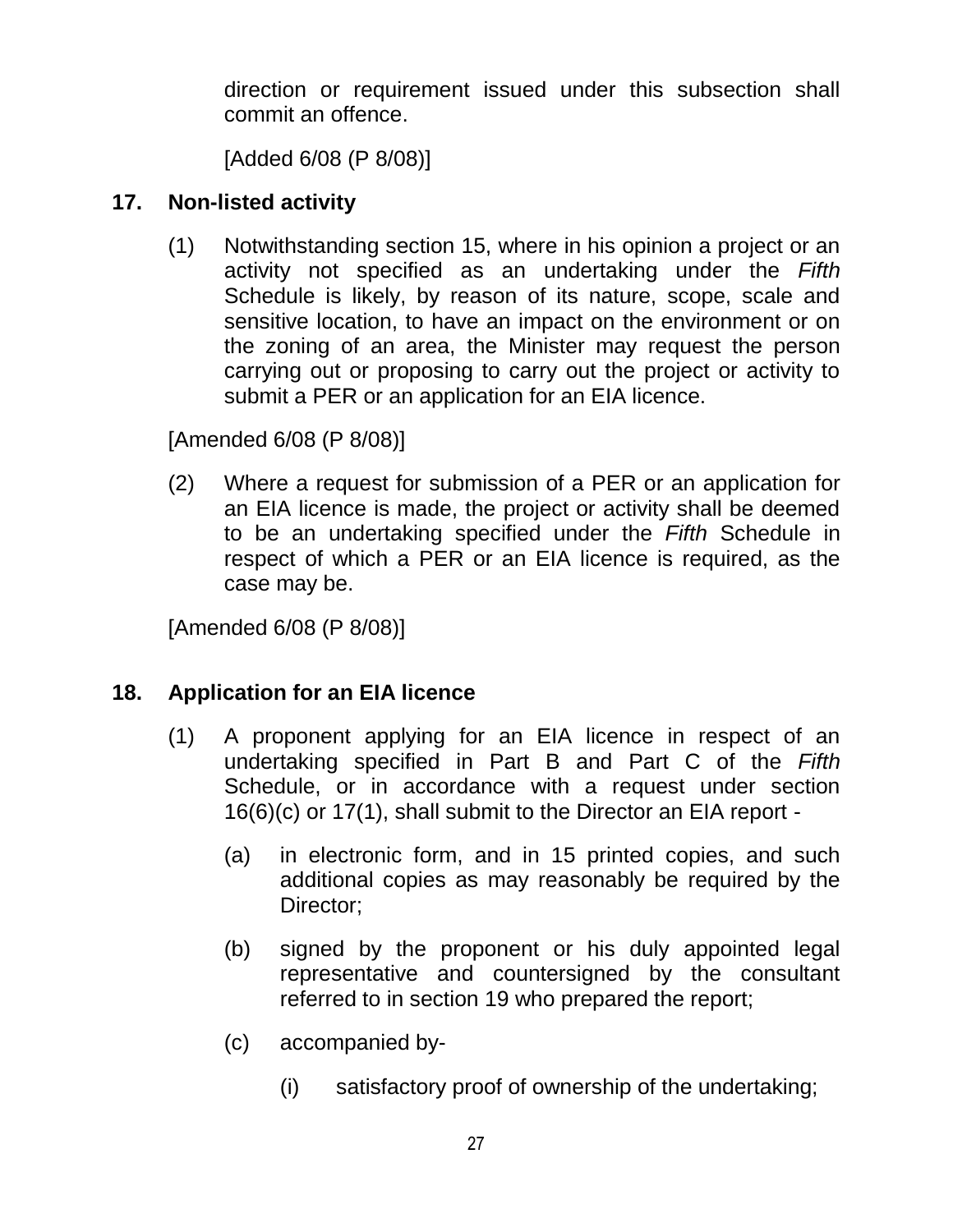- (ii) a site plan prepared and signed by a land surveyor;
- (i) a non-technical summary of the report;
- (ii) a certificate issued by a notary expressing his opinion as to the ownership of the land on which the undertaking is to be executed, or where the proponent is not the owner of the land, by a written evidence of the permission of the owner, and a certificate issued by a notary expressing his opinion as to the owner's title.
- (2) The EIA report shall contain a true and fair statement and description of the undertaking as proposed to be carried out by the proponent, and shall include -
	- (a) the name and address of the proponent;
	- (b) the ownership of the undertaking and of the land on which it is being conducted;
	- (c) the name, address and qualifications of the consultant who prepared the EIA;
	- (d) the precise location and surroundings of the undertaking, the zoning of the site and the number of similar undertakings in the area;
	- (e) the principle, concept and purpose of the undertaking;
	- (f) the direct or indirect effects that the undertaking is likely to have on the environment;
	- (g) an assessment of the social, economic and cultural effects which the undertaking is likely to have on the people and society.
	- (h) any actions or measures which the proponent proposes to take to avoid, prevent, change, mitigate or remedy, as far as possible, the likely effects of the undertaking on the environment;
	- (i) an assessment of the inevitable adverse environmental effects that the undertaking is likely to have on the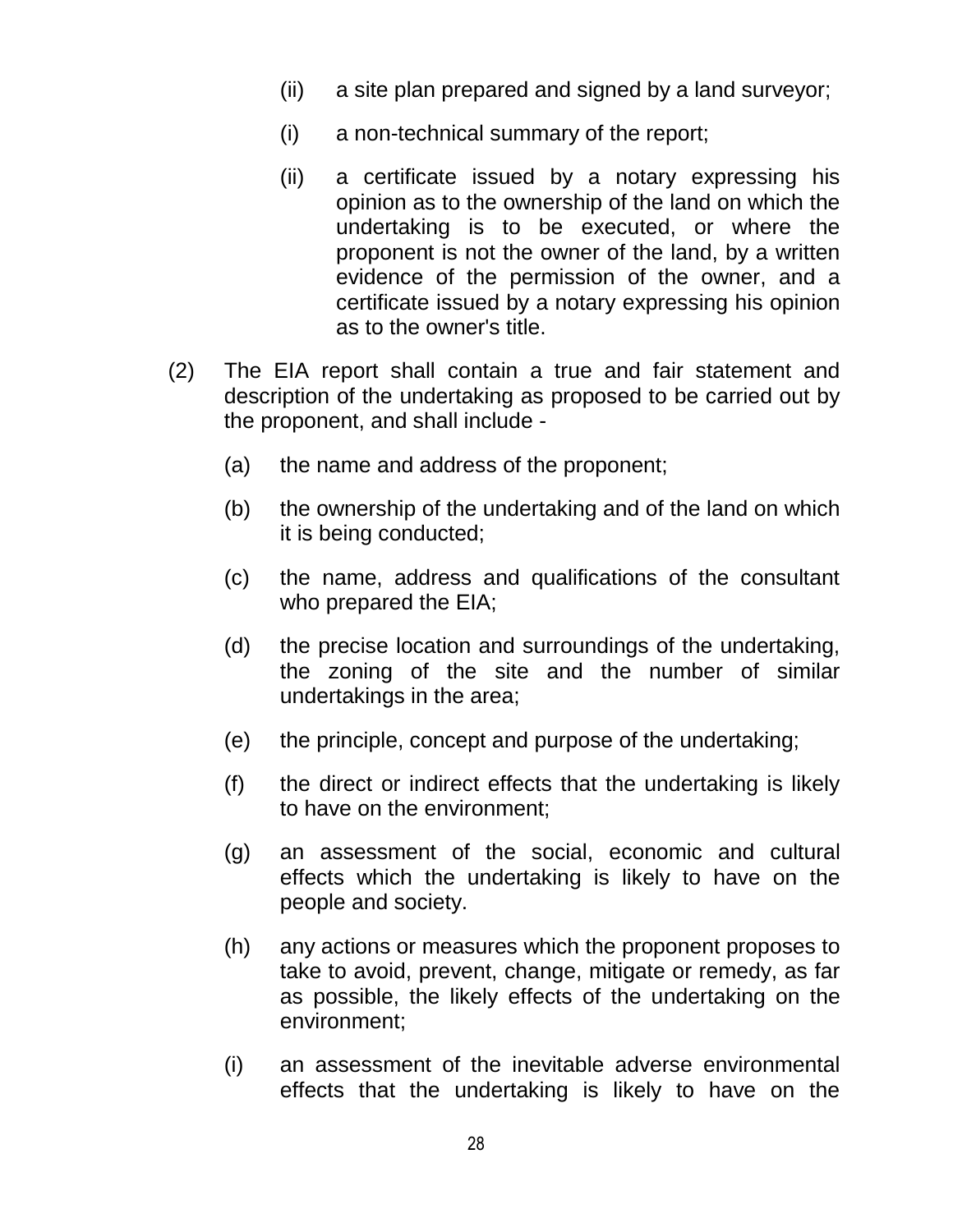environment, people and society, where it is implemented in the manner proposed by the proponent;

- (j) an accurate assessment of the irreversible and irretrievable commitment of resources which will be involved in the undertaking, where it is implemented in the manner proposed by the proponent;
- (k) any alternative manner or process in which the undertaking may be carried out so as to cause less harm to the environment;
- (l) an environmental monitoring plan;
- (m) information pertaining to the decommissioning of the project at the end of its life cycle and associated impacts, proposed measures to return the site as far as possible to its former state, or rehabilitation measures;
- (n) in the case of a new infrastructure proposal, an environmental management plan to be implemented during the construction phase; and
- (o) such other information as may be necessary for a proper assessment and review of the potential impact of the undertaking on the environment, people and society.

#### <span id="page-28-0"></span>**19. Consultancy**

- (1) An EIA shall
	- (a) be signed by the proponent and all principal consultants who prepared or assisted in the preparation of the EIA;
	- (b) enclose particulars of the schedule of works undertaken by the proponent and his consultants in the preparation of the EIA, including particulars of any consultation held with the public in the area where the undertaking is to be located.
- (2) Notwithstanding the Copyrights Act, no intellectual property rights in an EIA submitted under subsection (1) shall be opposable to a public officer or a Government Department or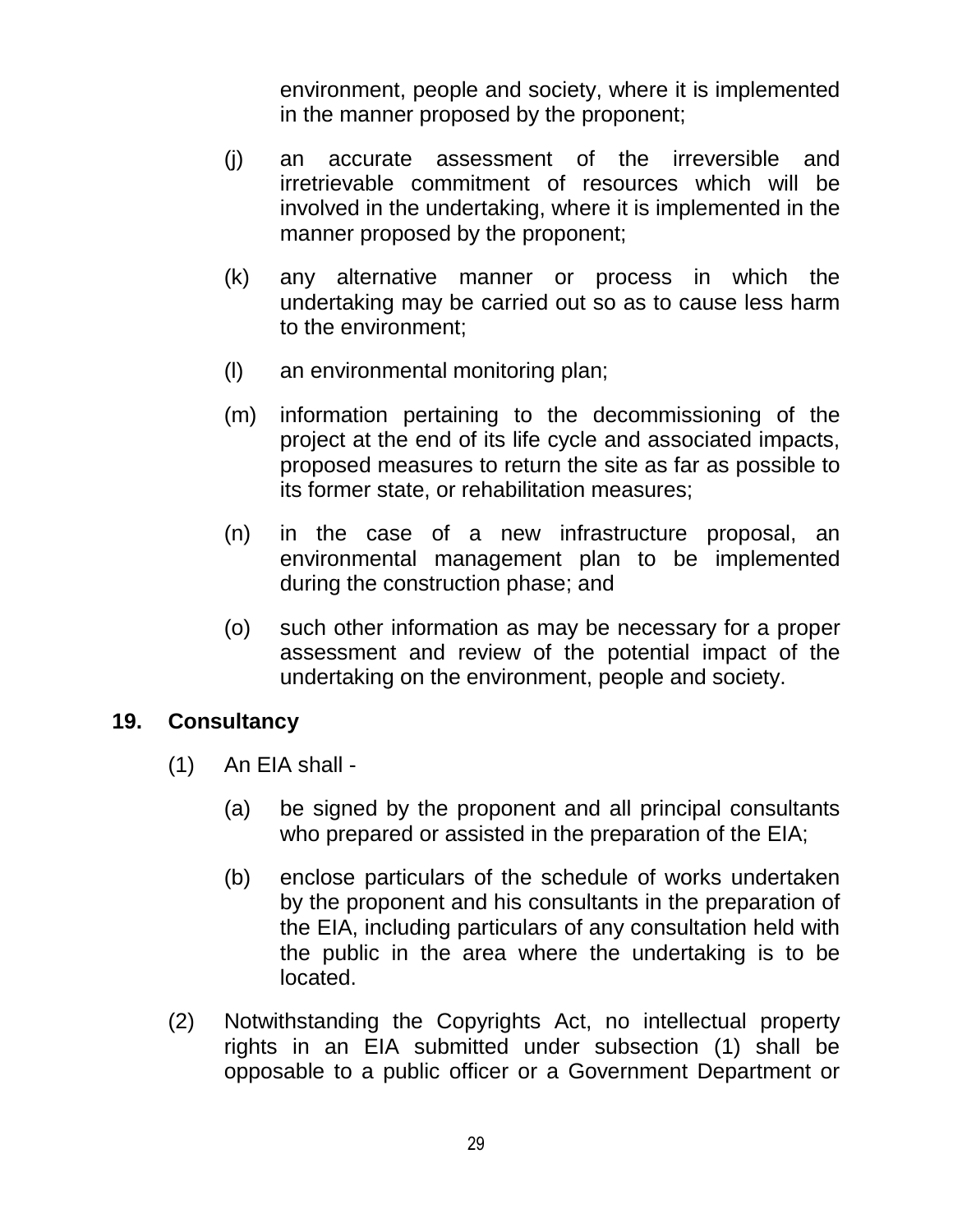agency dealing with an EIA in the discharge of his duties or exercise of his functions.

#### <span id="page-29-0"></span>**20. Public Comment**

- (1) An EIA submitted under section 18 shall be open for public inspection during working hours at -
	- (a) the office of the Department;
	- (b) the main office of the municipal council or district council for the area where the undertaking is to be carried out; and
	- (c) such other places as may be specified in a notice under subsection (2).
- (2) The Director shall, not later than 14 days after the submission of an application for an EIA licence under section 18, give notice of the public inspection specified in subsection (1) in the *Gazette* and in 2 consecutive issues of 2 daily newspapers.

[Repealed and replaced 6/08 (P 8/08)]

- (3) A notice published under subsection (2) shall
	- (a) give a summary description of the undertaking;
	- (b) state the address where the undertaking is to be carried out;
	- (c) state the place where the EIA may be inspected;
	- (d) specify the time limit for the submission of public comment in writing which shall be not less than 10 days and not more than 21 days after the date of the publication of the notice in the *Gazette*.

[Amended 6/08 (P 8/08)]

(4) The Director may in respect of an EIA, other than one submitted through the Board of Investment, extend the time limit specified in subsection (2) to afford reasonable opportunity for any person to submit public comments on the EIA.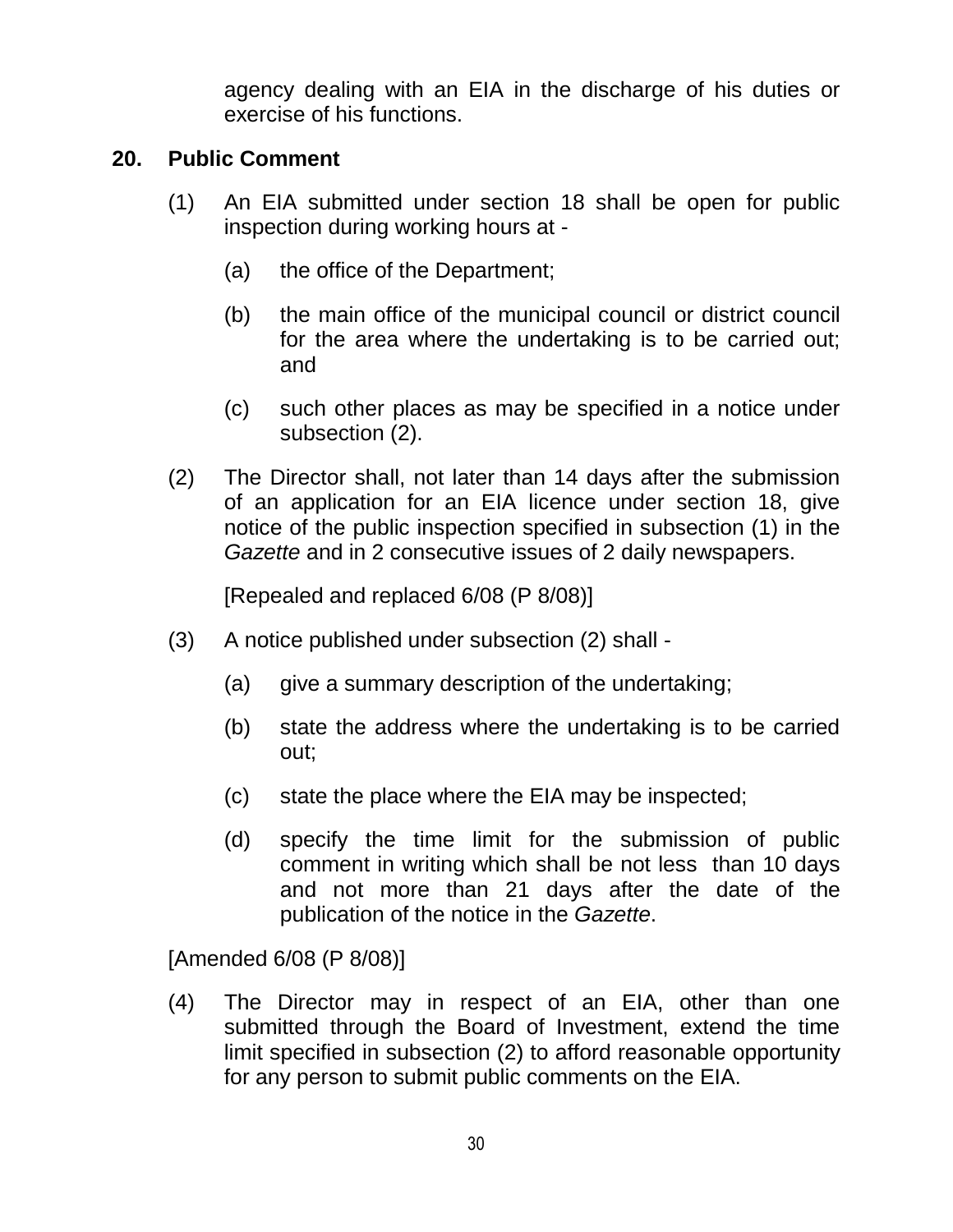(5) The Director may cause to be published an EIA or an extract of an EIA on the internet for public inspection.

## <span id="page-30-0"></span>**21. Review of ElA**

- (1) The Director shall-
	- (a) review an EIA submitted by a proponent and determine its scope and contents; and
	- (b) refer the EIA, with such comments and observations as he thinks appropriate, and with any public comment submitted under section 20, to the EIA Committee for examination not later than 42 days after the expiry of the time limit set for submission of public comments under section 20(3) or (4), as the case may be.

[Amended 6/08 (P 8/08)]

- (2) The Director may for the purpose of the review under subsection  $(1)(a)$  –
	- (a) request any public department, an enforcing agency, any non-governmental organisation or any other person, to submit their observations in writing on the EIA;
	- (b) set up a technical committee to advise him on the EIA or on any aspects of the undertaking;
	- (c) require the proponent to carry out further study or to submit additional information for the purpose of ensuring that the EIA is as accurate and exhaustive as possible.
- (3) Subject to subsection (5), any observation made pursuant to a request made under subsection (2)(a) shall be made not later than 14 days after the expiry of the time limit set for submission of public comments under section 20(3)(d), after which date it shall be presumed that the person does not have any observation to make.
- (4) Where in respect of an EIA, other than one submitted through the Board of Investment, it appears to the Director that the time limit set out in subsection (1)(b) cannot for any reason be met, he may, after consultation with the proponent, refer the EIA on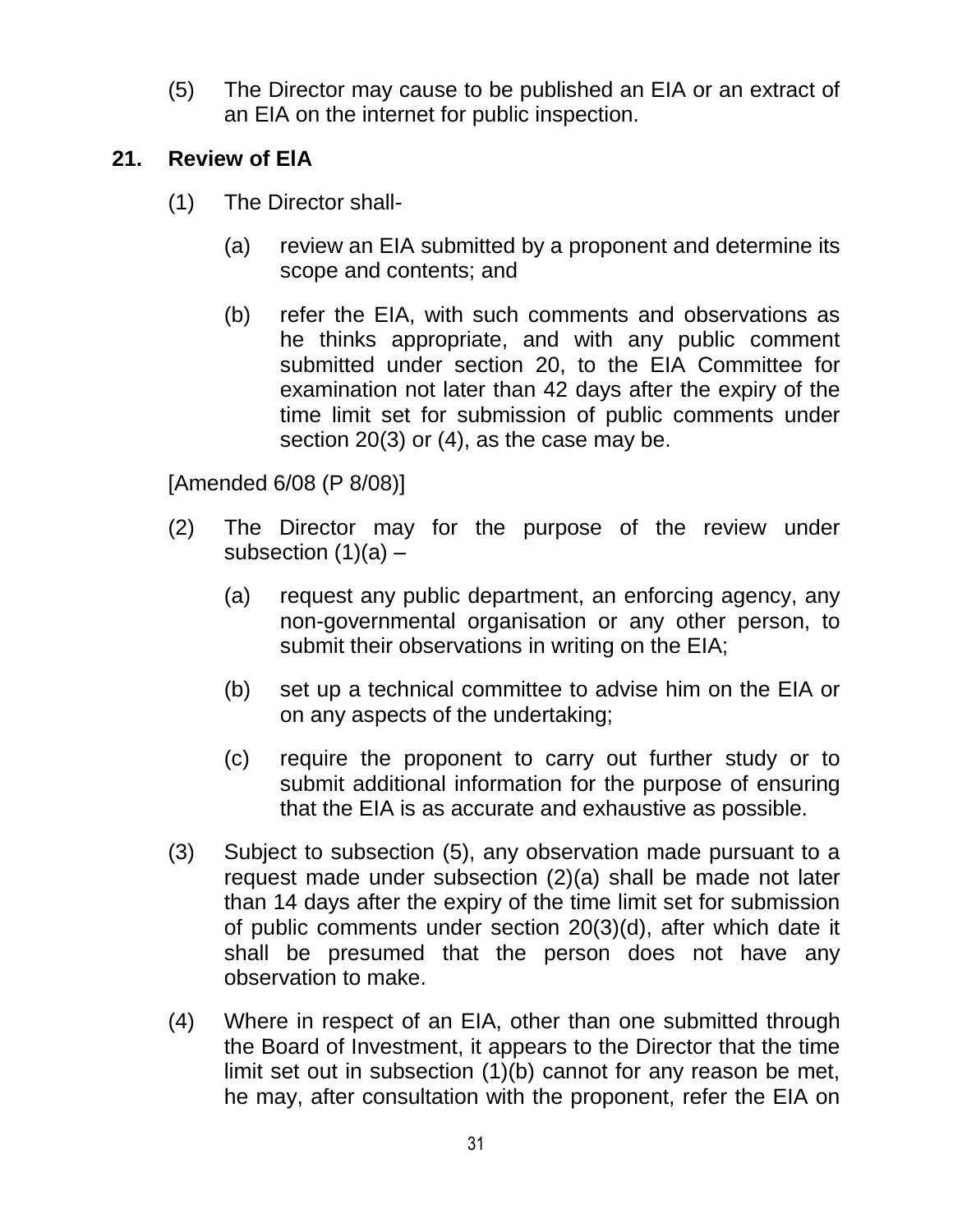a date not later than 28 days after the expiry of that time limit, and shall inform the proponent accordingly.

- (5) Where an EIA is submitted through the Board of Investment-
	- (a) the observations requested under subsection (2)(a) shall be made not later than 7 days after the request;
	- (b) the Director shall refer the EIA to the Committee not later than 14 days after the expiry of time limit set for the submission of public comments under section 20(3)(d).

#### <span id="page-31-0"></span>**22. EIA Committee**

- (1) There is established for the purposes of this Act an EIA Committee which shall consist of-
	- (a) the Permanent Secretary, as Chairperson;

[Amended 6/08 (P 8/08)]

- (b) the Permanent Secretaries of the Ministries having responsibility for the subjects specified in the Sixth Schedule, or their representatives;
- (c) the Director, but he shall have no voting right.
- (2) The EIA Committee shall examine applications for an EIA licence referred to it after review by the Director and shall make such recommendations to the Minister as it thinks fit.
- (3) At a meeting of the EIA Committee, 5 members including the Chairperson shall constitute a quorum.

[Repealed and replaced 6/08 (P 8/08)]

- (4) The EIA Committee may-
	- (a) establish any sub-committee for the purpose of examining the whole or any specific aspect of an EIA
	- (b) with the approval of the Minister, co-opt any person as member.
- (5) A co-opted member shall not -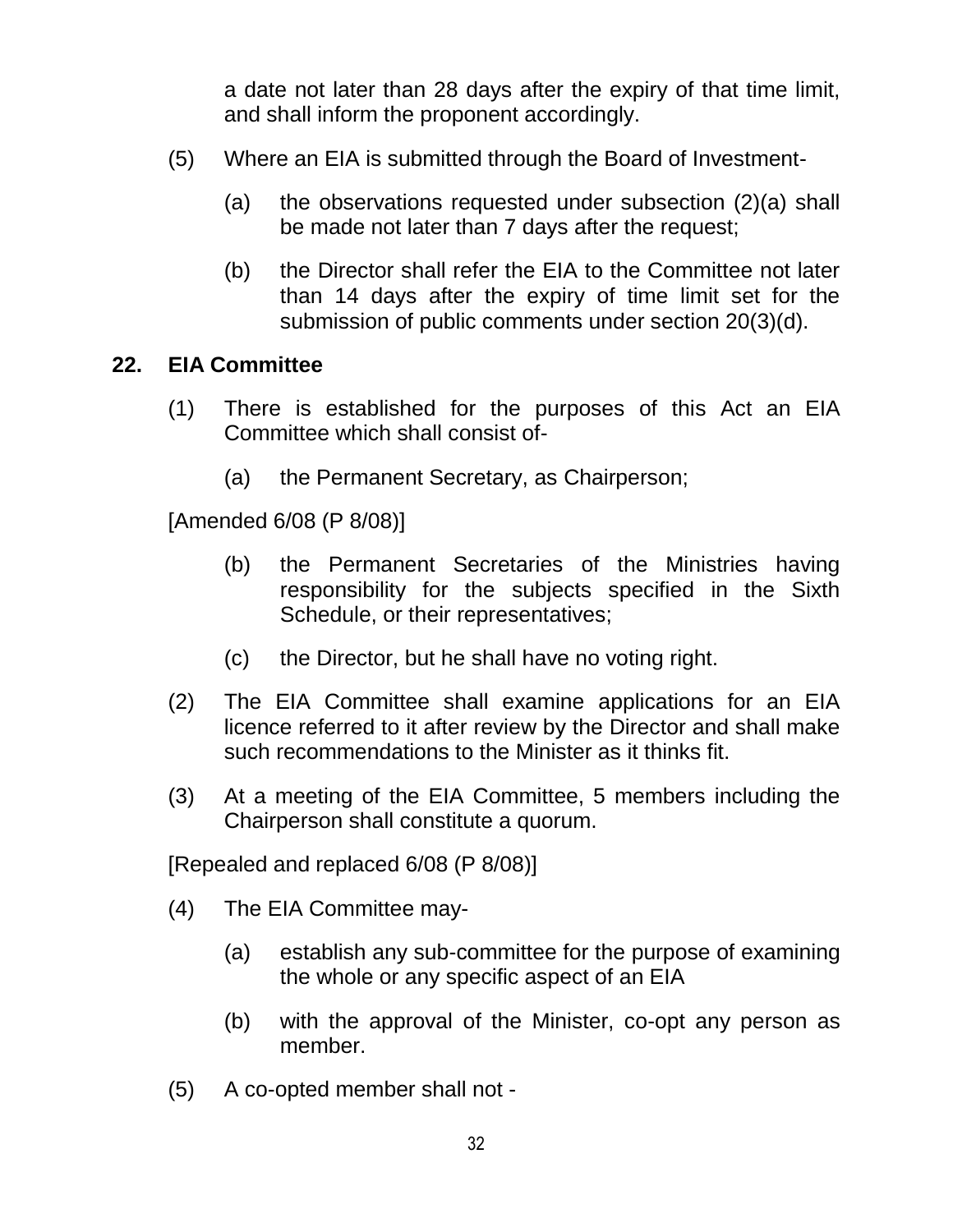- (a) by virtue of his designation as member of the EIA Committee, be deemed to be a public officer;
- (b) have any voting right.
- (6) Subject to this section, the EIA Committee shall regulate its meetings and proceedings in such manner as it thinks fit.
- (7) The Chairperson may request the attendance of any officer of the Department at a meeting of the EIA Committee to provide such information it may require, but the officer shall not have any right to vote at the meeting.

[Amended 6/08 (P 8/08)]

(8) The EIA Committee shall, except in a case of "*force majeure'* or where further consultation is required, give its recommendations to the Minister not later than 14 days after the date the application was referred by the Director under section 21 (1)(b).

[Amended 6/08 (P 8/08)]

(9) Where the EIA Committee is examining an EIA submitted by a Ministry, the Permanent Secretary of that Ministry or his representative shall not take part in the proceedings.

### <span id="page-32-0"></span>**23. Decision on EIA**

(1) Subject to subsections (3) and (4), the Minister shall after taking into consideration the recommendations of the EIA Committee make his decision on the EIA within 7 days of the receipt of the recommendations.

[Amended 6/08 (P 8/08)]

- (2) The Minister may-
	- (a) subject to section 24, approve the issue of an EIA licence on such terms and conditions as he may deem appropriate; or

[Amended 6/08 (P 8/08)]

(b) disapprove the EIA and reject the application.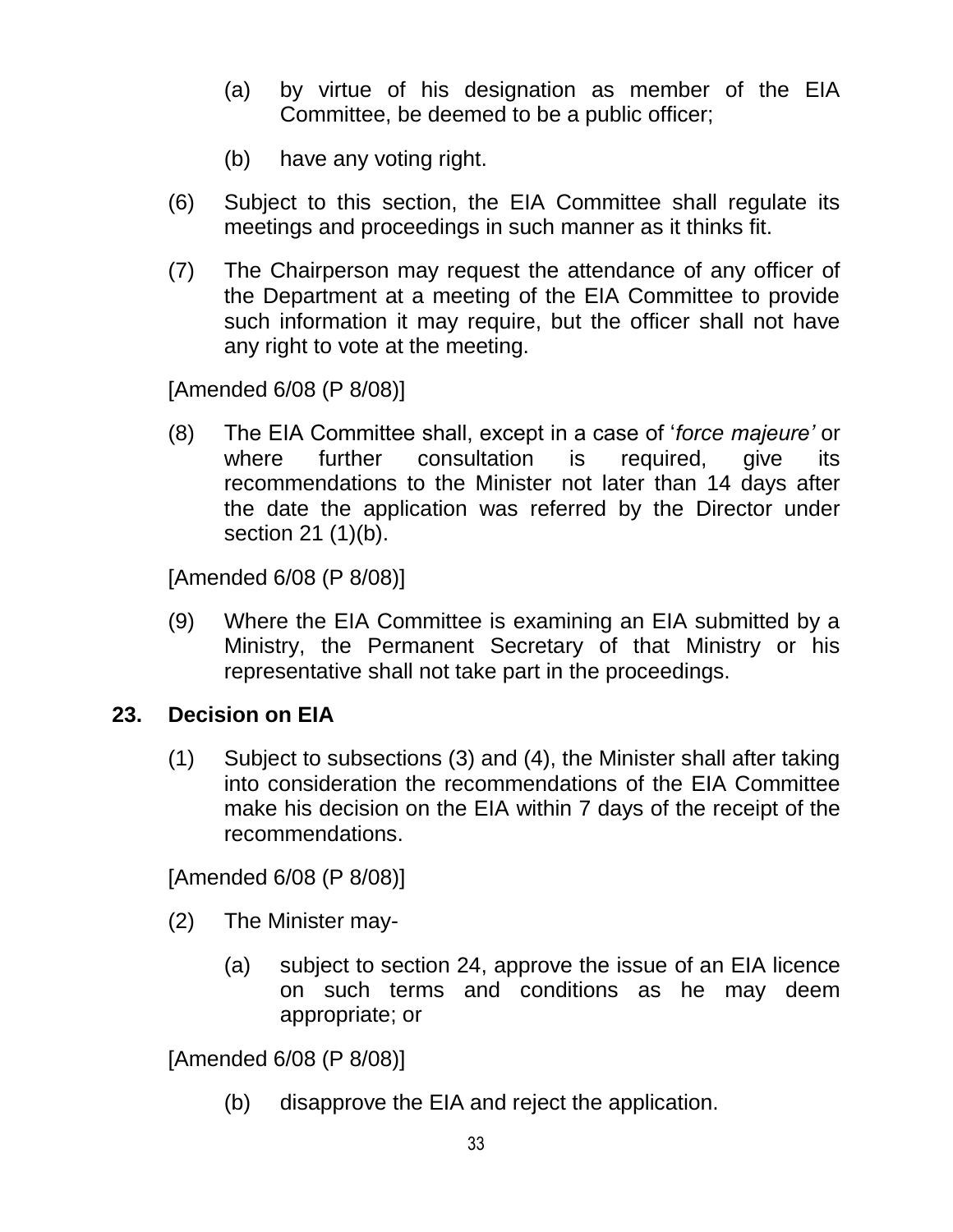- (3) Where the Minister is unable to make a decision, he shall refer the EIA to a technical advisory committee set up under section 12 with instructions to advise him within 14 days on such issues as are set out in the terms of reference.
- (4) The Minister shall, within 14 days of receiving the advice of the technical advisory committee and in the light of the advice of that committee, approve the EIA subject to such terms and conditions he deems fit to impose, or disapprove the EIA and reject the application.

[Amended 6/08 (P 8/08)]

(5) The Director shall, as soon as possible but not later than 7 working days after the day on which the Minister makes his decision, give notice in the Gazette and in the newspapers in which notice of application was given pursuant to section 20(2), of a summary of the decision of the Minister to approve, or to reject the EIA stating the place where the full decision may be available.

[Amended 6/08 (P 8/08)]

- (6) Subject to an appeal under sections 56 and 57, the decision of the Minister shall be final and binding.
- (7) The Director shall comply and give effect to the decision of the Minister under subsection (2) or (4).
- (8) Where an EIA is approved by the Minister, the Director shall issue an EIA licence on the terms and conditions specified by the Minister.
- (9) Any person who fails to comply with a term or condition attached to an EIA licence shall commit an offence.

[Added 6/08 (P 8/08)]

# <span id="page-33-0"></span>**24. EIA approval**

- (1) In considering approval of an EIA, account shall be taken of-
	- (a) such policy or environmental guidance as may be published in respect of an undertaking;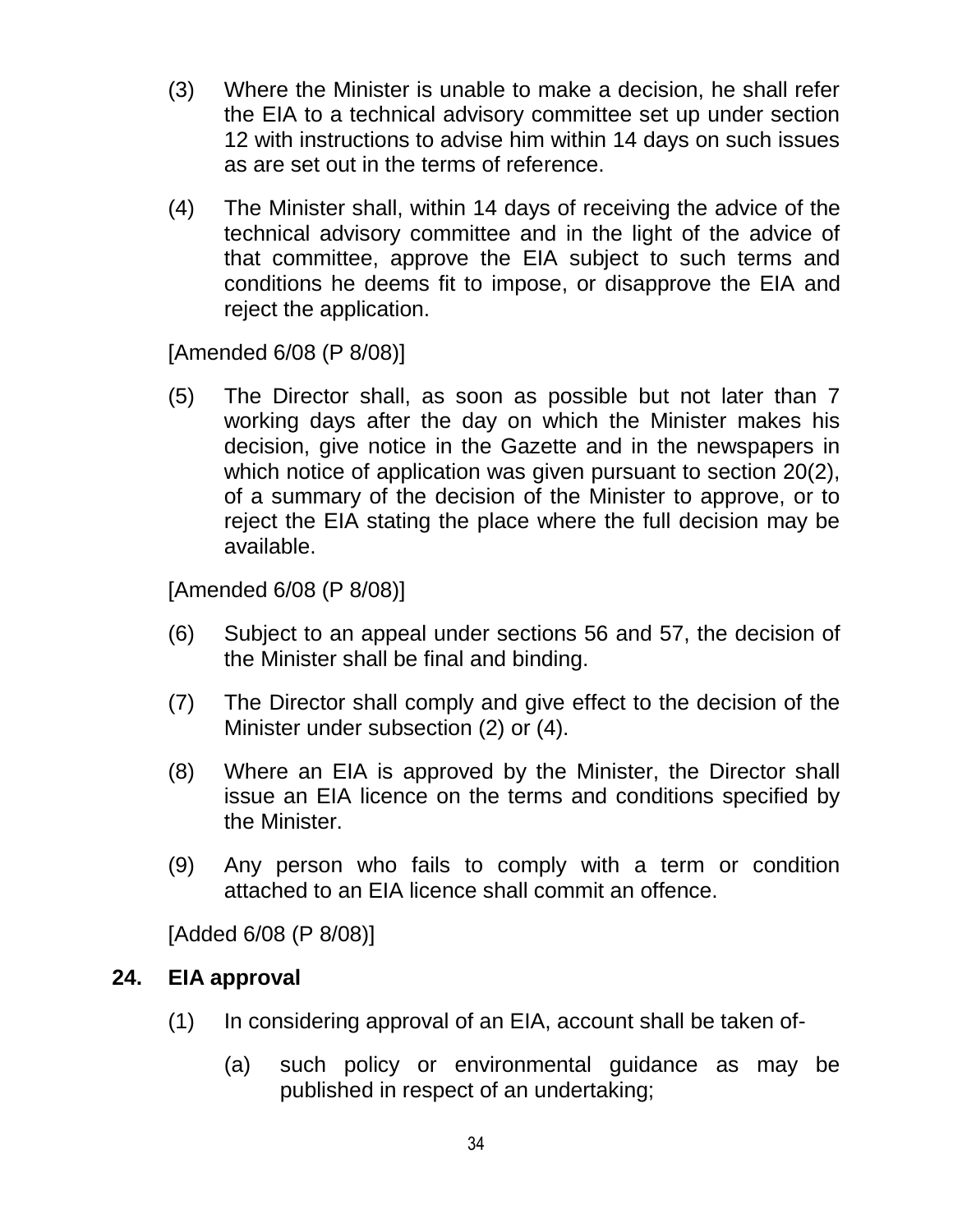[Inserted 6/08 (P 8/08)]

(aa) the environmental factors considered in the EIA;

[Amended 6/08 (P 8/08)]

- (b) the measures proposed to avoid or minimise adverse effects on the environment, people or society;
- (c) the alternatives proposed in the EIA;
- (d) such other matters that may be relevant in weighing the significance or insignificance of the potential environmental impact of the undertaking.
- (2) Where an EIA is approved or a direction is given by the Minister under subsection 3(b), the EIA and the directions shall be deemed to be conditions of the EIA licence issued under section 23(8).
- (3) Notwithstanding the approval of an EIA, the Minister may at any time -
	- (a) revoke an EIA licence, or amend the conditions of an EIA licence, where he has reason to believe that –
		- (i) circumstances reasonably justifying such revocation or amendment of the conditions have arisen since the granting of the EIA
		- (ii) the proponent is contravening the conditions attached to his licence;
		- (iii) proponent had failed to disclose any material information or had provided false or misleading information in the EIA report;
	- (b) give the proponent such directions as he considers necessary in relation to -
		- (i) the methods of execution and the phasing of the undertaking;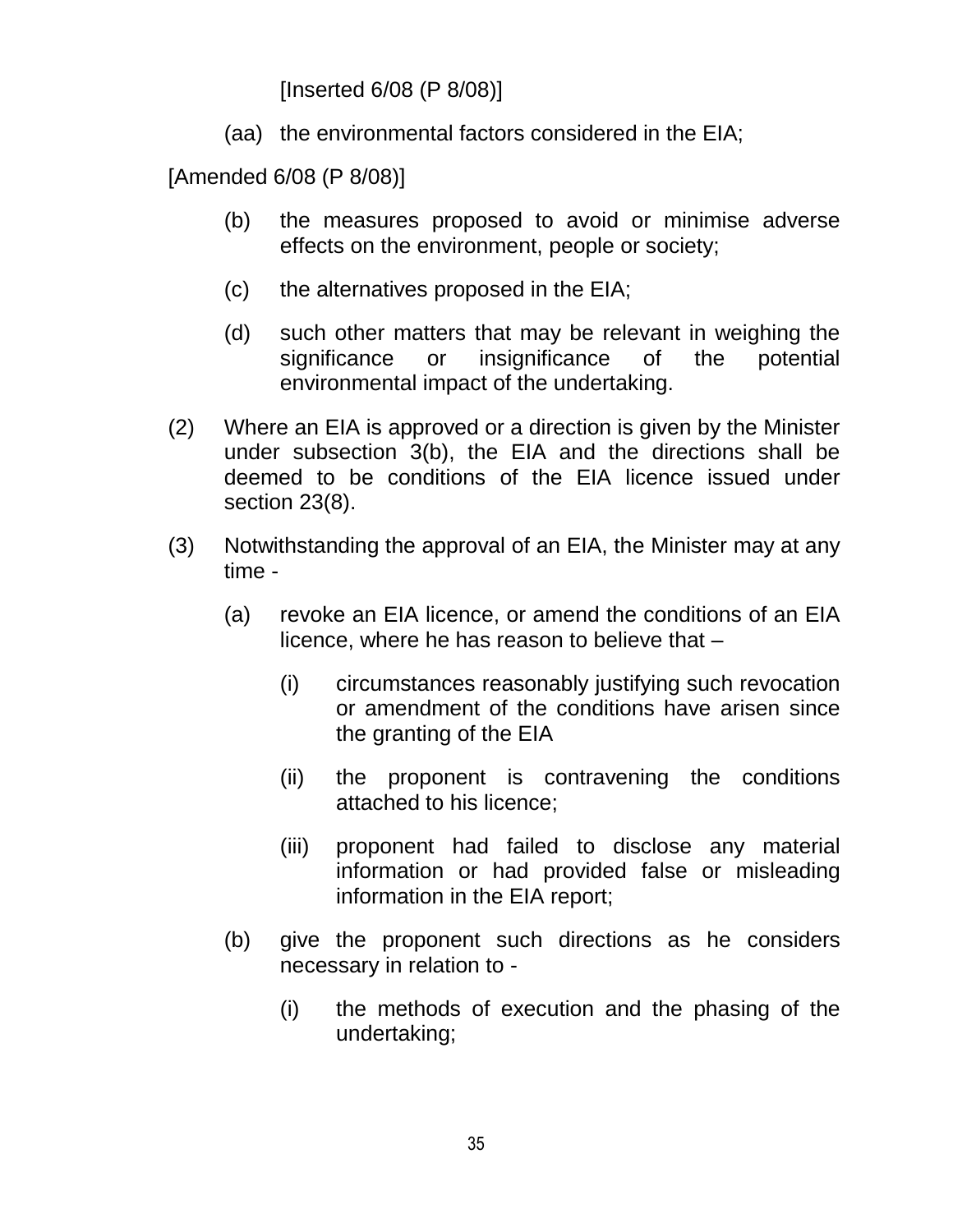- (ii) works or actions required to prevent, reduce or eliminate the adverse effects of the undertaking on the environment, people and society;
- (iii) research, investigation, and monitoring programmes related to the undertaking;
- (iv) any other aspect of the undertaking or of the execution of the undertaking which is reasonably expected to have adverse environmental effects;
- (c) require the proponent to submit at such interval as he may determine, reports on the impacts of the undertaking on the environment, people and society.
- (4) Any person who fails to comply with a direction or requirement under subsections (3)(b) and (c), shall commit an offence.

#### <span id="page-35-0"></span>**25. Submission of fresh EIA**

- (1) The Minister may, at any time after the issue of an EIA licence, issue a direction to the licensee requiring him to submit a fresh EIA in respect of his undertaking within such time as may be specified.
- (2) A direction under subsection (1) may be issued where, in the opinion of the Minister –
	- a. the undertaking is, or is likely to be, a source of pollution to the environment;
	- b. there is a substantial change or modification in the undertaking, or in the manner in which the undertaking is being operated;
	- c. the undertaking poses a threat to the environment; or
	- d. the circumstances of the undertaking with regard to its surrounding environment so require.
- (3) A licensee who fails to comply with a direction issued under subsection (1) shall commit an offence and the Court may, on conviction, in addition to the penalty provided in section 85,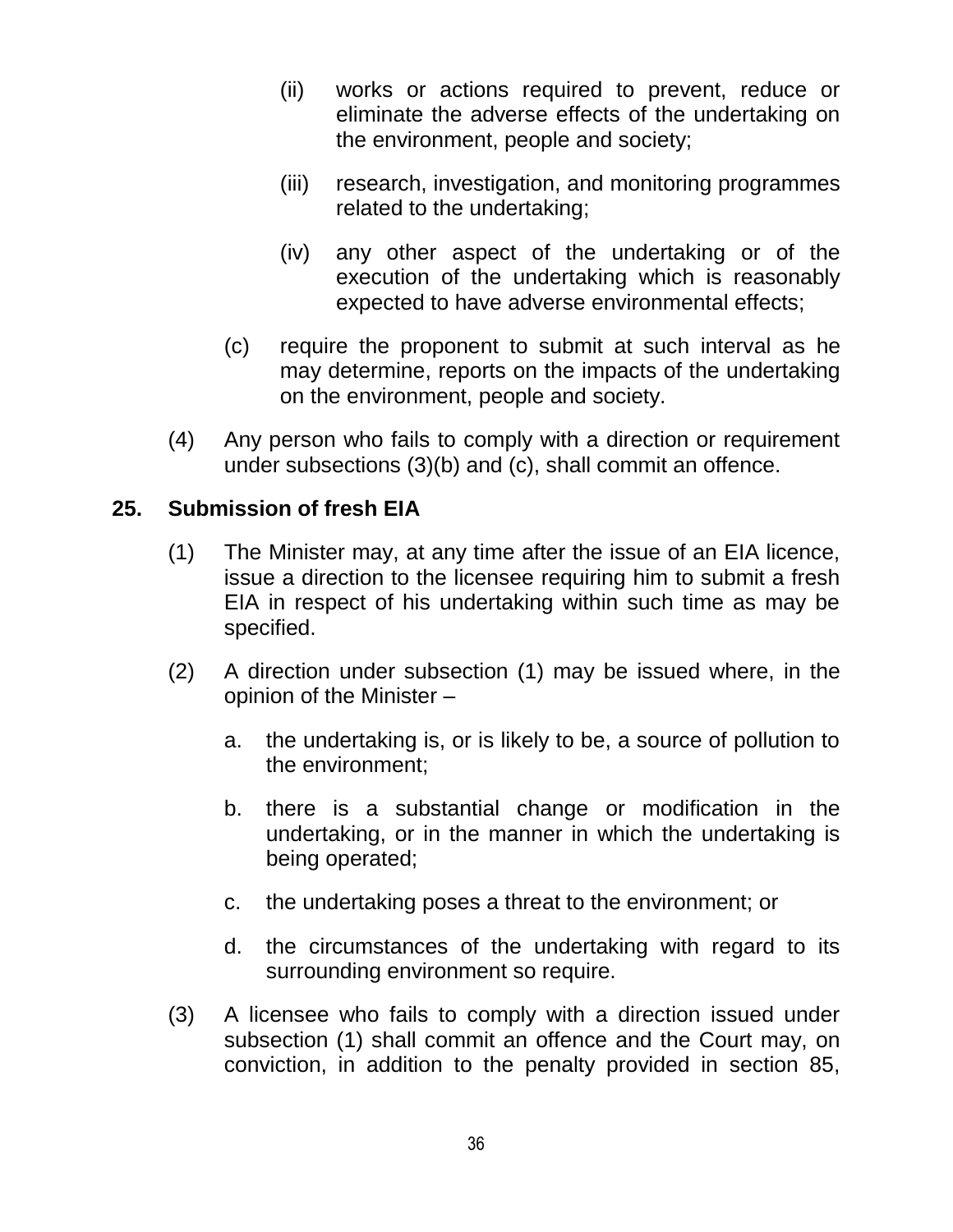cancel his EIA licence or suspend it for a period not exceeding one year.

[Repealed and replaced 6/08 (P 8/08)]

### **26. Transfer of undertaking**

(1) Where the ownership, control and management of an undertaking is transferred, whether before or after the grant of an EIA licence or a PER approval, the transferor shall by registered post –

[Amended 6/08 (P 8/08)]

- (a) notify the Director of the transfer and communicate to the Director a copy of the document witnessing the transfer; and
- (b) send a copy of the notification under paragraph (a) to the transferee.
- (2) Unless a notification is given under subsection (1), it shall be presumed for the purposes of this Act or any other enactment or rule of law, that the person applying for an EIA licence or the holder of the EIA licence or a PER approval, as the case may be, is the proponent and shall have all the responsibilities and liabilities of the proponent.

[Amended 6/08 (P 8/08)]

- (3) Where a notification is given under subsection (1), the transferee mentioned in the notice under subsection (1) shall, in the absence of any protest by him within 28 days after the notification, be presumed as from the date of the notice, for the purposes of this Act or any other enactment or rule of law, to be the owner or the person having the charge, or management or control of the undertaking.
- (4) A transfer of an undertaking or of the land where the undertaking is conducted shall not affect the application of the EIA licence or a PER approval and its conditions to the undertaking.

[Amended 6/08 (P 8/08)]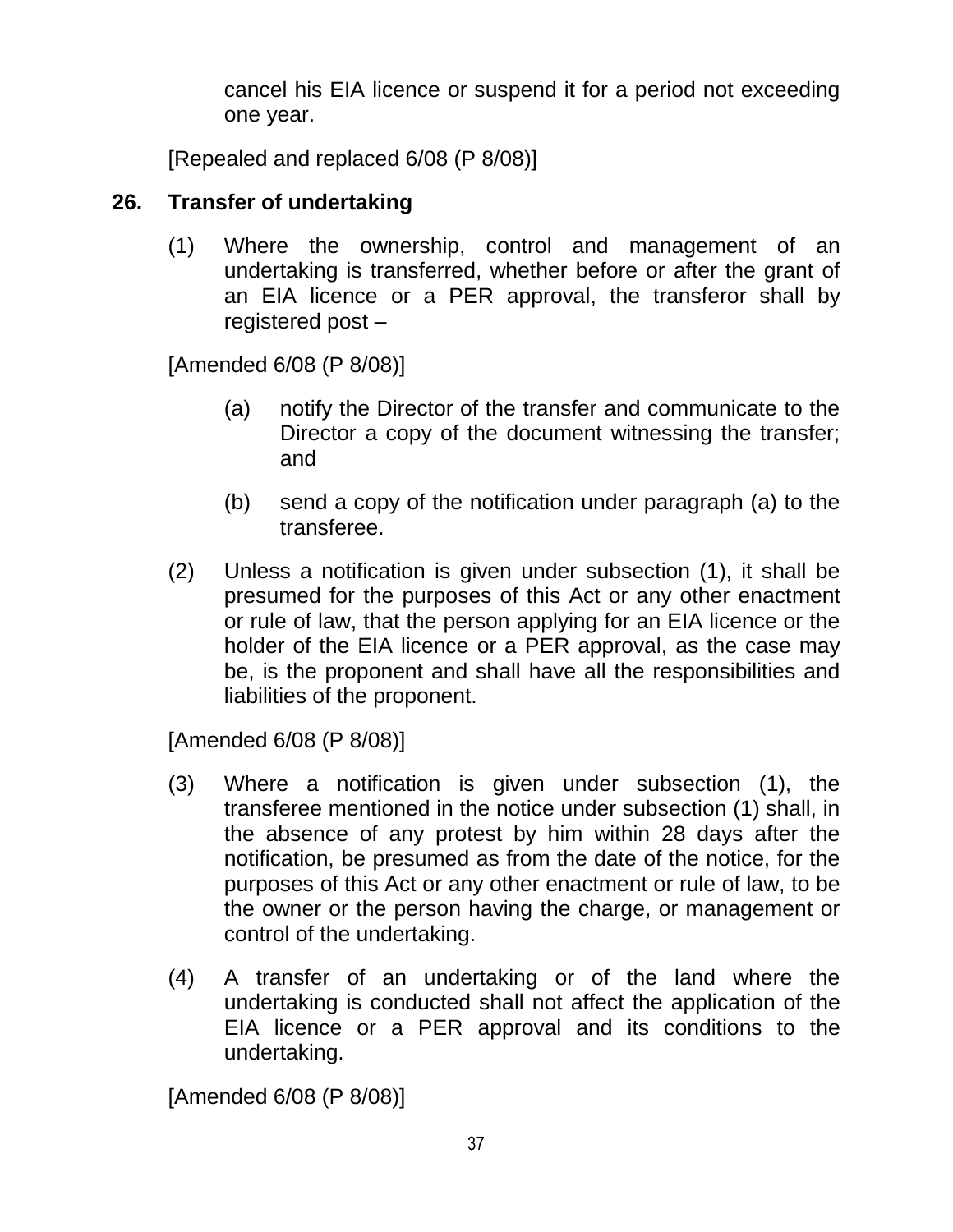(5) Any person who contravenes subsection (1) shall commit an offence.

### **27. Effect of EIA licence**

- (1) No civil or criminal liability in respect of an undertaking or. consequence resulting from an undertaking shall be incurred by the Government of Mauritius, the Minister, or any public officer by reason of the approval of an EIA or the grant of an EIA licence, or by reason of any conditions attached to an EIA licence.
- (2) The fact that an EIA licence is issued in respect of an undertaking shall afford no defence to any civil action or to a prosecution under any enactment, other than section 15(2), concerning that undertaking or the manner it is operated or managed.

# **28. Exemption**

(1) The Minister may declare an undertaking specified in Part B of the *Fifth* Schedule by a public department, which, in his opinion, is urgently needed in the national interest or for the economic development of Mauritius, to be an exempt undertaking.

[Amended 6/08 (P 8/08)]

(2) The EIA of an exempt undertaking shall be submitted to the Director, who after examination, shall refer it, together with any public comments received, to the EIA Committee for any comments or recommendations.

[Amended 6/08 (P 8/08)]

- (3) The EIA Committee shall refer an EIA in respect of an exempt undertaking, together with its comments and observations to the Minister for his decision.
- (4) The Minister may approve the EIA on such conditions as he thinks fit, having regard to the matters specified in section 24.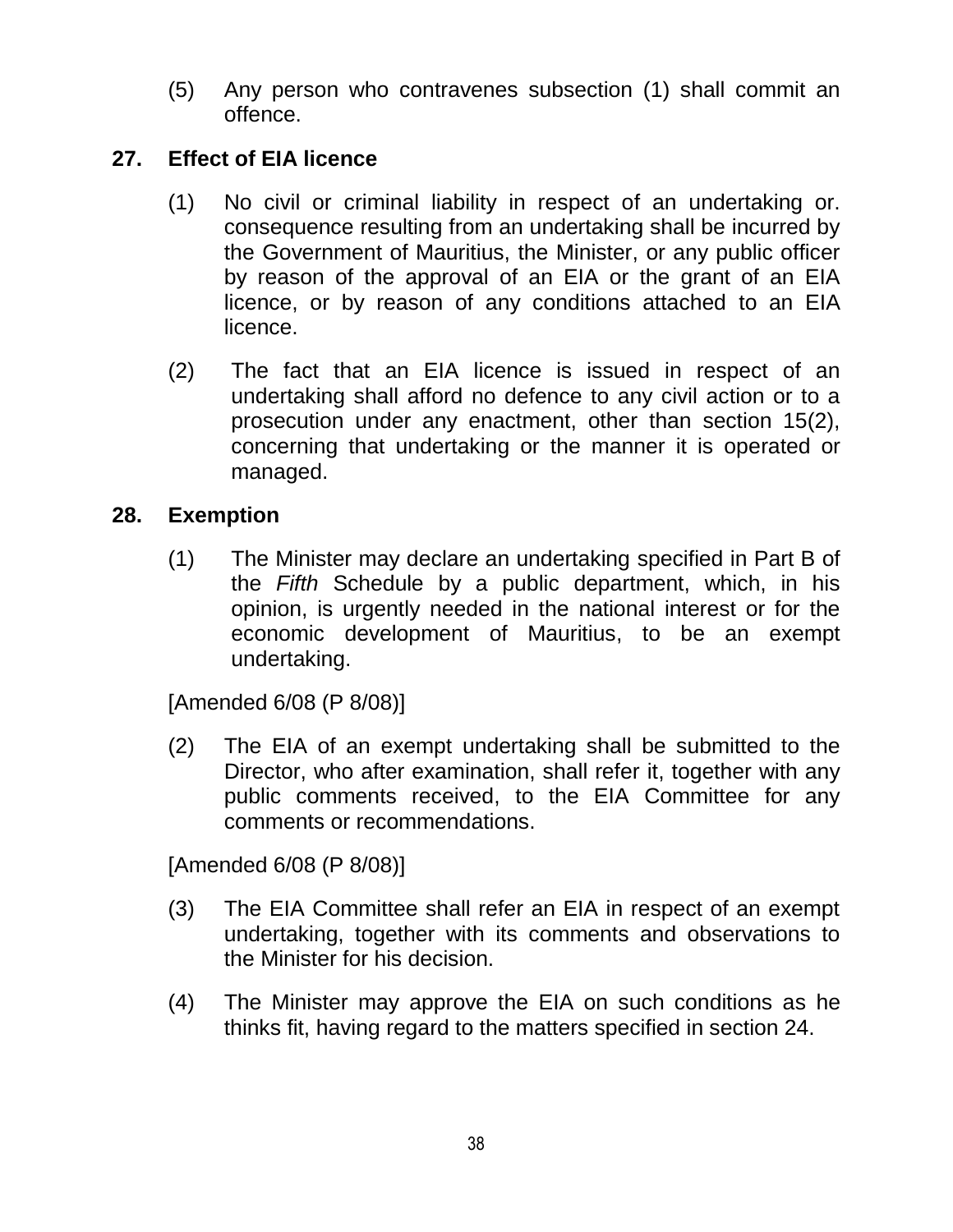(5) Where the Minister approves an EIA under subsection (4), the Director shall cause a notice to be published in the Gazette and in 2 daily newspapers stating-

[Amended 6/08 (P 8/08)]

- a. a summary description of the undertaking and its location;
- b. the proponent of the undertaking;
- c. a declaration that the undertaking is an exempt undertaking;
- d. the approval of the EIA and the conditions attached to the approval.

## **28A. EIA/PER Monitoring Committee**

- (1) There shall be an EIA/PER Monitoring Committee which shall consist of –
	- (a) the Director or his representative, who shall be the Chairperson;
	- (b) a representative of each of the Ministries specified in the Sixth Schedule;
	- (c) one or more officers of the Department, designated by the Director, one of whom shall be the Secretary to the Committee;
	- (d) an officer of the "Police de l"Environnement"; and
	- (e) the Chief Executive of the relevant local authority.
- (2) The Committee shall
	- (a) set up and lay down programmes for the purpose of following up progress after the grant of an EIA licence or the approval of a PER;
	- (b) coordinate the implementation of a programme referred to in paragraph (a);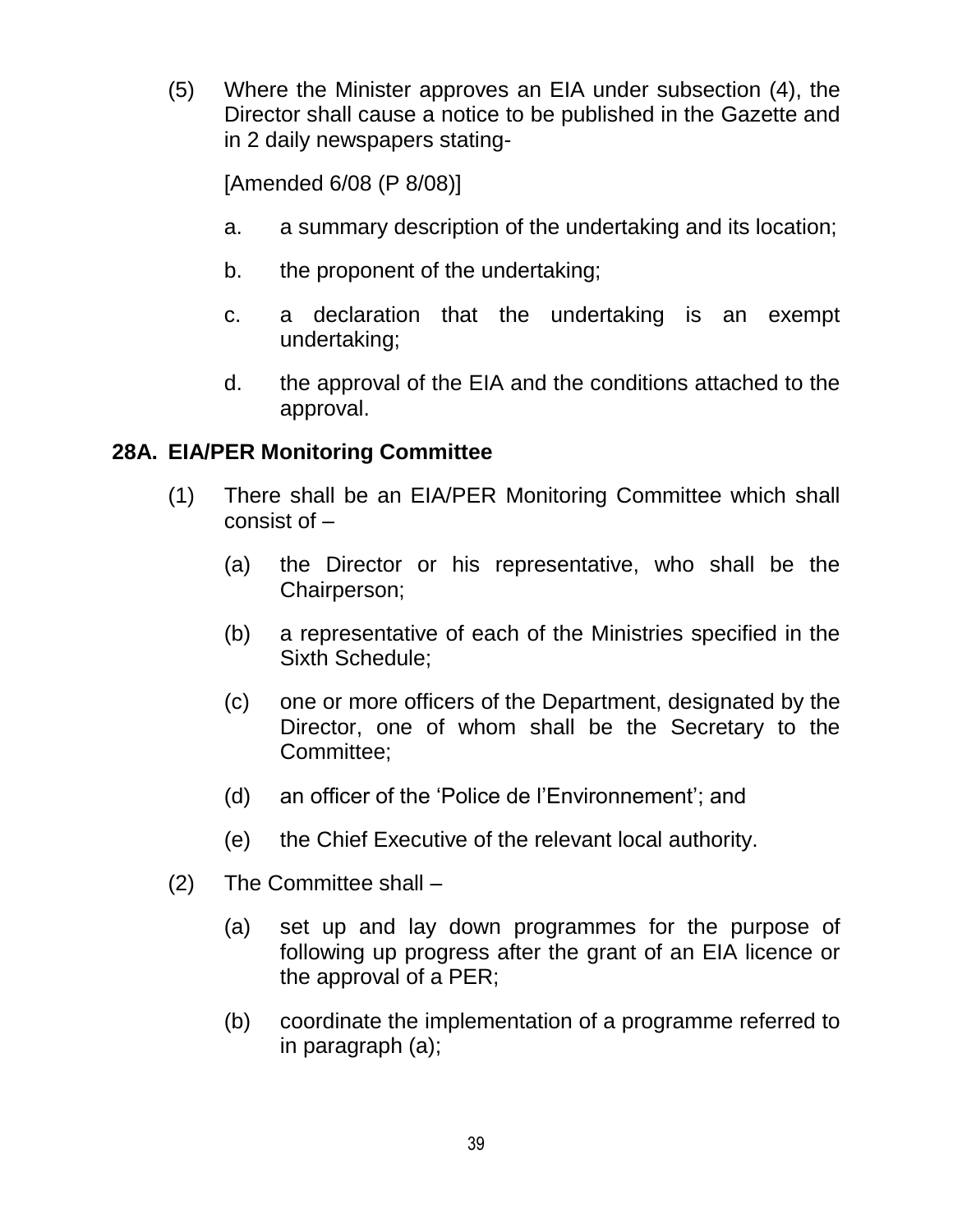- (c) conduct such monitoring exercise as may be necessary to ensure that the conditions of an EIA licence or those imposed on the approval of a PER are complied with;
- (d) determine appropriate enforcement measures where it finds that any condition referred to in paragraph (c) is not complied with; and
- (e) prepare and submit to the Minister, not later than 31 July and 31 January in every year, a report on its activities for every half year.
- (3) (a) The Committee shall meet at least once monthly at such time and place as the Chairperson may determine.
	- (b) At a meeting of the Committee, 5 members including the Chairperson shall constitute a quorum.
	- (c) Subject to paragraphs (a) and (b), the Committee shall conduct its proceedings in such manner as it thinks fit.

[Inserted 6/08 (P 8/08)]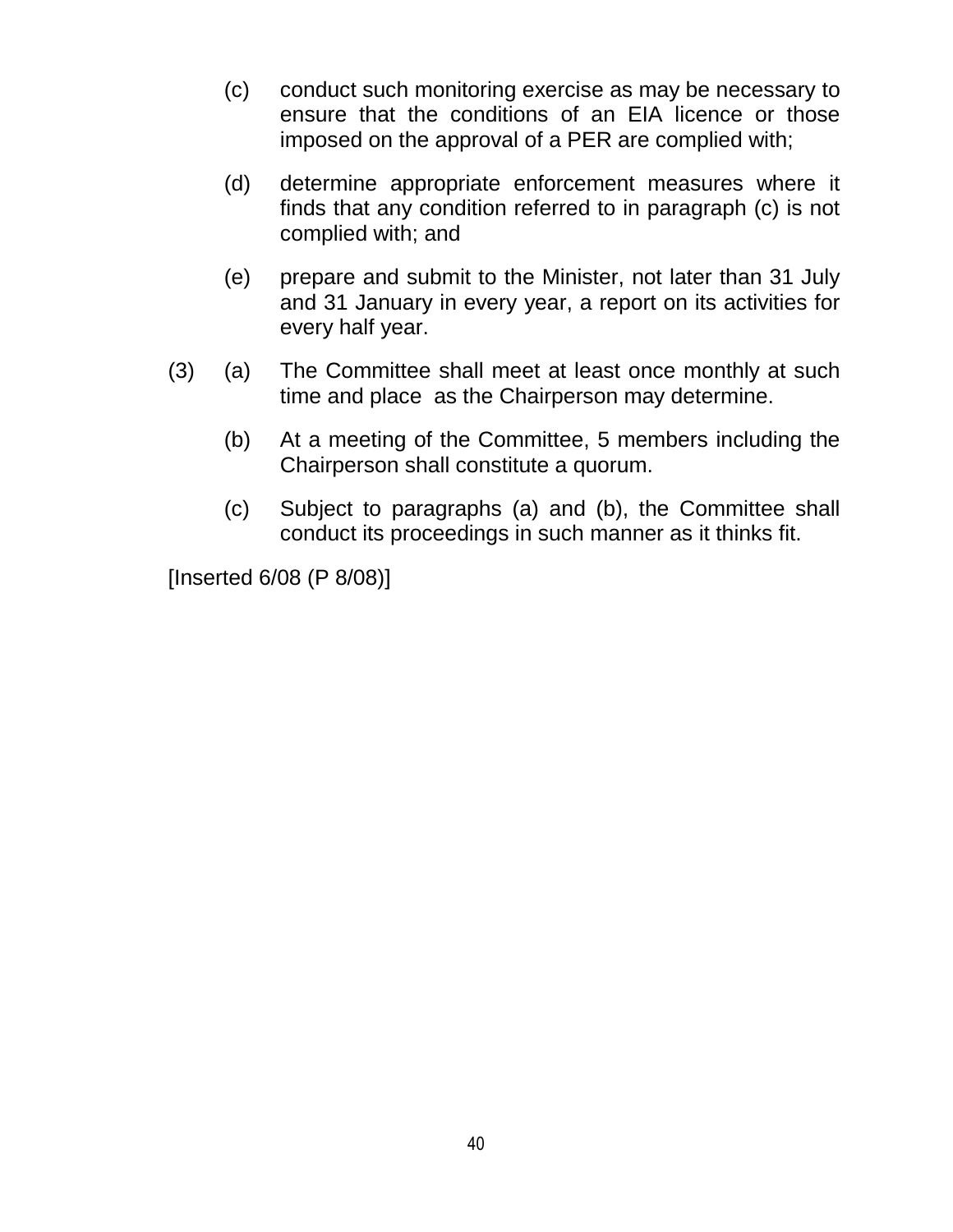# **PART V – SPILL AND ENVIRONMENTAL EMERGENCY**

#### **29. Emergency measures**

- (1) A public officer, officer of a local authority, or any person, who is informed or otherwise made aware of a spill shall immediately notify the Director.
- (2) Any owner of a pollutant which is spilled shall forthwith
	- (a) notify the Director; and
	- (b) inform the Director of-
		- (i) the circumstances of the spill; and
		- (ii) any action taken or proposed to be taken in relation to the spill;
	- (c) do everything practicable to-
		- (i) prevent, eliminate or reduce the adverse effects of the spill;
		- (ii) restore the environment to the state it was prior to the spill.

#### **30. Interventions of the Director**

- (1) Where the owner of a pollutant which is spilled
	- (a) is reasonably suspected of contravening section 29(2)( c);
	- (b) cannot promptly be identified;
	- (c) requests the assistance of the Director in relation to a spill,

the Director may initiate any action and take any measures necessary in the public interest to prevent, eliminate or reduce the adverse effects on, and to restore to its previous state as far as is practicable, the environment.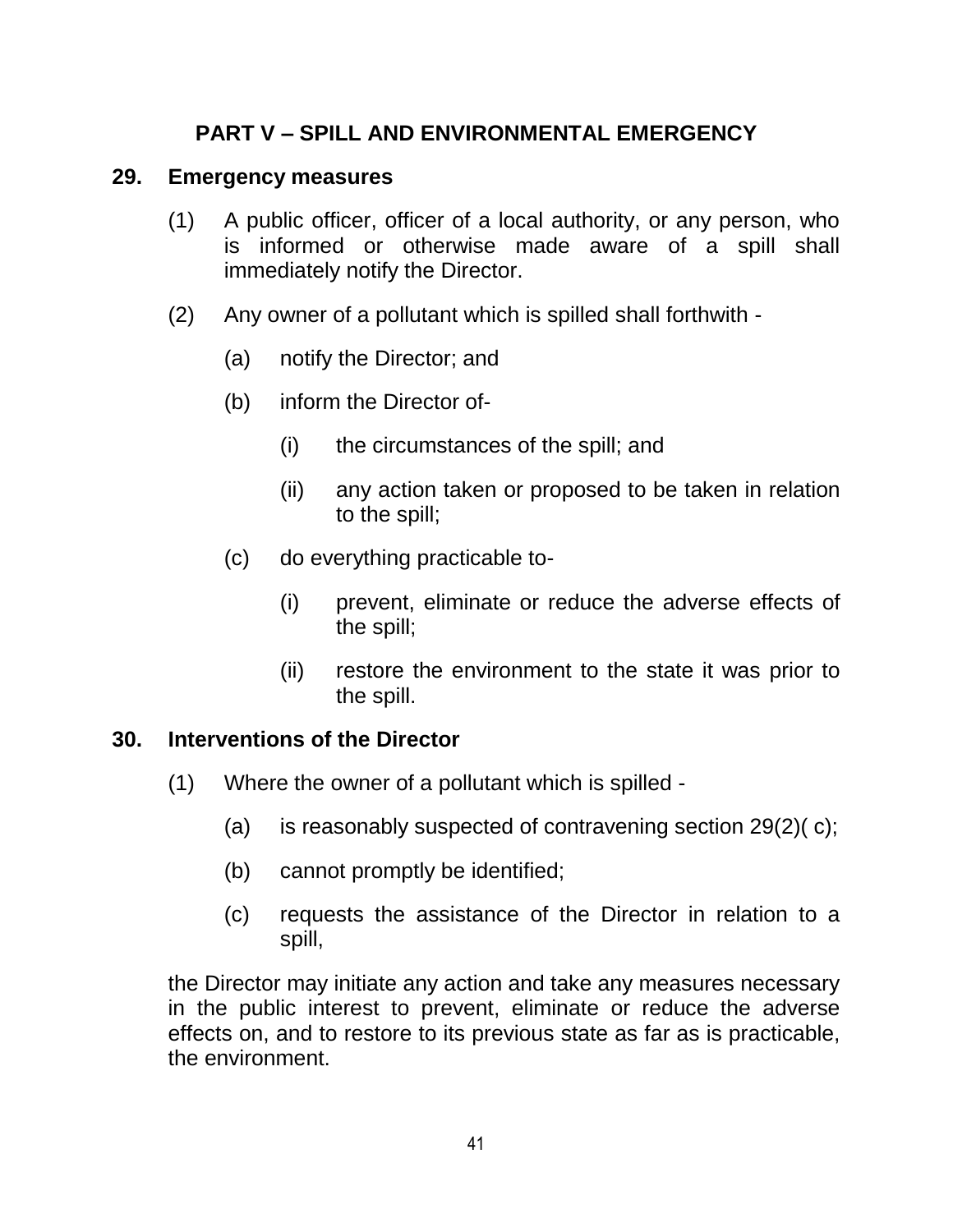- (2) In the event of a spill, the Director may direct the owner of the pollutant which is spilled, or any other person, to take such action within such period of time as he may specify in order to
	- a) prevent, eliminate, or reduce the adverse environmental effects of the spill;
	- b) restore as far as is practicable the environment to its previous state;
	- c) dispose of, or in any way deal with, the pollutant or any object reasonably suspected to be affected by the pollutant.
- (3) The Director may direct any person conducting an activity which may, in the Director's opinion, cause a spill
	- a) to prepare a contingency plan to the satisfaction of the Director; or
	- b) to make such modification as he thinks appropriate to an existing contingency plan.

### **31. Clean-up and removal operations**

The Minister shall prescribe -

- a) the procedures for clean-up and removal operations in the event of a spill;
- b) the method of storage and of disposal of any pollutant or of any object, plant, animal or any part of the environment removed in a clean-up or removal operation or otherwise affected by a pollutant

### **32. Liability for spill**

- (1) Without prejudice to any other cause of action or remedy under any other enactment, any person affected in any way by a spill shall have a right to damages from the owner of a pollutant.
- (2) Subject to this section, Article 1384 alinéa 1 of the Code Napoleon shall apply to an action under subsection (1).
- (3) For the purposes of an action for damages under this section -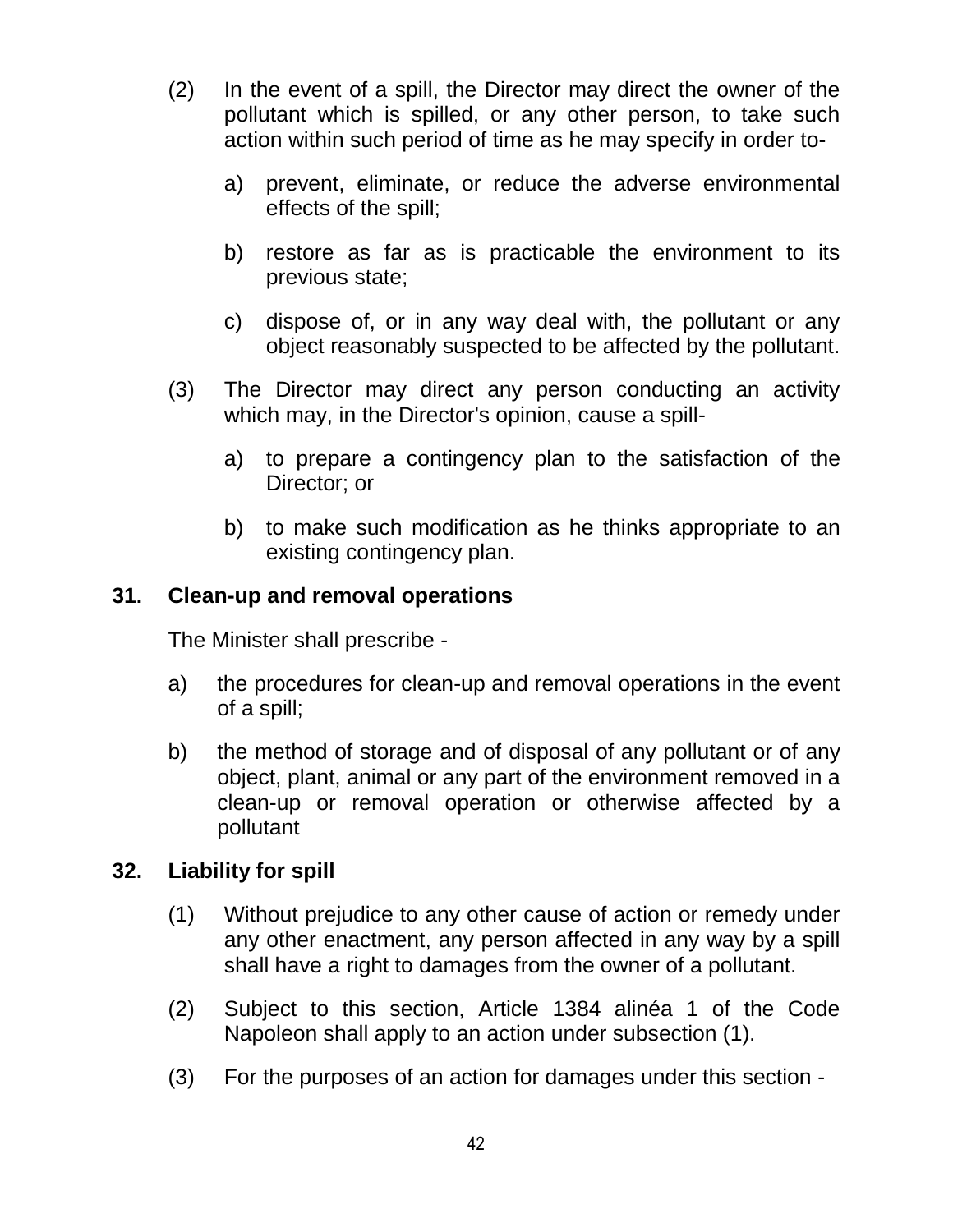- a) the owner of a pollutant shall be presumed to be liable for any damages caused by a spill;
- b) the owner of a pollutant which is spilled shall always be deemed to be the "gardien" of the pollutant;
- c) a pollutant shall always be deemed to be in the custody of the owner of the pollutant;
- d) the burden of proving that the damage was not caused by the pollutant which was spilled, shall always rest on the owner of the pollutant.
- (4) Where there are several owners of a pollutant, the action may be directed against all or anyone of them.
- (5) Where damage is caused by a spill to the environment, or to any property, object or thing which is not the subject of private ownership, the Attorney-General may claim damages against the owner of the pollutant in accordance with this section.

### **33. Recovery of expenses**

- (1) The Director shall recover from the owner of a pollutant which is spilled all costs and expenses incurred as a result of
	- a) any clean-up or removal operation;
	- b) any measure taken to prevent, eliminate or reduce the adverse effects of a spill on the environment;
	- c) any measure taken to dispose of or to deal with the pollutant.
- (2) The costs and expenses referred to in subsection (1) shall be deemed to be civil debts owed by the owner of a pollutant to the Government of Mauritius.

#### **34. Environmental emergency**

(1) Where a major threat to the environment is posed "as a result of a spill or otherwise, the Prime Minister may in consultation with the Minister, declare an environmental emergency.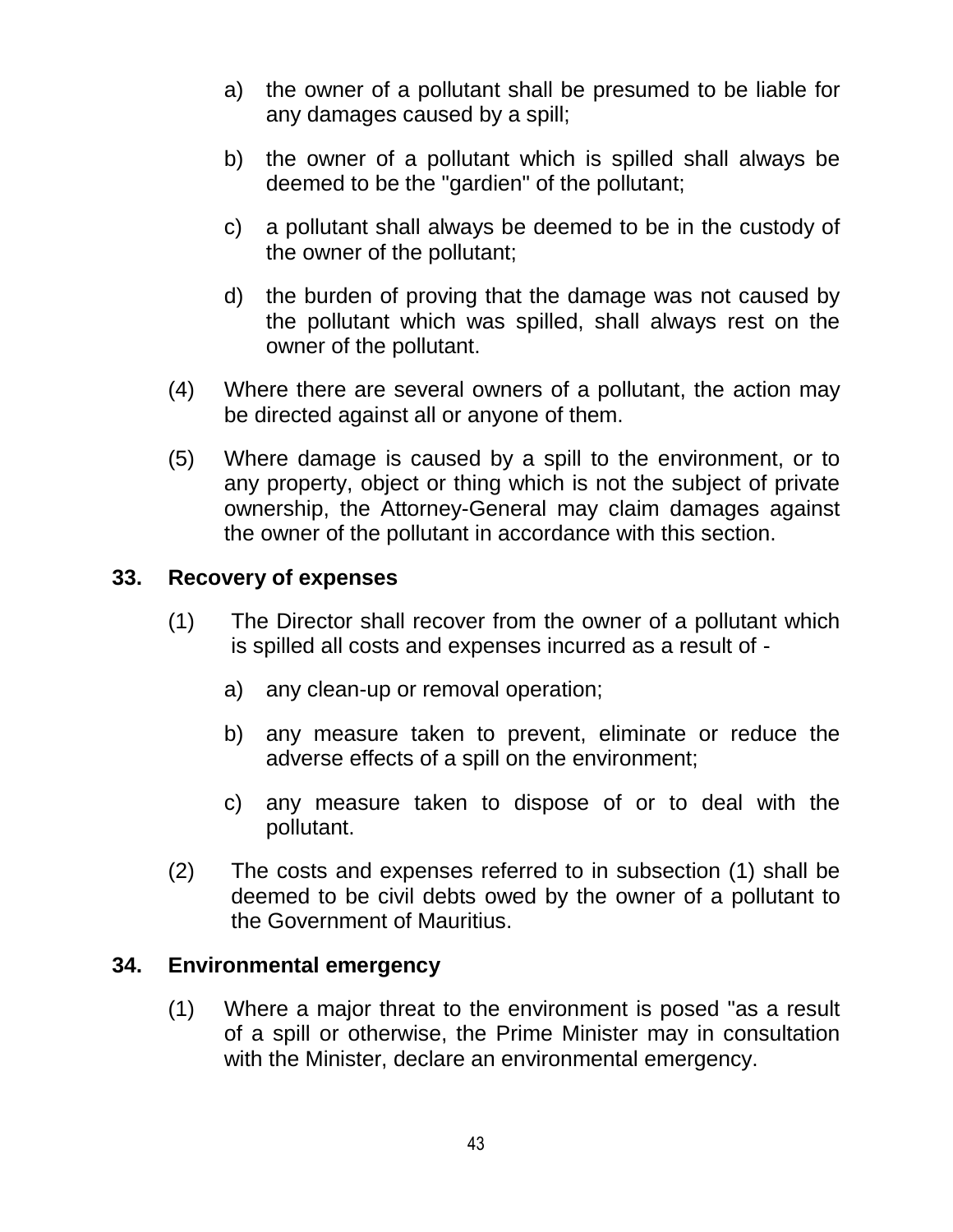- (2) Notwithstanding any other enactment, where an emergency is declared under subsection (1), the Prime Minister may give such direction as he thinks fit to any public department for the purpose of the protection of the environment.
- (3) The public department which has been given a direction under subsection (2) shall prepare such contingency plan as is appropriate in the event of an emergency situation contemplated under this section.

[Amended 6/08 (P 8/08)]

# **34A. Other threat to the environment**

- (1) Where a threat other than a major threat to the environment referred to in section 34(1) is posed as a result of a spill or otherwise, the Minister may set up a technical committee to advise him on matters pertaining to the relevant scientific and technical aspects of environmental protection and management and to make such recommendation as it may deem fit.
- (2) Where, following a recommendation of the technical committee, expenditure is incurred as a result of –
	- (a) any clean-up or removal operation;
	- (b) any measure taken to prevent, eliminate or reduce the adverse effects of a threat to the environment; or
	- (c) any measure taken to dispose of or to deal with the pollutant,

the amount spent shall, subject to subsection (3), be disbursed from the Fund.

(3) Where the identity of the owner of the spill or pollutant is later ascertained, the amount disbursed may, within a period of 10 years from an operation or measure under subsection (2), be recovered by the Director from the owner and any amount so recovered, including interest and costs, shall be credited to the Fund.

[Inserted 6/08 (P 8/08)]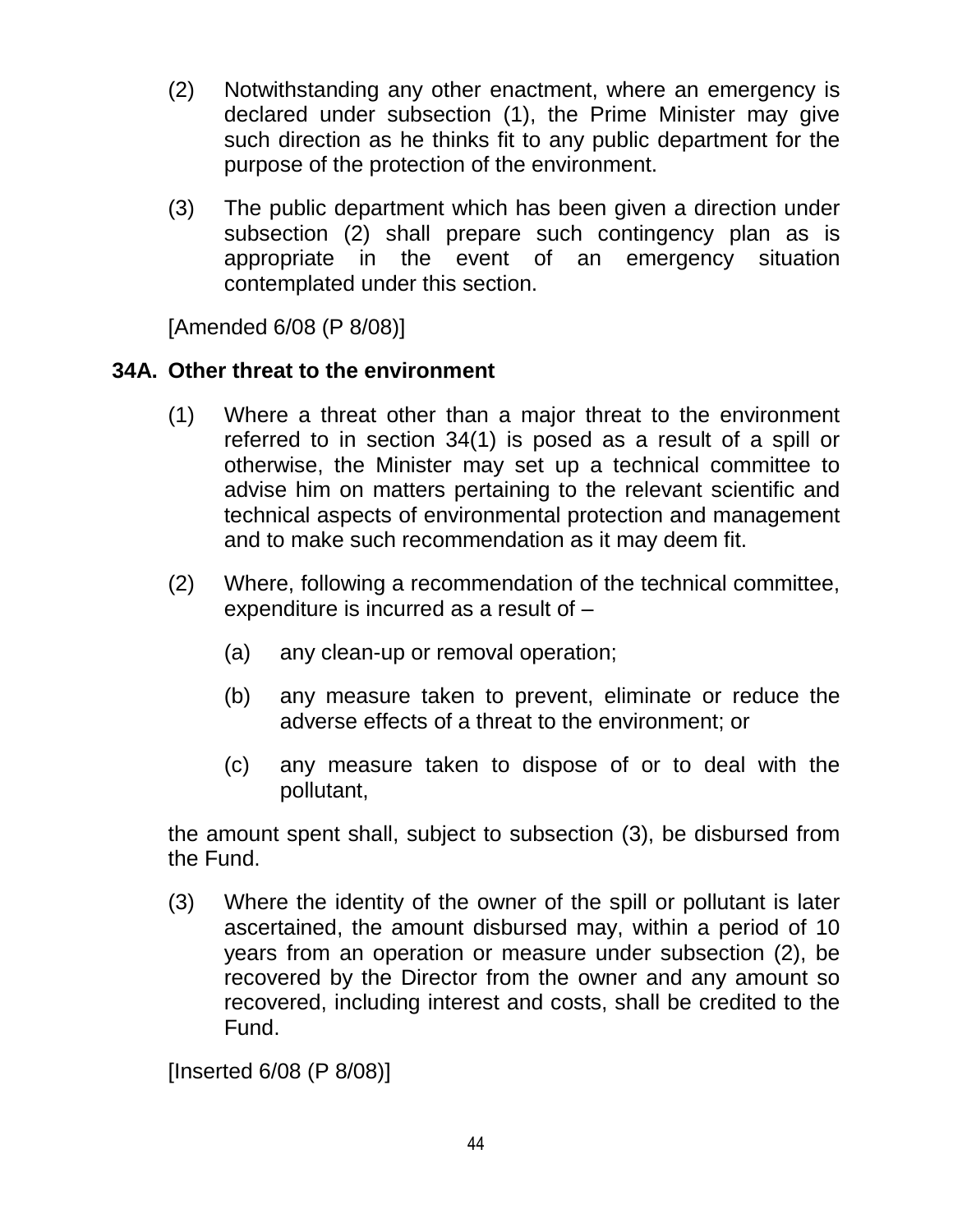### **35. Powers in case of emergency or spill**

Any person engaged in an action or measure taken by the Director in the case of a spill, or in furtherance of a direction by the Prime Minister in the case of an emergency, may -

- a) without warrant enter any premises, except a dwelling house, and have access through or over any building, structure, vehicle or by land, water or air;
- b) construct or set up any structure, machinery, materials and equipment on any premises;
- c) remove the pollutant or any object, plant, animal, to any part of the environment which is reasonably suspected to be affected by the pollutant, and
- d) stop, inspect, search and detain any vehicle.

### **36. Regulations under this Part**

The Minister may make regulations under this Part -

- a) for the purpose of preventing, or in any way dealing with, a spill;
- b) providing for the requirement of a contingency plan in respect of any activity which may cause a spill;
- c) after consultation with the Commission, for the purpose of environmental emergency.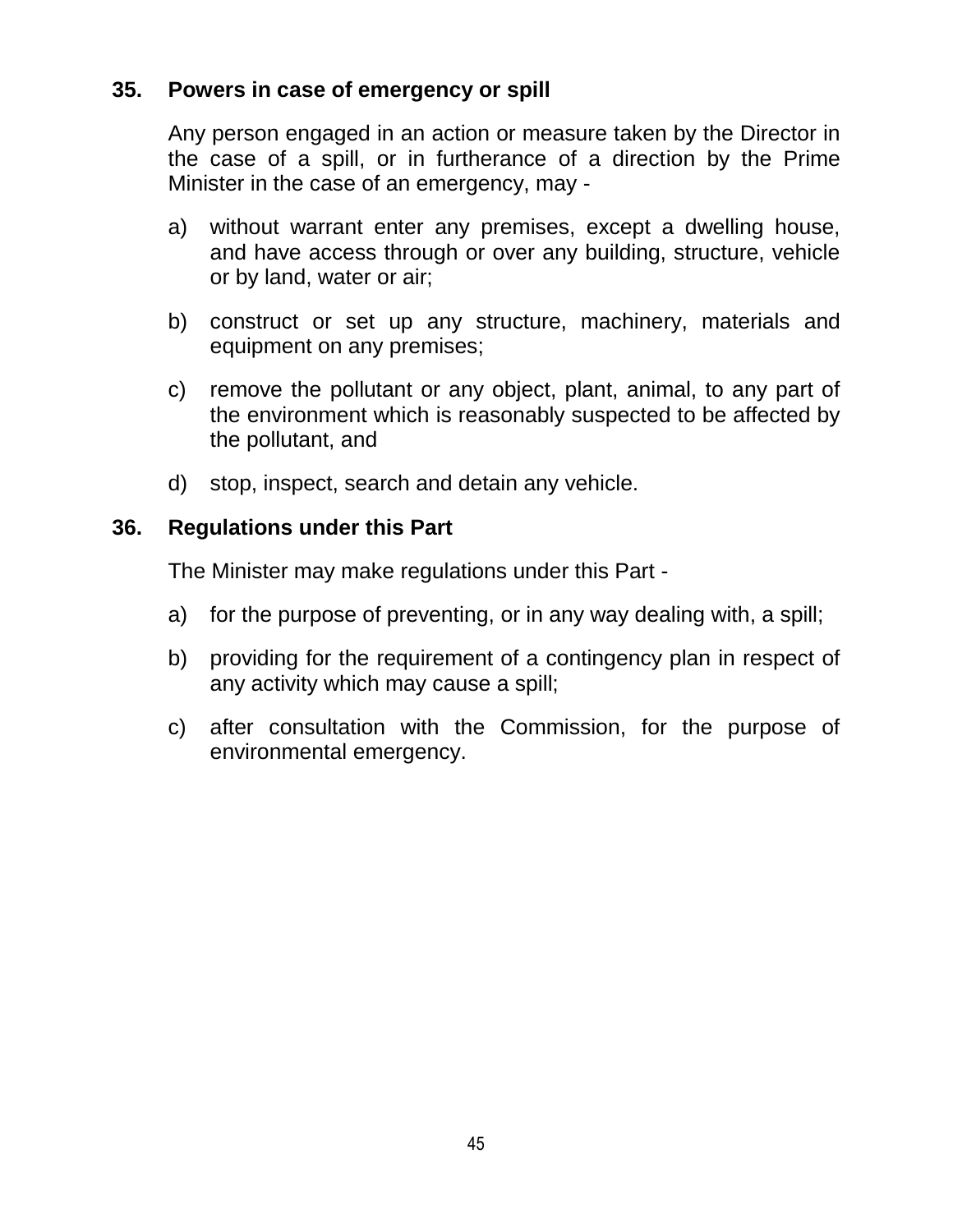## **NATIONAL ENVIRONMENTAL STANDARDS**

### **37. Issue of standards and guidelines**

- (1) Subject to this section, the Minister may, for the protection and management of the environment, issue guidelines published in the Gazette on any of the following
	- a) water;
	- b) effluent limitations;
	- c) air;
	- d) noise;
	- e) waste, in any form or nature;
	- f) pesticide residues;
	- g) odour;
	- h) [Repealed 6/08 (P 8/08)]
	- i) built-up environment and landscape.
- (2) Without prejudice to the Occupational Safety, Health and Welfare Act and any other enactment, and subject to this section, the Minister shall, for the control of pollution of the environment, have exclusive authority to issue national environmental standards in relation to any of the subjects set out in subsection (1).
- (3) A public department, a non-governmental organisation or any person, may make recommendations to the Minister in respect of national environment standards.
- (4) Where the Minister proposes to issue any guidelines or any national environmental standards or to amend existing guidelines or standards, he –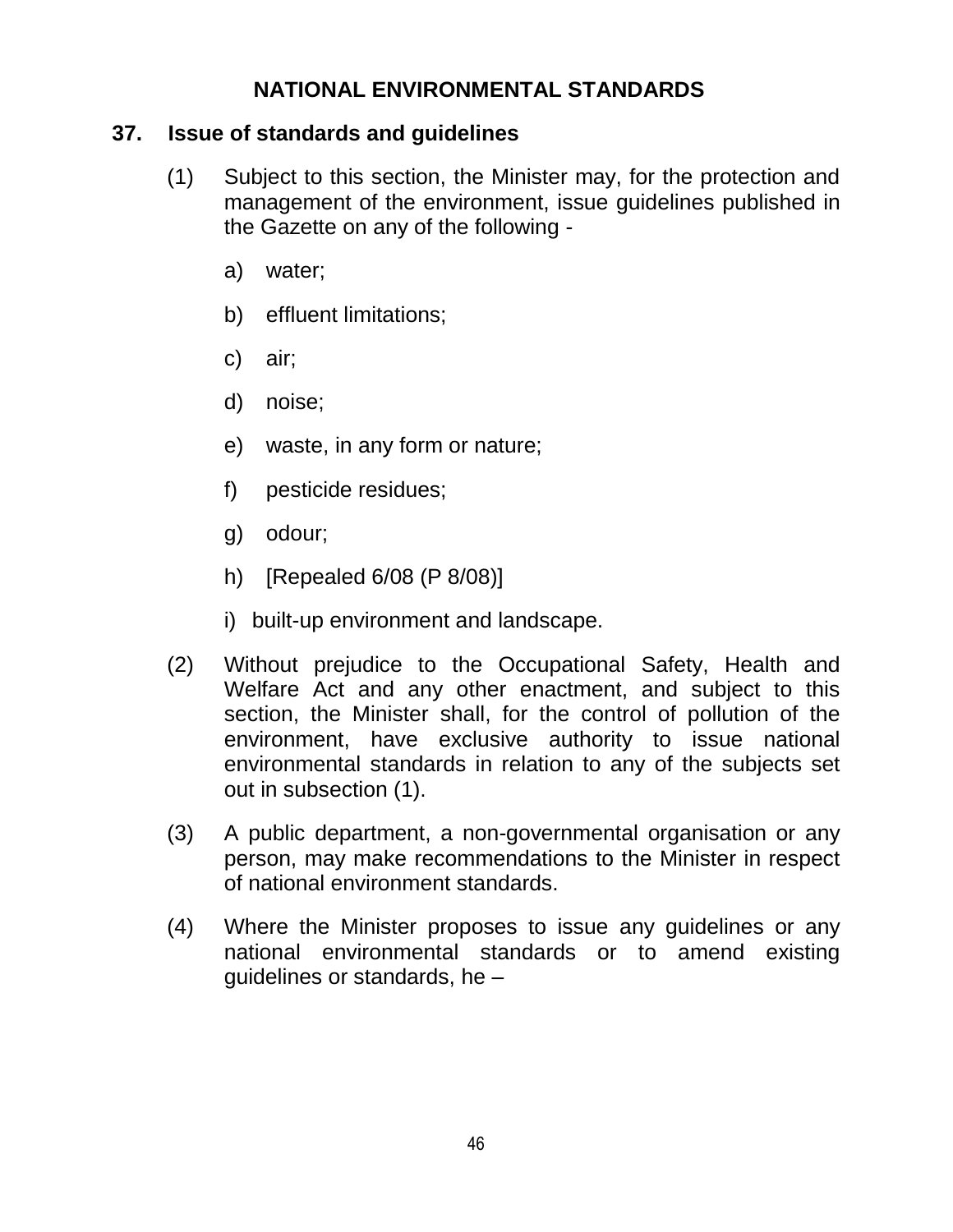- (a) shall consult the relevant enforcing agency;
- (b) may consult a technical advisory committee appointed by him, and the Committee.
- (5) Before issuing any guidelines or national environmental standards, the Minister shall cause the proposed guidelines or standards to be published by notice in the Gazette and in 2 daily newspapers, and invite submissions in writing on the proposed standards within such period as may be specified in the notice.

### **38. Standards for water**

- (1) The Minister shall prescribe standards for water quality to protect the public health, welfare and the environment, and to provide adequate safeguard for the quality of water.
- (2) Any regulations made under subsection (1) may provide for different standards for water quality, having regard to the use and value of water for domestic supply, propagation offish, flora, fauna, and wildlife, recreational purpose, agricultural, industrial and other uses.

## **39. Effluent limitations**

The Minister shall establish-

- a) effluent limitations for sources of pollution by effluents in accordance with the applicable pollution control technology, having regard to existing and to new sources of pollution;
- b) time schedule for installation and operation of applicable pollution control technology

### **40. Standards for air**

(1) The Minister shall prescribe standards to protect the quality of air resources so as to promote the public health and welfare, and the development and the productive capacity of the human, animal, or plant life.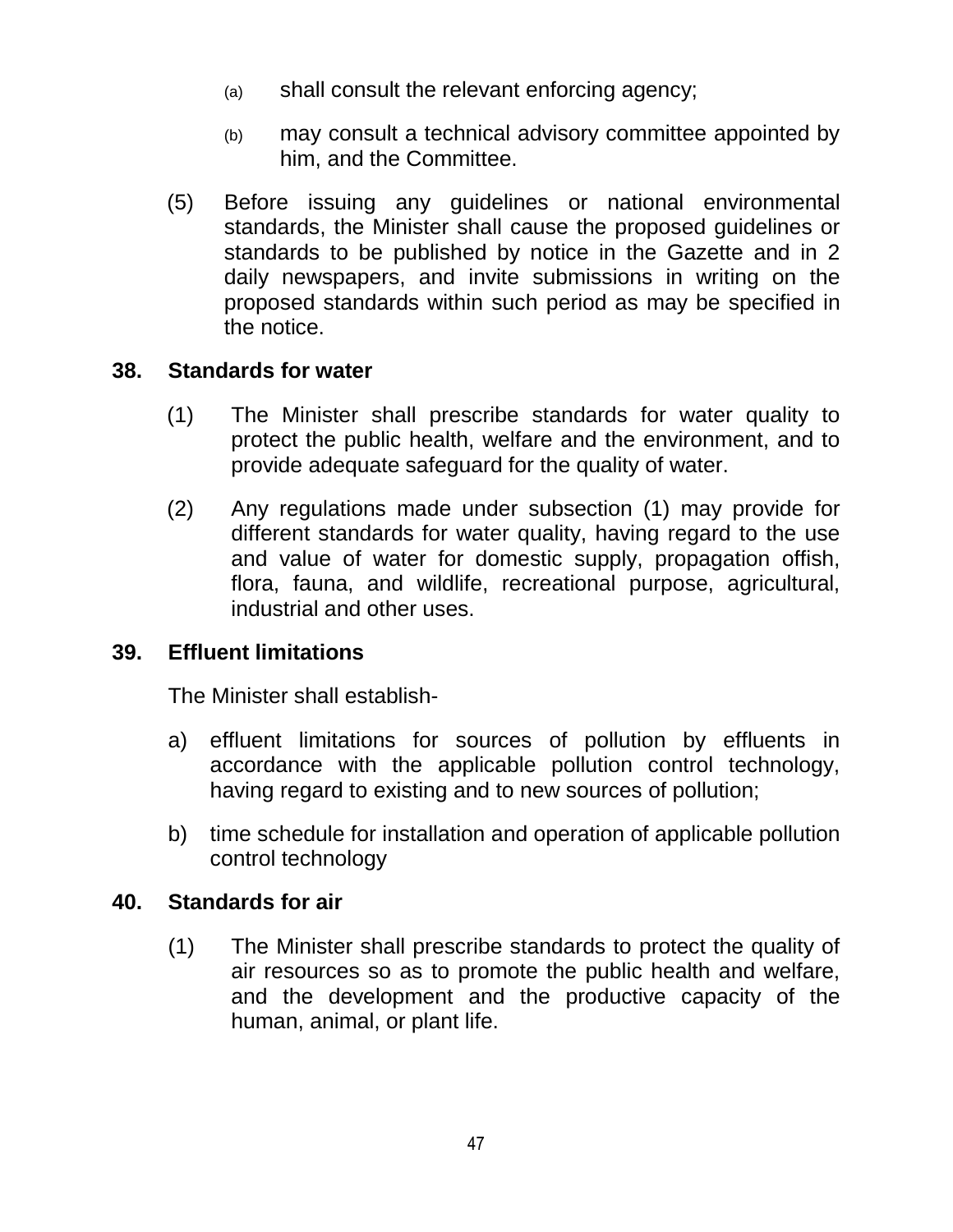- (2) The standards prescribed under subsection (1), shall provide for
	- a) minimum essential air quality;
	- b) the control of concentration of substances in the air, which separately or in combination, are likely to result in damage or deterioration of property, and of human, animal and plant health;
	- c) controls for atmospheric pollution originating from energy and industrial sources, including pollution produced by crafts and other self-propelled vehicles, and by factories and power generating stations;
	- d) standards applicable to emission from mobile sources, causing or contributing to air pollution, or endangering public health and welfare,

## **41. Standards for noise**

- (1) Subject to subsection (2), the Minister shall
	- (a) prescribe such standards for noise emission as are, in his opinion, required to maintain and preserve public health, public comfort and the environment;
	- (b) make regulations for the prevention and control of noise from any source.
- (2) The environmental standard for noise emitted from a place of worship shall be 55 dB(A) Leq recorded at the boundary of the site,  $dB(A)$  Leq being the equivalent A – weighted sound pressure level measured in decibel.

[Repealed and replaced 6/08 (P 8/08)]

### **42. Standards for hazardous wastes**

- (1) The Minister may by regulations declare what wastes are to be considered as hazardous wastes.
- (2) In determining what wastes shall be declared hazardous, the Minister shall have regard to such special circumstances as he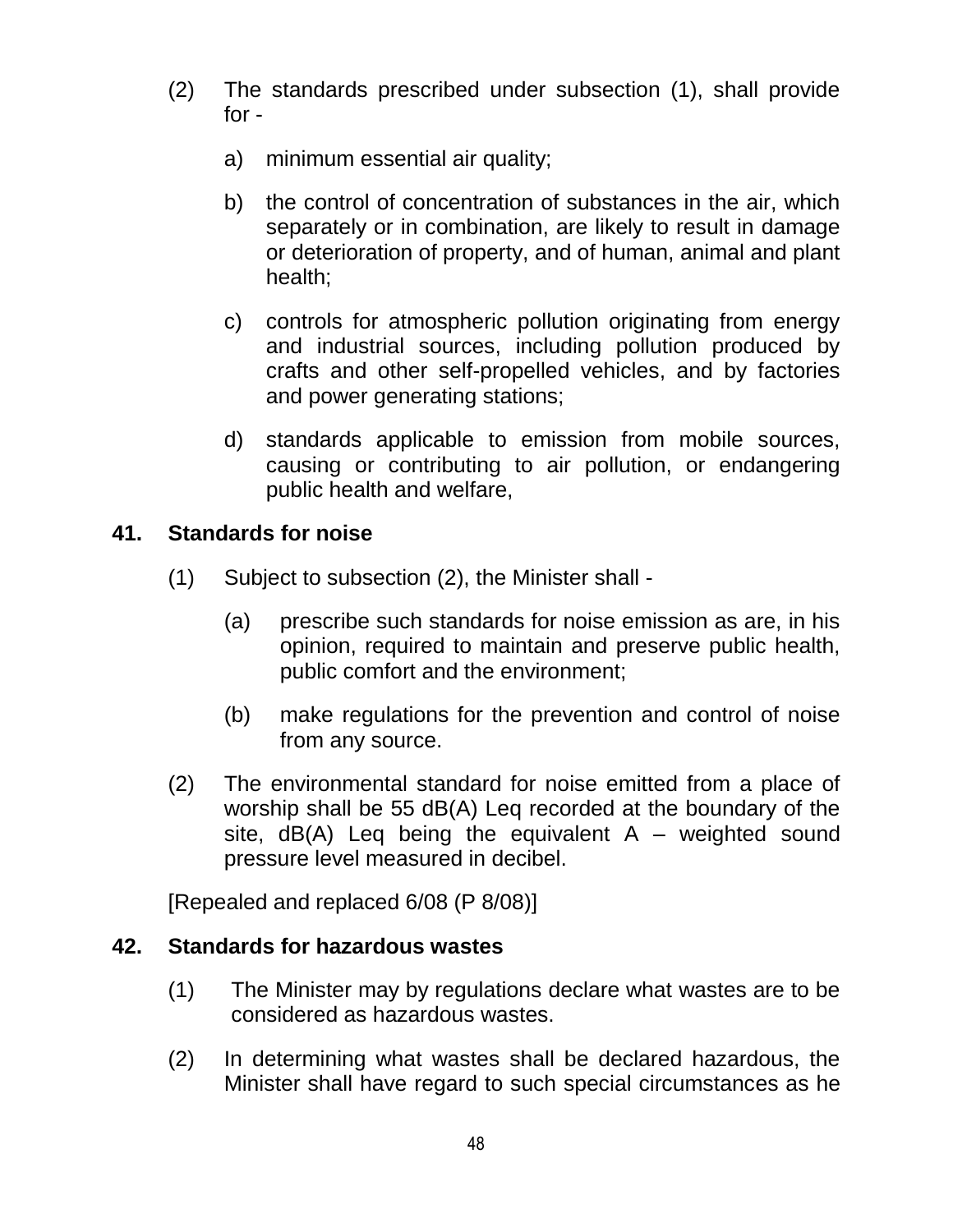considers appropriate, including quantity, location, and climatic conditions, relating to discharges.

- (3) The Minister shall prescribe standards for hazardous wastes to control pollution of the environment and to promote public health and welfare.
- (4) The Minister may make regulations for
	- a) the control of the import, export, collection, movement, transit, transportation and disposal of hazardous wastes;

[Amended 6/08 (P 8/08)]

b) the licensing of waste disposal sites, waste management systems and other facilities relating to the disposal of hazardous wastes in an environmentally sound manner.

#### **43. Standards for non-hazardous wastes**

The Minister shall prescribe standards for the collection, transportation, storage, processing, disposal and re-cycling of nonhazardous wastes.

#### **44. Standards for pesticide residues**

(1) The Minister shall prescribe standards for the concentration of pesticide residues in raw agricultural commodities, food and animal feed.

[Amended 6/08 (P 8/08)]

- (2) For the purpose of subsection (1), raw agricultural commodities
	- a) include fresh or frozen fruits and vegetables in their raw state, grains, nuts, eggs, raw milk, meat and other agricultural produce;
	- b) but do not include any agricultural produce or food which is processed, fabricated or manufactured by cooking, dehydrating, milling or by any other means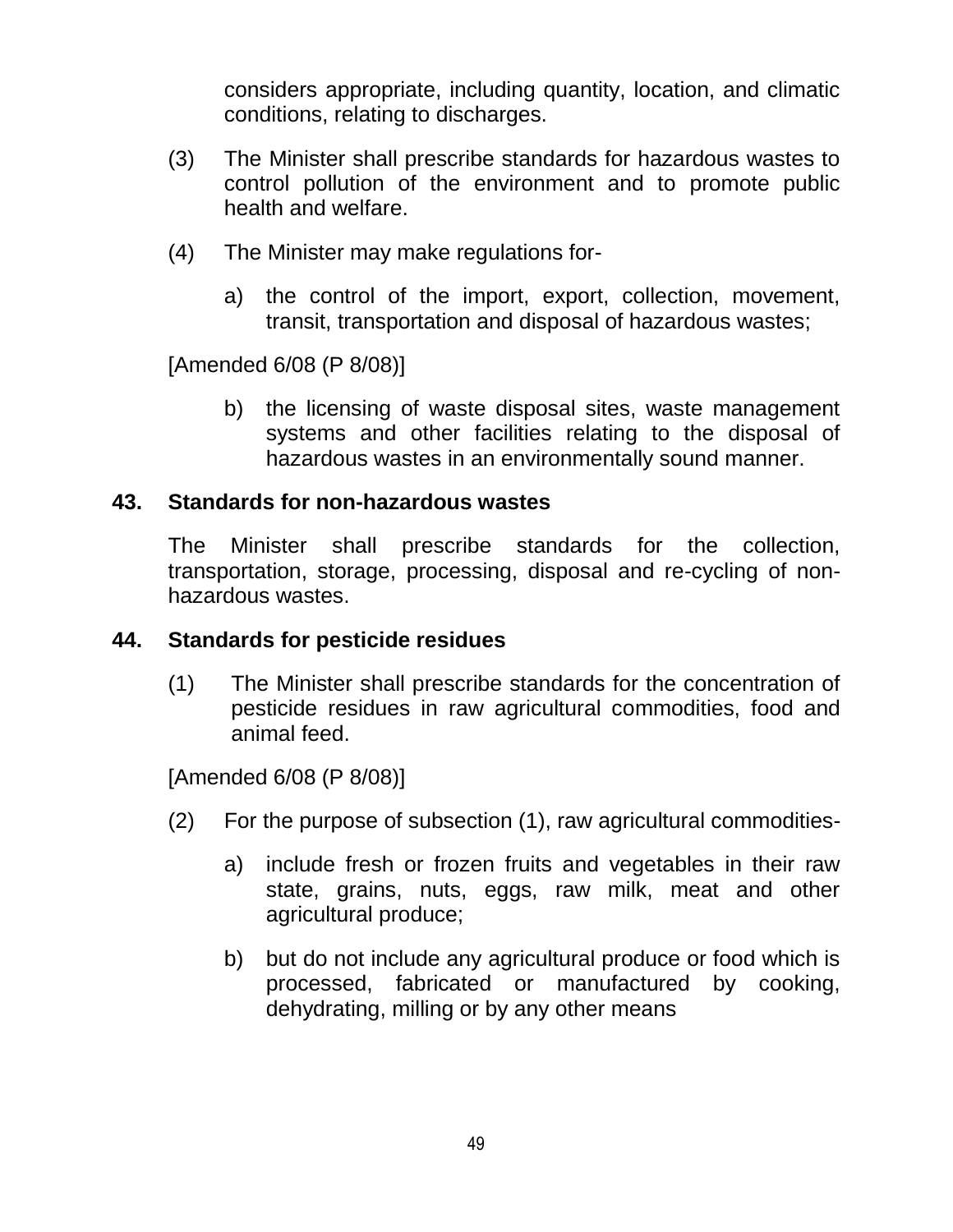### **45. Standards for odours**

The Minister shall prescribe such standards for odours as are required to preserve and maintain public health and the environment.

#### **46. Standards for built-up environment**

The Minister shall prescribe such standards as are required to maintain, preserve and develop architectural harmony and aesthetic value for the built-up environment.

#### **47. Quality control of laboratories**

- (1) An analysis of environmental sample conducted by, or environmental data provided by, a laboratory, other than an accredited laboratory, shall not be admissible evidence in any proceeding before a Court of law or before the Tribunal to establish the properties of any environmental sample and the result of any analysis of an environmental sample.
- (2) Pending the accreditation of a laboratory, subsection (1) shall have no effect.

#### **48. Industrial waste audit**

- (1) The Minister may make regulations to provide for pollution control by means of an industrial waste audit.
- (2) Without prejudice to the generality of subsection (1), such regulations may, in respect of such activities as may be prescribed, provide for
	- a) an inventory of waste;
	- b) the development and implementation of an environmental management plan;
	- c) the appointment of officers for the preparation, implementation and monitoring of an environmental management plan;
	- d) different criteria and qualifications in respect of different industrial enterprises.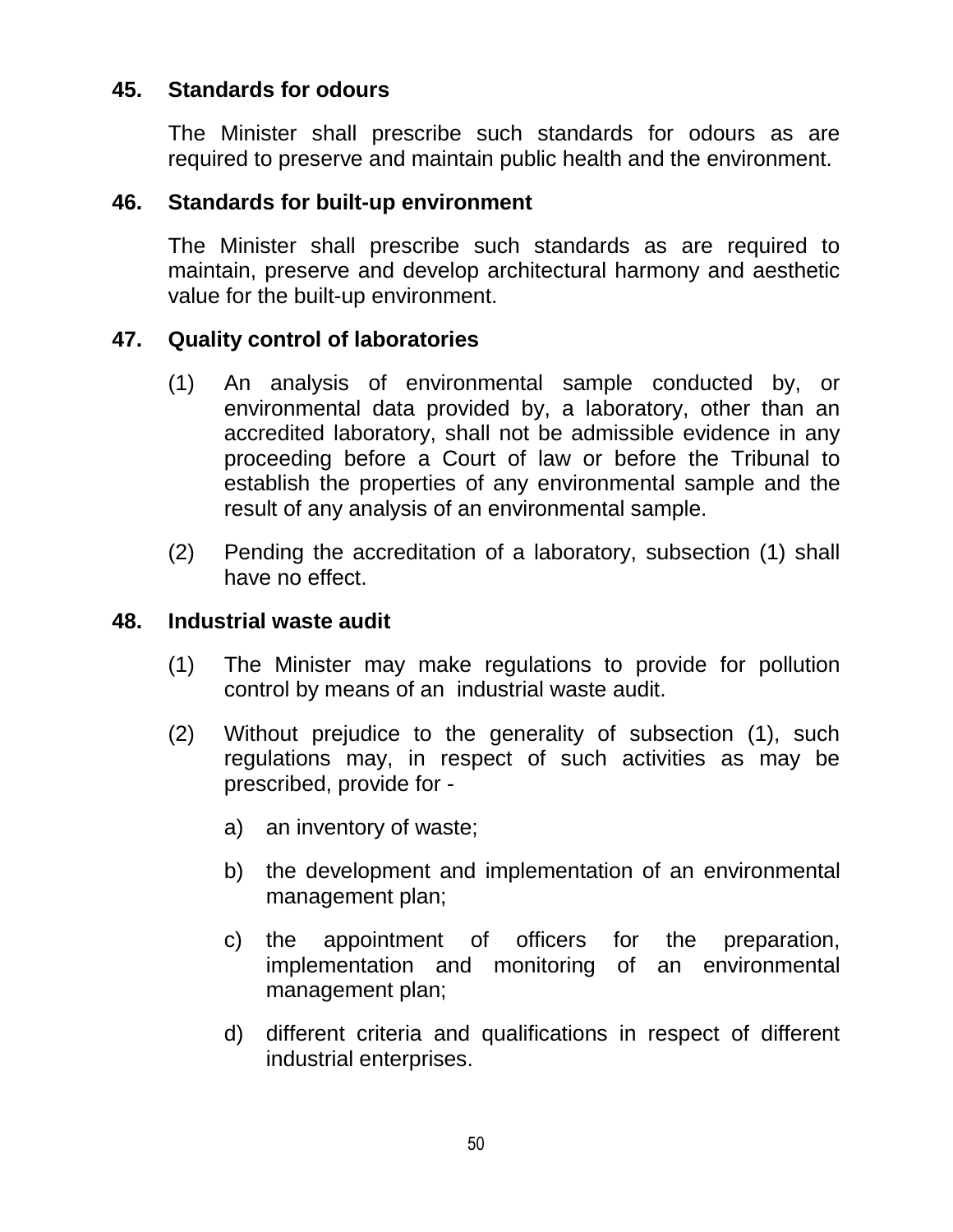# **PART VII - COASTAL AND MARITIME ZONE MANAGEMENT**

### **49. Interpretation under this Part**

In this Part –

"coastal zone"

- (a) means any area which is situated within 1 kilometre or such other distance as may be prescribed from the high watermark, extending either side into the sea or inland;
- (b) includes-
	- (i) coral reefs, reef lagoons, beaches, wetlands, hinterlands and all islets within the territorial waters of Mauritius and Rodrigues;
	- (ii) any estuary or mouth of a river and that part of a river, stream or canal which lies within 1 kilometre from the outermost point of its bank on the sea at high tide;
	- (iii) the islands of Agalega and Saint Brandon, and other outer islets.

"dumping" means-

- a) any deliberate disposal of wastes or other matter from vehicles, vessels, crafts, platforms or other man-made structures at sea;
- b) any deliberate disposal of vehicles, vessels, crafts, or other man-made structures at sea;

"maritime zone" has the same meaning as in the Maritime Zones Act 2005;

[Repealed and replaced 2/05 (P 10/05)]

"zone" means the coastal and maritime zones.

### **50. ICZM Committee**

- (1) There is established for the purposes of this Act an Integrated Coastal Zone Management Committee which shall consist of
	- a) the Director of Environment, as Chairperson;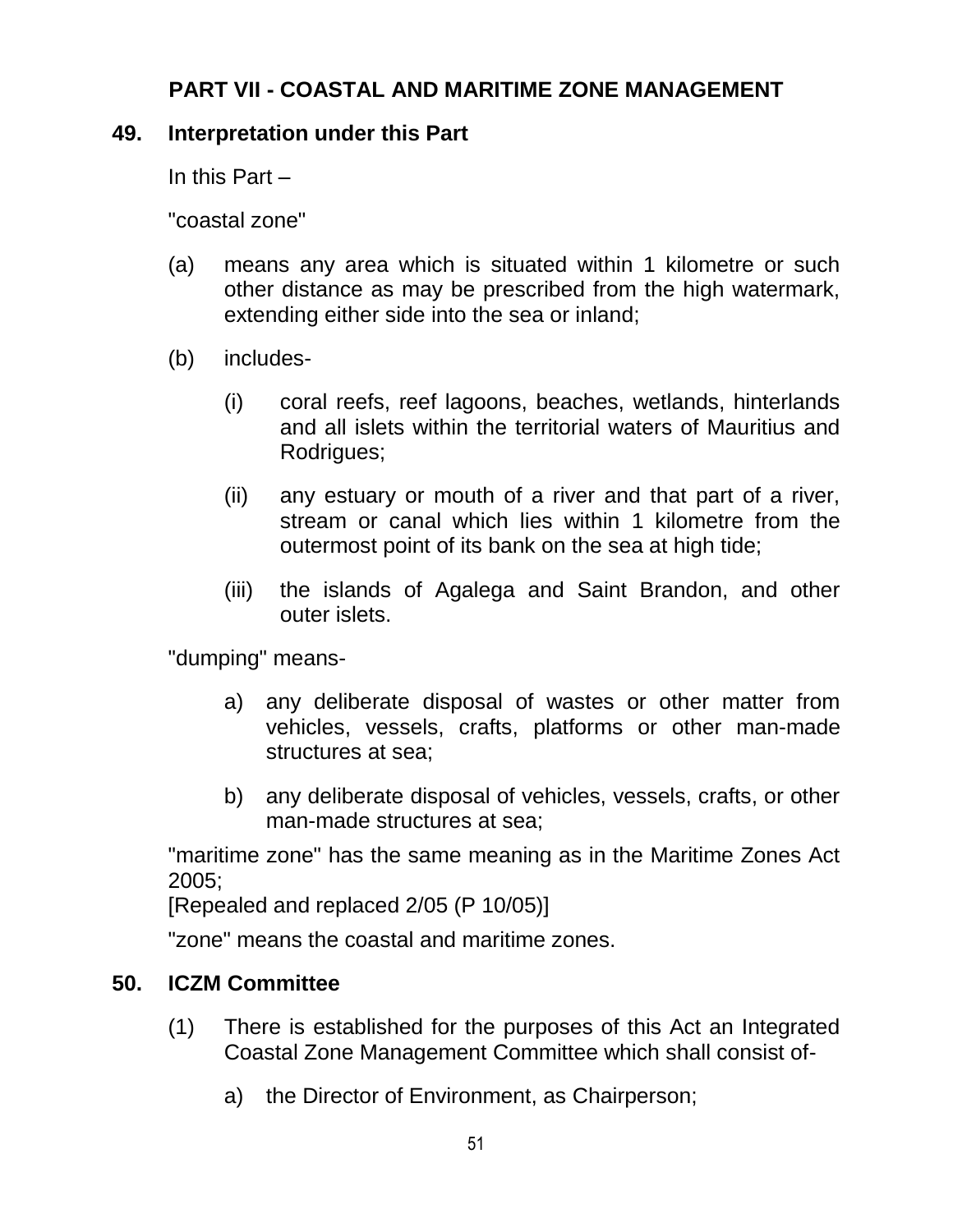[Amended 6/08 (P 8/08)]

- b) a representative of each of the Ministries, departments, public bodies, organisations and associations specified in the Seventh Schedule; and
- c) the representatives of 6 non-governmental organizations, appointed by the Minister.
- (2) The ICZM Committee shall in relation to the coastal zone-
	- (a) develop an integrated management plan;
	- (b) coordinate regional and international projects;
	- (c) monitor coastal water quality and coastal resources, including wetlands;
	- (d) conduct and recommend studies on beach erosion and propose measures for its control;
	- (e) make recommendations for the upgrading of recreational facilities;
	- (f) coordinate the management of islets and outer islands;
	- (g) make recommendations on guidelines for coastal constructions;
	- (h) propose oil spill contingency planning and sensitivity mapping; and
	- (i) generally, make recommendations to the Minister on the management and protection of the coastal zone.
- (3) The ICZM Committee shall meet at such place and time as the Chairperson thinks fit.

[Amended 6/08 (P 8/08)]

- (4) One third of the members of the ICZM Committee shall constitute a quorum.
- (5) The ICZM Committee shall regulate its meetings and proceedings in such manner as it thinks fit.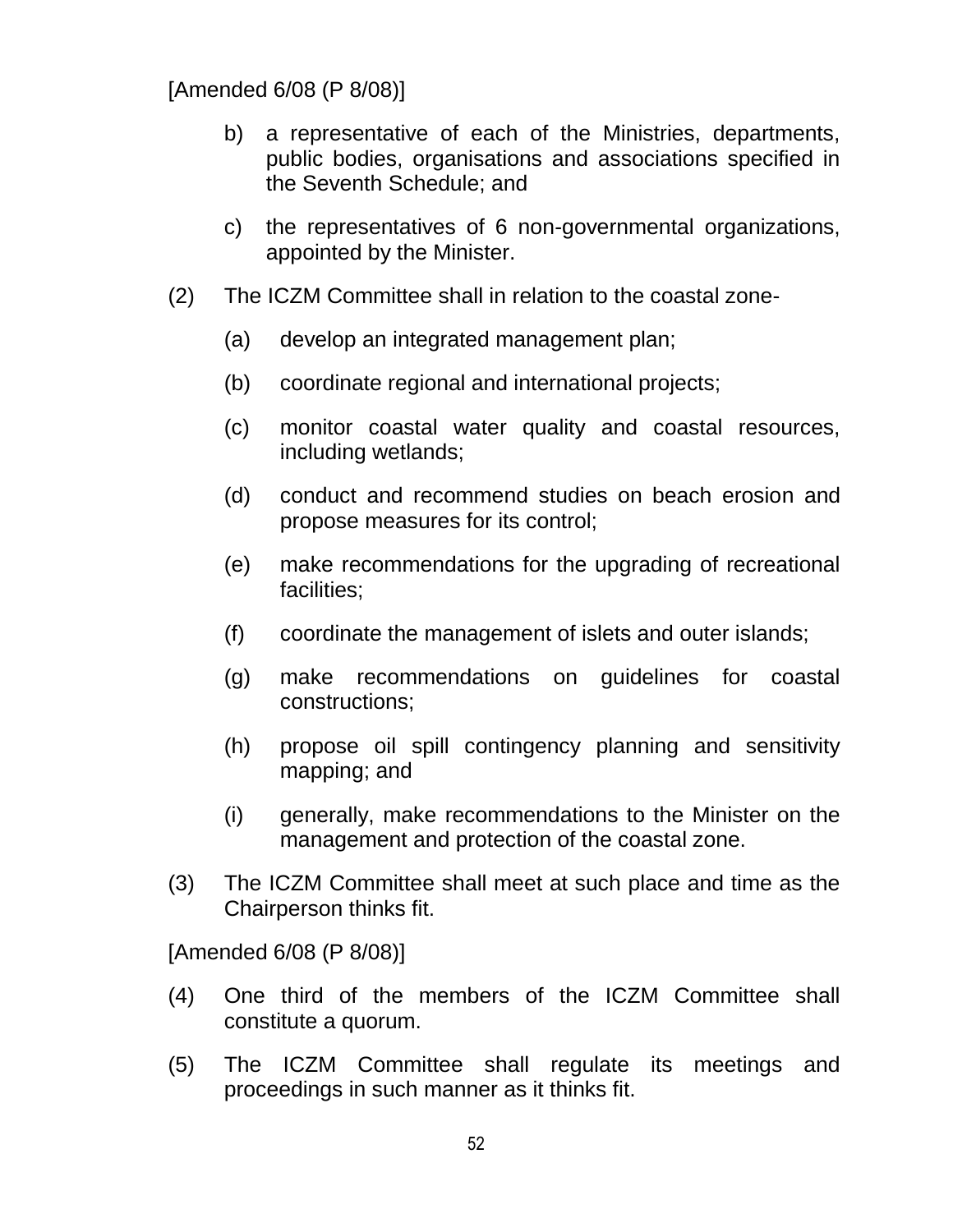## **51. Protection of the zone**

- (1) The Minister may make regulations providing for-
	- (a) the management, protection and enhancement of the environment in the zone;
	- (b) the prevention, reduction and control of pollution in the zone;
	- (c) the implementation of obligations under, and giving effect to, international and regional agreements.
- (2) Notwithstanding the generality of subsection (1), the regulations may provide for -
	- (a) the preservation and conservation of the environment of the zone;
	- (b) such measures as are necessary to ensure that activities in the zone are so conducted as not to cause damage by pollution to the natural environment;
	- (c) the control and prevention of pollution from vessels, crafts, and other engines used in the zone;
	- (d) the control and prevention of pollution from installations and devices used in the exploration or exploitation of the natural resources of the sea-bed and subsoil of the maritime zone;
	- (e) the control and prevention of pollution of the marine environment from land-based sources, including rivers, estuaries, pipelines, and outfall structures;
	- (f) the control and prevention of pollution of the marine environment arising from, or in connection with, seabed activities and from artificial islands, installations and structures in the maritime zone;
	- (g) the control and prevention of pollution from or through the atmosphere, applicable to the air space under its sovereignty and to vessels flying its flag or vessels or aircraft of its registry .

[Added 2/05 (P 10/05)]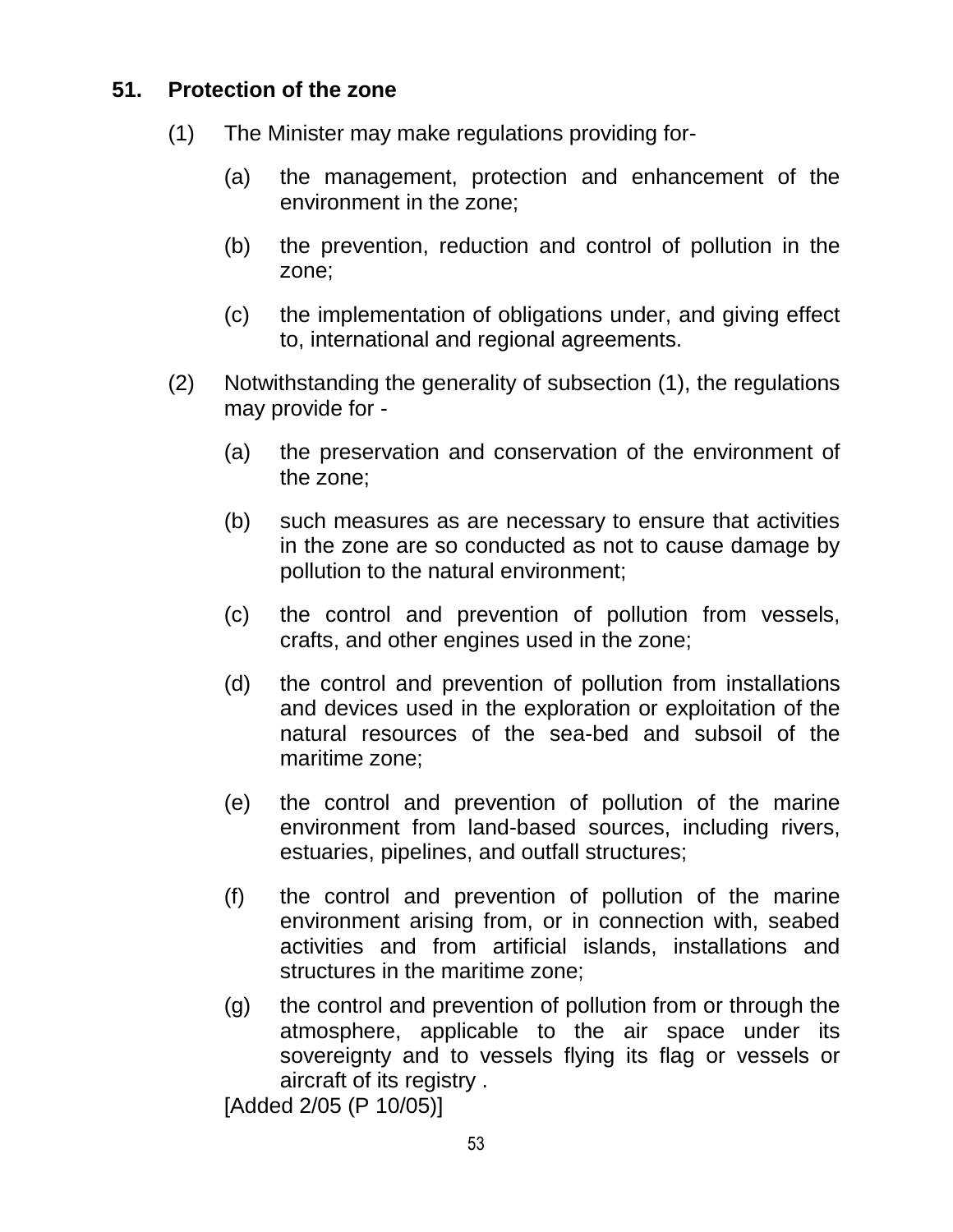(3) The Minister shall cause to be prepared an integrated coastal zone management plan which shall be used for coastal zone planning, management and development.

### **52. Dumping in the zone**

- (1) Subject to subsection (2), no person shall release, or cause to release, into the zone any pollutant, waste or other noxious substance from or through, the atmosphere, or by dumping.
- (2) It shall be a defence to a prosecution under subsection (1) to prove that the release and the dumping -
	- (a) was due to or was rendered necessary by "force majeure" or for the protection of human life;
	- (b) was within the level, amount or nature permissible under an international agreement or convention to which the State of Mauritius is a party.
- (3) Any person who contravenes subsection (1) shall commit an offence.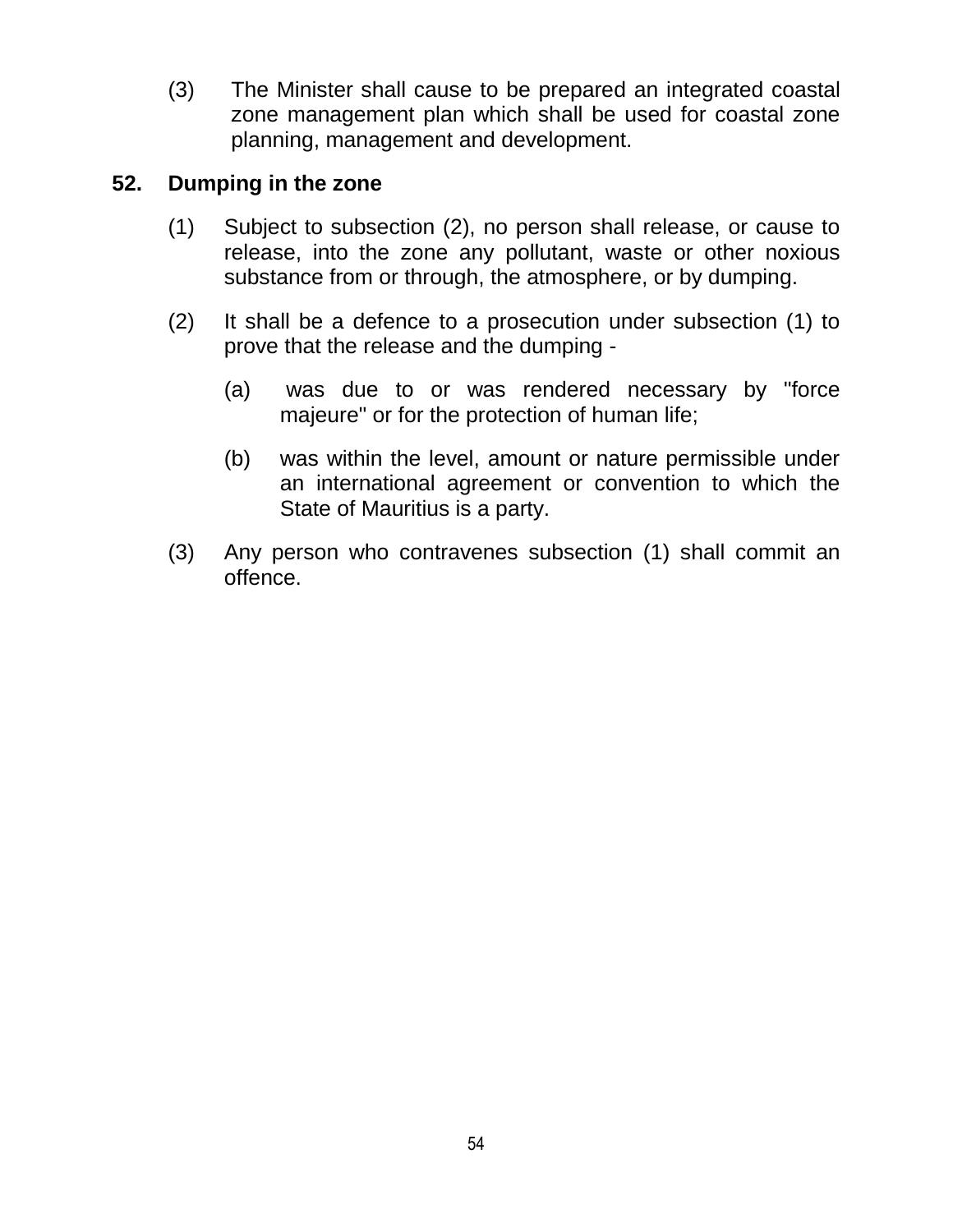# **PART VIII - THE TRIBUNAL**

### **53. Interpretation of Part VIII**

### **54. Jurisdiction of the Tribunal**

- (1) The Tribunal shall hear and determine appeals against
	- (a) any decision of the Minister under section 16(6), 17 (1), 23(2), 23(4), 24(3)(a), 24(3)(b) or 25(1);
	- (b) the service of a notice by the Director under section  $70(1)$ , 71(1), 72(1), 73(1), 76(2) or 78(2)"
	- (c) a decision of the Director under section 70(4)(c).
- (2) Where the Minister has decided to issue an EIA licence, any person who-
	- (a) is aggrieved by the decision; and
	- (b) is able to show that the decision is likely to cause him undue prejudice, may appeal against the decision of the Tribunal.
- (3) (a) Any person who has suffered damage or prejudice, as a result of a breach of an environmental law by another person, may make a claim to the Tribunal where the claim does not exceed 50, 000 rupees.

(b) The Tribunal may, on a claim being made under paragraph (a), make such order as it thinks fit, including an award of damages, against the person who has caused the damage or prejudice.

(c) (i) The Tribunal shall not hear and determine a complaint under this Act unless the person making the complaint has voluntarily made a sworn statement, in such form as may be prescribed, that he has waived his right to initiate civil proceedings before any Court in Mauritius in respect of the facts that form the subject matter of the complaint.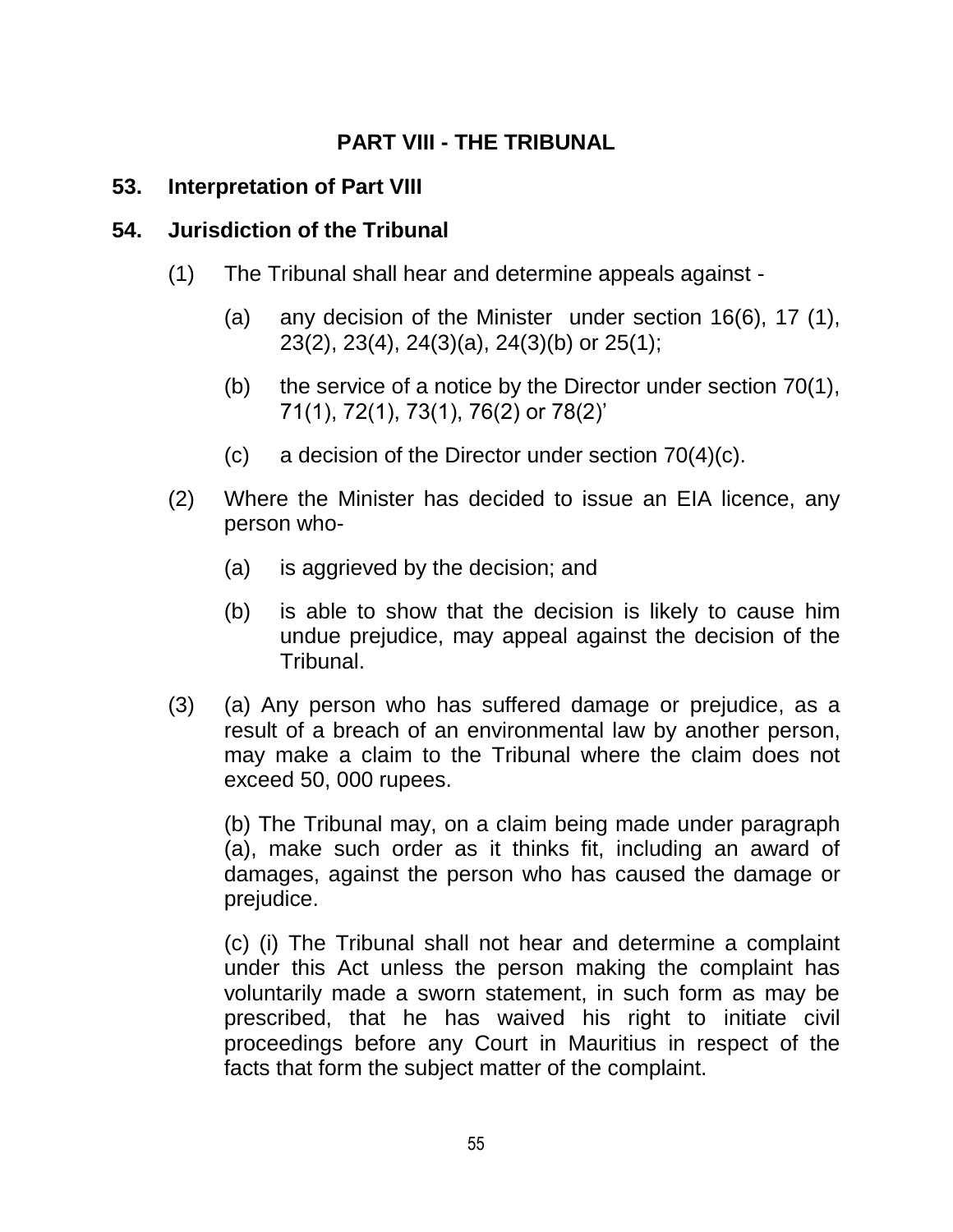(ii) A waiver referred to in subparagraph (i) shall constitute a bar to subsequent civil proceedings being initiated by the complainant before any Court in Mauritius in respect of the subject matter of the complaint.

(iii) In this paragraph, "civil proceedings" does not include an application made under section 17 or 83 of the constitution.

**Repealed and replaced** by [Act No.5 of 2012]

**Amended by** [Act No.6 of 2008]; [Act No 5. of 2012]

## **PART IX - THE NATIONAL ENVIRONMENT FUND**

### **59. The National Environment Fund**

- (1) There shall be established a National Environment Fund.
- (2) The Fund shall be deemed to be a Special Fund for the purposes of the Finance and Audit Act.

#### **60. Objects of the Fund**

The objects of the Fund shall be-

- (a) to provide for foreign laboratory support for analysis of environmental samples;
- (b) to carry out programmes to prevent and reduce pollution;
- (c) to promote environmental education and research;
- (d) to support non-governmental organisations engaged in environment protection;
- (e) to encourage local environmental initiatives;
- (f) to publish reports on the environment;
- (g) to promote, support and encourage activities relating to environment protection and management;
- (h) to provide for expenditure incurred as a result of any operation or measure taken under section 34A or section 89 (4)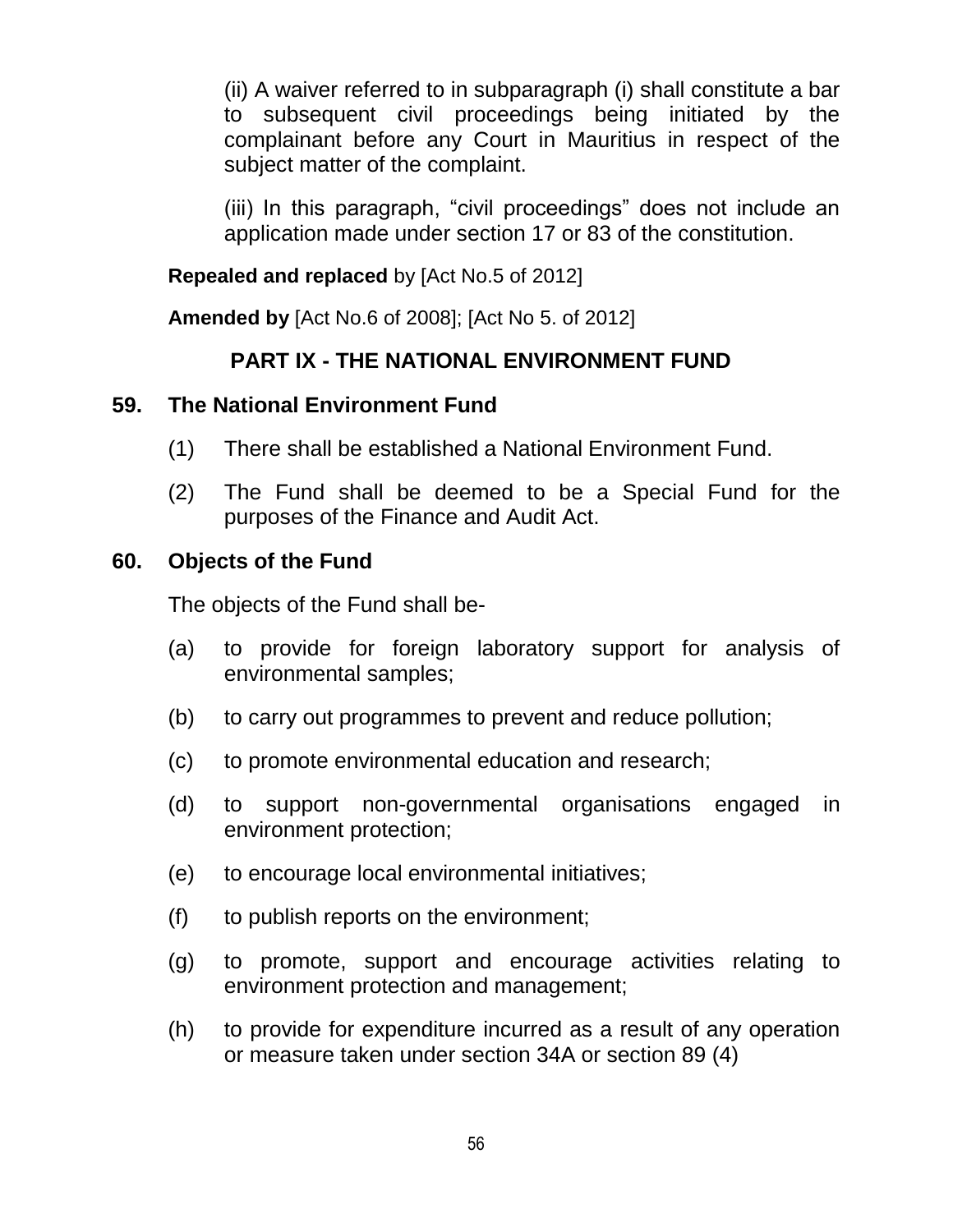*(i) to finance the implementation of projects, schemes, or programmes, related to e-waste management.* 

[Repealed and replaced 6/08 (P 8/08)]

# **61. The Board**

- (1) The Fund shall be administered by a Board which shall consist  $of -$ 
	- (a) The Permanent Secretary, as Chairperson;

[Amended 6/08 (P 8/08)]

- (b) The Accountant-General, or his representative;
- (c) The Director;
- (d) any other person designated by the Minister.
- (2) The Board shall-
	- (a) be convened by the Chairperson at such time and place as he thinks fit;

[Amended 6/08 (P 8/08)]

- (b) regulate its meetings and proceedings in such manner as it thinks fit.
- (3) The Board shall-
	- (a) comply with such directions of a general character as the Minister may give;
	- (b) furnish to the Minister such information with respect to the discharge of its functions as the Minister may require.

### **62. Income and disbursement**

- (1) The Fund shall consist of
	- (a) any money lawfully accruing to the Fund;
	- (b) donations and grants;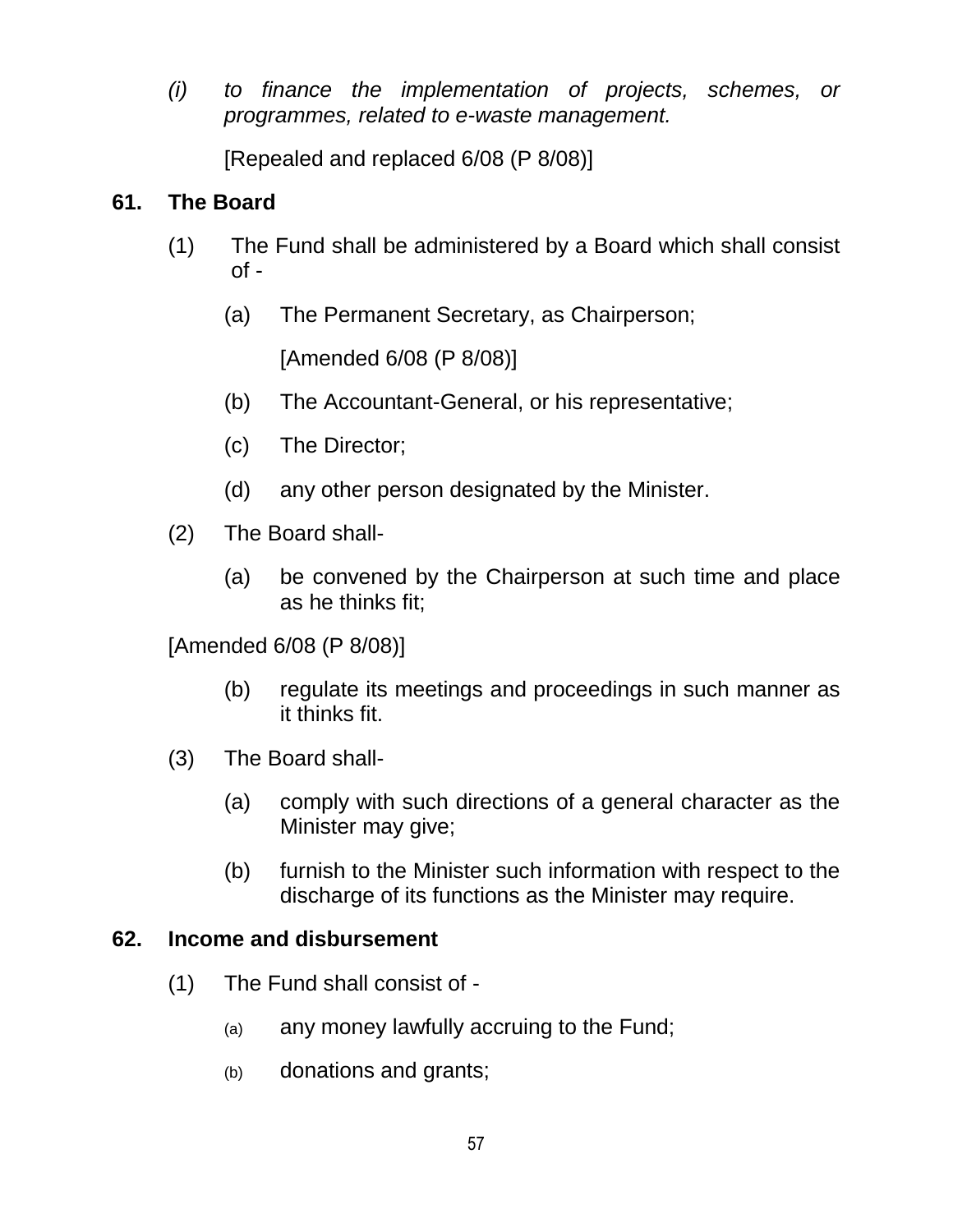(c) any funds raised from public activities organised

with the approval of the Board.

- (2) No disbursement of money shall be made from the Fund, except -
	- (a) for the purposes of the Fund; and
	- (b) with the authorisation of the Board.
- (3) Article 910 of the Code Napoleon shall not apply to donations made to the Fund.

### **63. Audit and accounts**

- (1) The Finance Officer shall-
	- (a) not later than 3 months after each financial year, prepare and submit to the Director of Audit -
		- (i) an annual statement of the receipts and payments of the Fund for that financial year; and
		- (ii) a balance sheet showing the assets and liabilities of the Fund in respect of that financial year;
	- (b) furnish to the Minister as soon as practicable, after the end of each financial year, a report dealing with the activities and financial position of the Fund during that period;
	- (c) attend the meetings of and advise the Board on the financial standing of the Fund.
- (2) The Minister shall, at the earliest available opportunity, lay a copy of the annual reports and audited annual accounts of the financial year before the Assembly.

## **64. Regulations in respect of the Fund**

The Minister may, with the approval of the Board, make such regulations as he thinks fit for the purposes of the Fund.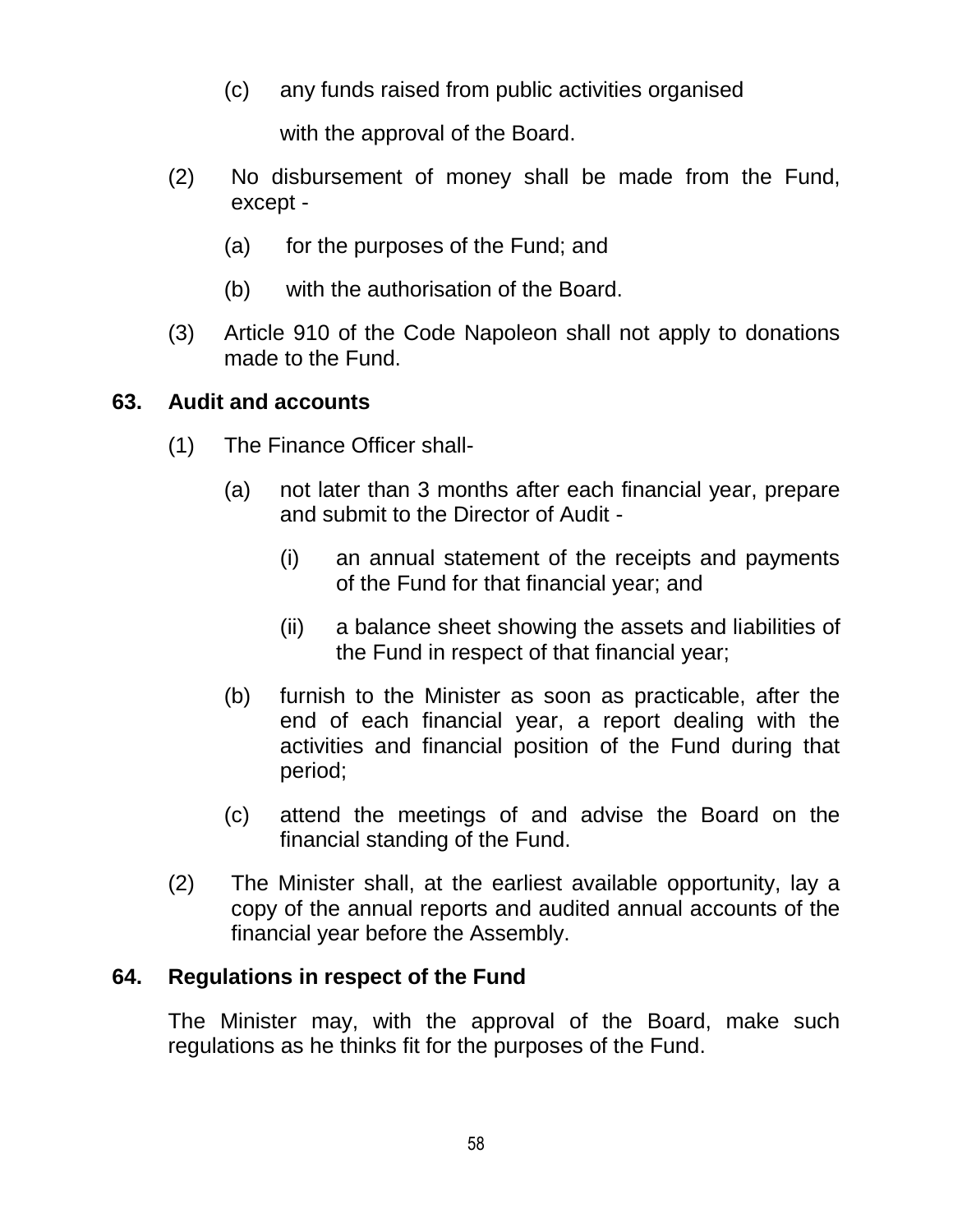# **PART X - ENVIRONMENT PROTECTION FEE**

### **65. Interpretation**

In this part -

"designated establishment" means premises, or a set of premises, used in connection with the carrying on of any of the activities specified in the Eighth Schedule;

[Amended 6/08 (P 8/08)]

"Director-General" has the same meaning as in the Mauritius Revenue Authority Act 2004;

[Inserted 17/07]

"fee" -

- (a) means the environment protection fee specified in section 66; and
- (b) includes any surcharge specified in section 68;

"guesthouse" has the meaning assigned to it by the Tourism Authority Act 2006;

[Inserted 17/07]

"hotel" has the meaning assigned to it by the Tourism Authority Act 2006; [Inserted 17/07]

"manager' in relation to a designated establishment means-

- (a) the person responsible; and
- (b) includes the licensee;

"month" includes part of a month.

[Added 14/05]

"tourist residence" has the meaning assigned to it by the Tourism Authority Act 2006;

[Inserted 17/07]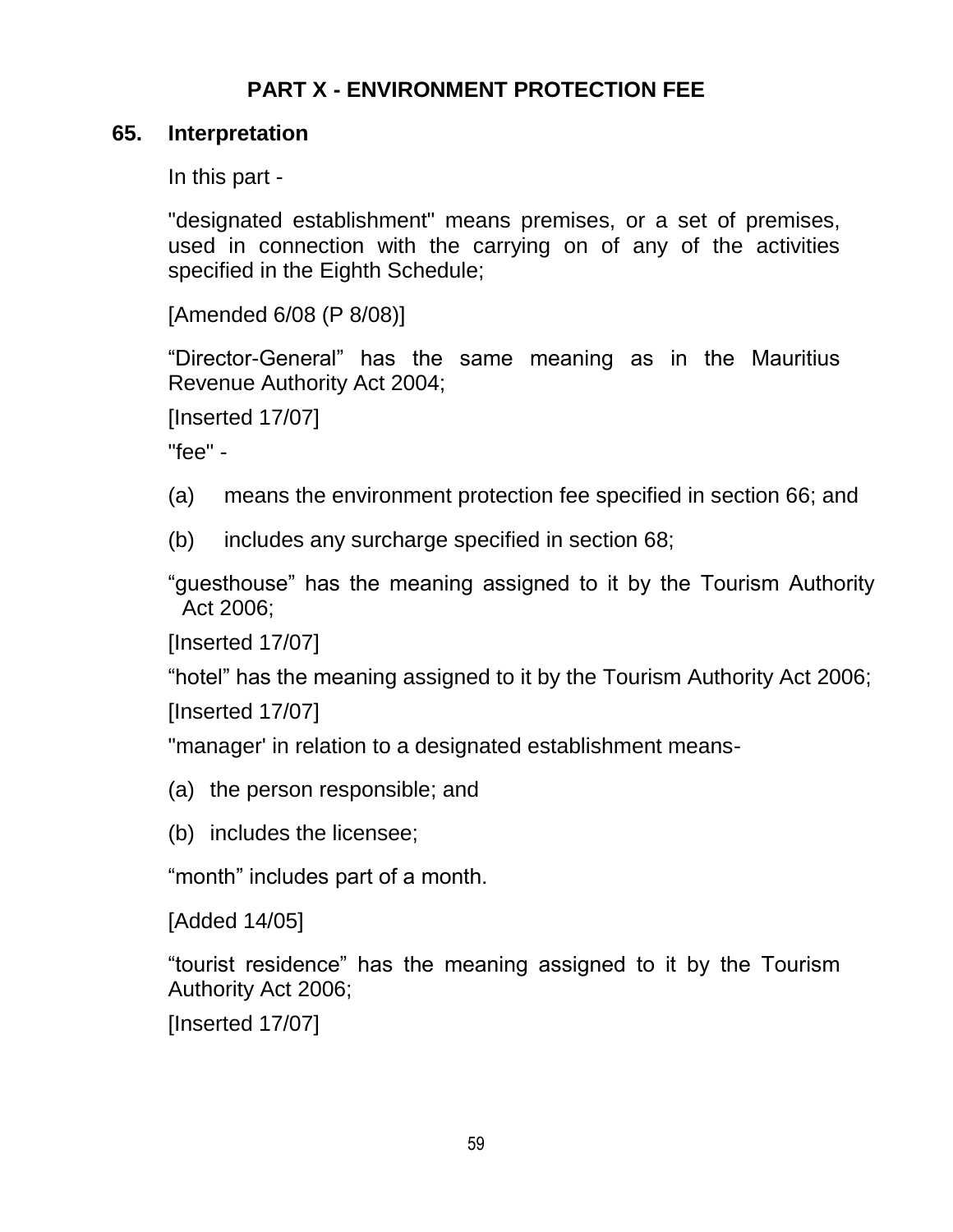## **66. Charge to environment protection fee**

- (1) Subject to this section, there shall be levied on every designated establishment a fee to be known as the environment protection fee.
- (2) The manager of every designated establishment specified in Column 1 of the *Eighth* Schedule shall, after the end of every month, pay to the Director-General on its monthly turnover in respect of that month, a fee at the corresponding rate specified in Column 2 of that Schedule within the period specified in Column 3 of that Schedule.

[Repealed and replaced 14/05; 17/07]

(3) Where a designated establishment ceases its activity, the fee calculated under subsection (2) shall be paid within 7 days of the date of cessation of its activities.

[Repealed and replaced 14/05]

(4) Any manager who fails to pay the fee leviable under this Part shall commit an offence and shall, con conviction, be liable to a fine not exceeding 100,000 rupees and to imprisonment for a term not exceeding 5 years.

## **67. Registration of enterprise or activity**

- (1) Subject to this section, every manager shall-
	- (a) within 14 days of the start of its activity; or
	- (b) within 30 days of the coming into force of this Act, where its activity has already started before the coming into force of this Act,

register the designated establishment with the Director-General by submitting an application for registration in such form as may be approved by the Director-General.

[Amended 17/07]

(2) For the purposes of registration under subsection (1), the manager shall provide the full name and address, the nature of the activity, the turnover and the number of employees in respect of the accounting year of the designated establishment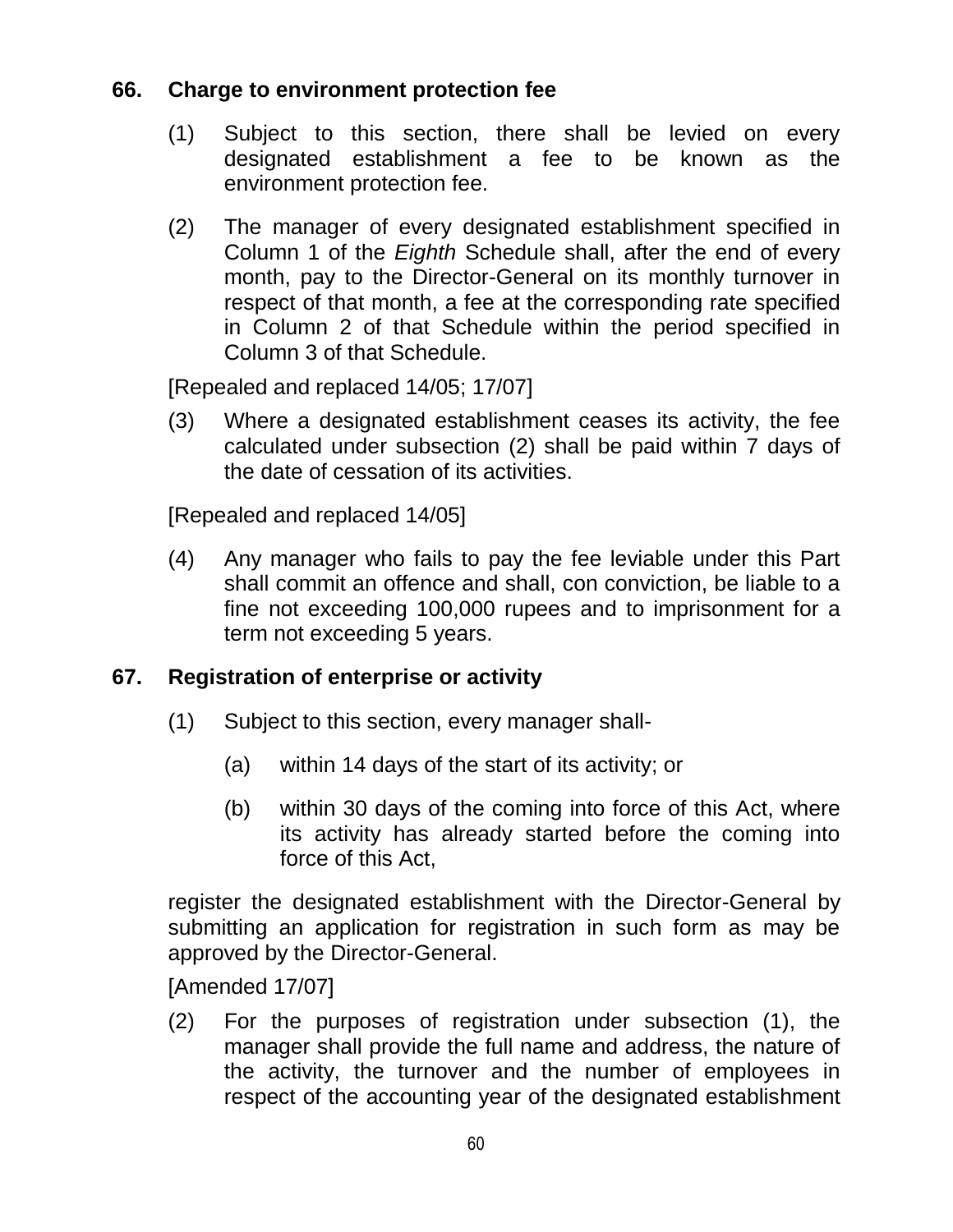and such other information and particulars as may be required in the form of registration.

(2A) Notwithstanding subsections (1) and (2), where a person is registered under the Business Registration Act and the premises where he carries on his activities fall within the meaning of a "designated establishment", the premises shall be deemed to have been registered as a designated establishment with the Director-General under this section as from the starting date of its activity.

[Inserted 1/09]

(3) Where, after the registration of a designated establishment, under this Part, there is a change in the turnover or number of employees which may affect the liability to the fee payable, or there is a change in any of the other particulars provided, the manager shall, within 14 days of the occurrence of the change, give notice in writing to the Director-General.

[Amended 17/07]

(4) Where a designated establishment ceases its activity, the manager shall, within 7 days, thereof give written notice to that effect to the Director-General.

[Amended 17/07]

(5) Any manager who fails to comply with this section, shall commit an offence and shall, on conviction, be liable to a fine not exceeding 50,000 rupees and to imprisonment for a term not exceeding 2 years.

#### **68. Penalty and interest for late payment of fee**

Where a manager fails to pay any fee under section 66 on the last day on which it is payable, he shall be liable to pay to the Director-General, in addition to the fee –

- (a) a penalty of 5 per cent of the fee; and
- (b) interest at the rate of one per cent per month or part of the month on any amount of fee unpaid up to the date of payment.

[Repealed and replaced 14/05; repealed and replaced 17/07]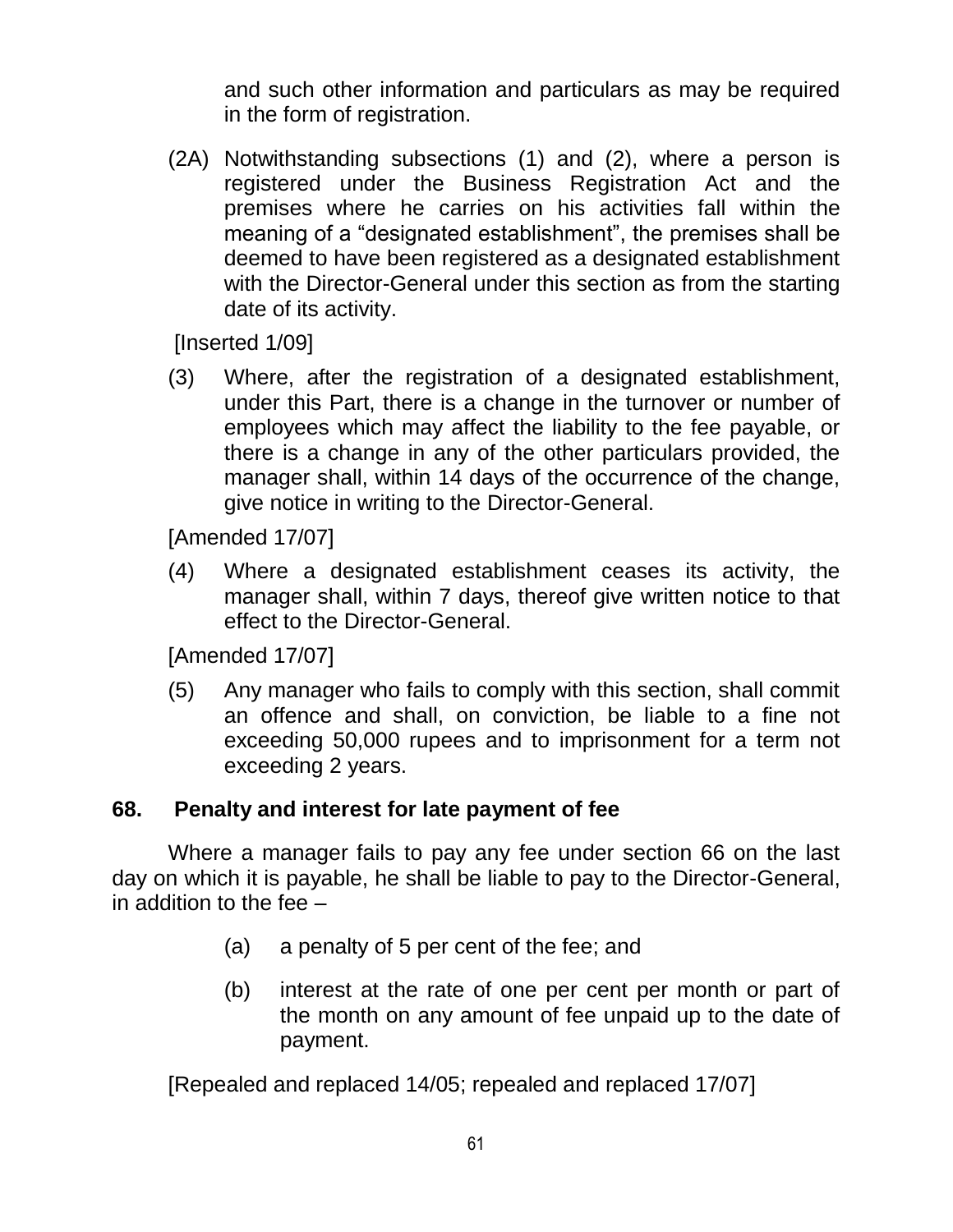## **69. Assessment and recovery of fee**

The provisions of Parts VII, VIII and IX and sections 65, 67, 68, 69, 70 and 71 of the Value Added Tax Act shall apply to the fee with such modifications, adaptations and exceptions as may be necessary to bring them in conformity with this Part.

[Repealed and replaced 17/07]

### **69A. Transitional provisions**

- (1) Every designated establishment registered with the Director on 31 August 2007 shall, on 1 September 2007, be deemed to be registered with the Director-General.
- (2) Any fee unpaid to the Director in respect of any month up to and including the month of August 2007 shall, on 1 October 2007, be deemed to be due for payment to the Director-General.

[Inserted 17/07]

(3) Notwithstanding section 66(2) and (3), the fee payable by the manager of a hotel, guest house or tourist residence in respect of the period 1 January 2009 to 31 December 2010 shall be paid within 4 months after the end of its accounting period provided that the profit of the hotel, guest house or tourist residence, as the case may be, exceeds 5 per cent of its turnover in respect of that accounting period.

[Added 1/09]

(4) For the purposes of subsection (3), "profit" means profit before tax but after deduction of the contributions in respect of environment protection fee and solidarity levy under the Value Added Tax Act.

[Added 1/09]

### *69B. Interpretation*

*In this part- "advance recycling fee"-*

*(a) means the advance recycling fee specified in section 69C; and*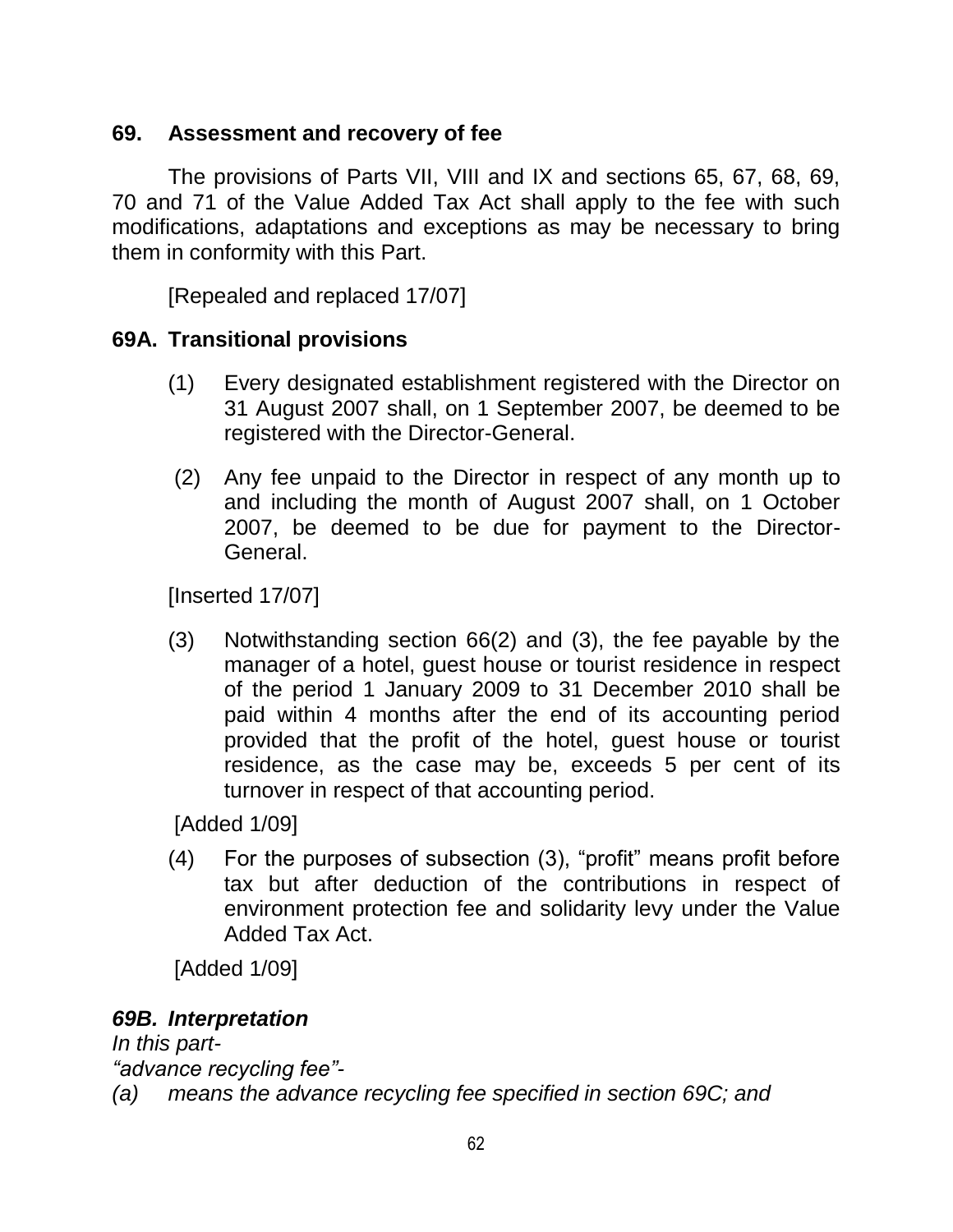*(b) includes any penalty specified in section 69E;*

*"customs control" has the same meaning as in the Customs Act; "Director-General" has the same meaning as in the Mauritius Revenue Authority Act;*

*"electrical and electronic equipment" means such electrical and electronic equipment a may be prescribed;*

*"import" has the same meaning as in the Customs Act.*

# *69C. Charge of advance recycling fee*

*(1) Subject to this section, there shall be charged a fee to be known as the advance recycling fee on electrical and electronic equipment in the case of-*

- *(a) imports for home consumption, at the time of importation; or*
- *(b) local manufacture or assembly, at the time the equipment are put on the local market.*

*(2) Any electrical and electronic equipment manufactured or assembled locally shall be under customs control.*

*(3) The advance recycling fee shall be payable to the Director-General at such rates and at such time as may be prescribed.* 

## *69D. Registration of manufacture, assembler or importer*

*(1) Every manufacturer, assembler or importer of electrical and electronic equipment shall register with the Director-General, in such form and manner as the Director-General may determine.*

*(2) The information submitted on registration under subsection (1) shall be forwarded to the Director, Solid Waste Management Division.*

*(3) Any manufacturer, assembler or importer who fails to comply with subsection (1) shall be liable to the Director-General a penalty of 50,000 rupees.*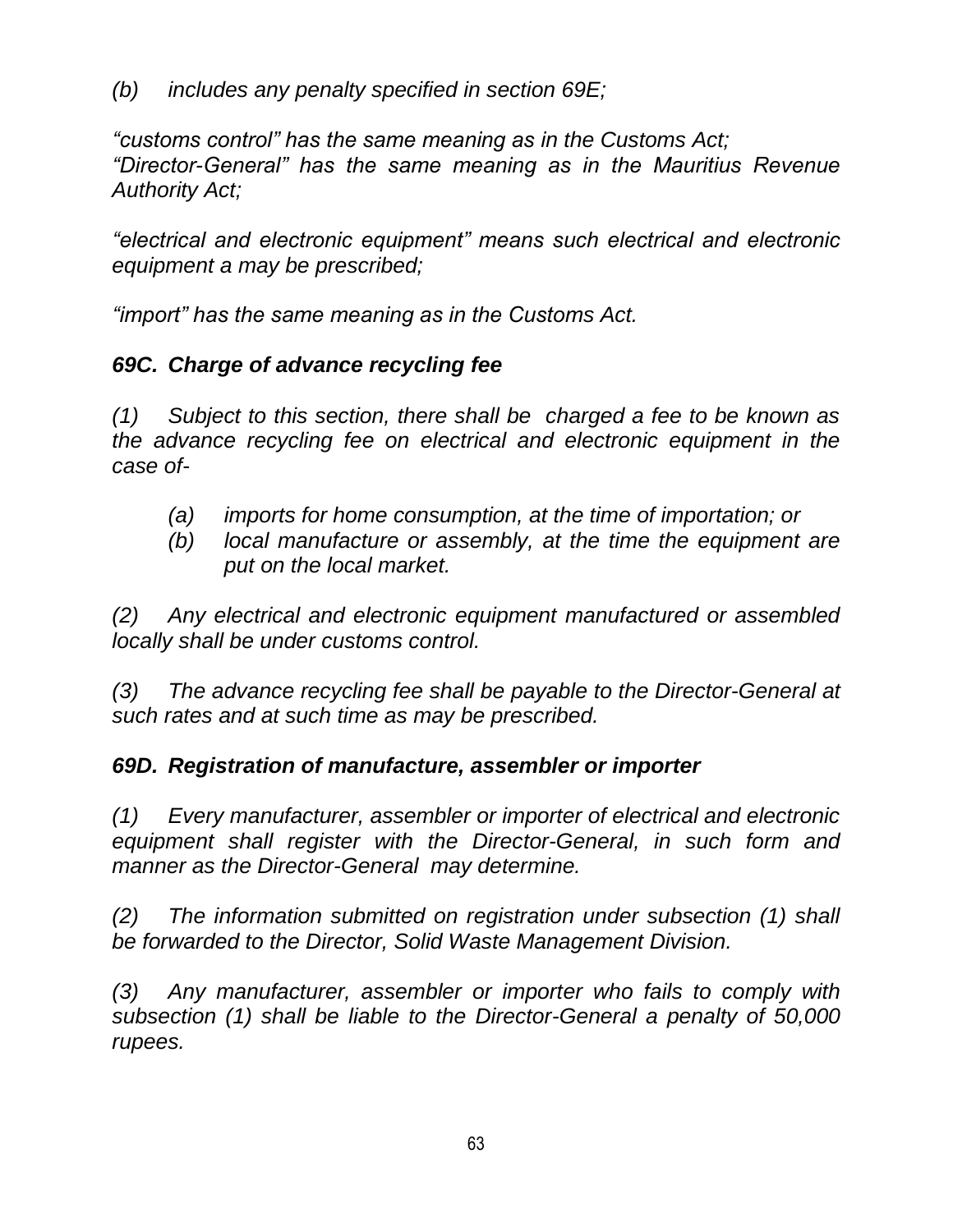### *69E Penalty for late payment of advance recycling fee*

*Where a manufacturer, an assembler or an importer of electrical and electronic equipment fails to pay the advance recycling fee under section 69c, he shall be liable to pay to the Director-General, in addition to the fee, a penalty of 5,000 rupees*

### *69F. Penalty for payment of advance recycling fee*

*Parts VII, VIII and IX and sections 65 and 67 to 71of the Value Added Tax shall apply to the advance recycling fee with such modifications, adaptation and exceptions, as may be necessary.*

#### *69G. Payment into Fund*

*The Director-General shall, not later than 5 working days after the end of every month, pay the advance recycling fee collected by him into the Fund.*

[Inserted 18/16]

### **PART XI - ENFORCEMENT**

#### **70. Programme approval**

- (1) Where he is of opinion that a person is contravening, or is likely to contravene an environmental law, the Director may serve, or cause to be served, on him a programme notice -
	- (a) stating the opinion of the Director;
	- (b) specifying the manner constitution the contravention, or the matter making it likely that a contravention will arise, as the case may be;
	- (c) requesting the person to submit for his approval before a specified date a written programme of measures which the person intends to take to remedy the contravention, or to eliminate the likelihood of a contravention.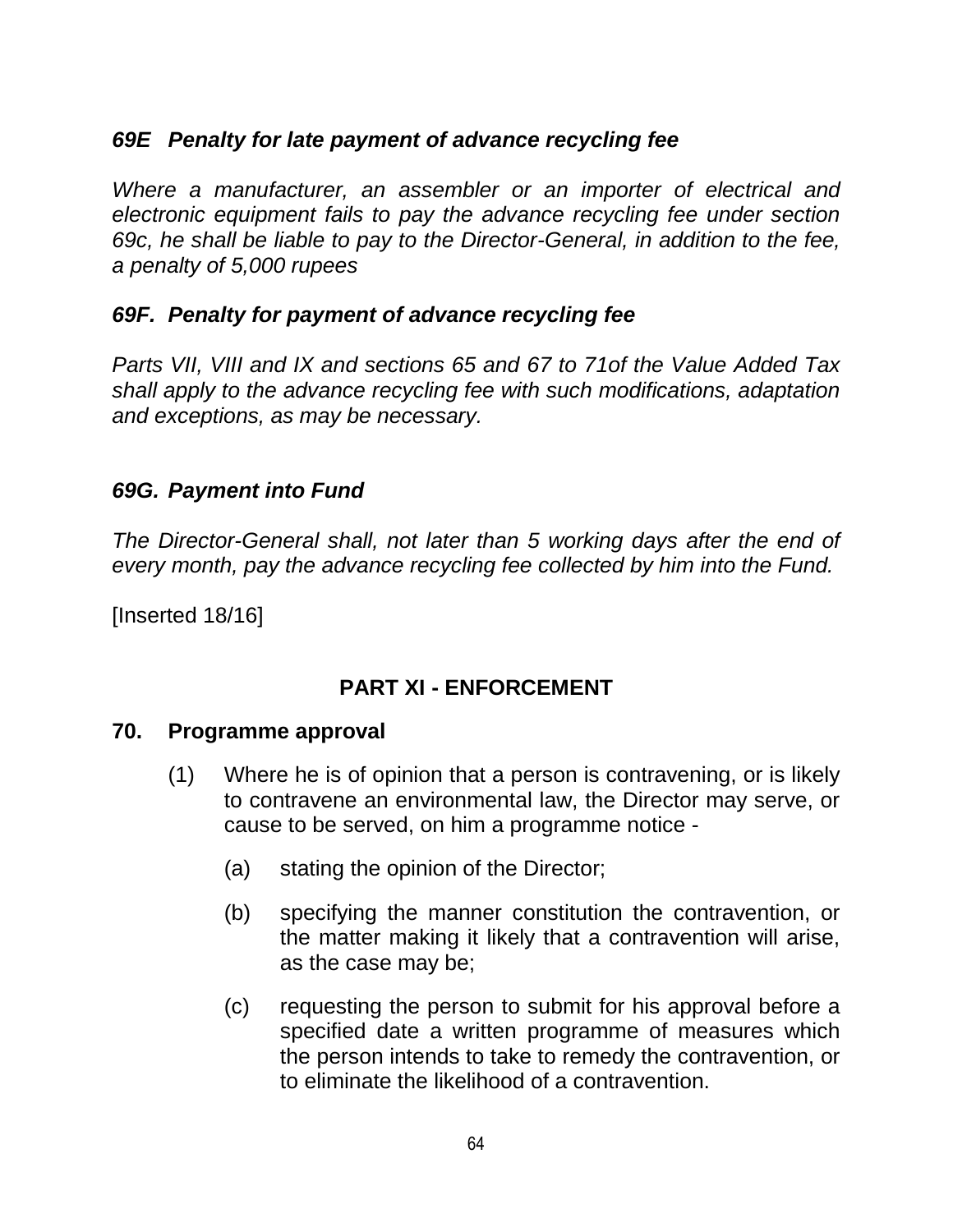(1A) Where he is satisfied that an activity or an existing structure is causing harm to the environment without contravening an environmental law, the Director may issue a programme notice to any person responsible for the activity or the existing structure.

[Inserted 6/08 (P 8/08)]

- (2) The Director may
	- (a) hold consultations with the person to determine the appropriate method of remedying the contravention or eliminating the likelihood of a contravention;
	- (b) consult a technical advisory committee or the Committee;
	- (c) request the person to submit such additional information, proposal or research study as he may deem appropriate.
- (3) On approving a programme of measures, the Director shall issue or cause to be issued a programme approval stating -
	- (a) the notice issued under subsection (1);
	- (b) the measures that shall be taken to remedy the contravention or eliminate the likelihood of a contravention; and
	- (c) the period within which the measures shall be implemented.
- (4) The Director may-
	- (a) supervise and issue directions in respect of the implementation of the measures contained in the programme approval;
	- (b) With the consent of the person, modify the programme approval;
	- (c) at any time, revoke a programme approval.
- (5) No person shall be prosecuted for a contravention in respect of which a programme approval is in force.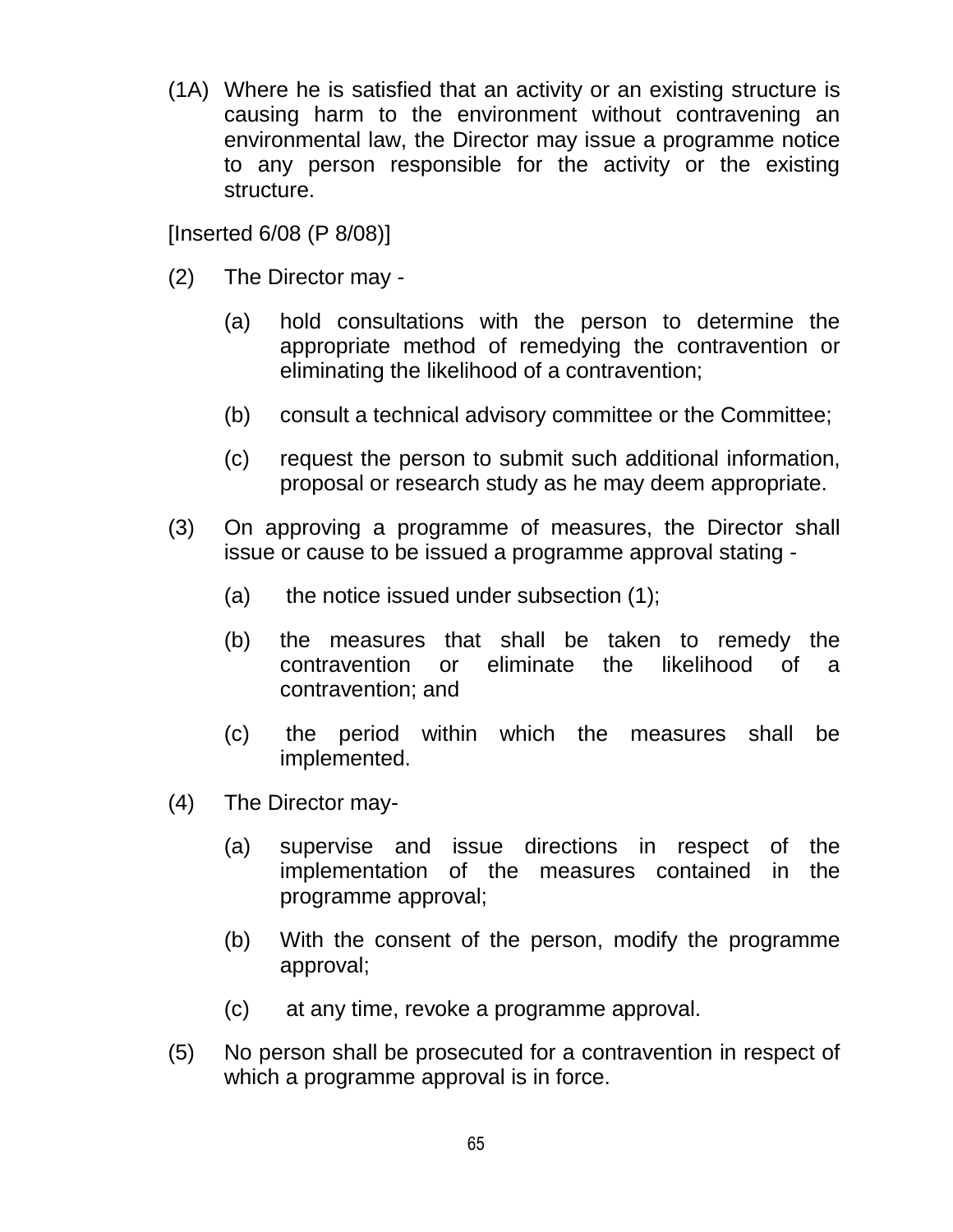- (6) Where-
	- (a) a person fails to comply with-
		- (i) a request in a notice under subsection (1);
		- (ii) a programme approval issued under subsection (3);
		- (iii) any direction issued under subsection (4); or.
	- (b) a programme approval is revoked under subsection (4),

the Director may issue or cause to be issued an enforcement notice or a prohibition notice.

### **71. Enforcement notice**

- (1) Where he is of the opinion that-
	- (a) a person is contravening, or is likely to contravene an environmental law; and
	- (b) a programme approval will not provide an effectual remedy, or a prohibition notice is not appropriate, the Director may cause to be served on the person an enforcement notice.
- (2) An enforcement notice shall-
	- (a) state the opinion of the Director;
	- (b) specify the matter constituting the contravention, or the matter making it likely that the contravention will arise, as the case may be;
	- (c) specify the measures that shall be taken to remedy the contravention, or to remedy or eliminate the matter making it likely that the contravention will arise, as the case may be; and
	- (d) specify a period within which those measures shall be implemented.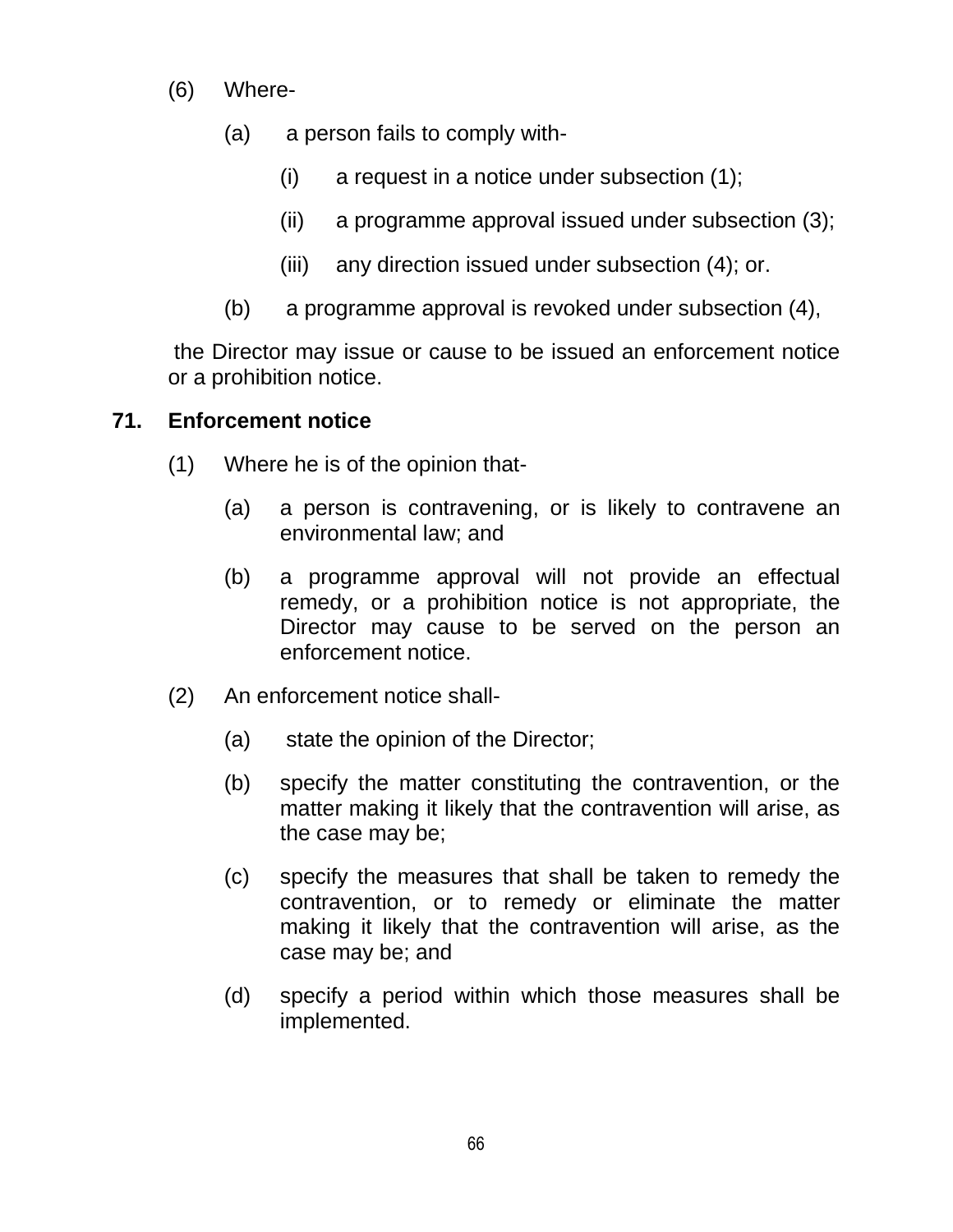- (3) No person shall be prosecuted for a contravention in respect of which an enforcement notice was issued as long as the notice is in force.
- (4) Any person who fails to comply with an enforcement notice shall commit an offence.

## **72. Prohibition notice**

- (1) Where he is of the opinion that an enterprise or activity, or the manner in which the enterprise or activity is carried on, involves a serious pollution or an imminent risk of serious pollution of the environment, the Director may serve, or cause to be served, a prohibition' notice on the person owning, or managing, or in charge of, or in control of the enterprise or activity.
- (2) A prohibition notice may be served whether or not
	- (a) the enterprise or activity, or the manner in which the enterprise or activity is carried on, constitutes a contravention of an environmental law;
	- (b) there is in force in relation to that enterprise or activity, a licence, permit or approval issued under any environmental law or any other enactment;
	- (c) there is before any Court of law or before a Judge sitting in Chambers any case involving the subject matter in relation to which a notice is being issued, unless the Court or Judge has issued an order preventing the Director from issuing the prohibition notice.
- (3) A prohibition notice shall-
	- (a) state the Director's opinion;
	- (b) specify the serious pollution caused, or the risk of serious pollution involved, as well as the way in which the enterprise, activity, or the manner in which the enterprise or activity is carried on, is suspected to give rise to the risk;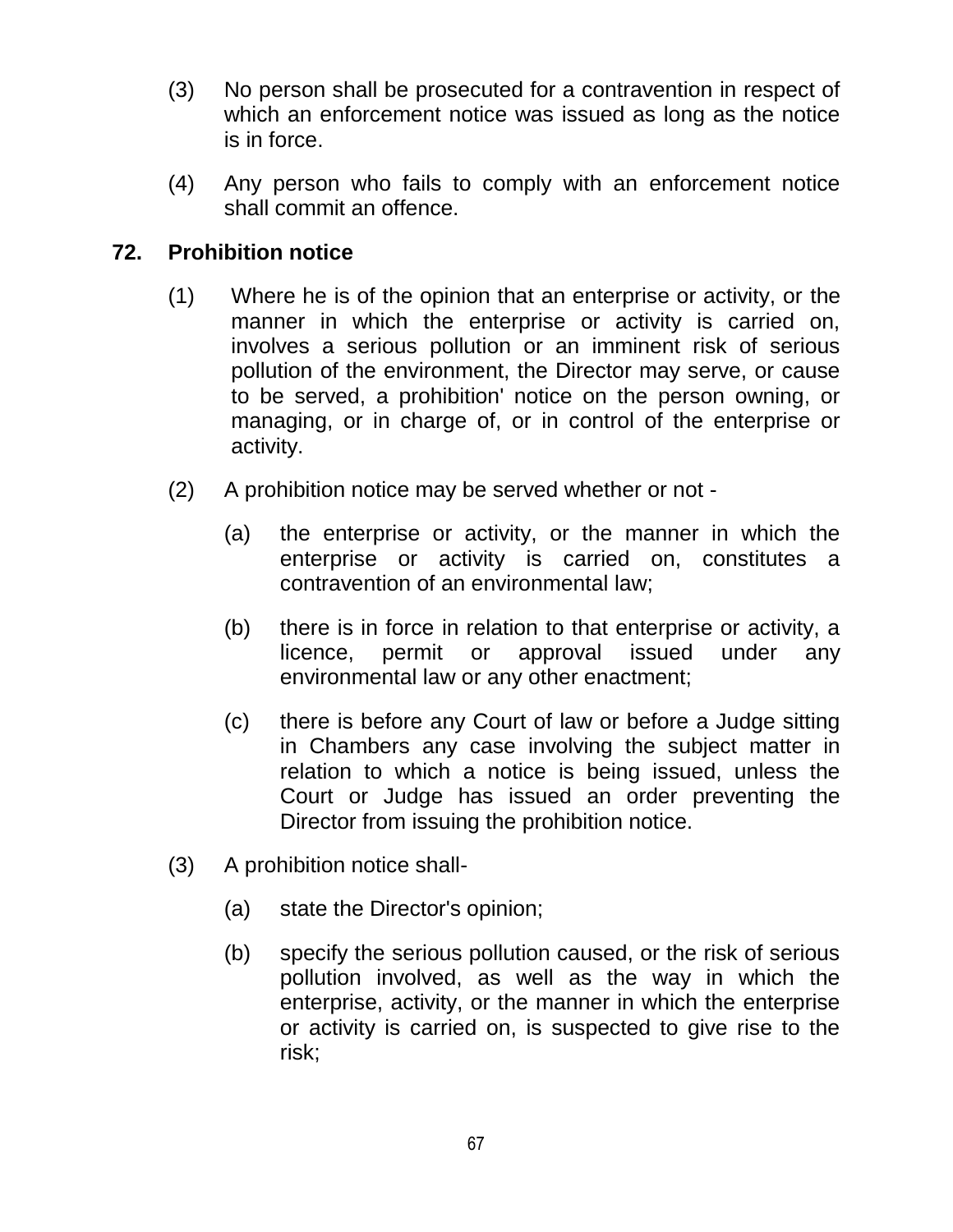- (c) specify the measures that shall be taken to eliminate the serious pollution caused, or the risk of pollution, and the period within which they shall be implemented;
- (d) specify-
	- (i) the enterprise or activity, or any aspect of the enterprise or activity, that is prohibited from operation or performance; or
	- (ii) any conditions subject to which the enterprise or activity may be resumed.
- (4) A prohibition notice shall not be a bar to a prosecution for any offence, even if there are consultations with the person served with the notice.
- (5) Any person who fails to comply with a prohibition notice, shall commit an offence.

### **73. Stop order**

(1) Where a person commences or carries on any development or activity without the relevant licence or permit issued under this Act, the Director may cause to be served, on that person, or any person responsible for the giving of instructions for the carrying out of such development or activity, a stop order prohibiting the development or the activity.

[Amended 6/08 (P 8/08)]

(2) Any person who fails to comply with a stop order issued under subsection (I) shall commit an offence.

#### **74. General provisions on notices**

In sections 75 to 78 -

"notice" means an enforcement notice, a stop order or a prohibition notice, as the case may be;

"person affected" means a person on whom a notice is served, or is proposed to be served.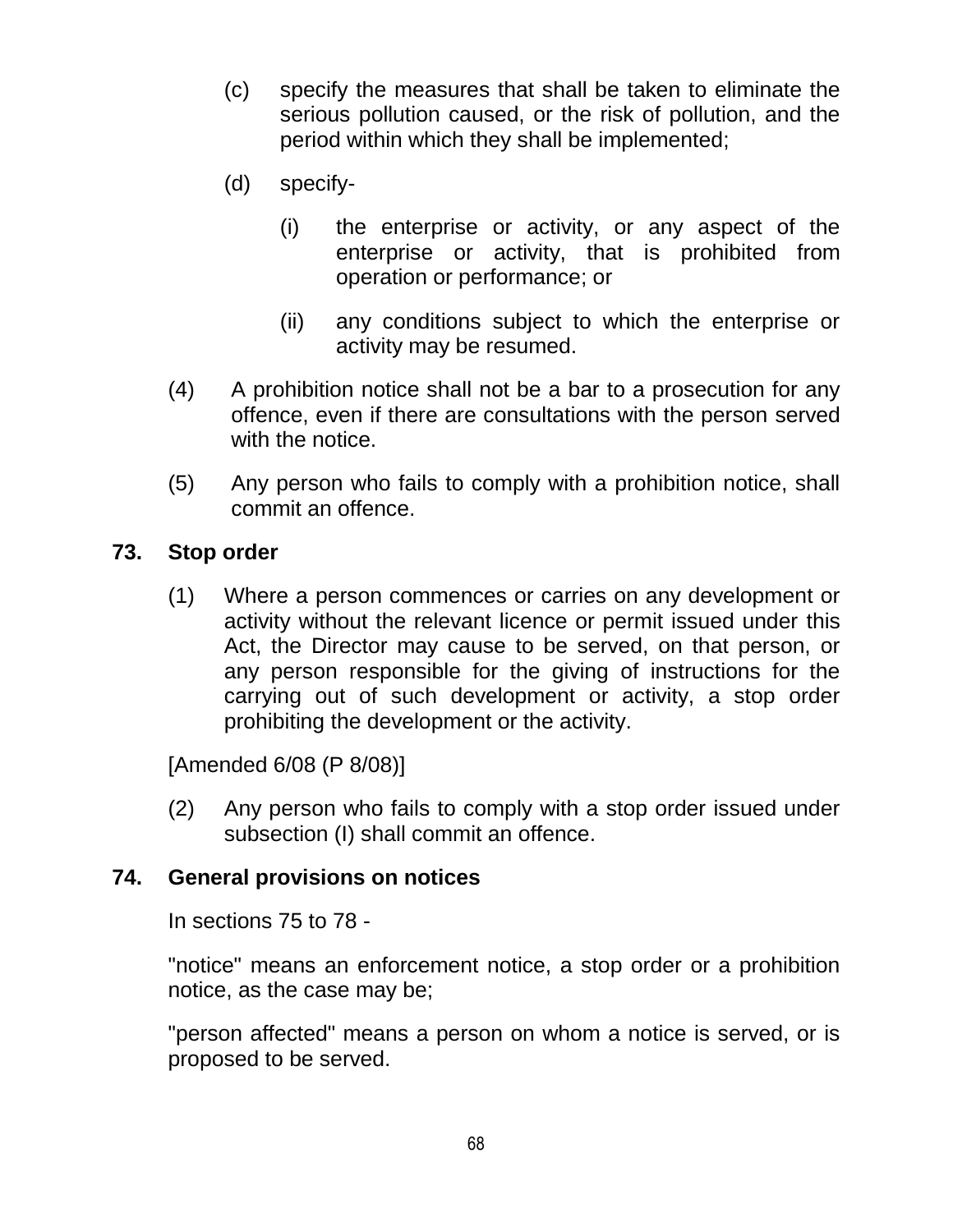## **75. Consultation on notices**

- (1) Before or at any time after issuing a notice, the Director shall as far as he deems practicable, consult-
	- (a) the person affected;
	- (b) the Committee.
- (2) The Director may consult a technical advisory committee, or any public department, on a notice.

### **76. Variation notice**

- (1) Any person affected by a notice, may apply to the Director for an amendment of a notice.
- (2) The Director, on his own initiative, or on application, may amend a notice by causing to be served on the person affected a variation notice.
- (3) A variation notice shall-
	- *(a)* refer to the notice which is amended;
	- *(b)* specify the amendment to the notice;
	- *(c)* where necessary, vary the date specified in the notice.
- (4) A variation notice shall supersede the notice to which it refers to the extent of the amendment.

### **77. Service of notice**

- (1) A notice issued under this Act shall be served
	- (a) personally on the person affected, or in the case of a body corporate, at its registered address; or
	- (b) by registered post sent to, or by leaving a copy at, the last known address of the person affected.
- (2) Where service could not be effected by the means referred to in subsection (I), the service shall be effected by affixing a copy of the notice at the place -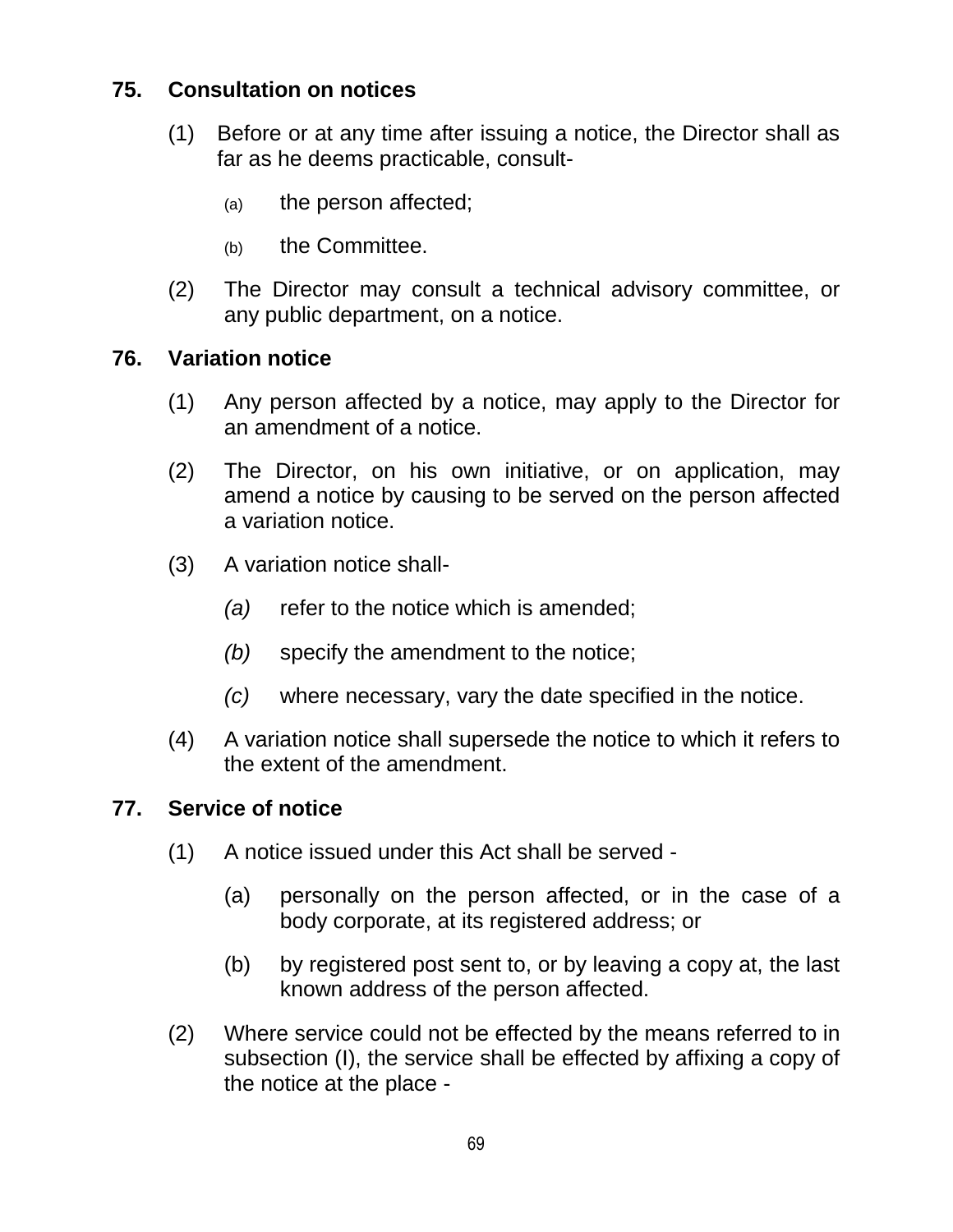- (a) of the undertaking which is the subject matter of the notice.
- (b) where a contravention is being committed, or has been committed, or is suspected to have been committed; or
- (c) where a pollution has been or is occurring, or is likely to occur.
- (3) A certificate of an authorized officer or any other officer of the Department as to service under subsection (1) shall be prima facie evidence of effective service of the notice on the person affected.

#### **78. Revocation of notices**

- (1) Where he is satisfied that
	- (a) (i) the measures required to be taken in a notice have been implemented; and
		- (ii) there exists no further pollution, or risk of pollution, to the environment caused by the enterprise, activity or the manner in which the enterprise or activity is carried on; or
	- (b) the notice is not, or will not, be effectual,

the Director may revoke a notice and shall inform the person affected in writing.

- (2) The Director may
	- (a) when revoking any notice, serve a programme notice;
	- (b) when revoking an enforcement notice, serve a prohibition notice;
	- (c) when revoking a prohibition notice, serve a programme notice or enforcement notice.

#### **79. Powers of entry**

(1) An authorised officer may, at any time, enter any premises other than a dwelling house, for the purposes of -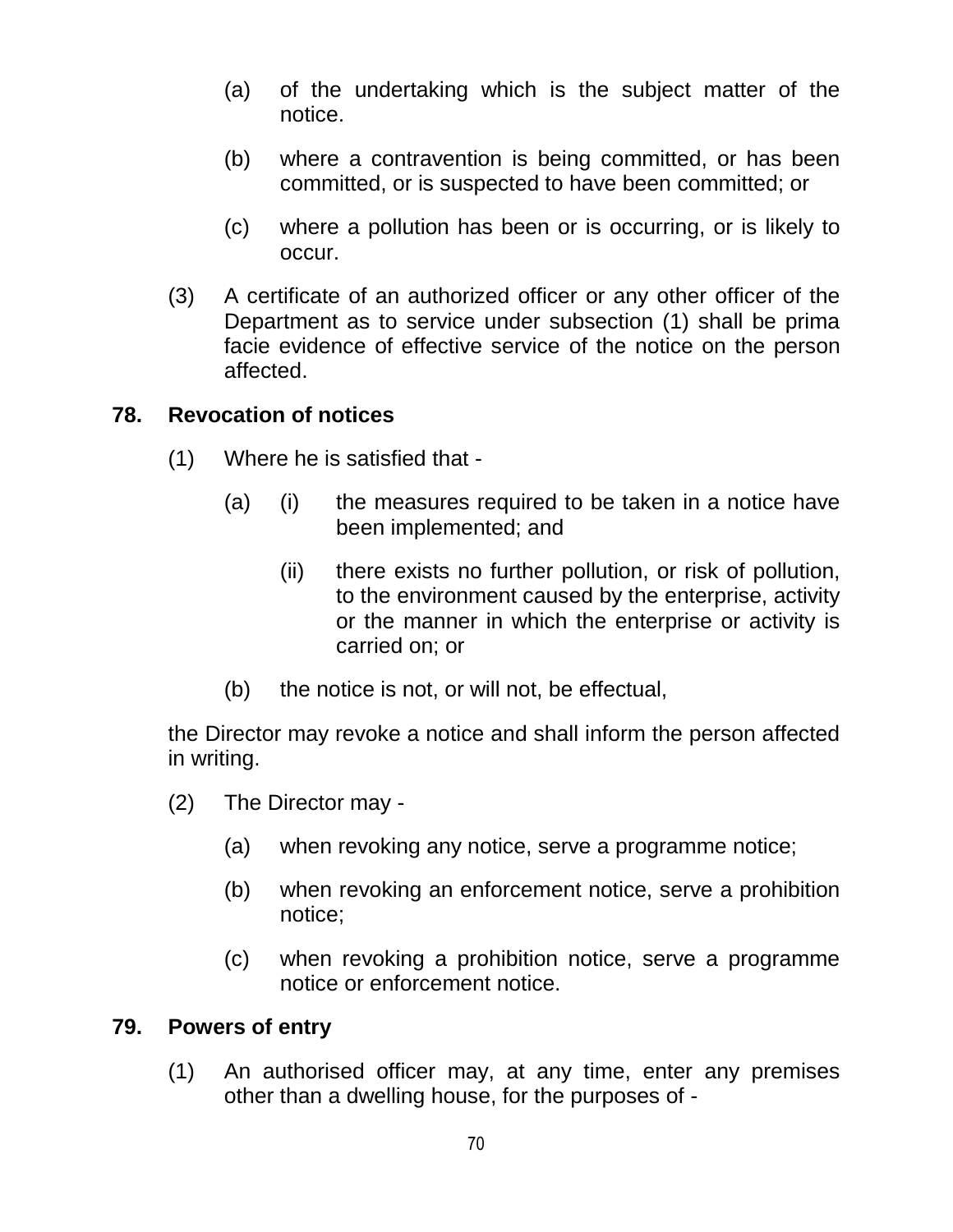- (a) carrying out any lawful direction given by any enforcing agency, or the Director, under this Act;
- (b) determining whether any environmental law or any programme approval, any enforcement notice, prohibition notice, or any direction, is being complied with.
- (c) discharging any other functions under an environmental law.
- (2) An authorised officer shall not enter a dwelling house unless-
	- (a) he has given to the owner or occupier of the house 24 hours' notice in writing of his proposed entry; and
	- (b) he has obtained the consent of the owner or occupier of the house.
- (3) An authorised officer may on entering any premises
	- (a) require the owner to produce any records, documents or licences;
	- (b) examine any such records, documents or licences, and take copies or extracts from them;
	- (c) make plans, take photographs and carry out inspections;
	- (d) make tests, take measurements and samples, inspect plants, machineries, equipments, vehicles;
	- (e) require the owner of the premises entered upon, or any person employed by him, or any other person on the premises, to give to the authorised officer all reasonable assistance and to answer all reasonable questions either orally or in writing.
- (4) For the purposes of carrying out his duties under this section, the authorised officer may bring with him any person or equipment he considers necessary.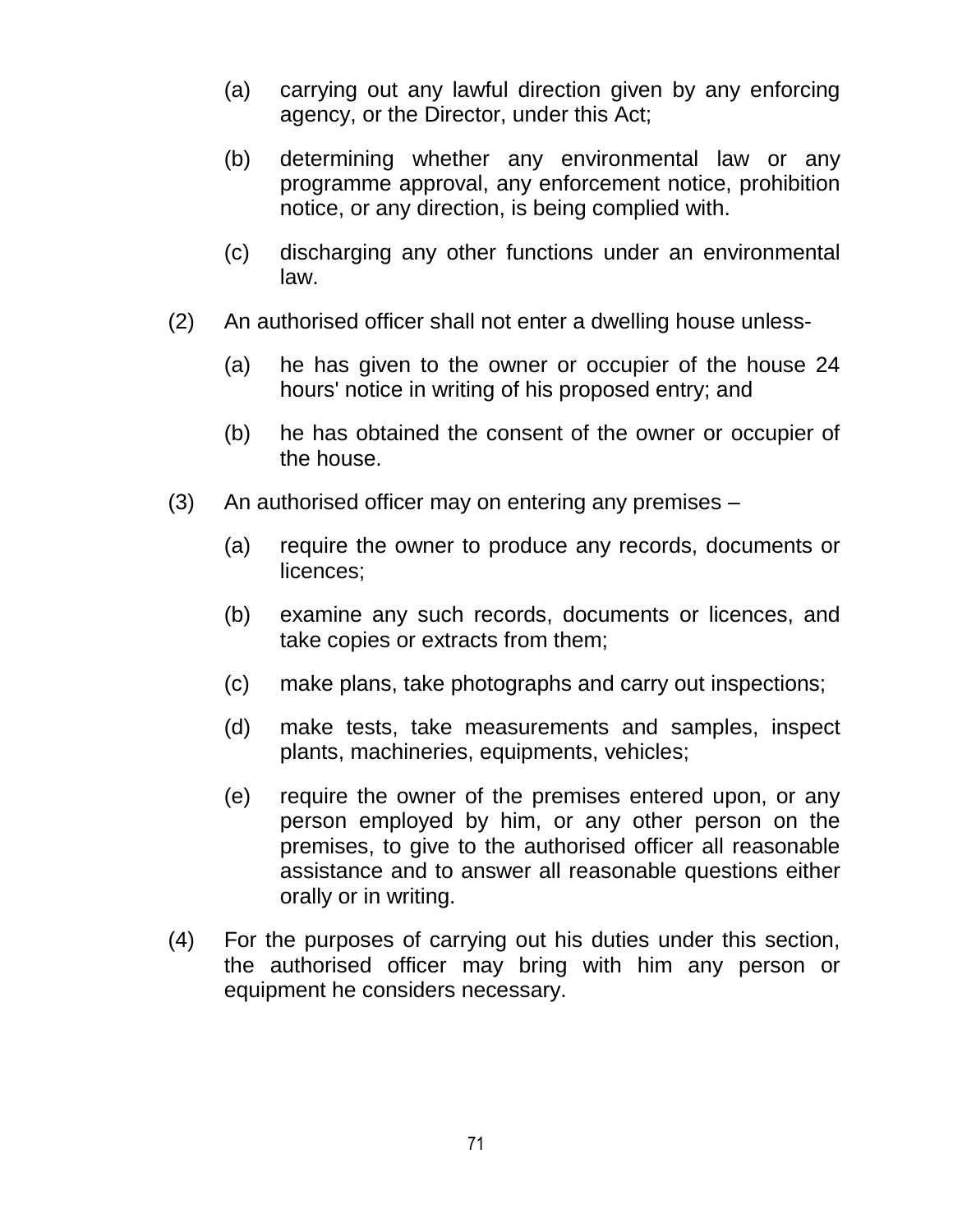### **80. Entry and arrest without warrant**

Where-

- (a) there is, or has been, a contravention of an environmental law;
- (b) there is reasonable suspicion that a contravention of an environmental law has been, or is likely, to be committed;
- (c) an environmental emergency is declared;
- (d) a spill occurs, or is reasonably suspected to have occurred, or is likely to occur;
- (e) in his opinion, there is a serious pollution, or an imminent risk of serious pollution, of the environment,

an authorised officer may, at any time, without warrant -

- (i) enter and search premises, other than a dwelling house;
- (ii) secure any article, object, equipment, plant, machinery related to the contravention, or suspected to be a cause of spill or pollution to the environment;
- (iii) secure any document, file, or record reasonably required for the investigation or for the prevention of the contravention;
- (iiiA) require any person suspected of having committed an offence to produce satisfactory proof of his identity and address;

[Inserted 6/08 (P 8/08)]

(iv) arrest any person reasonably suspected of the contravention whose name and address cannot be immediately ascertained, and detain him until his identity and address are known;

[Amended 6/08 (P 8/08)]

(v) exercise any of the powers conferred under section 79(3).

[Amended 6/08 (P 8/08)]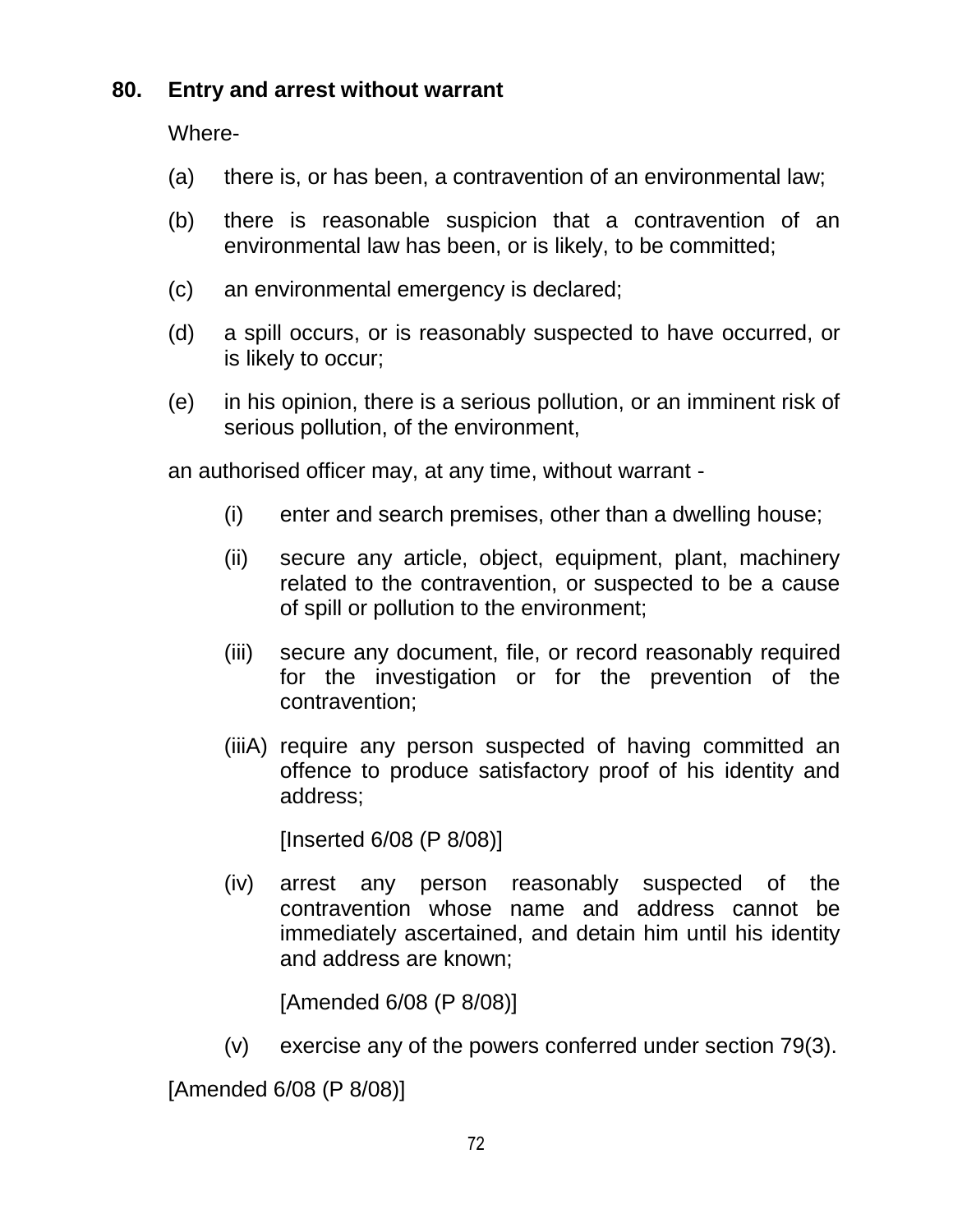## **81. Entry of a dwelling house**

- (1) A Magistrate may, upon being satisfied that the authorised officer should exercise the powers and duties conferred upon him under sections 79 or 80 in respect of a dwelling house, he may issue a warrant authorizing the authorised officer to exercise those powers.
- (2) A warrant issued under subsection (1) shall be valid for the period stated in the warrant.

### **82. Authorised officer to produce authority**

- (1) When exercising his duties under section 79, 80 or 81, the authorised officer, other than a police officer, must-
	- (a) hold a card signed .by the Director showing his authority;
	- (b) produce that card, upon request, to any affected person.
- (2) A police officer shall produce his warrant card as proof of his authority.

#### **83. Obstruction of an authorized officer**

Any person who in relation to the exercise of powers conferred by section 79, 80 and 81-

- (a) refuses to allow an authorised officer to enter any premises or to take any person or equipment with him in the exercise of his powers;
- (b) obstructs or impedes an authorised officer in the exercise of any of his powers;
- (c) fails to provide assistance or information requested by the authorised officer;
- (d) gives to an authorised officer any information which is false or misleading,

shall commit an offence.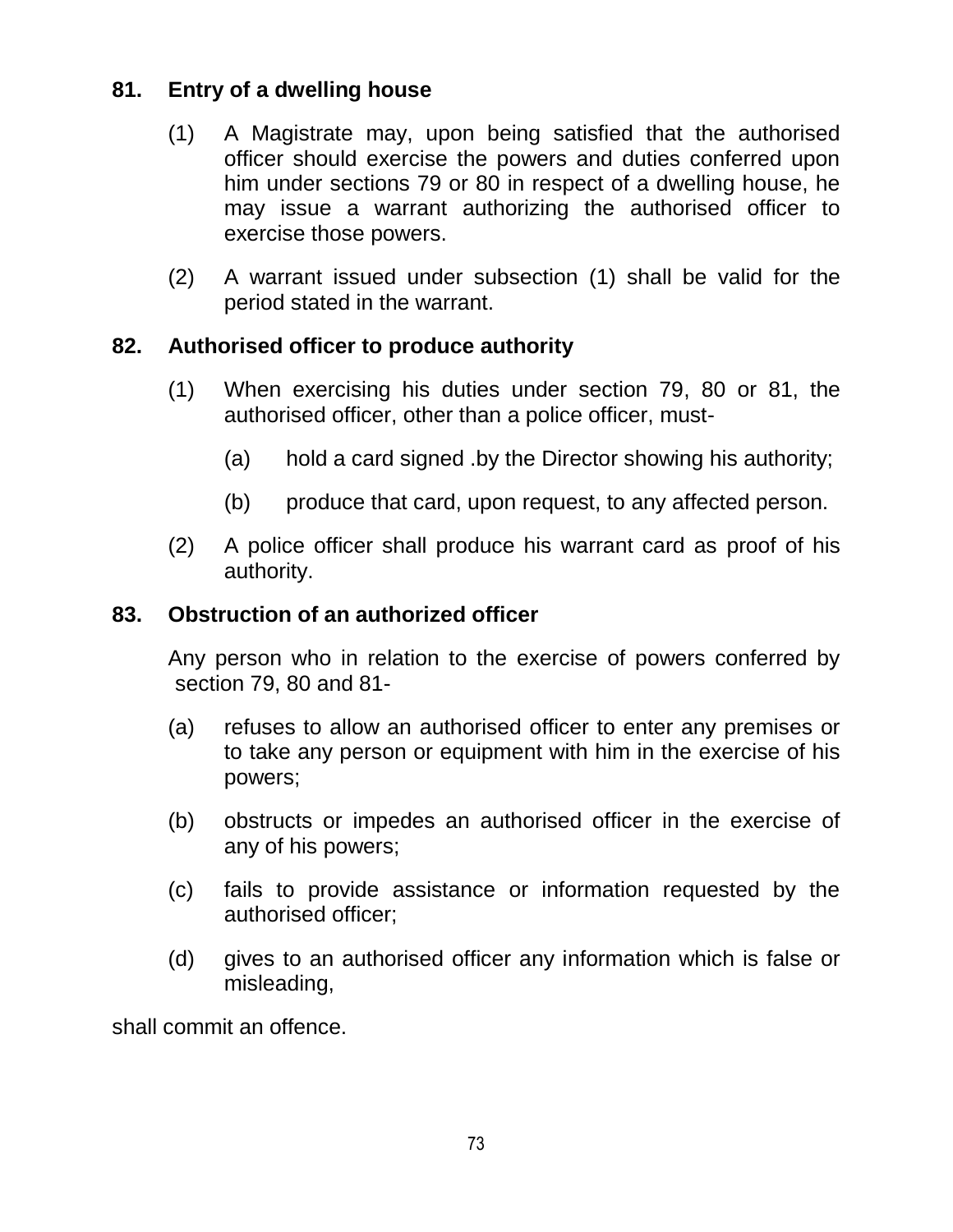### **84. Compliance monitoring**

- (1) The Director may, after consultation with the Committee, in relation to any activity, enterprise, or undertaking, carry out, cause to be carried out, or arrange for monitoring of environmental quality, and the nature, extent and effects of discharges of pollutants, as the Director may consider necessary for ensuring compliance with an environmental law.
- (2) The Director may require a person responsible for an activity, enterprise, or undertaking from which there is a discharge of a pollutant into the environment, to-

[Amended 6/08 (P 8/08)]

- (a) carry out such monitoring of the nature, extent and effect of the discharge and of the quality of any environmental medium likely to be affected by the discharge; and
- (b) keep and supply to him records of the monitoring and provide such other information as the Director considers necessary.

[Amended 6/08 (P 8/08)]

(3) Any person who fails to comply with a requirement under subsection (2) shall commit an offence.

#### **85. Offences**

- (1) Any person who
	- (a) fails to comply with any requirement, notice, order or direction issued, or condition imposed, under an environmental law, ;

[Amended 6/08 (P 8/08)]

- (b) on being required to submit a report, or to provide information under this Act,
	- (i) fails to do so within the specified date; or
	- (ii) submits a false report or submits a report misleading in any material particular; or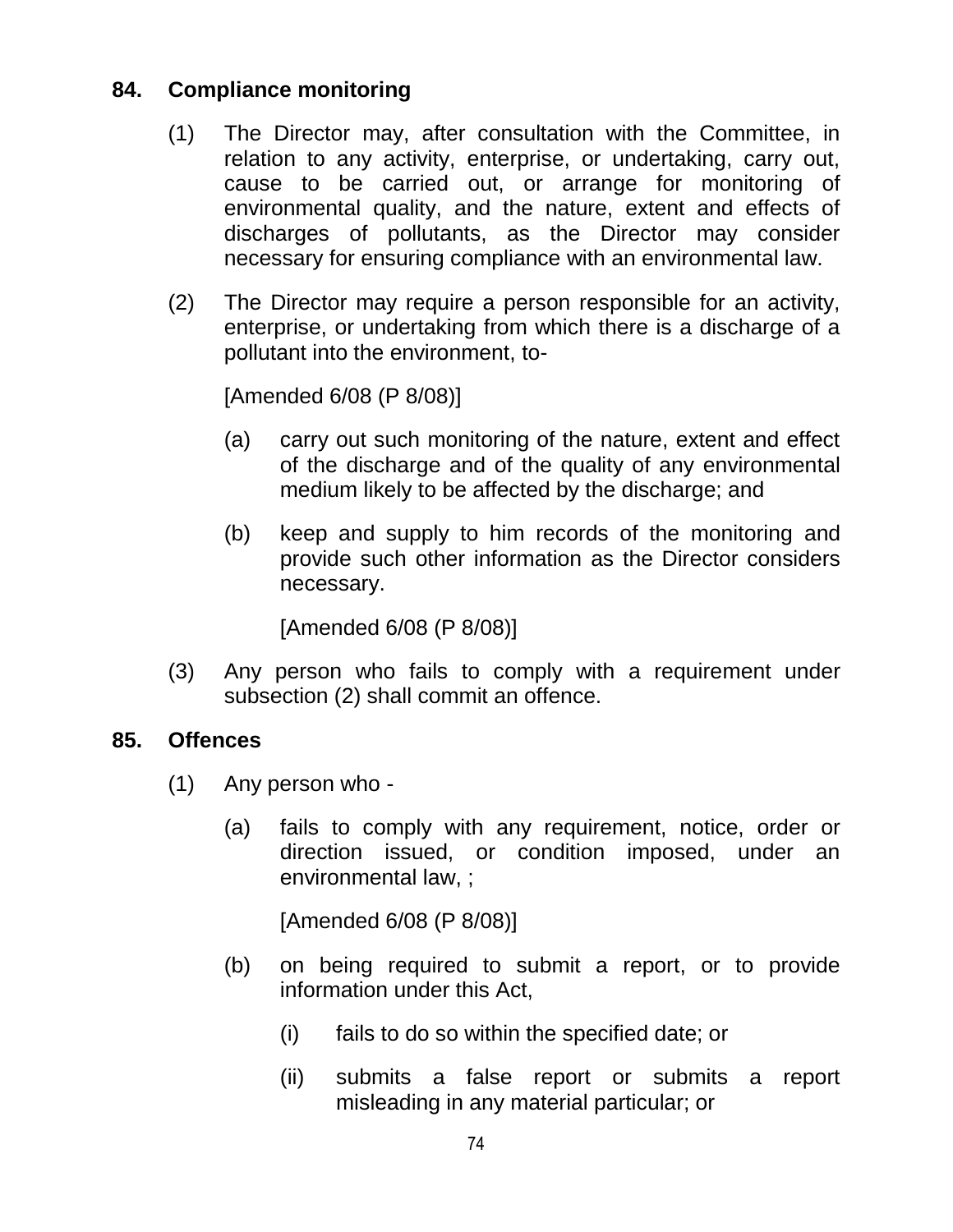- (iii) provides false or misleading information;
- (c) fails to acknowledge or evades service of any notice, order or direction issued under this Act, or any regulations made under this Act;
- (d) otherwise contravenes an environmental law;

[Repealed and replaced 6/08 (P 8/08)]

shall commit an offence, and unless it is otherwise specifically provided, shall-

- (i) on a first conviction, be liable to a fine not exceeding 50,000 rupees and to imprisonment for a term not exceeding 2 years;
- (ii) on a second or subsequent conviction, be liable to a fine not exceeding 100,000 rupees and to imprisonment for a term not exceeding 8 years.

(2) Any person who commits an offence under section 15(8), 25(3)(a), 52(3), 56(6), 71(4), 72(5) or 73(2) shall-

[Amended 6/08 (P 8/08)]

- (a) on a first conviction, be liable to a fine which shall be not less than 50,000 rupees and not more than 100,000 rupees and to imprisonment for a term not exceeding 4 years;
- (b) on a second or subsequent conviction, be liable to a fine which shall not be less than 100,000 rupees and not more than 500,000 rupees and to imprisonment for a term not less than 6 years and not exceeding 12 years.

(3) Any person who commits an offence under section 23(9), 24(4), 26(5) or 84(3), shall-

[Amended 6/08 (P 8/08)]

(a) on a first conviction, be liable to a fine which shall be not less than 10,000 rupees and not more than 25,000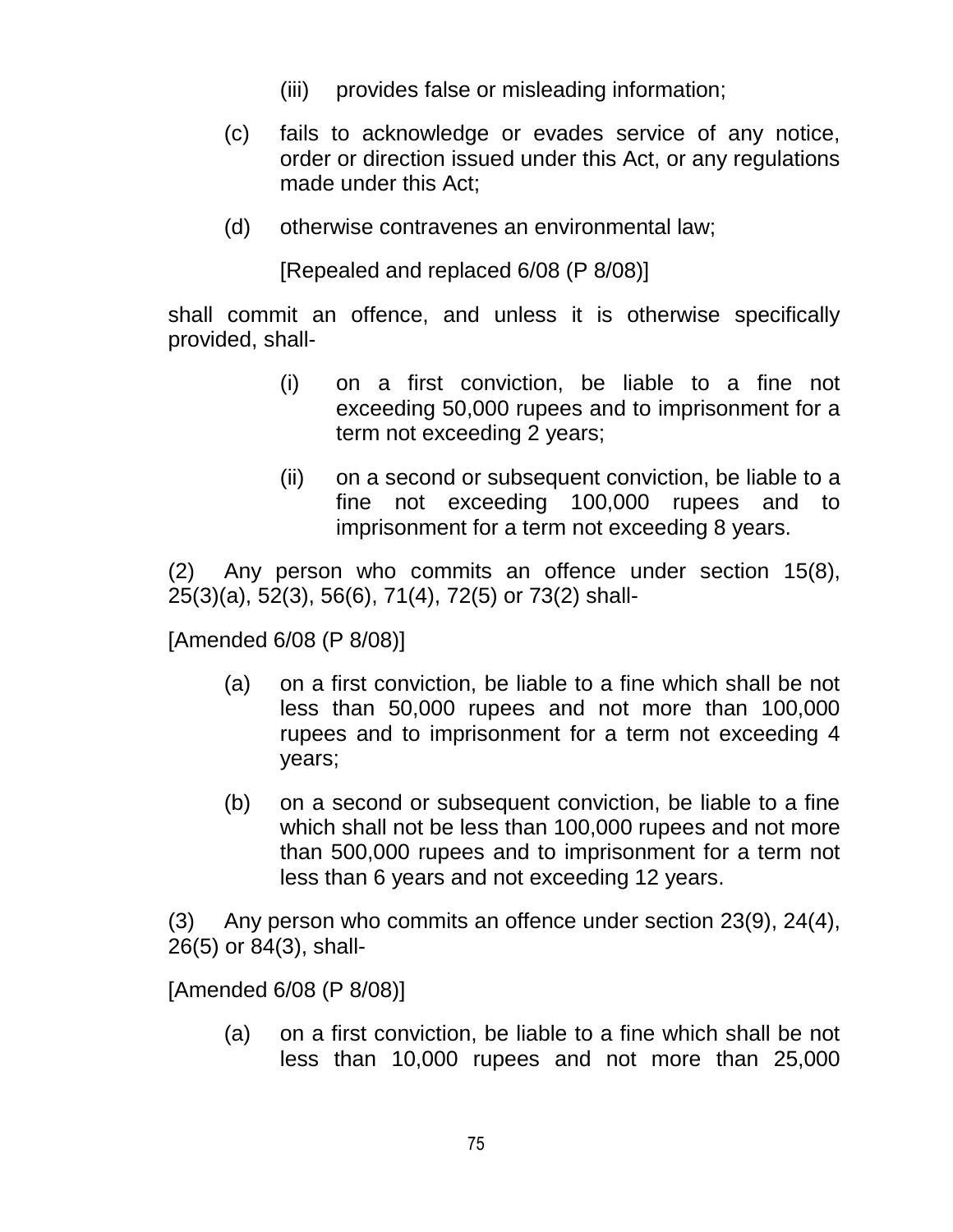rupees and to imprisonment for a term not exceeding 4 years;

(b) on a second or subsequent conviction, be liable to a fine which shall not be less than 50,000 rupees and not more than 250,000 rupees and to imprisonment for a term not less than 6 years and not more than 8 years.

#### **86. Powers of Court**

- (1) In addition to any penalty under section 85, the Court may-
	- (a) order the forfeiture of any object, machine, plant, vehicle or any article used in, or connected in any way, with the commission of an offence;
	- (b) order, or prohibit, the doing of any act to stop a continuing contravention.
- (2) Where the conviction relates to an enforcement notice, a prohibition notice, an order or direction, the Court shall order compliance with the notice, order or direction within such period as the Court may determine.
- (3) Where the conviction relates to section 15{2), the Court shall make an order that the undertaking be stopped, ceased, closed or pulled down, as the case may be.

#### **87. Prosecution and jurisdiction**

- (1) An authorised officer may swear an information and conduct prosecution in respect of an offence under an environmental law before a magistrate.
- (2) Notwithstanding-
	- (a) Section 114 of the Courts Act; and
	- (b) Section 72 of the District and Intermediate Courts (Criminal Jurisdiction) Act,

a Magistrate shall have jurisdiction to try all offences under an environmental law and may impose any penalty and exercise all the ancillary powers provided under the enactment.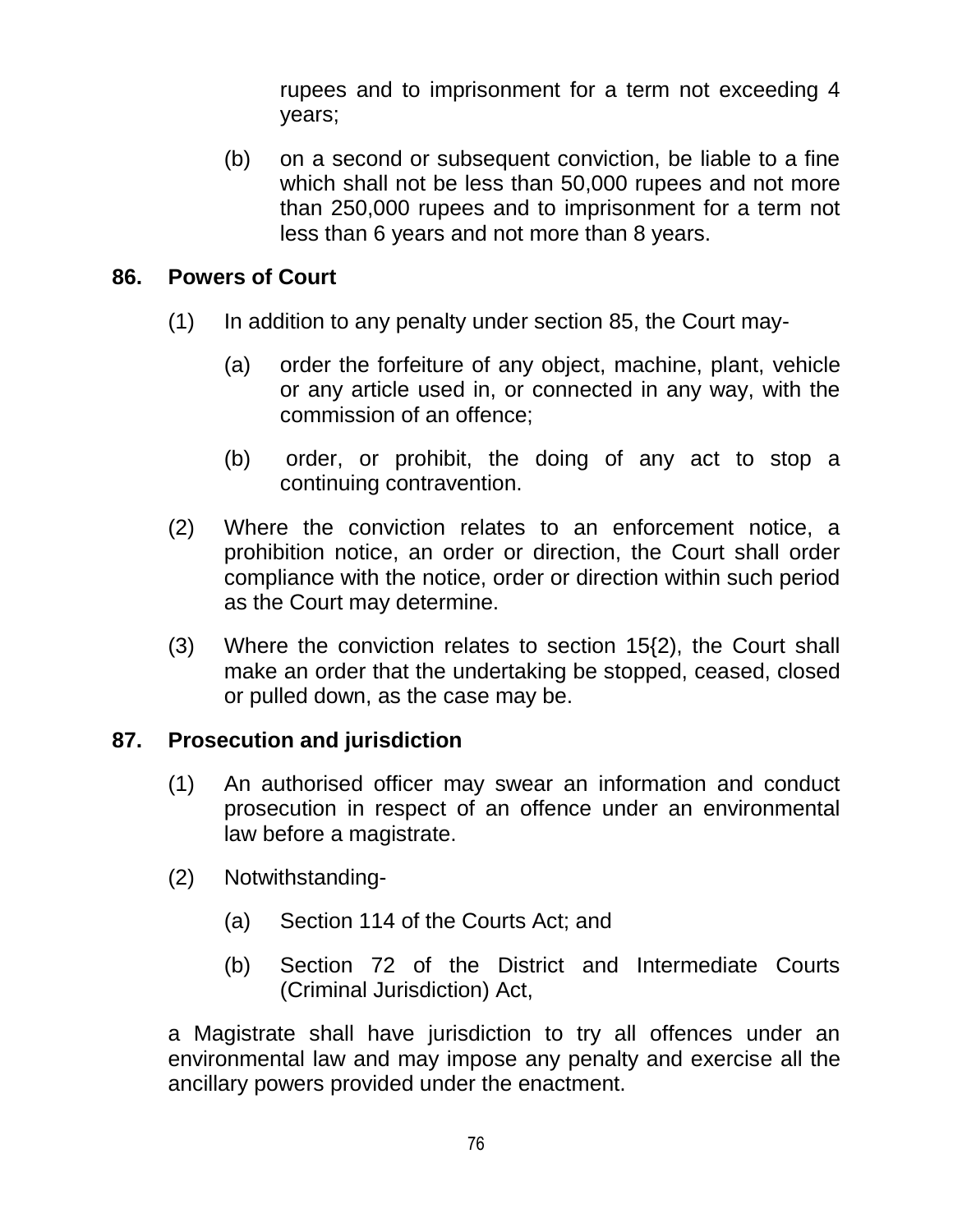- (3) The following enactments shall not apply to a sentence provided under an environmental law:
	- *(a)* sections 152 and 153 of the Criminal Procedure Act;
	- *(b)* the Probation of Offenders Act.

### **88. Fixed penalties**

(1) Notwithstanding any other enactment, where a person commits an offence specified in the Ninth Schedule, the authorised officer who detects the offence may, as soon as is reasonably practicable, and not later than 14 days after the commission of the offence, serve on that person a notice in the form set out in the Tenth Schedule calling upon him to pay in respect of the offence the fixed penalty provided in the Ninth Schedule.

[Repealed and replaced 6/08 (P 8/08)]

- (2) A notice under subsection (1) shall-
	- *(a)* be in such form as may be prescribed;
	- *(b)* be drawn in quadruplicate; and
	- *(c)* specify-
		- (i) the name and address of the person committing the offence;
		- (ii) the time and place of the offence;
		- (iii) the nature of the offence;
		- (iv) the fixed penalty provided for the offence;
		- (v) the time within which the fixed penalty is to be paid;
		- (vi) the Court or Tribunal where the fixed penalty is payable;

[Amended 6/08 (P 8/08)]

(vii) the name and identification number of the authorized officer who detected the offence.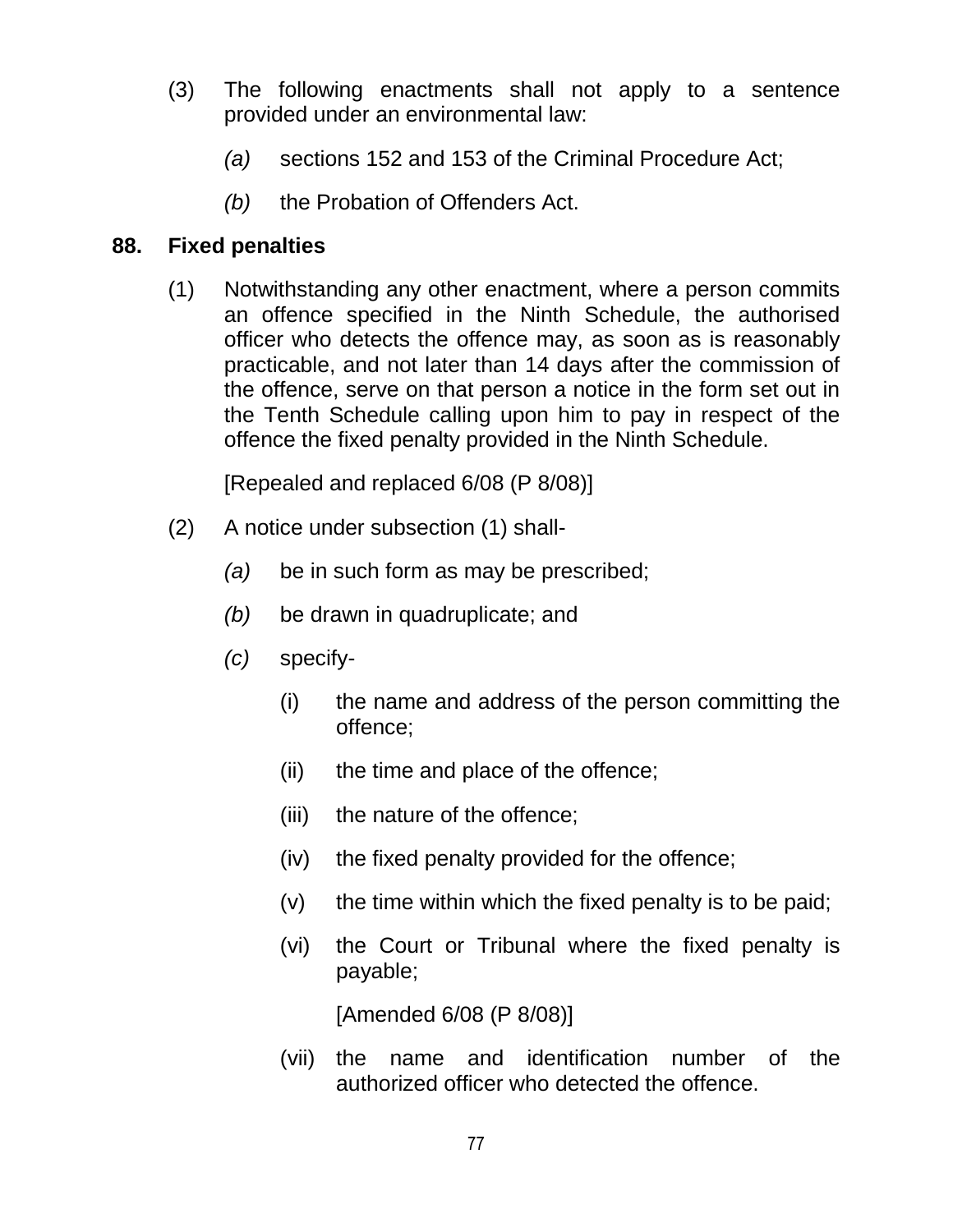- (3) The authorised officer who detects the offence shall-
	- (a) cause the original of the notice to be served on the offender;
	- (b) forward one copy to the enforcing agency and another to the appropriate Court or Tribunal; and

[Amended 6/08 (P 8/08)]

- (c) retain one copy.
- (4) Every person who is served with a notice under subsection (1) shall, within 20 days of the service and upon production of the notice, pay the fixed penalty in the prescribed manner at the appropriate Court or Tribunal.

[Amended 6/08 (P 8/08)]

(5) Where a person who has been served with a notice under subsection (1) fails to pay the fixed penalty within the time limit mentioned in the notice and criminal proceedings are instituted against him for the offence in respect of which he was served with the notice, he shall be liable, on conviction, to a fine which shall not be less than - thrice the fixed penalty.

#### **89. Eyesores**

- (1) An authorised officer may serve an eyesore abatement notice on the owner or occupier of any land, building or structure on which any eyesore specified in the Eleventh Schedule is detected.
- (2) An eyesore abatement notice shall be in the form set out in the Twelfth Schedule and may be served on the owner or occupier of the land, building or structure, by personal service or by registered post with a request for an "*accusé de réception*".
- (3) (a) Any person on whom an eyesore abatement notice is served shall abate the violation mentioned in it within the period specified in the notice, which shall be not less than 2 days nor more than 30 days from the day the notice is served or, in the case of service by post, is deemed to have been received by the person.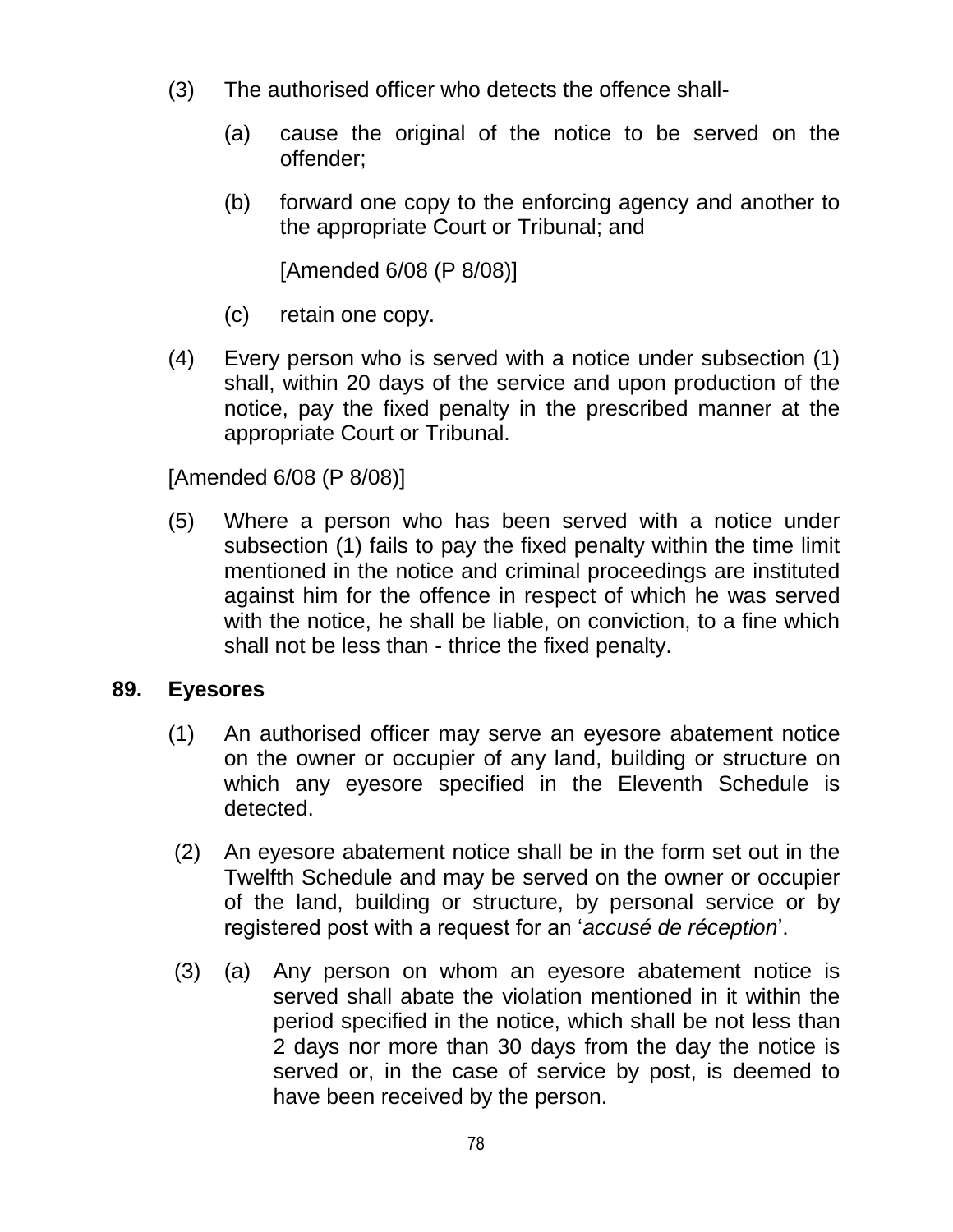- (b) Any person who fails to comply with the notice shall commit an offence.
- (4) Where the name or address of the owner or occupier of any land, building or structure on which an eyesore is detected cannot be ascertained, the Director may authorise in writing the relevant enforcing agency or an authorised officer to enter the land, building or structure and cause the eyesore to be removed and the expenses incurred may be disbursed from the Fund.
- (5) Where the name or address of the owner or occupier of any land, building or structure from which an eyesore has been removed under subsection (4) is later ascertained, the amount disbursed in the removal of the eyesore may, within a period of 10 years of the removal, be recovered by the Director from the said owner or occupier and any amount so recovered, including interest and costs, shall be credited to the Fund.

[Repealed and replaced 6/08 (P 8/08)]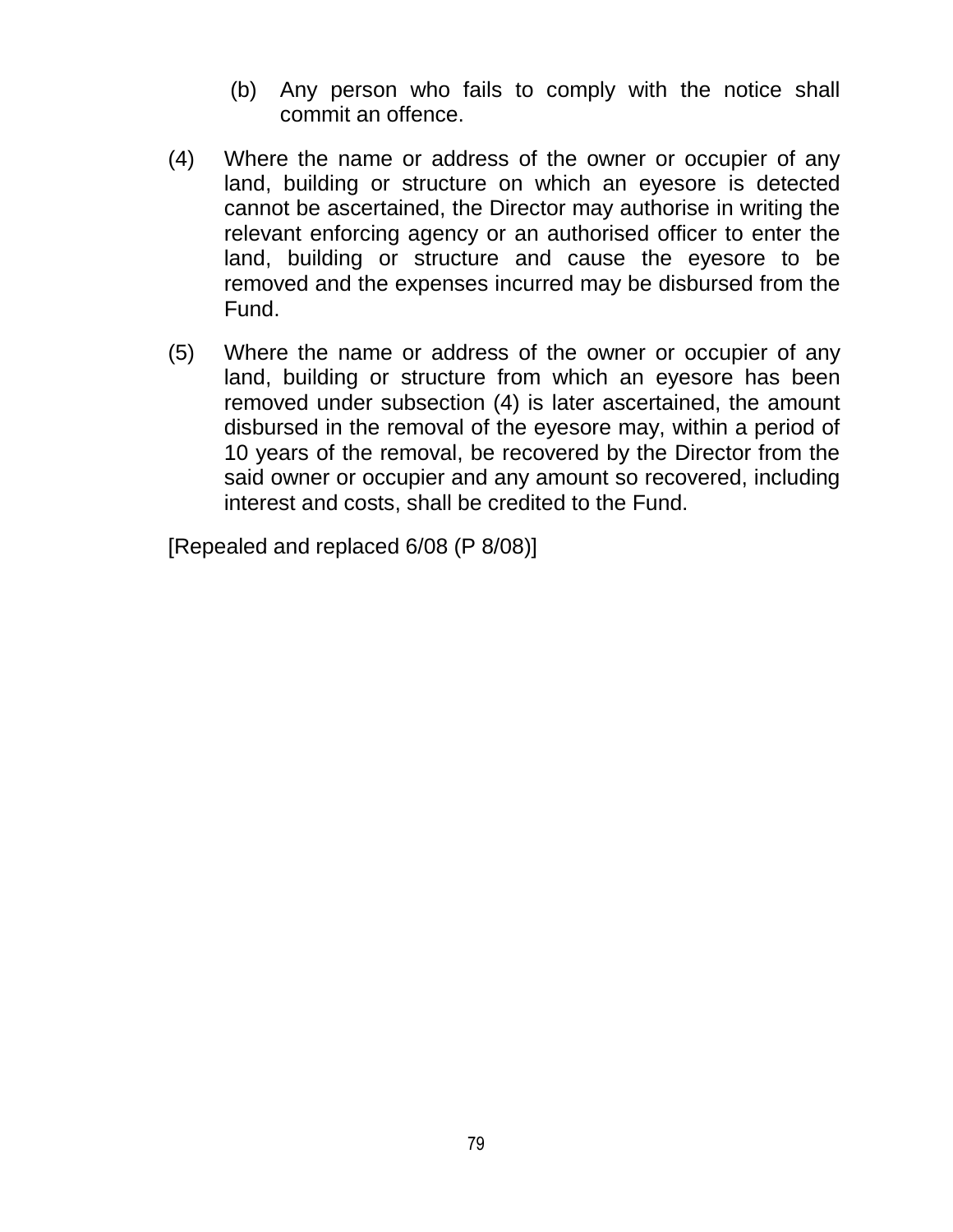#### **PART XII - APPLICATION OF ACT TO RODRIGUES**

### **90. Establishment of Rodrigues Environment Committee**

- (1) There is established for the purposes of this Act a Rodrigues Environment Committee which shall consist of-
	- (a) the Chief Commissioner, as Chairperson;

[Amended 6/08 (P 8/08)]

(b) the Island Chief Executive, as Vice-Chairperson;

[Amended 6/08 (P 8/08)]

- (c) a representative of the Ministry responsible for the subject of environment;
- (d) the public officer responsible for the following:-
	- (i) agriculture;
	- (ii) education;
	- (iii) environment;
	- (iv) fisheries;
	- (v) health, and
	- (vi) tourism.
- (e) 2 representatives of non-governmental organisations designated by the Chief Commissioner;
- (f) a representative of the Police de I"Environnement in Rodrigues;
- (g) 2 other persons designated by the Chief Commissioner, and
- (h) a Secretary with no voting right, appointed by the Chief Commissioner .
- (2) The Rodrigues Environment Committee shall-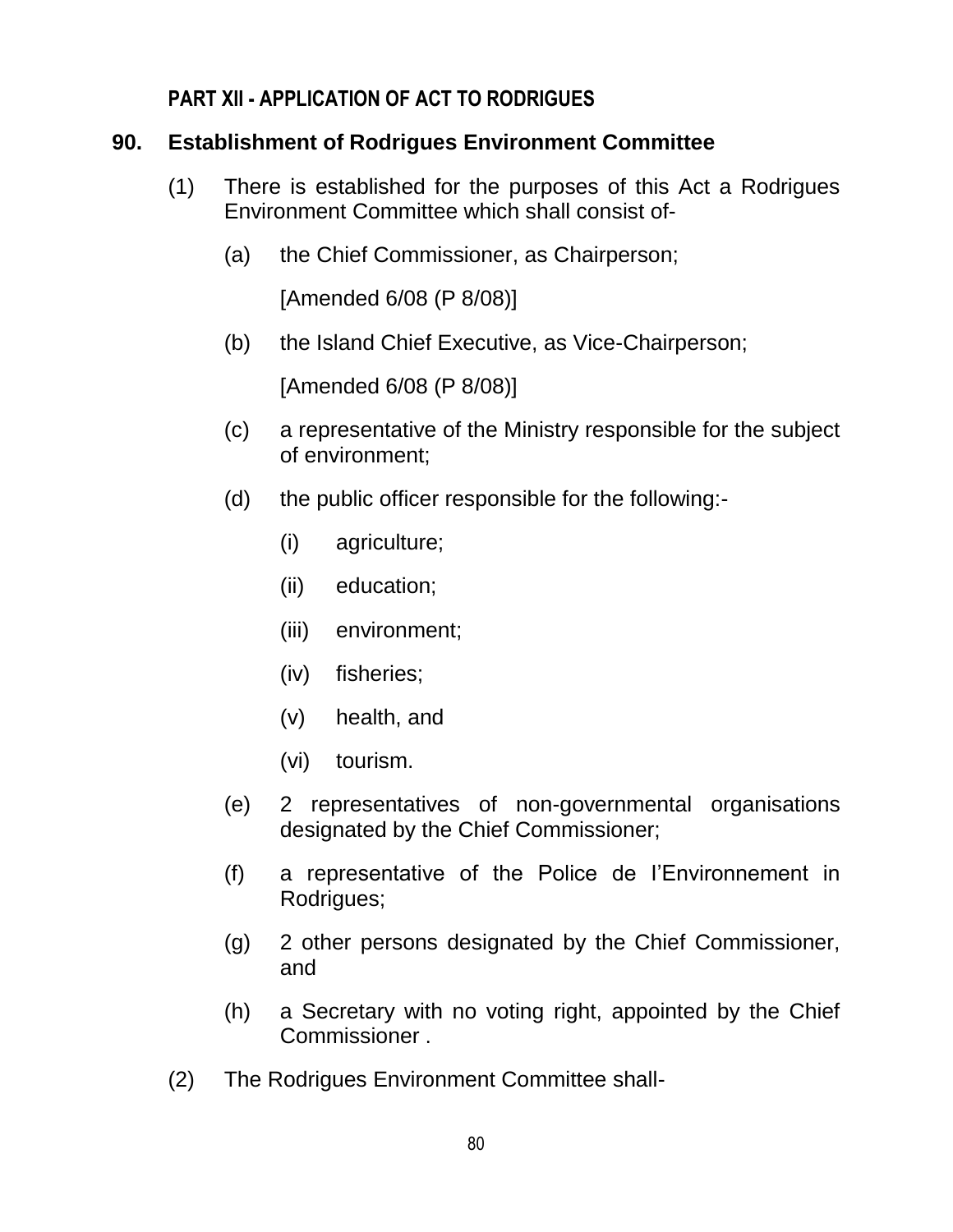- (a) develop such administrative measures as are necessary to ensure prompt and effective consultation on matters relating to environment protection and management in the Island of Rodrigues;
- (b) make recommendations to the Rodrigues Regional Assembly on matters relating to environment protection and management on the Island of Rodrigues, including control measures and means of enforcement of environmental laws;
- (c) devise such educational programmes as it thinks fit in respect of environment protection and management on the Island of Rodrigues.
- (3) The Rodrigues Environment Committee shall-
	- (a) regulate its meetings and proceedings as it thinks fit;
	- (b) meet as often as it is necessary at the request of the Chairperson, but in any case at least once every month;

[Amended 6/08 (P 8/08)]

- (c) co-opt any person likely to assist it as member, but who shall have no right to vote.
- (4) The quorum of the Rodrigues Environment Committee Shall be 6.

#### **91. Powers of Island Chief Executive**

- (1) Notwithstanding any provisions of this Act to the contrary, the Island Chief Executive shall exercise all the powers of the Director in the enforcement of environmental laws on the Island of Rodrigues, and shall, for that purpose in relation to the Island, issue any of the - notices and orders referred to in Part XI.
- (2) The Island Chief Executive shall in relation to the Island of Rodrigues -
	- (a) supervise the enforcement of national environmental. standards and notices, orders and directions issued under an environmental law;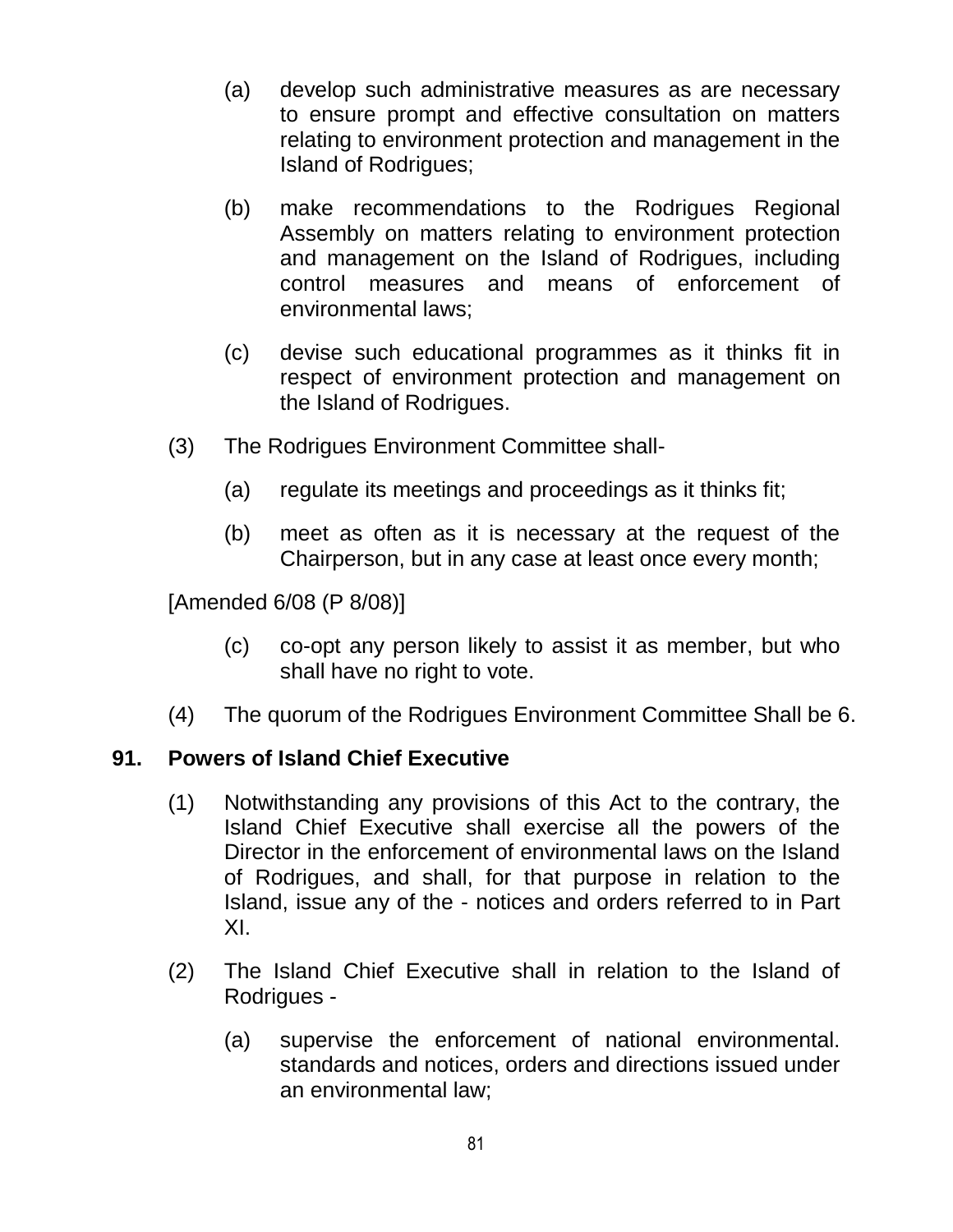- (b) verify compliance with environmental laws;
- (c) conduct such regular monitoring, sampling, test and analyses as to ensure compliance with environmental laws;
- (d) provide such assistance as may be required for reviewing an EIA relating to an undertaking in Rodrigues, and in case of spill or of an environmental emergency.
- (3) The Rodrigues Environment Committee shall establish a Rodrigues Environment Unit which shall consist of the public officers sitting on the Committee for the purpose of assisting the Island Chief Executive in the discharge of his duties under subsection (2).
- (4) The officers of the Rodrigues Environment Unit shall have all the powers of an authorized officer under this Act in respect of the Island of Rodrigues.

## **92. Regulations for Rodrigues**

- (1) Subject to subsection (3) and notwithstanding section 96(2)(d), the Rodrigues Regional Assembly may, after consultations with the Rodrigues Environment Committee, make regulations applicable to the Island of Rodrigues.
- (2) Regulations made under subsection (1) may provide-
	- (a) for the issue, amendment and revocation of licences ;
	- (b) for the taking of fees and the levy of charges;
	- (c) that any person who contravenes them shall commit an offence and shall, on conviction, be liable to a fine not exceeding Rs 250 000 and to imprisonment for a term not exceeding 10 years;
	- (d) for categories of undertakings, projects or activities on the Island of Rodrigues requiring -
		- (i) a preliminary environmental report;
		- (ii) an EIA licence.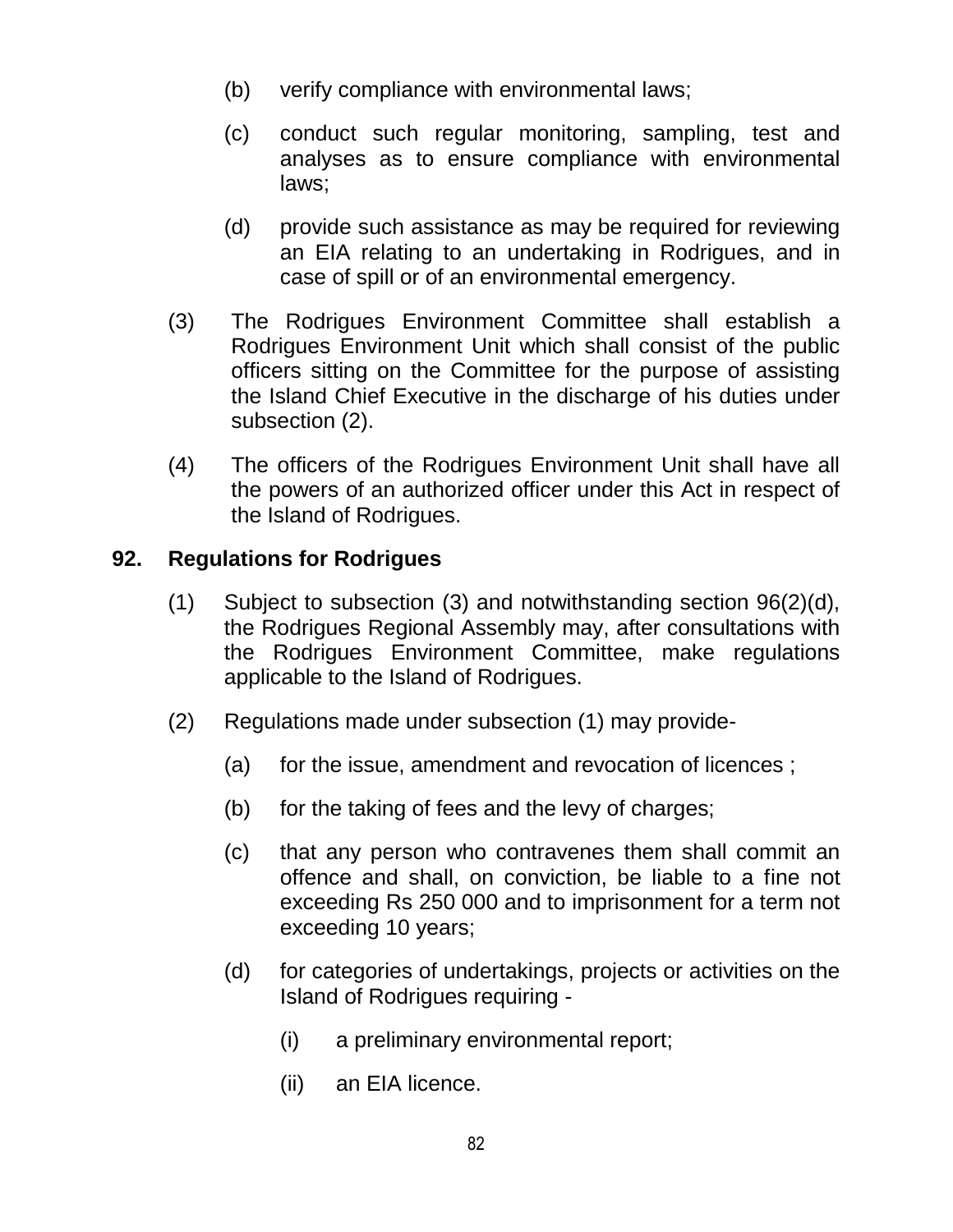- (e) for any matter relating to the protection and management of the environment on the Island of Rodrigues.
- (3) Nothing in this section is to be taken as empowering the Rodrigues Regional Assembly to make regulations for-
	- (a) the processing, approval and revocation of approvals in respect of preliminary environmental reports and EIA licences;
	- (b) establishing environmental standards.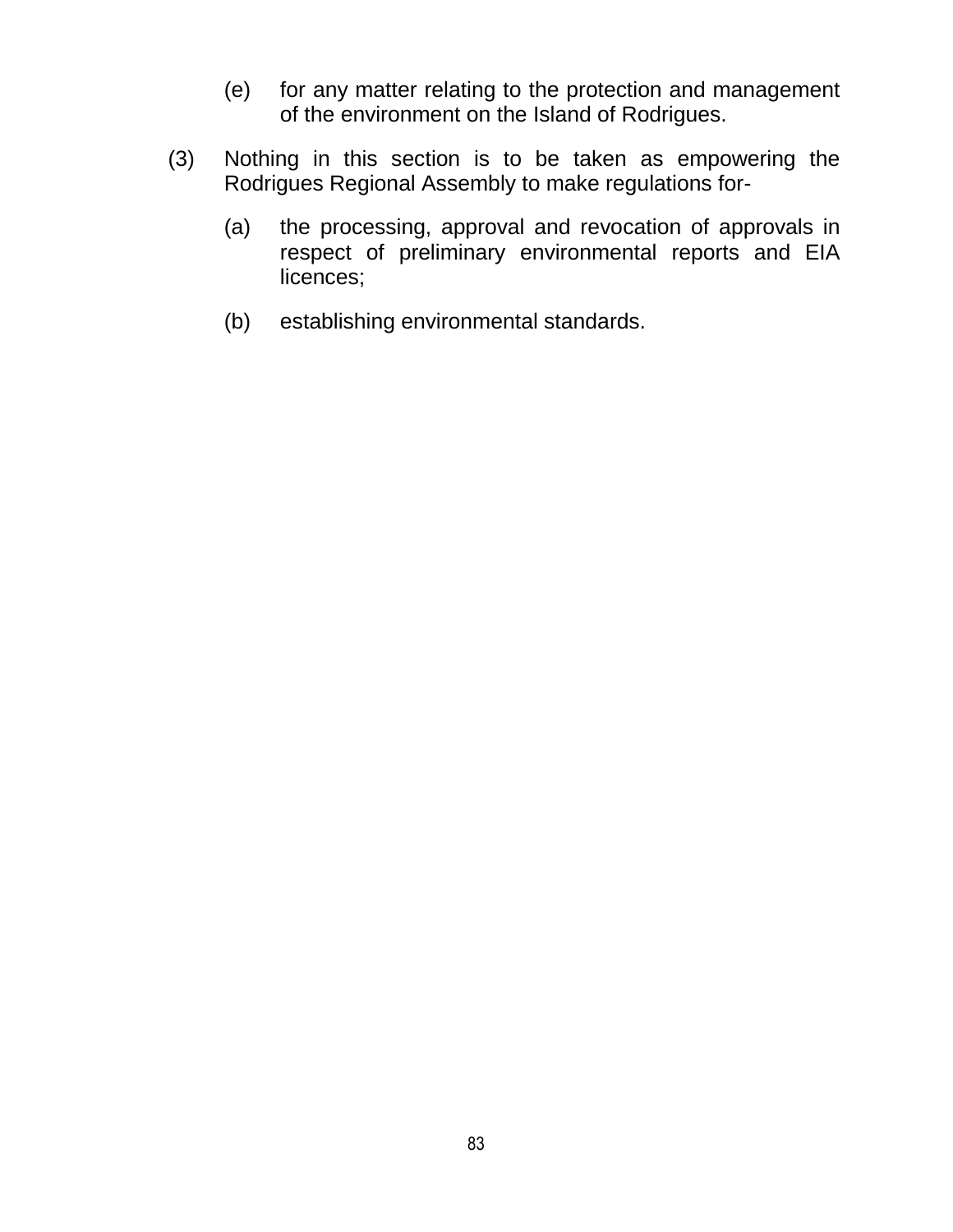## **PART XIII – MISCELLANEOUS PROVISIONS**

#### **93. Restriction of liability**

- (1) No civil or criminal liability shall attach to the Minister, the Director, the Island Chief Executive, the Police de L"Environnement, or to any authorised officer in respect of any act done in good faith in the execution or purported execution of their duties or their powers under this Act.
- (2) The Director and the authorised officers shall be public officers for the purposes of the Public Officers Protection Act and the Criminal Code.
- (3) Subsection (1) shall be in addition to and not in derogation from the Public Officers Protection Act.

#### **94. Disclosure of information**

Where the Director or any other officer of the Department, or any person appointed on a committee or any other person discharging any function or duty under this Act, discloses otherwise than in the performance of his duty, any information relating to any trade secret used in carrying on a particular undertaking, and the information has been given to him or obtained by him by virtue of this Act, he shall commit an offence.

#### **95. Code of practice**

- (1) The Minister may, after consultation with the Committee, cause to be published in the Gazette codes of practice for the purpose of providing practical guidance with respect to appropriate pollution control technology, and generally with respect to the protection of the environment.
- (2) The Minister may, for the preparation of a code of practice, consult a technical advisory committee or any person he thinks fit.

#### **96. Regulations**

(1) The Minister may, for the purposes of this Act, make such regulations as he thinks fit.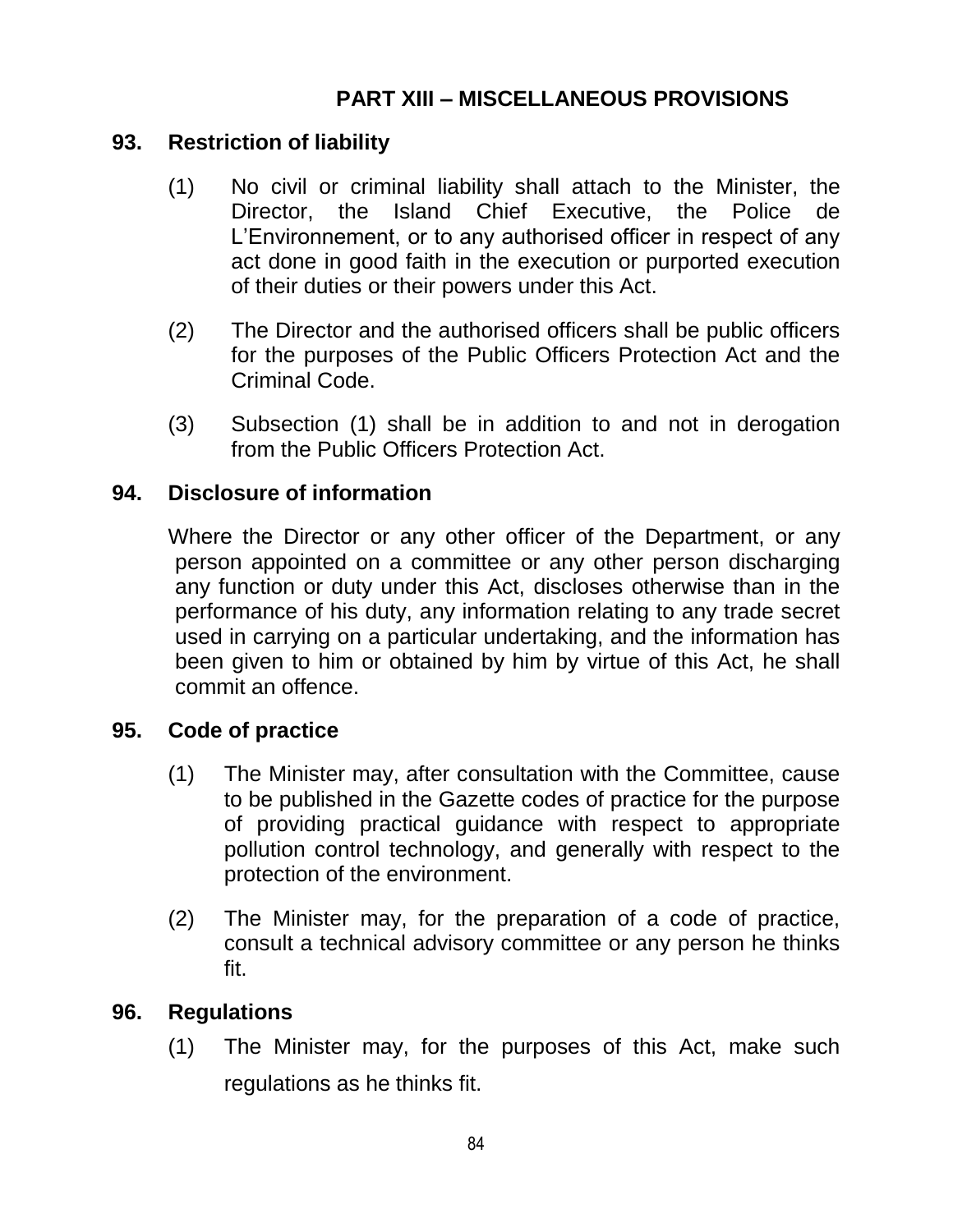- (2) Any regulations made under subsection (1) may provide
	- (a) subject to this Act, for the amendment of a Schedule;
	- (b) for the issue, amendment and revocation of a licence;
	- (c) for the taking of fees and the levying of charges;
	- (d) for the implementation or enforcement of an obligation under an MEA;
	- (e) for issuing policy and environmental guidance or standards for an activity that may have an adverse effect on the environment;
	- (f) for the exemption from standards for noise under section 41 in relation to events or celebrations organised, sponsored or approved by the State;
	- *(fa) for the electrical and electronic equipment on which the advance recycling fee shall be payable*
	- (g) in relation to sustainable consumption and production, for
		- (i) the introduction of eco-labelling schemes for products;
		- (ii) carrying out cleaner production opportunity assessments in industry; or
		- (iii) the introduction of producer and importer responsibility;
	- (h) for restrictions on the affixing of posters or the type of material used for advertising, including the advertising of the colours of any group or organisation, in public places; and
	- (i) that any person who contravenes them shall commit an offence and shall, on conviction, be liable to a fine not exceeding 250,000 rupees and to imprisonment for a term not exceeding 10 years.

[Repealed and replaced 6/08 (P 8/08)]

–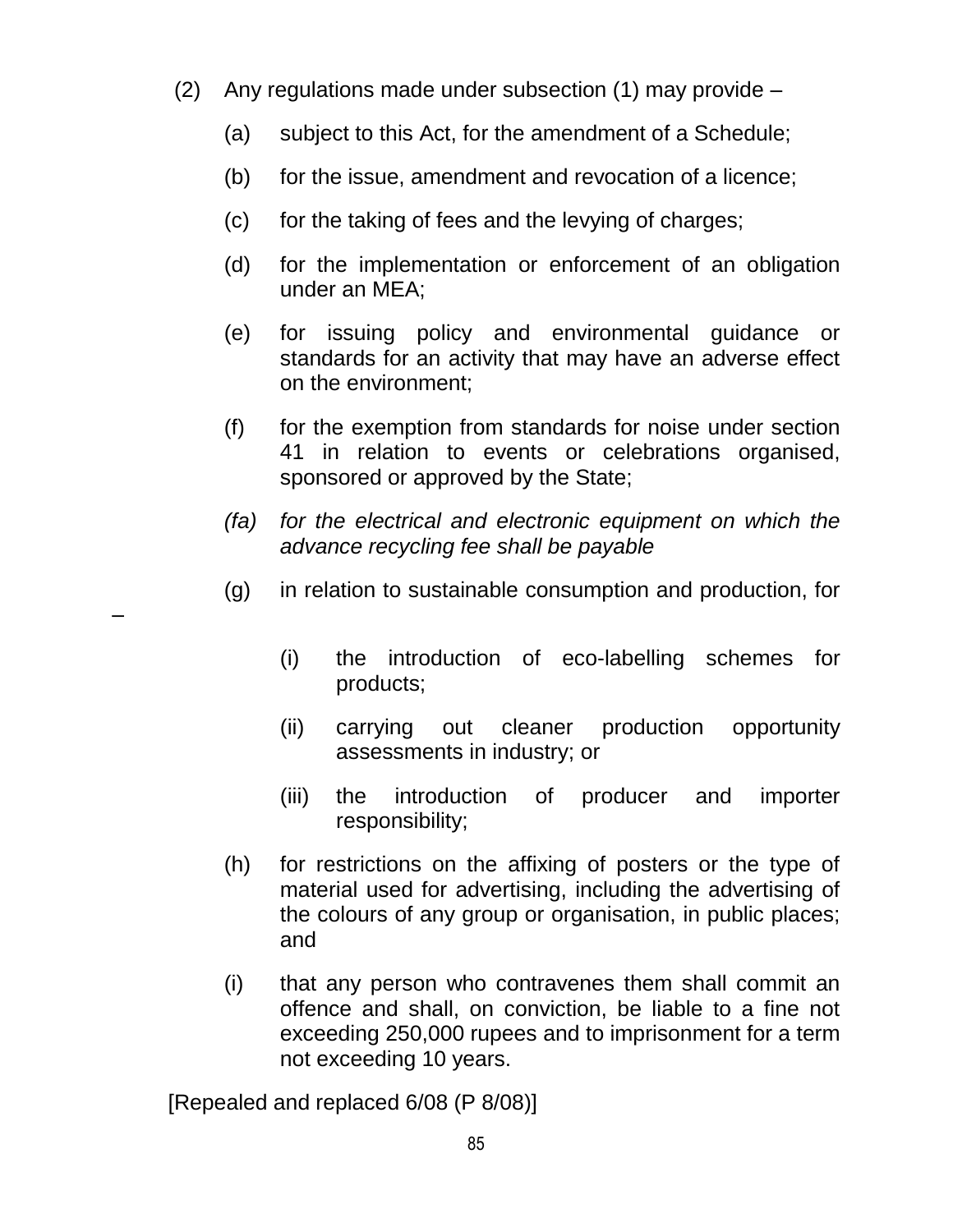## **97. Repeal**

The Environment Protection Act 1991 is repealed.

#### **98. Saving and transitional provisions**

- (1) On the date of coming into operation of this Act
	- (a) the National Environment Commission subject to its composition being completed under this Act, the Department of Environment, any technical advisory committee and the National Environment Fund created under the repealed Act shall be deemed to , have been created under this Act;
	- (b) the Director of Environment and the officers of the Department of Environment shall continue to be the Director and officers of the Department as if they had been appointed or designated under this Act; .
	- (c) the Environment Advisory Council, the Environment Coordination Committee and the EIA Committee are dissolved;
	- (d) any EIA licence issued in respect of an undertaking specified under Part A of the *Fifth* Schedule shall be deemed to be an undertaking which has obtained the approval of the Minister with the same conditions as was imposed in the EIA licence;
	- (e) any EIA licence shall have effect as if granted under this Act;
	- (f) the Environment Appeal Tribunal shall continue in existence as if created under this Act, and the *Chairperson*, any member and any officer of the Tribunal shall continue to be *Chairperson*, member or officer as if appointed under this Act;
	- (g) any appeal started before the Tribunal or the Supreme Court shall be continued and determined as if this Act had not come into operation.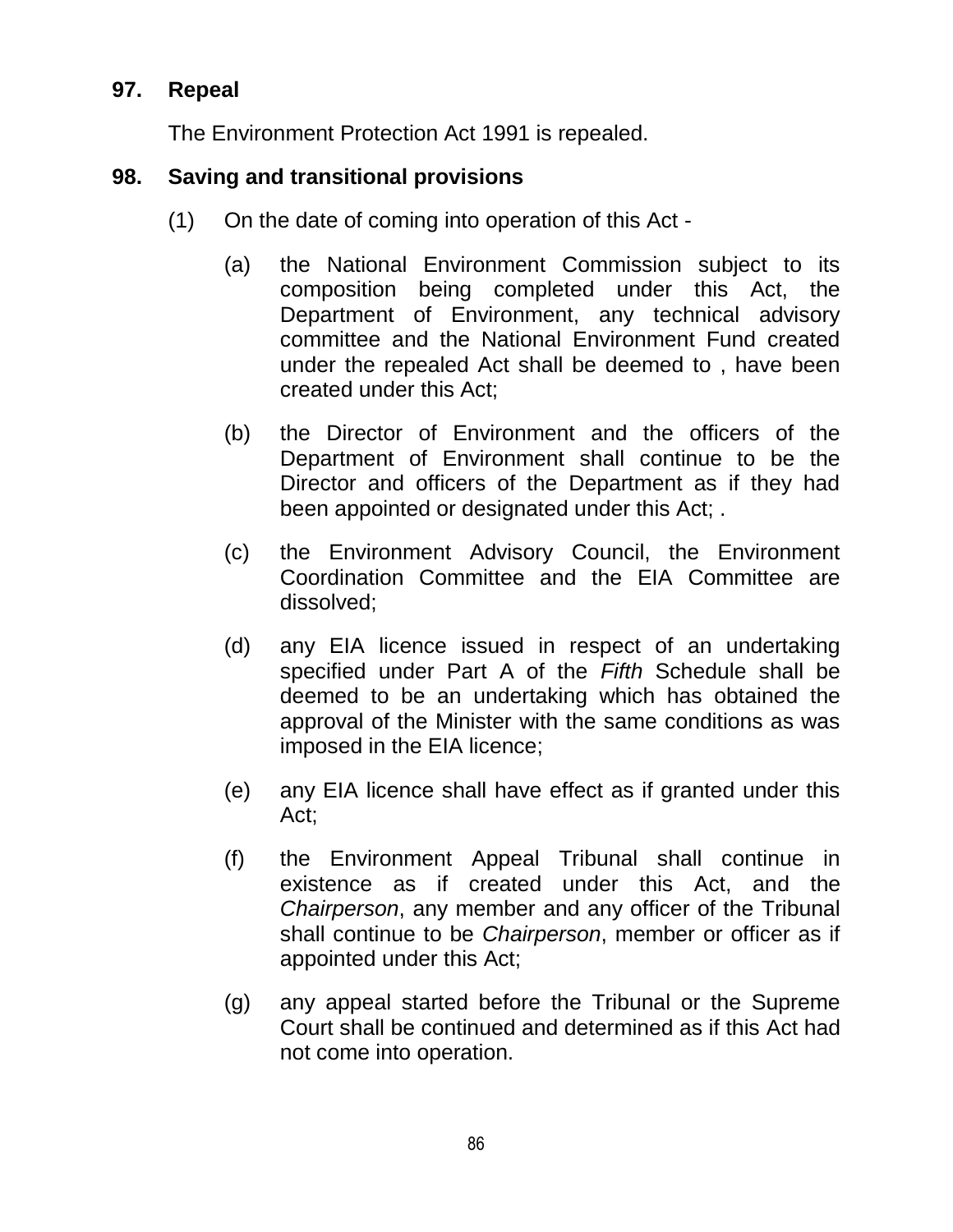- (2) Any fee payable under the repealed Act and all the provisions concerning surcharge and recovery shall be deemed to be in force under this Act and any proceedings relating thereto shall be deemed to have been taken under this Act.
- (3) Every notice issued under the repealed Act and any proceeding taken under the notice shall be continued and be deemed to have been issued and taken under this Act.
- (4) Where on the date of coming into operation of this Act, the Island Chief Executive has not been appointed, the Director shall exercise all the powers provided for under section 91.
- (5) Where this Act does not make provision for the necessary transition from the repealed Act to this Act, the Minister may make necessary regulations for such transition.

#### **99. Consequential amendments**

- (1) The Board of Agriculture, Natural Resources and Environment Act is amended -
	- (a) in section 1, by deleting the words "Natural Resources and the Environment Act" and replacing them by the words -

"Natural Resources Act";

(b) in section 2, by deleting the definition of "Board" and replacing it by the following -

"Board" means the Board of Agriculture and Natural Resources established by section 3;

- (c) in section 3
	- (i) in subsection (1), by deleting the words "Natural Resources and the Environment" and replacing them by the words "Natural Resources";
	- (ii) in subsection (2), paragraph (a), by deleting "Natural Resources and the Environment" and replacing them by the words "Natural Resources".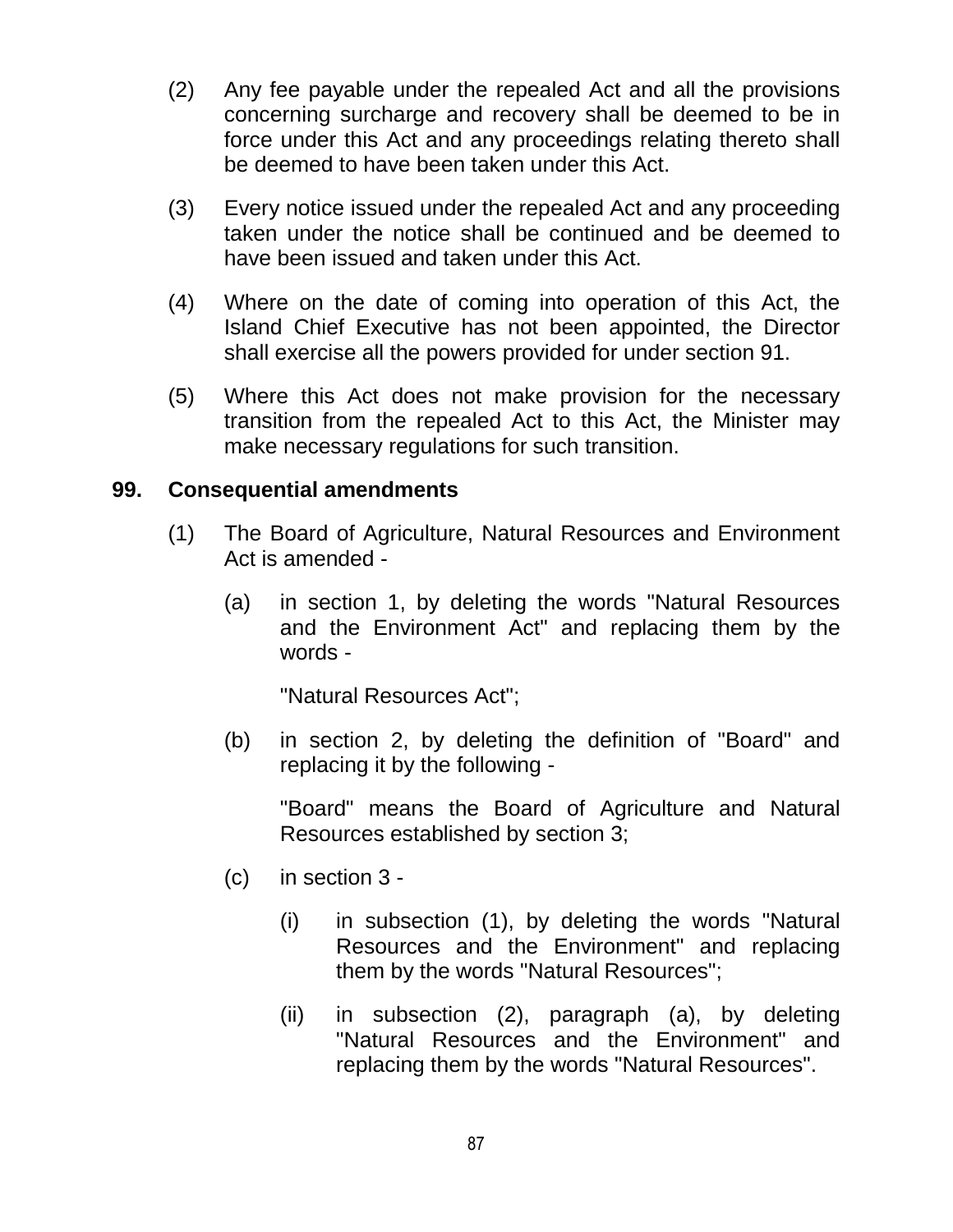- (2) The Central Water Authority Act is amended-
	- (a) in section 2, by deleting the definition of "polluted water" ,
	- (b) in section 20(2)(l), by inserting before the words "to supervise", the following words -

"subject to any other enactment";

- $(c)$  by deleting section 21 $(k)$ ;
- (d) by deleting section 42 and replacing it by the following section -

## **42. Immunity of Authority**

The Authority shall not be responsible for any damage resulting from the irregularity and insufficiency of supply of water for whatever purpose.

- (e) by deleting section 46A.
- (3) The Criminal Code (Supplementary) Act is amended in section 110 by deleting subsections (2) and (3) and by renumbering the existing subsection (4) as subsection (2).
- (4) The Dangerous Substances Act and the Dangerous Substances Regulations 1914 are repealed.
- (5) The Ground Water Act is amended in section 4, by deleting subsection (2) and by renumbering the existing subsection (3) as subsection (2).
- (6) The Local Government Act is amended
	- (a) in section 2, by inserting in their appropriate places the following definitions-

"disposal", in relation to waste, includes the sorting, carriage, transportation, treatment, storage and tipping above or under ground, and the transformation operations necessary for its recovery, re-use or recycling;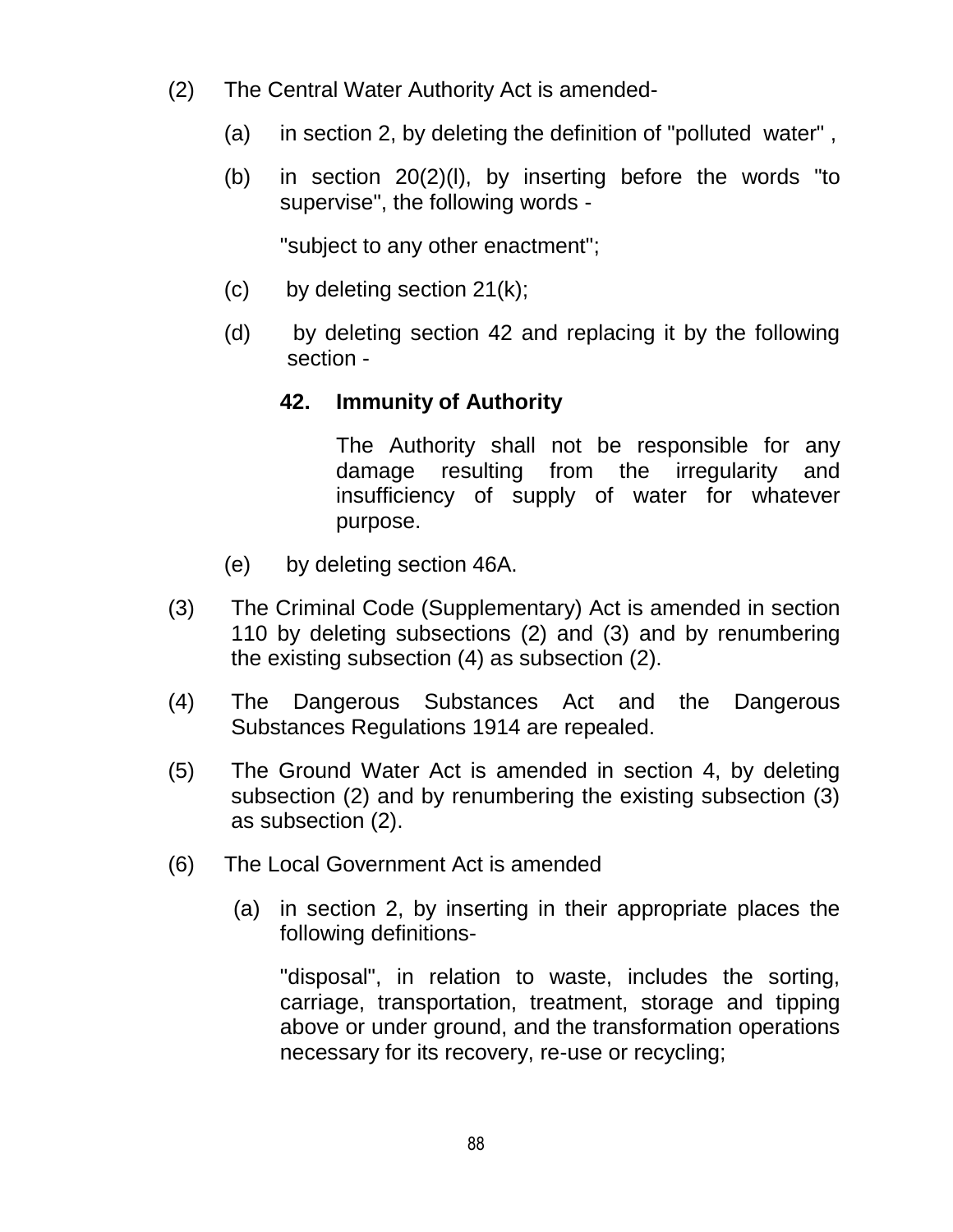"disposal site" means a disposal site designated under section 156 A(8);

"Environment Coordination Committee" means the Environment Coordination Committee established under the Environment Protection Act 2002;

"waste" means solid waste other than hazardous waste, clinical waste and pharmaceutical waste;

- (b) in section 51 (1), by deleting paragraph (b) and replacing it by the following paragraph -
	- (b) subject to any regulations under section 156 A(5), the collection and removal of waste to disposal sites;
	- (c) by inserting immediately after section 156 the following new part, and renumbering the existing PART X as PART XI-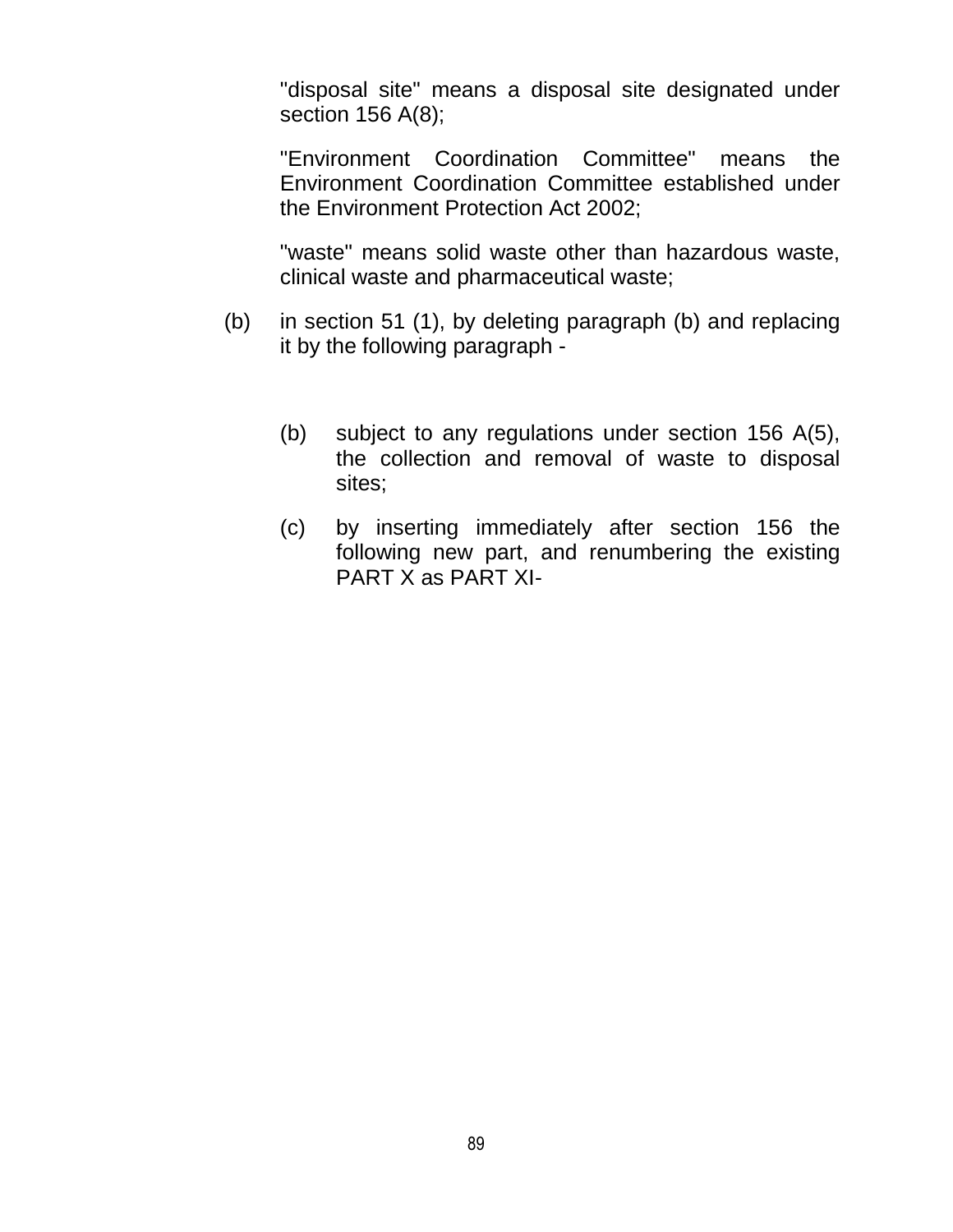## **PART X**

#### **156A. Control of waste**

- (1) The Permanent Secretary shall make arrangements for-
	- (a) the collection and disposal of waste;
	- (b) the operation and management of disposal sites.
- (2) In making arrangements under subsection (1), the Permanent Secretary shall-
	- (a) comply with such standards and code of practice issued under the Environment Protection Act 2002; (b) consult the Environment Coordination Committee.
- (3) The Minister may make regulations to give effect to the arrangements made.
- (4) The regulations may provide for
	- a) the issue, amendment and revocation of licences;
	- b) the taking of fees and the levy of charges;
	- c) the removal of waste unlawfully deposited and the recovery of expenses incurred for the removal;
	- d) any matter relating to enforcement, including the issue of enforcement notices, powers of entry, search and arrest, and the seizure of any vehicle, object or thing used in the commission of an offence under the regulations.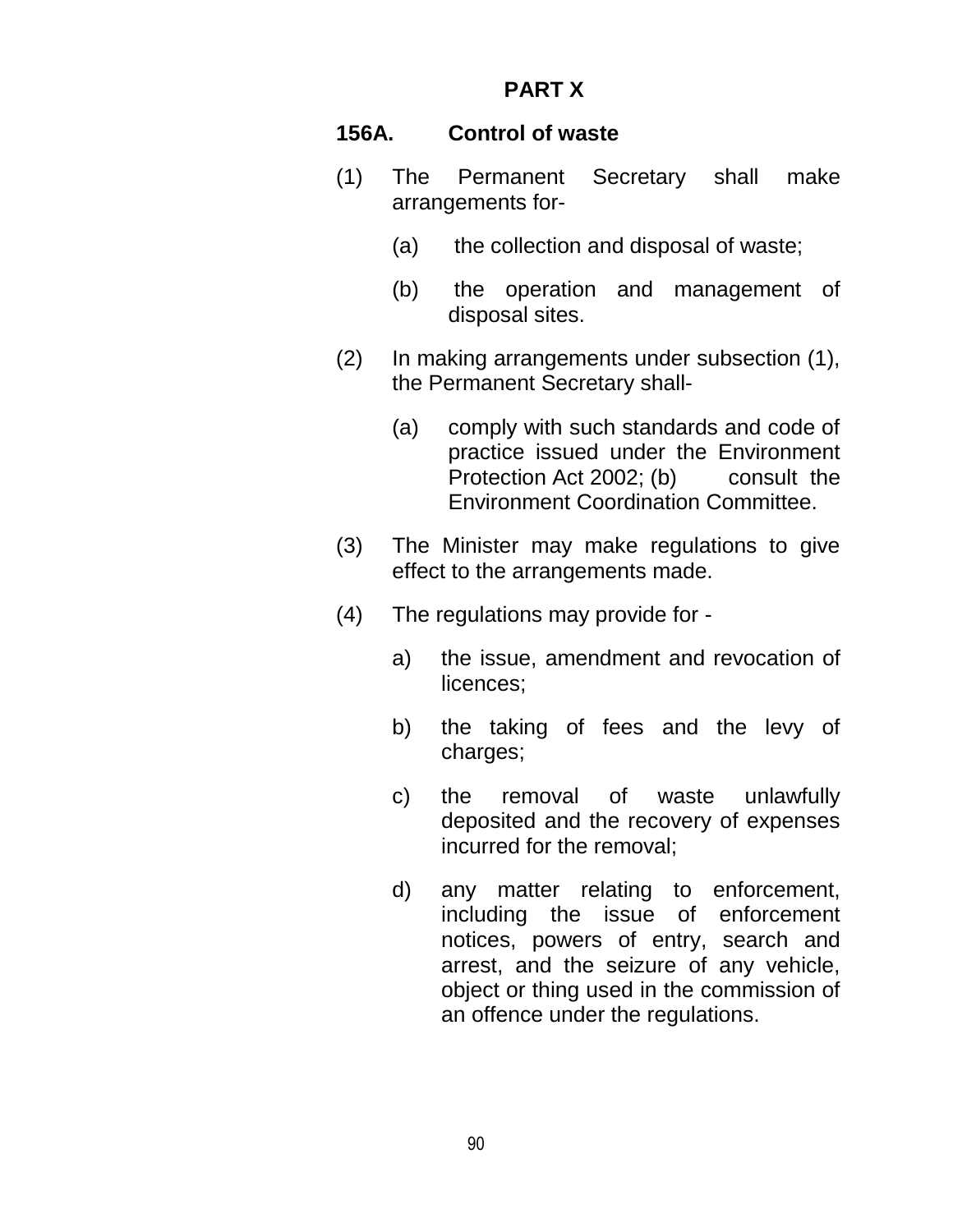- (5) The regulations may-
	- (a) make different provisions for different categories of waste, and for different disposal sites;
	- (b) provide that a person who contravenes them shall commit an offence, and shall on conviction be liable to a fine not exceeding Rs 25 000, and to a term of imprisonment not exceeding 5 years;
	- (c) provide that, in addition to the punishment under paragraph (b), the Court may order the forfeiture of any vehicle, object or thing used in the commission of the offence.
- (6) Subject to any requirements imposed under the Environment Protection Act 2002, the Minister may by notice in the Gazette designate a disposal site.
- (7) Notwithstanding section 114 of the Courts Act, and section 72 of the District and Intermediate Courts (Criminal Jurisdiction) Act, a Magistrate shall have jurisdiction to try all offences under this section and under any regulations made under this section.
- (7) The National Coast Guard Act is amended-
	- (a) in section 2, by inserting at its appropriate place the following definition-

"environmental laws" has the meaning assigned to it by section 3 of the Environment Protection Act 2002;

(b) in section 6(1), by inserting after the word "section" the following words -

"and any environmental law ,"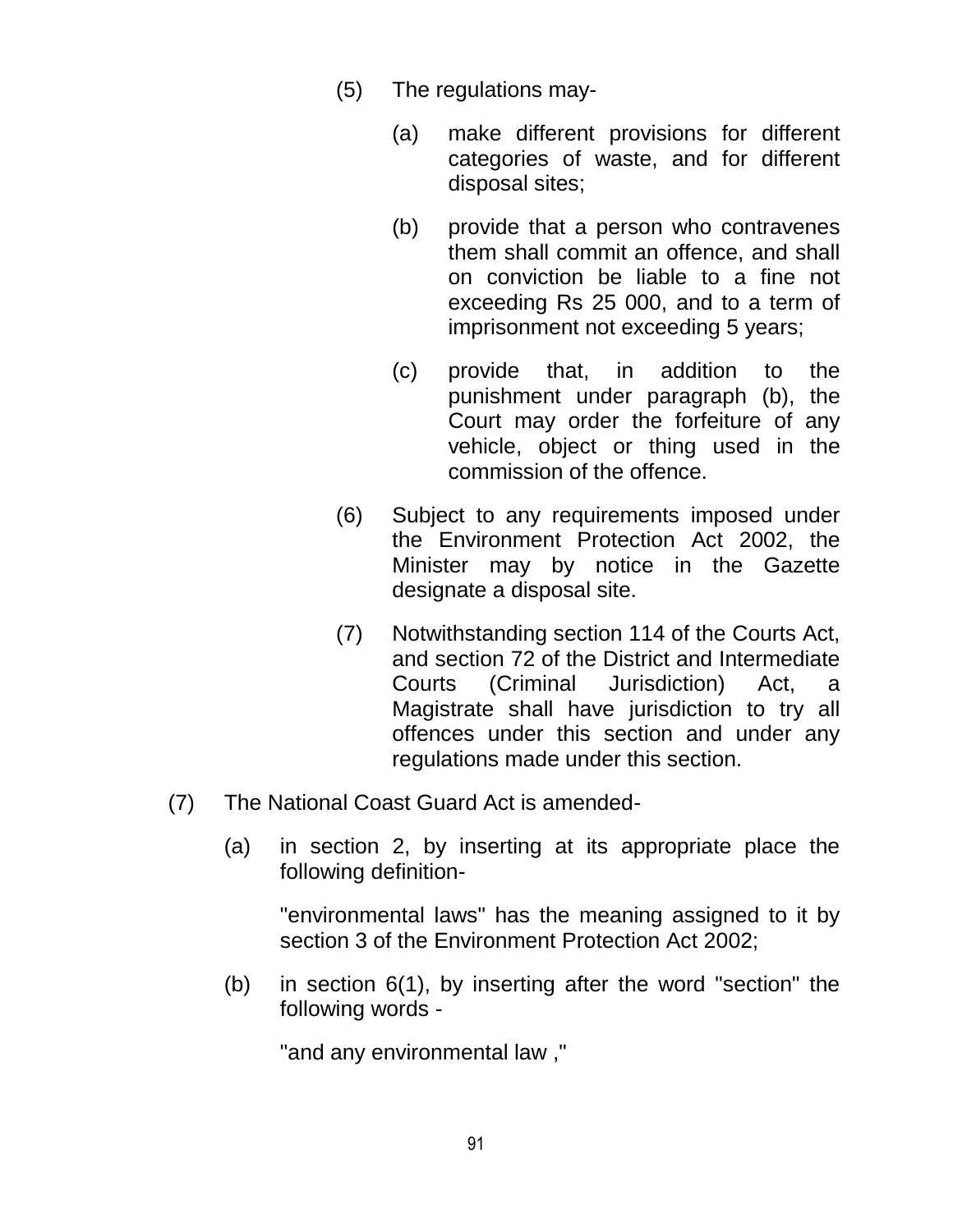(8) The Occupational Safety, Health and Welfare Act is amended in subsection (1) of section 4 by deleting the words "The Minister" and replacing them by the words -

"Without prejudice to any standards issued under the Environment Protection Act 2002, the Minister"

- (9) The Public Health Act is amended
	- (a) in section 2, by inserting in its appropriate place the following definition-

"environmental law" has the meaning assigned to in the Environment Protection Act 2002;

(b) in section 18, by deleting the word "nuisance" and replacing it by the words -

Without prejudice to any environmental law "nuisance"

(c) by deleting sections 84 to 88 and section 150.

*[Note [(9)bis The Residential Care Homes Act 2003 is amended –*

- *(a) in section 9(2), by deleting paragraph (c);*
- *(b) by repealing section 28.*

*[Amended 6/08 (P8/08)]*

- (10) The Rivers and Canals Act is amended-
	- (a) in section 26, by deleting subsection (2) and renumbering the subsection (3) as subsection (2);
	- (b) in section 68, by deleting paragraphs (c), (i) and (j);
	- (c) by repealing sections 70, 87, 88 and 91 ;
- (11) The Territorial Sea Act is amended by deleting section 9.
- (12) The Town and Country Planning Act is amended
	- (a) in section 2, by inserting in their appropriate places the following definitions-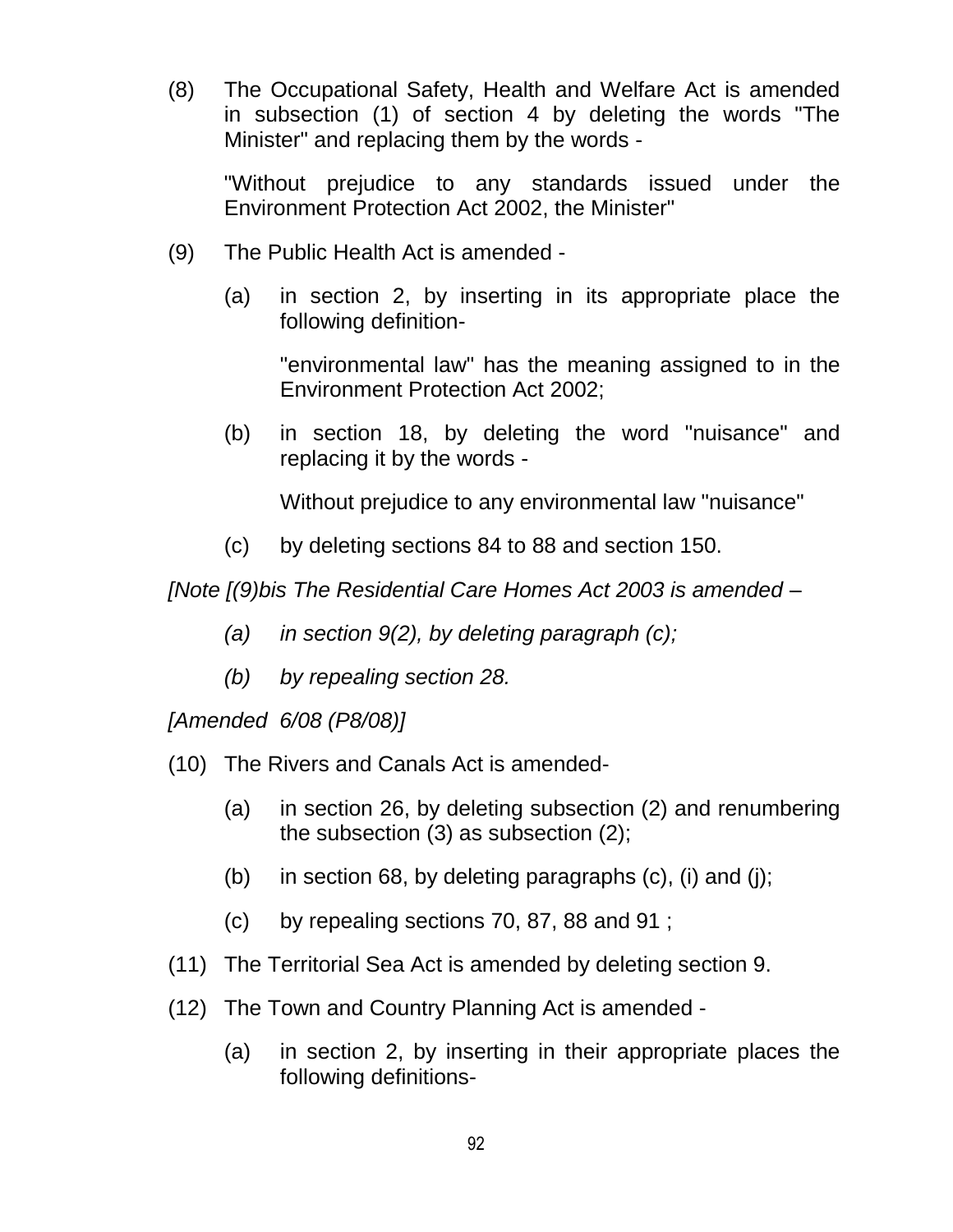"EIA licence" has the meaning assigned to it in the Environment Protection Act 2002;

"preliminary environment report" has the meaning assigned to it in the Environment Protection Act 2002;

"undertaking" has the meaning assigned to it in the Environment Protection Act 2002;

- (b) in section 7, by inserting after subsection (3), the following subsection-
	- (4) Where an application under subsection (3) relates to an undertaking, the local authority shall not grant a permit unless there is in relation to that undertaking an approved preliminary environmental report or an EIA licence.
- (13) The Town and Country Planning Act 1990 is amended
	- (a) in section 2, by inserting in their appropriate places the following definitions-

"EIA licence" has the meaning assigned to it in the. Environment Protection Act 2002;

"preliminary environment report" has the meaning assigned to it in the Environment Protection Act 2002;

"undertaking" has the meaning assigned to it in the Environment Protection Act 2002;

- (b) in section 12
	- (i) by inserting after paragraph (a) the following paragraph -
		- (b) the provisions of Part IV of the Environment Protection Act 2002 and any standards issued under that Act;
	- (ii) by renumbering the existing paragraphs (b) to (e) as paragraphs (c) to (f) accordingly;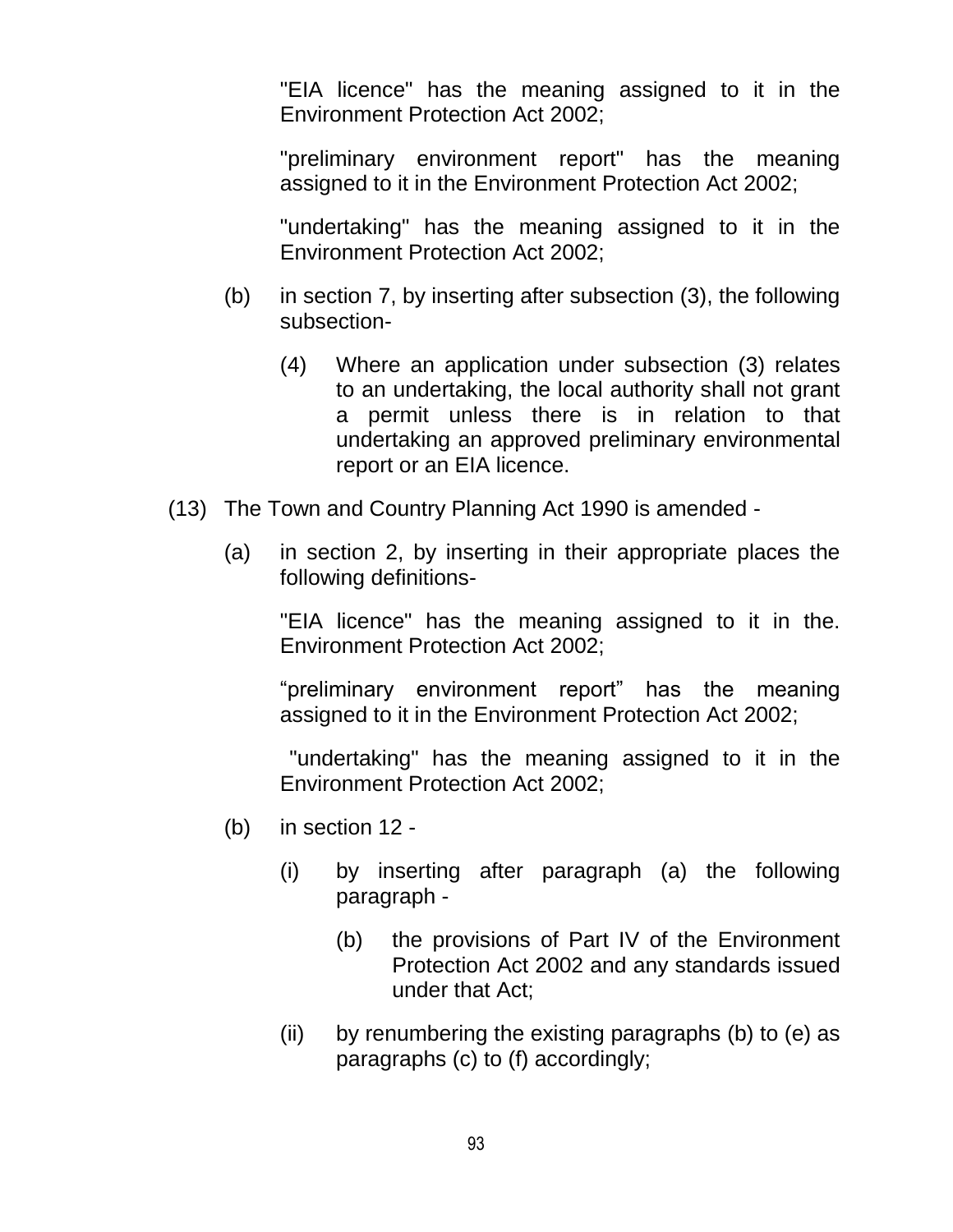(c) in section 13, by deleting the expression "A development order" where it first occurs, and replacing it by the following words -

"Subject to section 14 A, a development order";

(d) by adding after section 14 the following section -

## **14A. Permit for undertaking.**

No permit for development shall be granted in respect of an undertaking, unless there is in relation to it an approved preliminary environment report or an EIA licence.

### **100. Commencement**

- (1) Subject to subsection (2), this Act shall come into force on a date to be fixed by Proclamation.
- (2) Different dates may be fixed for the coming into operation of different sections of the Act.

\_\_\_\_\_\_\_\_\_\_\_\_\_\_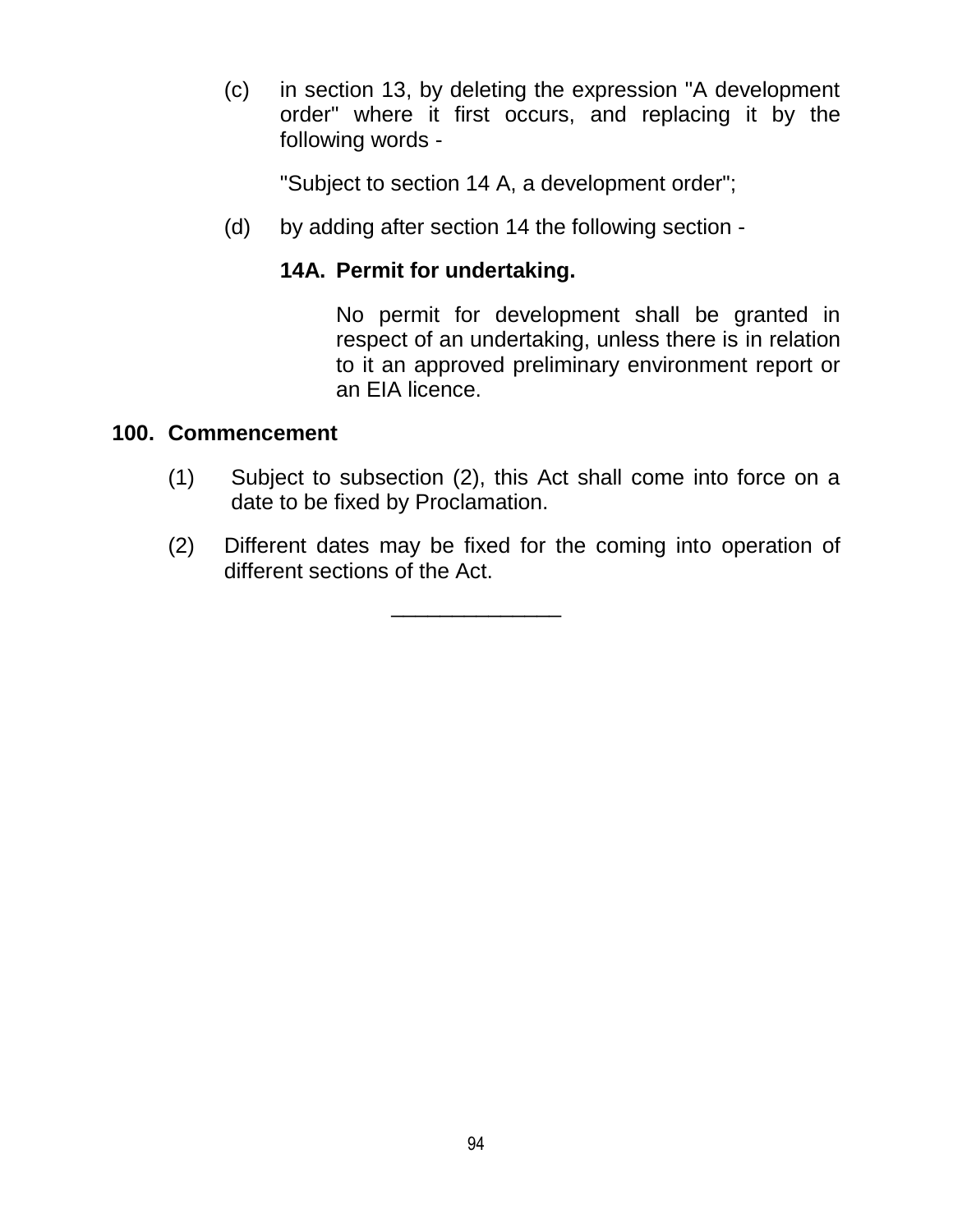## **FIRST SCHEDULE** [Amended 6/08 (P 8/08)]

# **(section 5(2))**

Ministers who are assigned responsibilities for the following subjects -

- 1. Agriculture
- 2. Commerce
- 3. Economic Development
- 4. Education
- 5. Environment
- 6. Finance
- 7. Fisheries
- 8. Foreign Affairs
- 9. Health
- 10. Housing and Lands
- 11. Industry
- 12. Justice
- 13. Labour & Industrial Relations
- 14. Local Government
- 15. Public Infrastructure
- 16. Public Utilities
- 17. Rodrigues
- 18. Shipping
- 19. Tourism
- 20. Transport
- 21. Women's Rights, Child Development & Family Welfare
- 22. Youth & Sports

 $\overline{\phantom{a}}$  , where  $\overline{\phantom{a}}$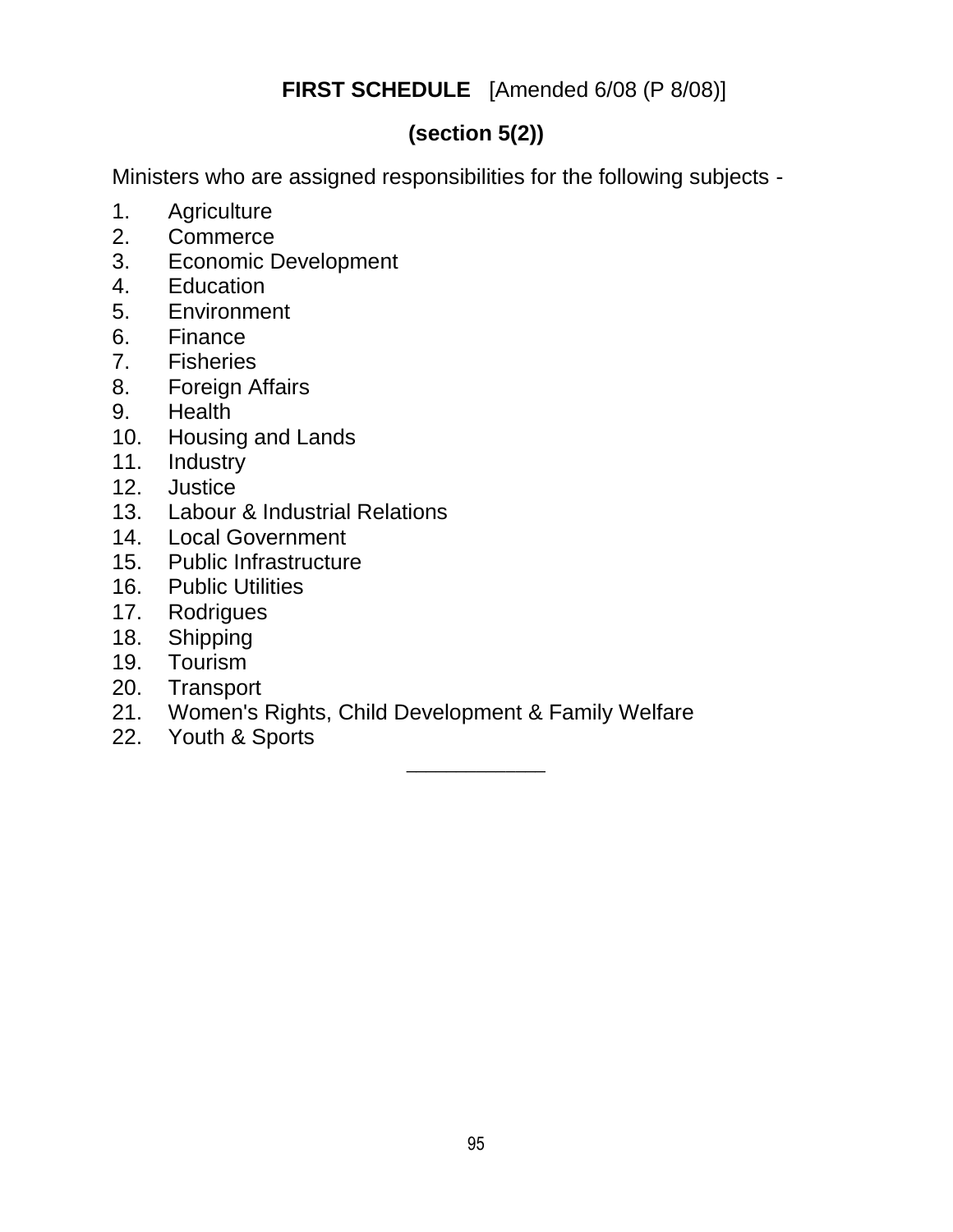# **SECOND SCHEDULE** [Amended 6/08 (P 8/08)]

# **(section 10(2))**

National Network for Sustainable Development

- 1. The Prime Minister's Office
- 2. The Ministry responsible for the subject of environment
- 3. The Ministry responsible for the subject of finance
- 4. The Ministry responsible for the subject of economic development
- 5. The Ministry responsible for the subject of public utilities
- 6. The Ministry responsible for the subject of industry
- 7. The Ministry responsible for the subject of commerce
- 8. The Ministry responsible for the subject of local government
- 9. The Ministry responsible for the subject of health
- 10. The Ministry responsible for the subject of fisheries
- II. The Ministry responsible for the subject of agriculture
- 12. The Ministry responsible for the subject of labour & industrial relations
- 12A. The Ministry responsible for the subject of housing and lands [Inserted 6/08 (P 8/08)
- 12B. The Ministry responsible for the subject of tourism [Inserted 6/08 (P 8/08)
- 12C. The Ministry responsible for the subject of land transport [Inserted 6/08 (P 8/08)
- 12D. The Ministry responsible for the subject of education [Inserted 6/08 (P 8/08)
- 13. The Rodrigues Regional Assembly
- 14. The Police Force
- 15. The Meteorological Services
- 16. The Joint Economic Council
- 17. Every Municipal Council and every District Council
- 18. The Mauritius Employers' Federation
- 19. The Export Processing Zone Development Authority (EPZDA)
- 20. The Mauritius Export Processing Zone Authority (MEPZA)
- 21. The Mauritius Sugar Industry Research Institute (MSIRI)
- 22. The Institution of Engineers, Mauritius
- 23. The Mauritius Association of Architects
- 24. The Media Trust
- 25. The University of Mauritius [Added 6/08 (P 8/08)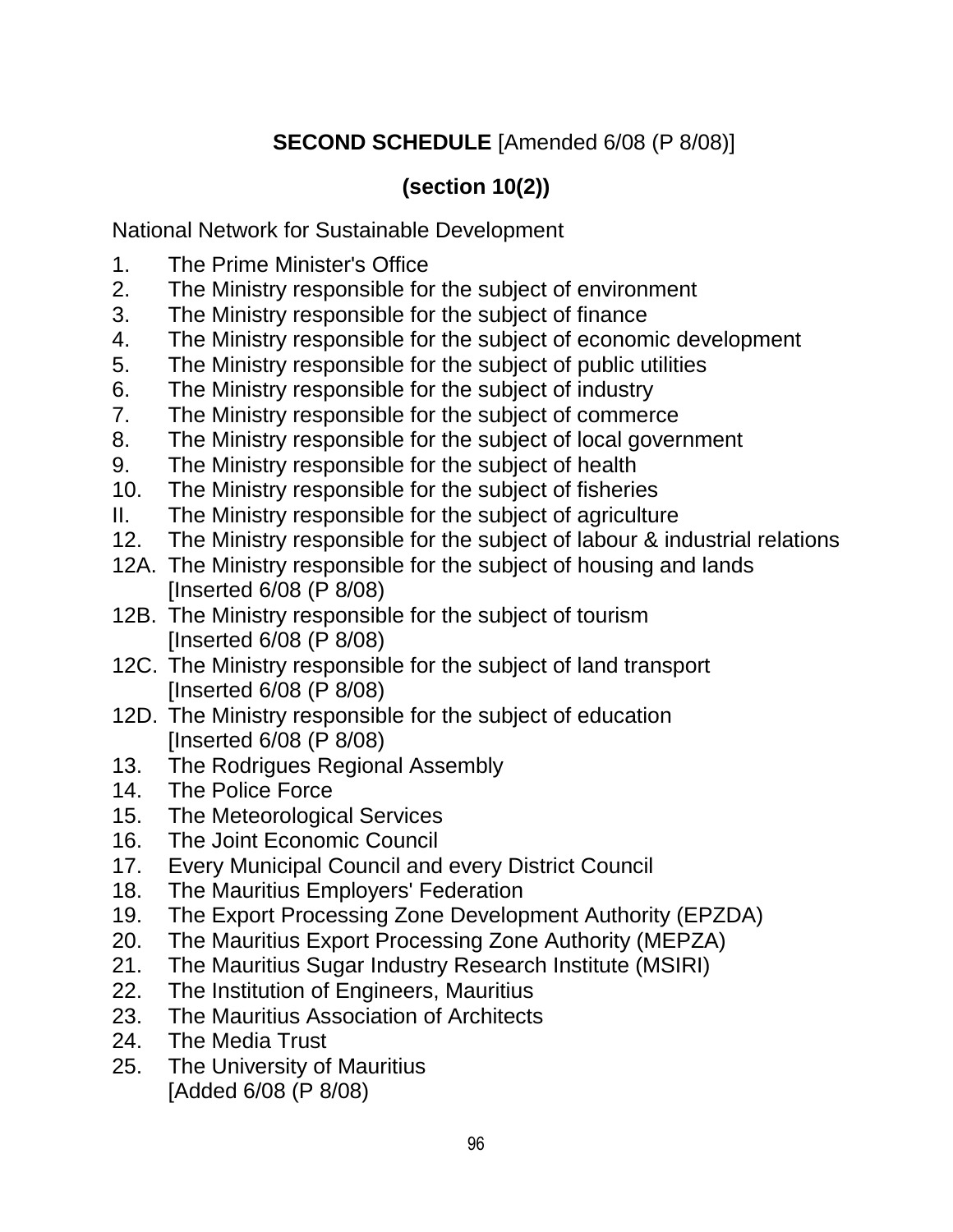26. A trade union designated in such manner as may determined by the Minister [Added 6/08 (P 8/08)

 $\overline{\phantom{a}}$  , where  $\overline{\phantom{a}}$ 

97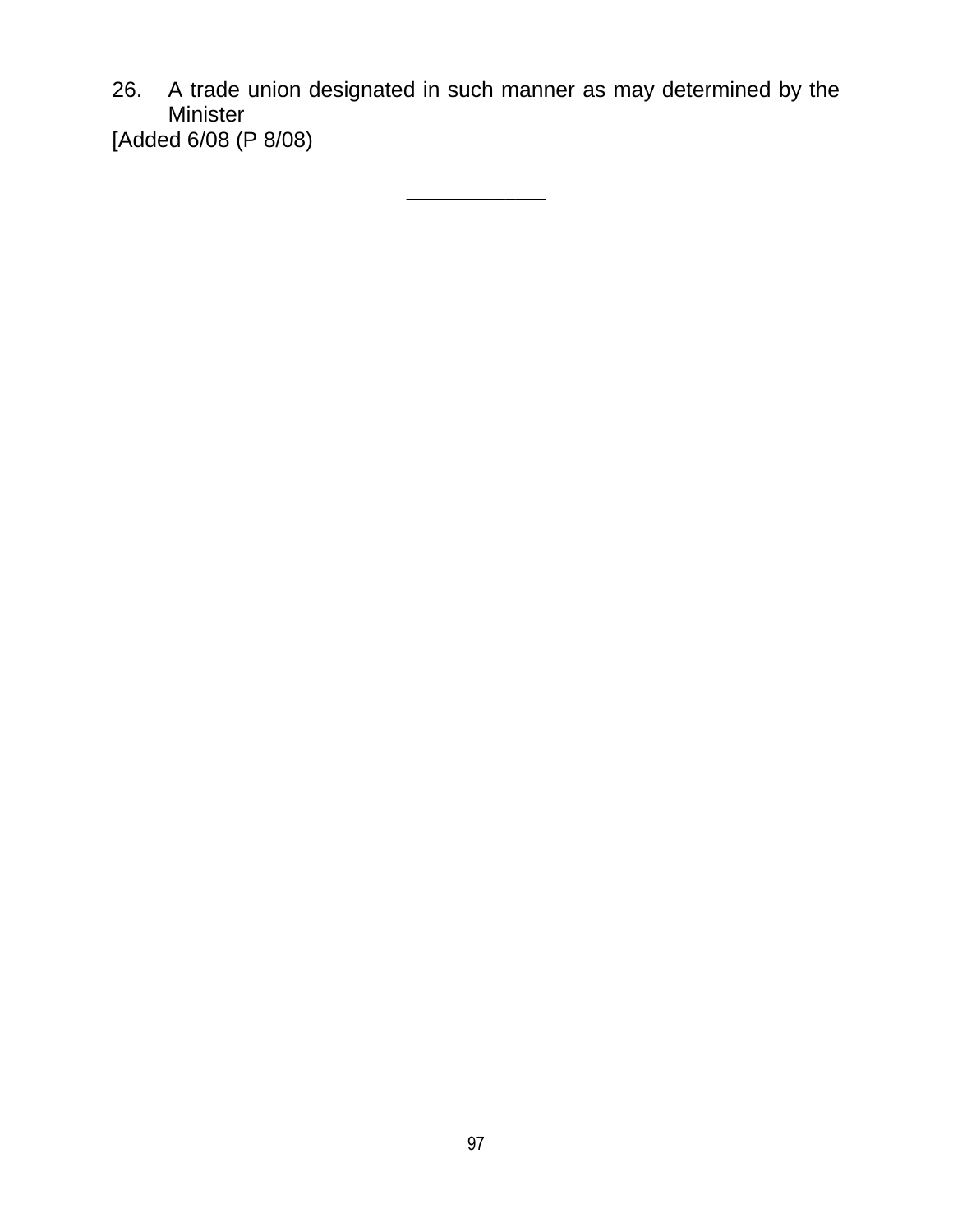## **THIRD SCHEDULE**

(section 12A)

Attorney General"s Office Mauritius Oceanographic Institute Mauritius Ports Authority Meteorological Services Ministry responsible for the subject of agriculture Ministry responsible for the subject of economic development Ministry responsible for the subject of environment Ministry responsible for the subject of finance Ministry responsible for the subject of fisheries Ministry responsible for the subject of foreign affairs Ministry responsible for the subject of health Ministry responsible for the subject of local government Ministry responsible for the subject of public utilities Ministry responsible for the subject of shipping Prime Minister"s Office

[Inserted 6/08 (P 8/08)]

 $\overline{\phantom{a}}$  , where  $\overline{\phantom{a}}$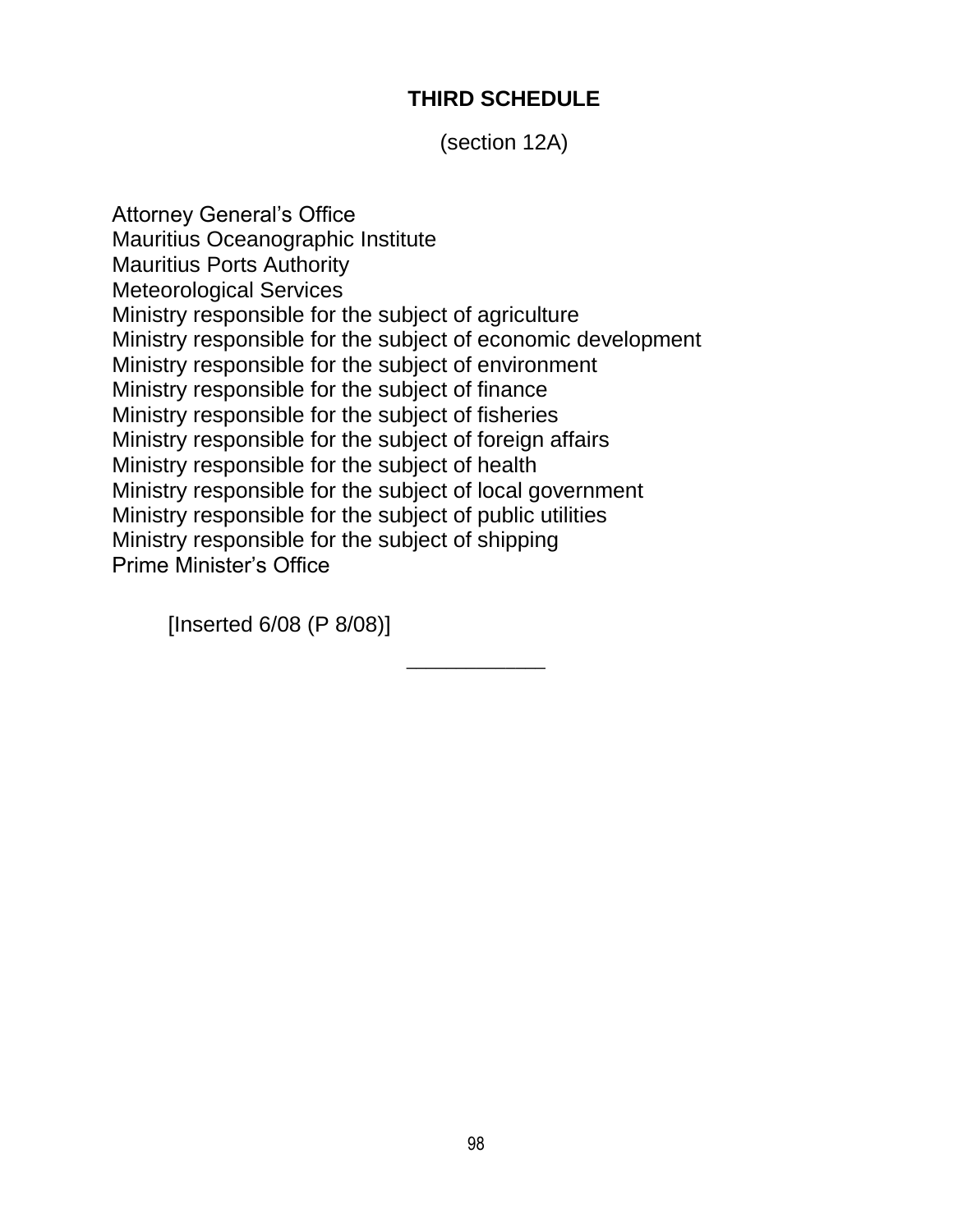## **FOURTH SCHEDULE**

## **(Section 13(1))**

## **Enforcing Agencies**

1. In this Schedule -

"functions" includes duties and powers conferred by this Act; ,

"inland waters"

- (a) includes-
	- (i) any river, watercourse, stream, lake, pond,
	- (ii) ground waters, water in a well, borehole or any passage or adit constructed in connection with a well or borehole;
	- (iii) effluents other than those containing hazardous substances;
- (b) does not include-
	- (i) waters in the coastal and maritime zone except effluents discharged in the coastal zone;
	- (ii) water supplied for drinking and domestic purposes;

"Permanent Secretary" includes, where appropriate, the Senior Chief Executive of that Ministry;

[Inserted 6/08 (P 8/08)]

"port" means the port named "Port Louis" and delimited in the manner described in the second column of the Schedule to the Ports Act;

"Port Master" has the meaning assigned to it in the Ports Act;

"record" means a record of inspections, compliance monitoring exercises and information and environmental data obtained as result of such monitoring;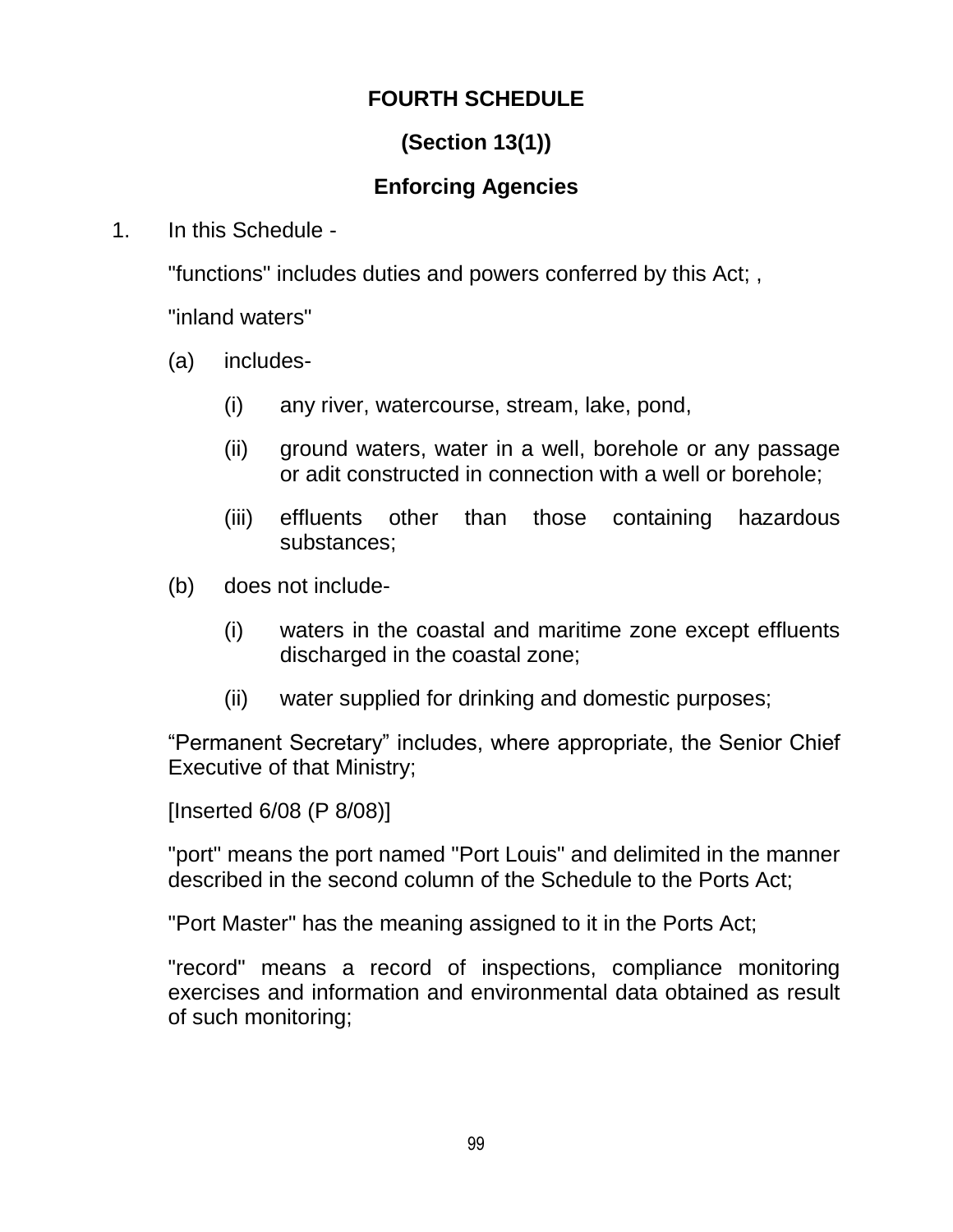"relevant enforcing agency" means the enforcing agency designated in respect of a medium, or the aspects of a medium, or a pollutant specified in paragraph 2;

"sphere of responsibility" means the functions exercisable by an enforcing agency over the medium, or the aspects of a medium, or the pollutant specified in paragraph 3;

"zone" has the meaning assigned to it by section 2 of the Act;

- 2. (1) Subject to subparagraph (2), the enforcing agencies shall be-
	- (a) in relation to noise, quality control of drinking water and odour, the Permanent Secretary to the Ministry responsible for the subject of health;
	- (b) in relation to inland waters, the Permanent Secretary to the Ministry responsible for the subject of water resources;
	- (c) in relation to effluents, the Permanent Secretary to the Ministry responsible for the subject of waste waters;
	- (d) in relation to solid wastes and hazardous wastes, the Permanent Secretary to the Ministry responsible for the subject of local government;
	- (e) in relation to pesticide residue, soil and compost the Permanent Secretary of the Ministry responsible for the subject of agriculture;

[Amended 6/08 (P 8/08)]

(ea) in relation to the enforcement of an environmental law within its administrative area, the local authority;

[Inserted 6/08 (P 8/08)]

- (f) in relation to waters in the zone, other than waters in the Port, the Permanent Secretary to the Ministry responsible for the subject of fisheries and marine resources; and
- (g) in relation to waters in the port, the Port Master.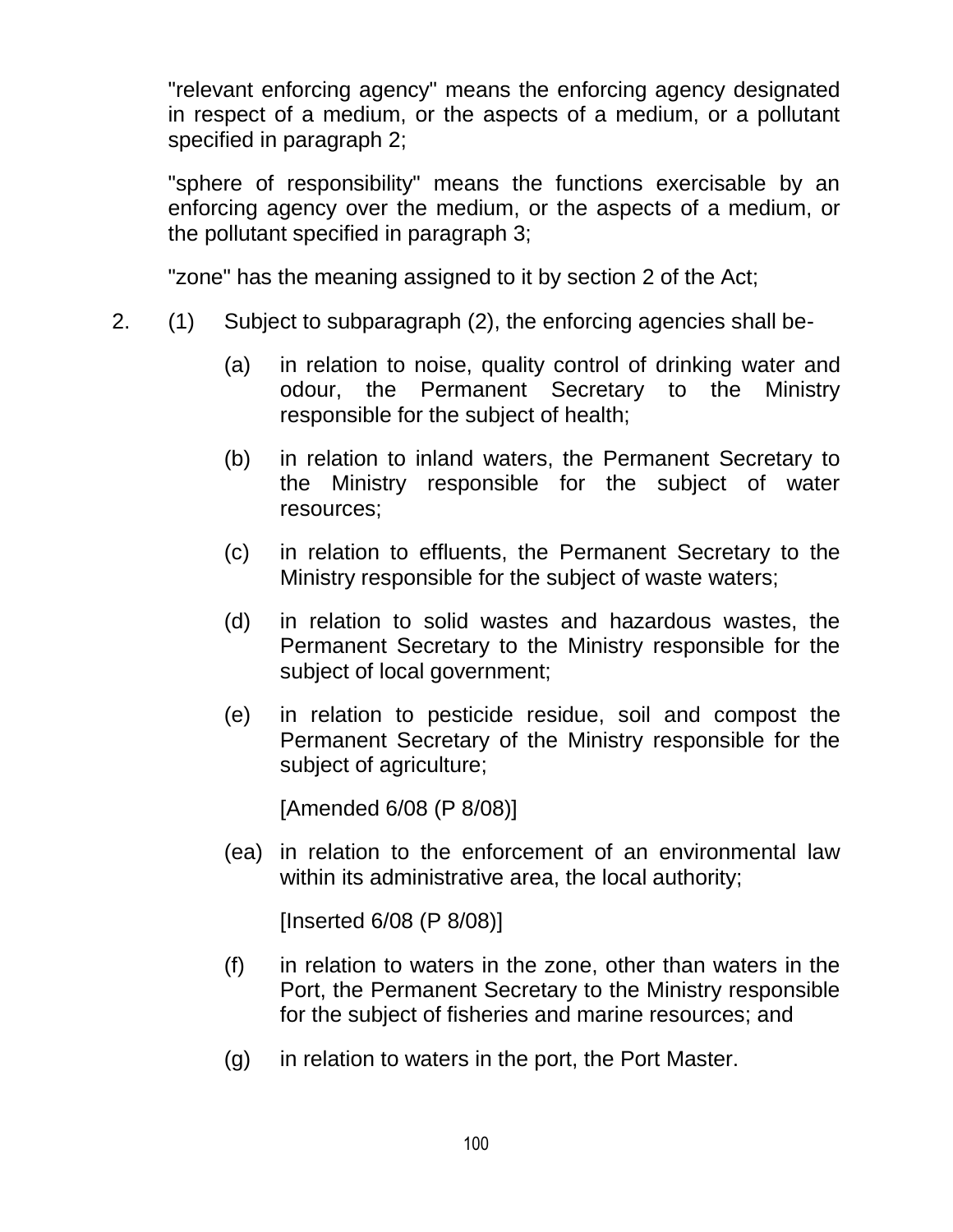- (2) The Director of the Department shall be an enforcing agency and-
	- (a) may exercise his functions as an enforcing agency in respect of any medium, aspect of medium or pollutant specified in subparagraph (1);
	- (b) shall, where no enforcing agency is specifically designated in relation to any medium, aspect of medium or pollutant, exercise his functions in relation to that medium, aspect of medium or pollutant.
- 3. An enforcing agency shall in respect of its sphere of responsibility
	- (a) supervise enforcement of national environmental standards and notices, orders and directives issued under an environmental law;
	- (b) verify compliance with environment laws;
	- (c) conduct such regular monitoring, sampling, test and analyses as to ensure compliance with environmental laws;
	- (d) provide such assistance as may be required for reviewing an EIA, and in case of a spill or of an environmental emergency;
	- (e) carry out directions issued by the Minister.
- 4. (1) An enforcing agency shall have all the powers conferred on the Director by sections 70, 71 73, 75(1), 76 and 78 of the Act to issue and to revoke any notice other than a prohibition notice.

[Amended 6/08 (P 8/08)]

(2) For the purpose of sub-paragraph (1), reference to the Director in sections 70, 71 73, 75(1), 76 and 78 shall be read as if reference is made to the Director or an enforcing agency.

[Amended 6/08 (P 8/08)]

- (3) An enforcing agency shall-
	- (a) have all the powers conferred on an authorised officer under sections 79, 80, 81, 88 and 89, and may delegate in writing its powers to any officer of the Ministry,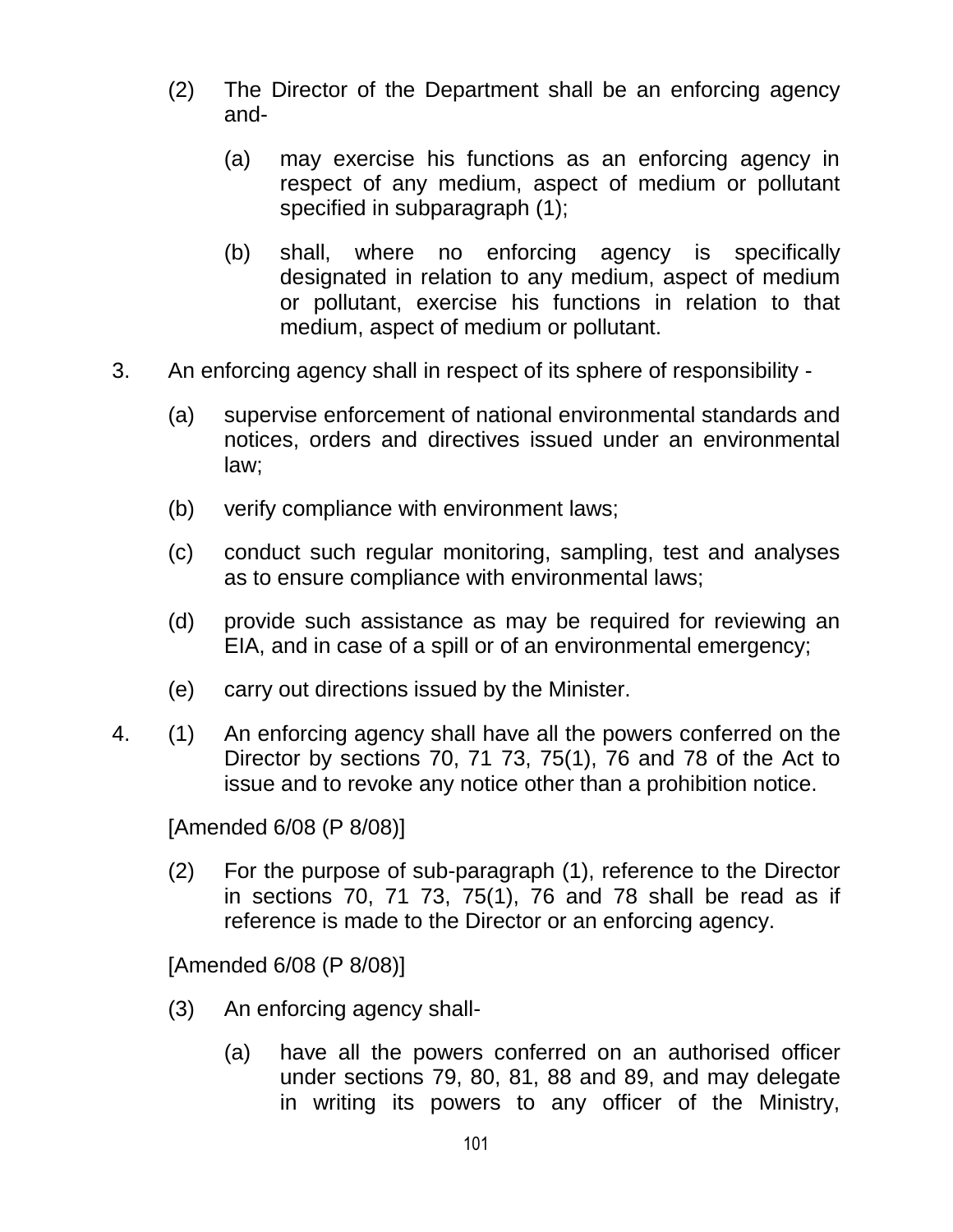authority, corporate body or Department, as the case may be;

[Repealed and replaced 6/08 (P 8/08)]

- (b) make available to other enforcing agencies and to the Department all facilities required for carrying out any environmental monitoring, laboratory analyses and tests;
- (c) keep a record of all inspections and compliance monitoring exercises and information and environmental data obtained as a result of such monitoring;
- (d) at his request, provide the Director with a copy of the record.
- 5. An enforcing agency shall report, as soon as is practicable, to the Director, through its environment liaison officer, any contravention of an environmental law relating to its sphere of responsibility and report on any activity undertaken under section 84.
- 6. Where an enforcing agency suspects, or detects any contravention of an environmental law, beyond its sphere of responsibility, it shall forthwith inform the Director and the relevant enforcing agency.

 $\overline{\phantom{a}}$  , where  $\overline{\phantom{a}}$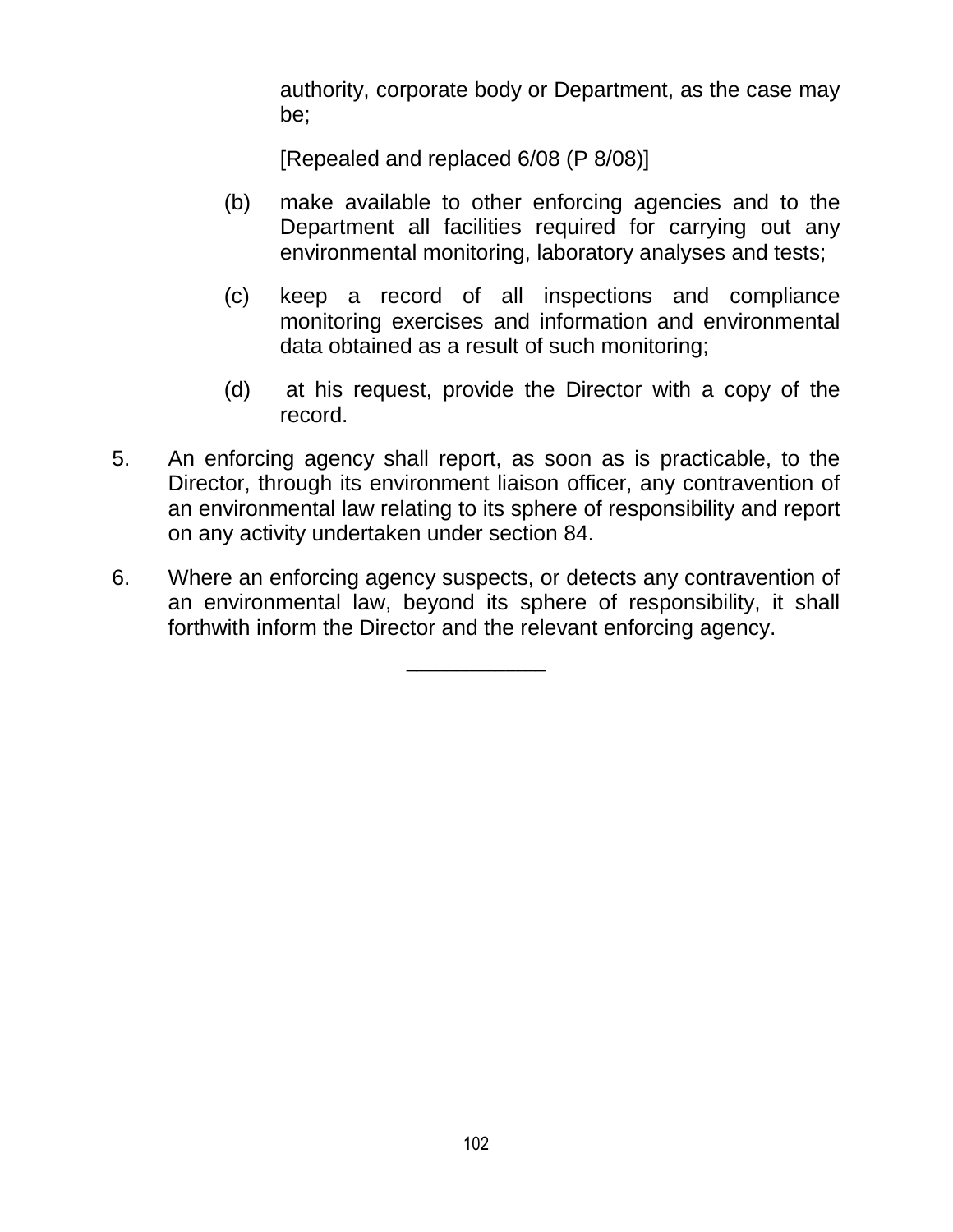**FIFTH SCHEDULE** [Amended 6/08 (P 8/08)] (section 15(2))

## **PART A**

List of undertakings requiring a Preliminary Environmental Report

- 1. Construction of helipads
- 2. Coral crushing and processing
- 3. Creation of bathing areas by mechanical means
- 4. Depot for 50 buses or more
- 5. Discotheque or night-club
- 6. Food processing industry, excluding small and medium enterprises
- 7. Foundry, smelting plant or metallurgical work
- 8. Galvanising industry
- 9. Industrial-scale laundry and dry-cleaning within 1 kilometre of high water mark
- 10. Land reclamation and backfilling
- 11. Manufacture of animal feed
- 12. Manufacture of ceramics
- 13. Manufacture of paint, pigment and varnish
- 14. Manufacture of photographic films
- 15. Manufacture of plastics and plastic products
- 16. Manufacture of rubber products
- 17. Mechanical removal of marine flora such as sea grasses and marine algae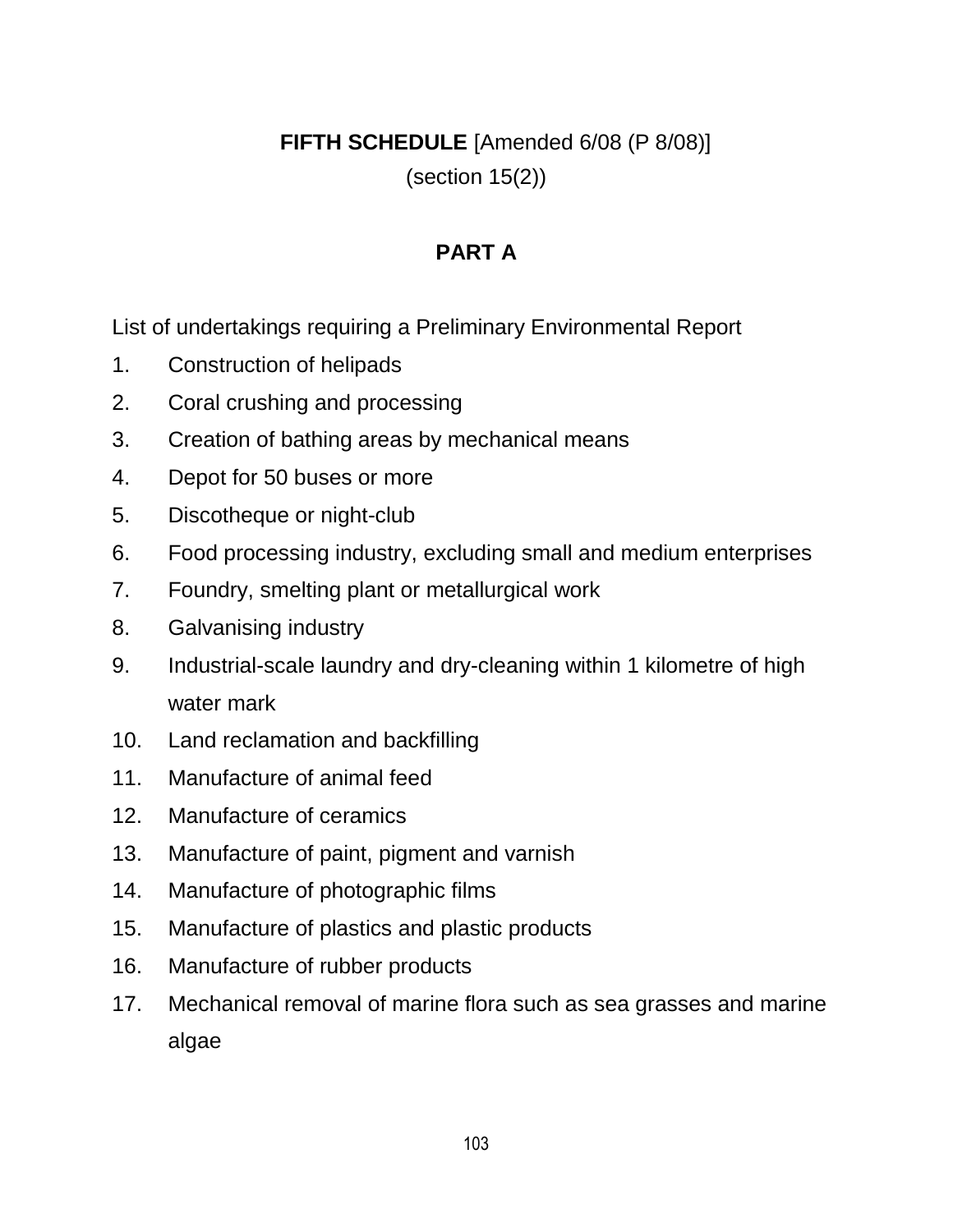- 18. Parcelling out of land above 5 hectares for agricultural purposes, where the parcelling involves infrastructure work
- 19. Quarantine station for livestock
- 20. Ready-mix concrete plant
- 21. Rearing of livestock including cattle, goat, pig and sheep
- 22. Rearing of poultry above 5000 heads
- 23. Recycling plant
- 24. Rendering plant
- 25. Sawmill
- 26. Slaughter house
- 27. Textile industry associated with washing, bleaching and printing
- 28. Timber treatment plant

\_\_\_\_\_\_\_\_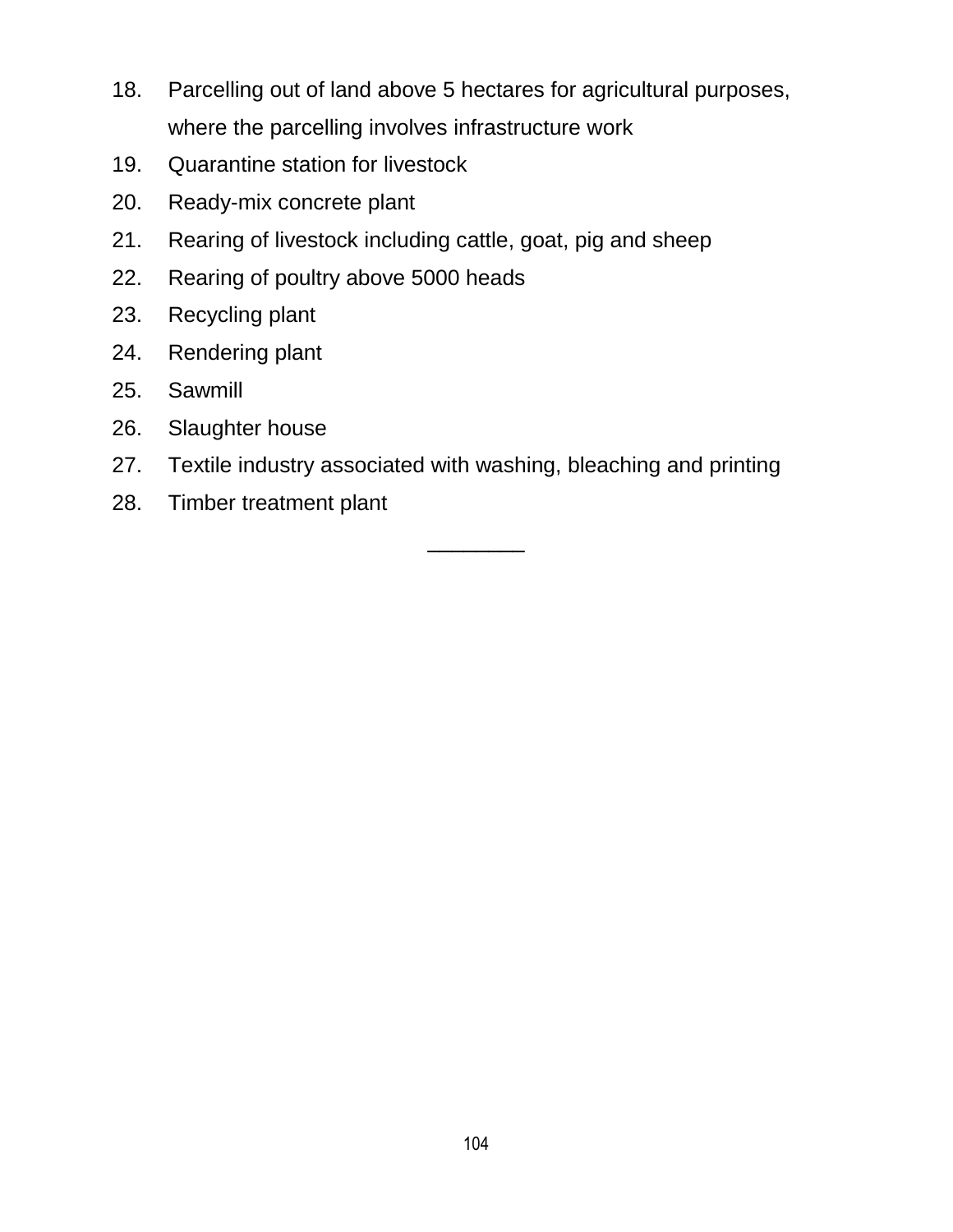# **PART B**

List of undertakings requiring an Environmental Impact Assessment

- 1. Asphalt plant, other than an asphalt plant set up temporarily for the purposes of a project by a public department [Amended 73/10]
- 2. Assembly of motor vehicles
- 3. Block making plant manufacturing above 10,000 blocks per day
- 4. Bulk processing, storage and handling of petroleum products, liquefied gas, coal and petro-chemical products
- 5. Clinic and hospital, including animal hospital
- 6. Construction of airports and runways
- 7. Construction of breakwaters, groins, jetties, revêtements and seawalls
- 8. Construction of dam and dyke
- 9. Construction of marinas
- 10. Conversion of forest land to any other land use
- 11. Creation of, and/or development on, barachois
- 12. Desalination plant
- 13. Distillery
- 14. Dyehouse
- 14A. Fish farm in the fish farming zones under section 8A of the Fisheries and Marine Resources Act 2007 [Inserted 18/08]
- 15. Fishing port
- 16. Golf course
- 17. Harbour dredging operation, construction and development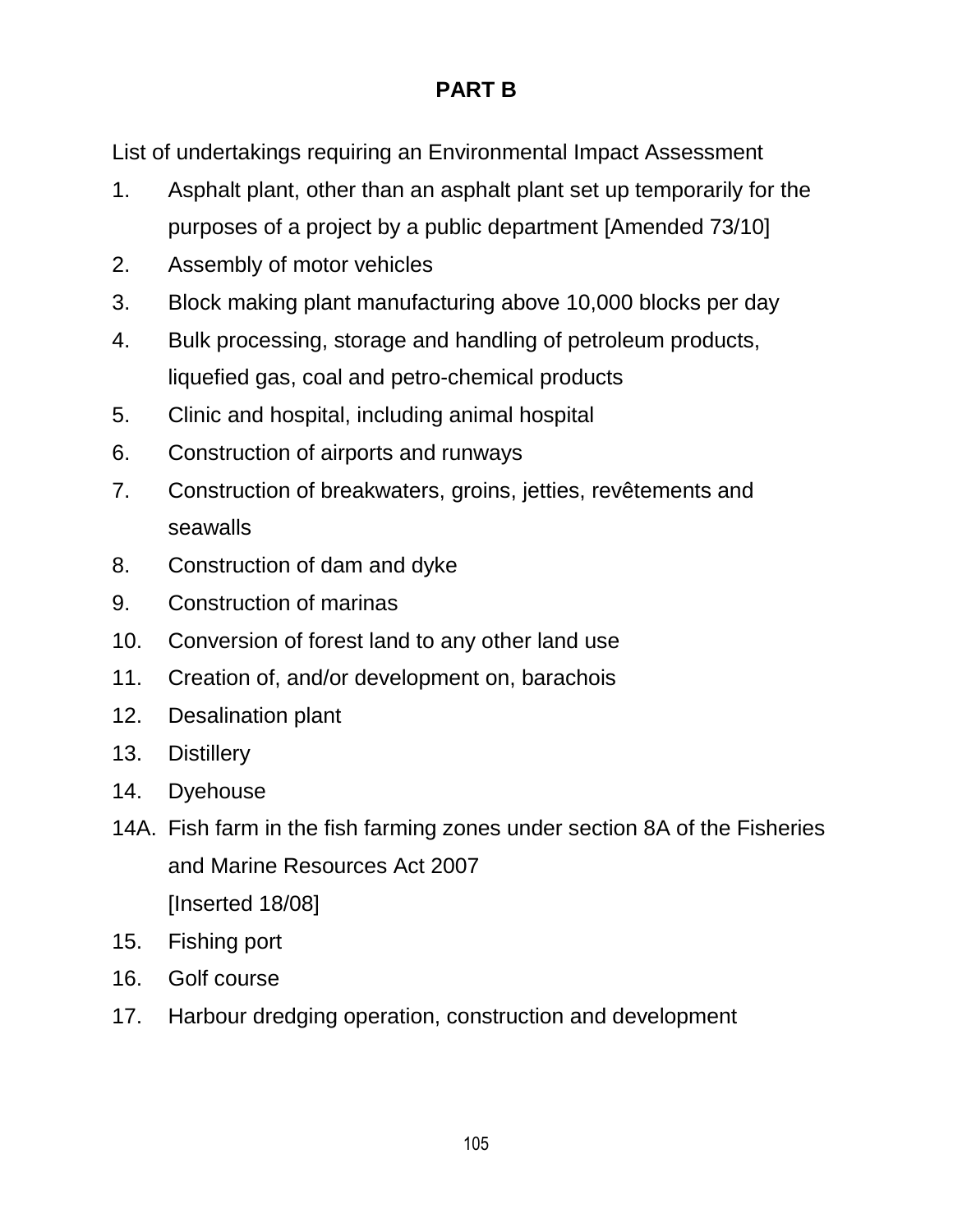*18. Highway and mass transit system, except for the light rail transit system known as the Metro Express Project and undertaken by the Metro Express Ltd, a company with registration no. C16142606* 

*(Amended by GN. 40 of 2017)*

- 19. Hotel or Integrated Resort Scheme, including extension, with first boundary within 1 kilometre of high water mark
- *20. Housing project and apartments above 50 units within 1 kilometre of high water mark other than for housing projects implemented by the National Housing Company Ltd*

*(Amended by GN. 40 of 2017)*

- 21. Incineration of municipal solid waste, quarantine waste, medical and clinical wastes
- 22. Industrial manufacture of beer, wine and spirit
- 23. Lagoon dredging and reprofiling of sea beds
- 24. Land clearing and development, including installation of high tension lines in environmentally sensitive areas such as water catchment areas, waterlogged areas, wetlands, mountain slopes and islets.
- *25.* Landfill
- 26. Manufacture of batteries
- 27. Manufacture of dangerous chemicals, chemical fertilizers and pesticides
- 28. Manufacture of lime
- 29. Manufacture and packing of cement
- 30. Manufacture of pharmaceutical products
- 31. Modification of existing coastline such as beach reprofiling, coastal protection works and removal of basaltic and beach rock
- 32. Municipal wastewater treatment plant
- 33. Offshore sand mining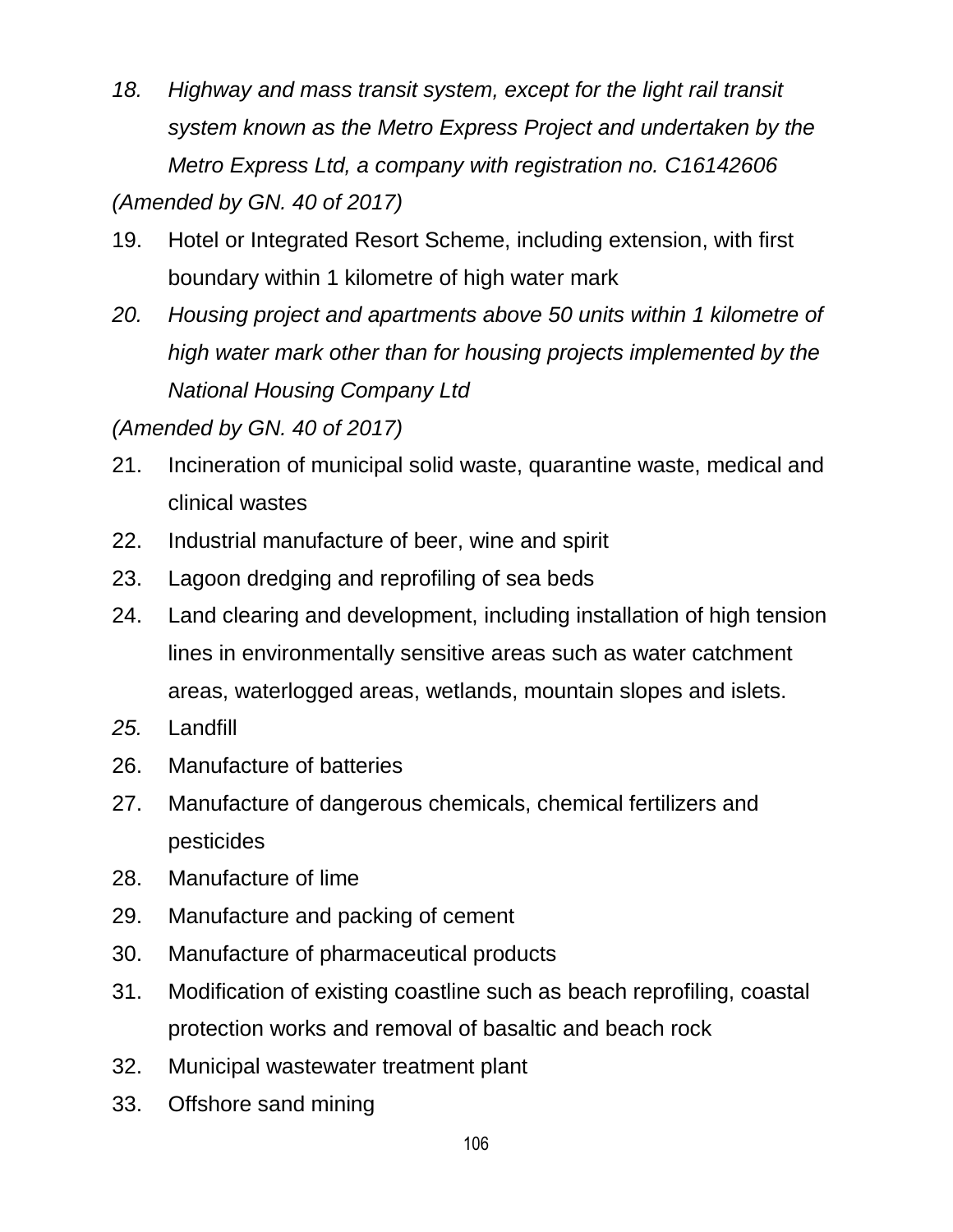- 34. Parcelling out of land above 5 hectares
	- (a) otherwise than by way of division in kind among heirs;
	- (b) to be allocated to persons other than such persons as may be approved by the Minister responsible for the subject of agriculture and who are -
		- (i) bona fide occupiers of housing units forming part of sugar estate camps owned by sugar millers or sugarcane planters;
		- (ii) bona fide occupiers of housing units forming part of tea estate camps;
		- (iii) workers affected by the closure of a sugar factory; or
		- (iv) workers opting for the Voluntary Retirement Scheme
- 35. Petroleum refinery
- 36. Power generating plants
- 37. Pulp and paper manufacture
- 38. Rearing of monkeys.
- 39. Rock quarrying
- 40. Sea outfall
- 41. Shipyard and dry dock
- 42. Stone crushing plant, other than a stone crushing plant set up temporarily for the purposes of a project by a public department [Amended 73/10]
- 43. Sugar factory or refinery
- 44. Tannery and leather finishing
- 45. Transfer station for solid waste
- 46. Used or waste oil treatment and disposal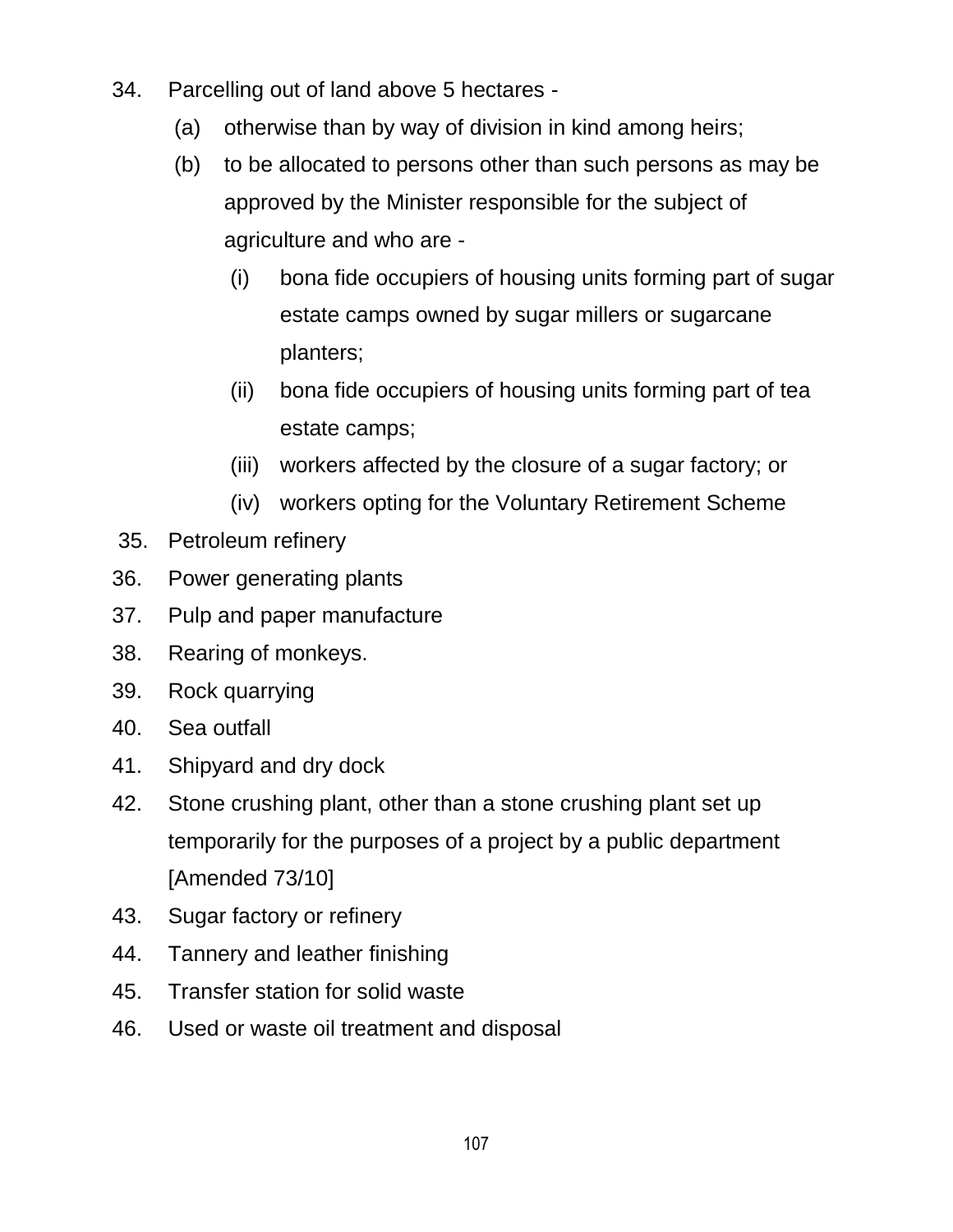[Amended 8/03; repealed and replaced GN 142/06; amended 6/08 (P 8/08) (cio 15.7.08); 18/08 (cio 19.7.08); repealed and replaced GN 57/08 (Rp 1/08)]

 $\overline{\phantom{a}}$  , where  $\overline{\phantom{a}}$ 

 $\overline{\phantom{a}}$  , where  $\overline{\phantom{a}}$ 

## **SIXTH SCHEDULE**

## **(sections 22 and 28A)** [Amended 34/6/08 (P 8/08)]

- 1. Agriculture
- 2. Fisheries and Marine Resources
- 3. Health
- 4. Industry
- 5. Local Government
- 6. Public Infrastructure
- 7. Housing and Lands [Repealed and replaced 6/08 (P 8/08)]
- 8. Water Resources
- 9. Waste Water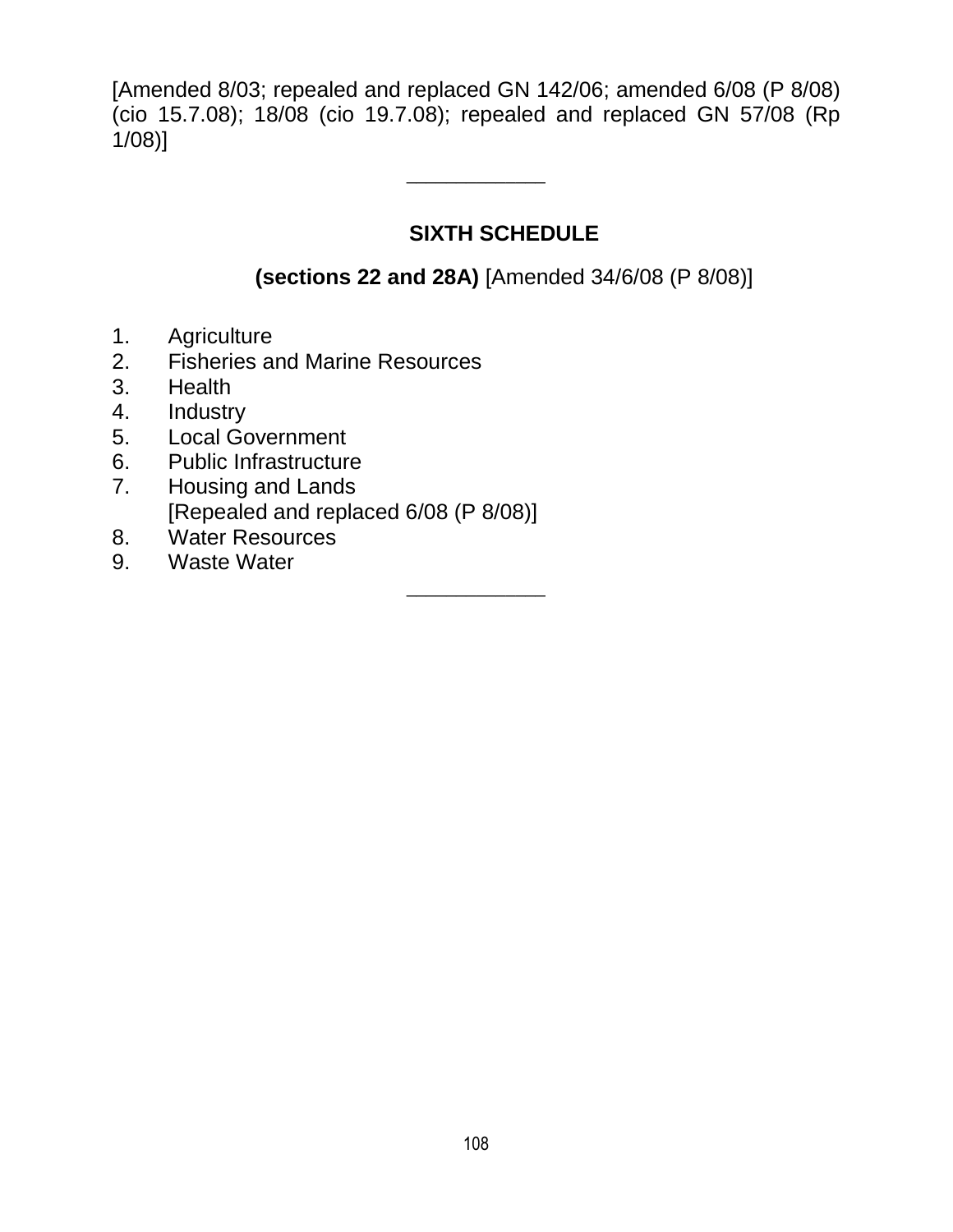# **SEVENTH SCHEDULE**

## (section 50 (1))

# **ICZM Committee**

- 1. The Ministry having responsibility for the subject of environment
- 2. The Ministry having responsibility for the subject of local government
- 3. The Ministry having responsibility for the subject of fisheries
- 4. The Ministry having responsibility for the subject of marine resources
- 5. The Ministry having responsibility for the subject of housing and lands
- 6. The Ministry having responsibility for the subject of shipping and port development
- 7. The Ministry having responsibility for the subject of tourism
- 8. The Ministry having responsibility for the subject of agriculture
- 9. The Ministry having responsibility for the subject of water resources
- 10. The Island Chief Executive or his representative
- 11. Every Municipal Council and every District Council
- 12. The National Coast Guard
- 13. The Police Force
- 14. The Waste Water Authority
- 15. Mauritius Ports Authority
- 16. The Meteorological Services
- 17. The University of Mauritius
- 18. The Mauritius Oceanography Institute
- 19. The Association des Hoteliers et Restaurateurs, ile Maurice (AHRIM)
- 20. The Beach Authority
- 21. The Police de l"Environnement
- 22. The Central Water Authority  $\overline{\phantom{a}}$  , where  $\overline{\phantom{a}}$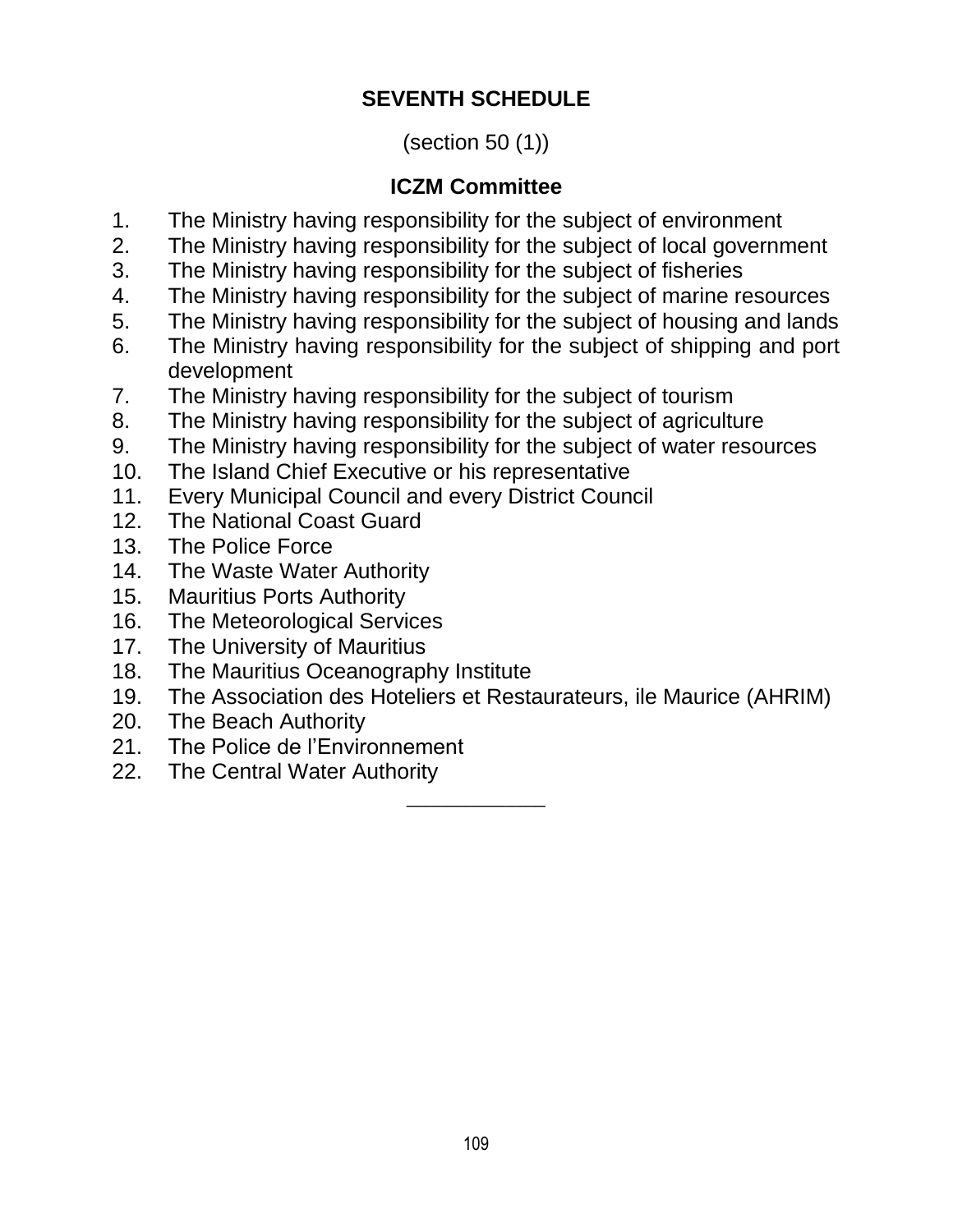# **EIGHTH SCHEDULE** [Amended 34/6/08 ((P 8/08)]

(sections 65 *and 66*) [Repealed and replaced 14/05; Rp 1/08; amended 34/6/08 (P 8/08) (cio 15.7.08)]

## **Designated establishment and payment of environment protection fee**

| Column 1                                                                                                                                                                                                                        | Column <sub>2</sub>                  | Column 3                                          |
|---------------------------------------------------------------------------------------------------------------------------------------------------------------------------------------------------------------------------------|--------------------------------------|---------------------------------------------------|
| Designated<br>establishment                                                                                                                                                                                                     | Fee payable                          | Date payable                                      |
| Hotel                                                                                                                                                                                                                           | 0.85 per cent of<br>monthly turnover | Within 20 days after<br>the end of every<br>month |
| Guest house or<br>tourist residence of<br>more than 4<br>bedrooms<br>[Amended 1/09]                                                                                                                                             | 0.85 per cent of<br>monthly turnover | Within 20 days after<br>the end of every<br>month |
| Premises used in<br>connection with an<br>enterprise engaged<br>in stone crushing or<br>in the manufacture or<br>processing of<br>aggregates, concrete<br>blocks, pre-cast<br>units, coral sand,<br>rock sand or basalt<br>sand | 0.75 per cent of<br>monthly turnover | Within 20 days after<br>the end of every<br>month |
| Premises used in<br>connection with an<br>enterprise engaged<br>in the manufacture,<br>assembly, or<br>importation of -                                                                                                         | 70 rupees per unit                   | Within 20 days after<br>the end of every<br>month |
| 1.                                                                                                                                                                                                                              |                                      |                                                   |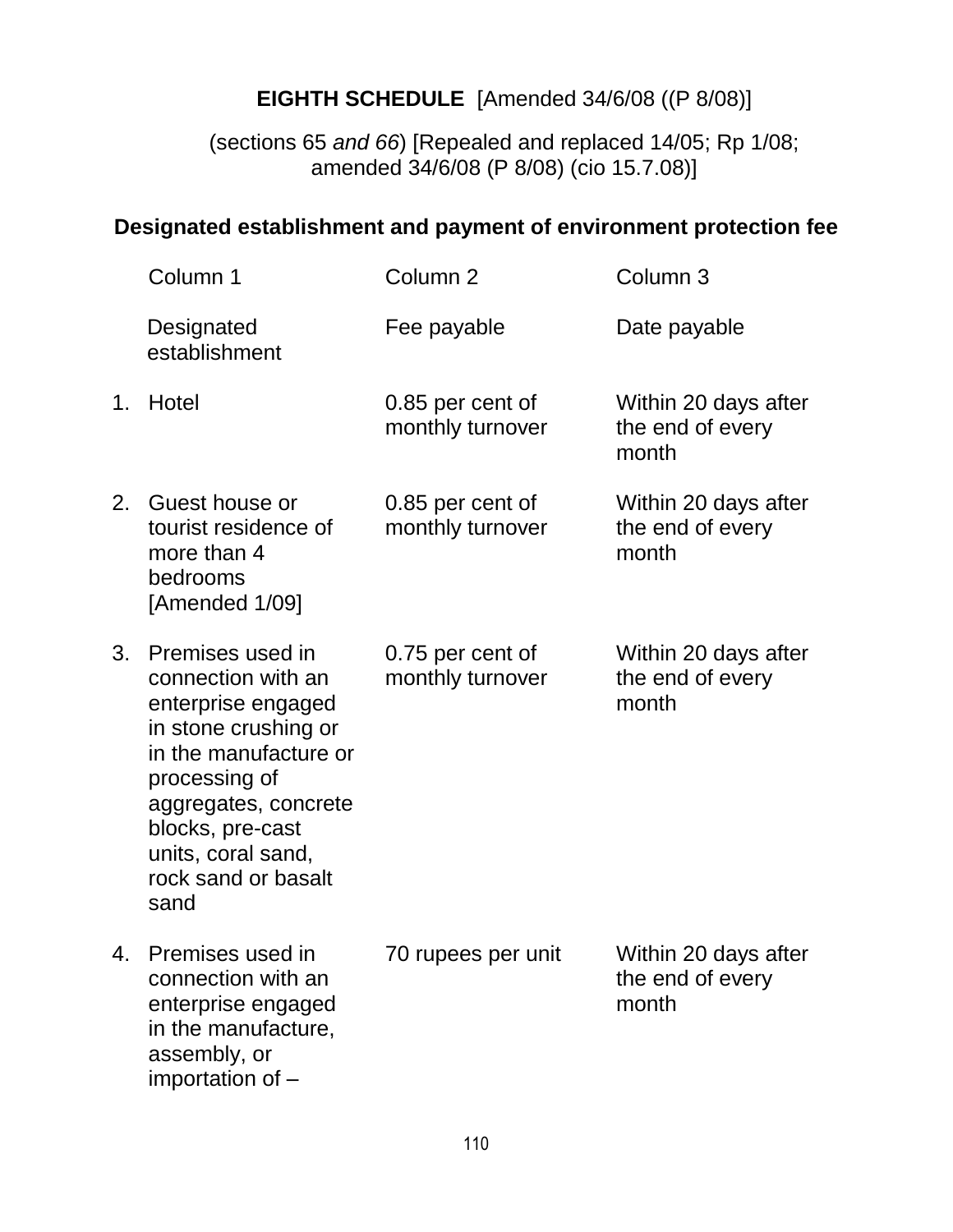- (a) mobile phones having a transaction value or an import value, as the case may be, exceeding 1,000 rupees
- (b) batteries for vehicles other than motorcycles, electric bicycles and electric wheel chairs;
- (c) pneumatic tyres, except those used for motorcycles, bicycles and wheelchairs.

[Repealed and replaced GN 78/09]

Amended by [Act No 14 of 2005]; [Act No.17 of 2007]; [GN No. 57 of 2008]; [Act No. 1 of 2000]; [Reprint No. 1 of 2008]; [GN No. 78 of 2009]; [Act No. 28 of 2013]

 $\overline{\phantom{a}}$  , where  $\overline{\phantom{a}}$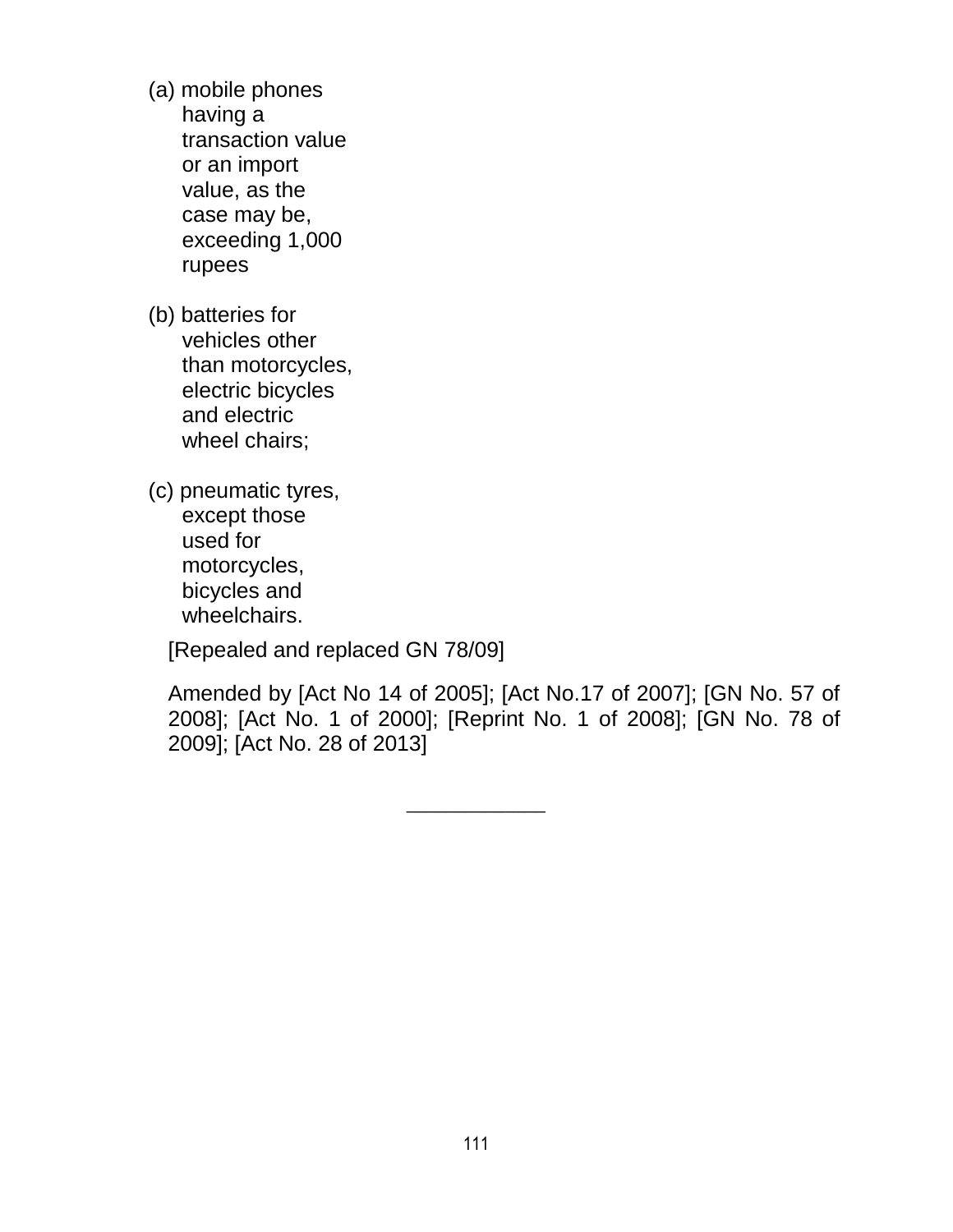#### **NINTH SCHEDULE** [Added 6/08] (section 88(1))

#### **Offences Fine**

Rs

- **1.** Discarding, placing, throwing, leaving behind or causing to be dropped any litter or waste generated from any trade, business, industry, office or any service provider, in any -
	- (a) lake, reservoir, stream or watercourse or upon the bank of any of the same or beach or any part of sea.......................................... 10,000
	- (b) canal, drain or public place.............................. 6,000
- **2.** Discarding, placing, throwing, leaving behind or causing to be dropped any litter, waste or any other article generated other than from a trade, business, industry, office or any service provider, in any -
	- (a) lake, reservoir, stream or watercourse or upon the bank of any of the same or beach or any part of sea....................................................... 3,000
	- (b) canal, drain or public place..................................... 2,000
- **3.** Smoking any tobacco product on any office premises or in any other place of work intended for use or access by the 6,000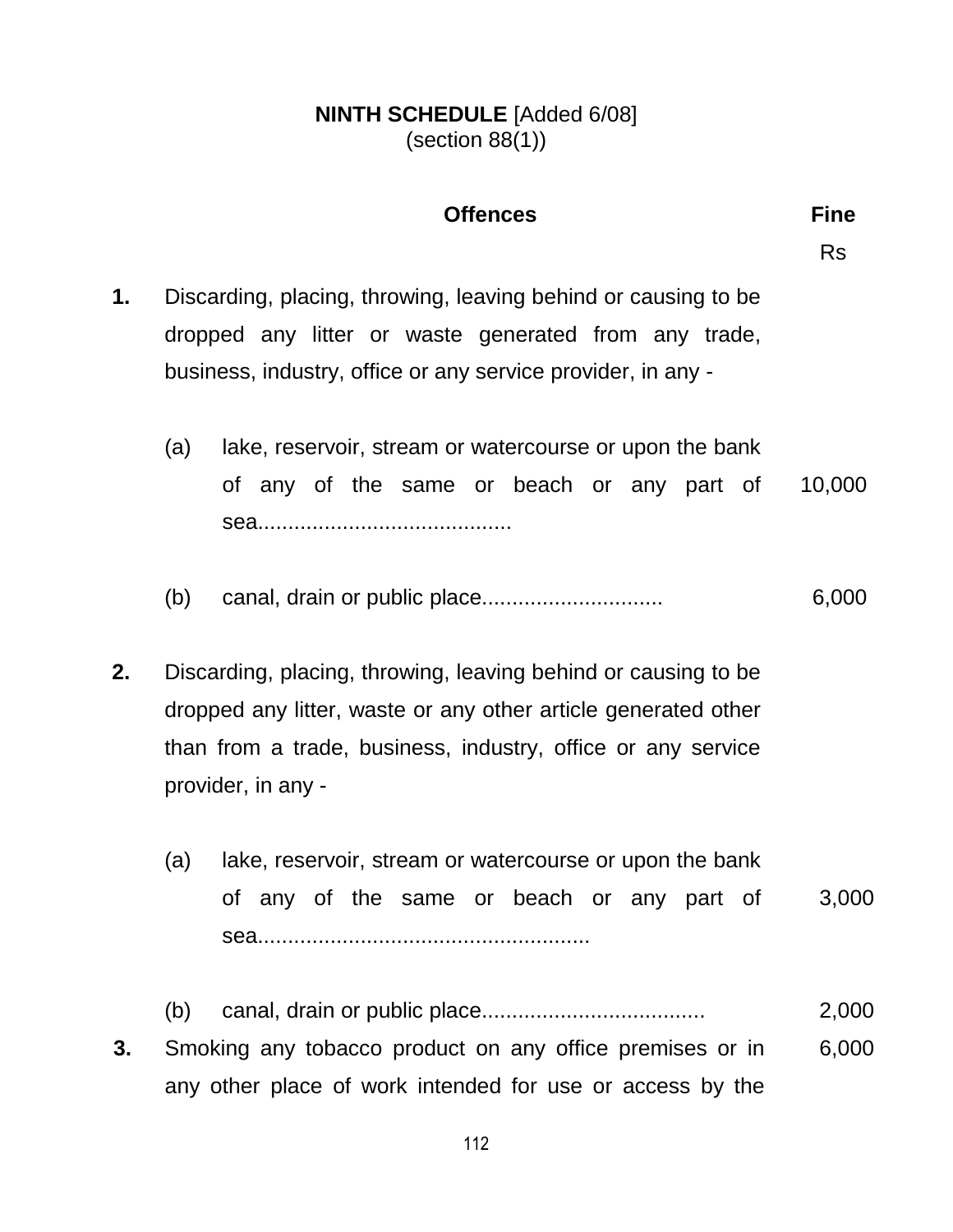public............................................

- **4.** Smoking any tobacco product on any premises of an educational institution................................................................ 6,000
- **5.** Failure to comply with an eyesore abatement notice..................................... 10,000
- **6.** Affixing a poster elsewhere than on a designated site or in any way defacing a designated site........................................... 6,000
- **7.** Unnecessary horning in any place............................................ 5,000

[Added 6/08 (P 8/08); repealed and replaced GN 96/09]

 $\overline{\phantom{a}}$  , where  $\overline{\phantom{a}}$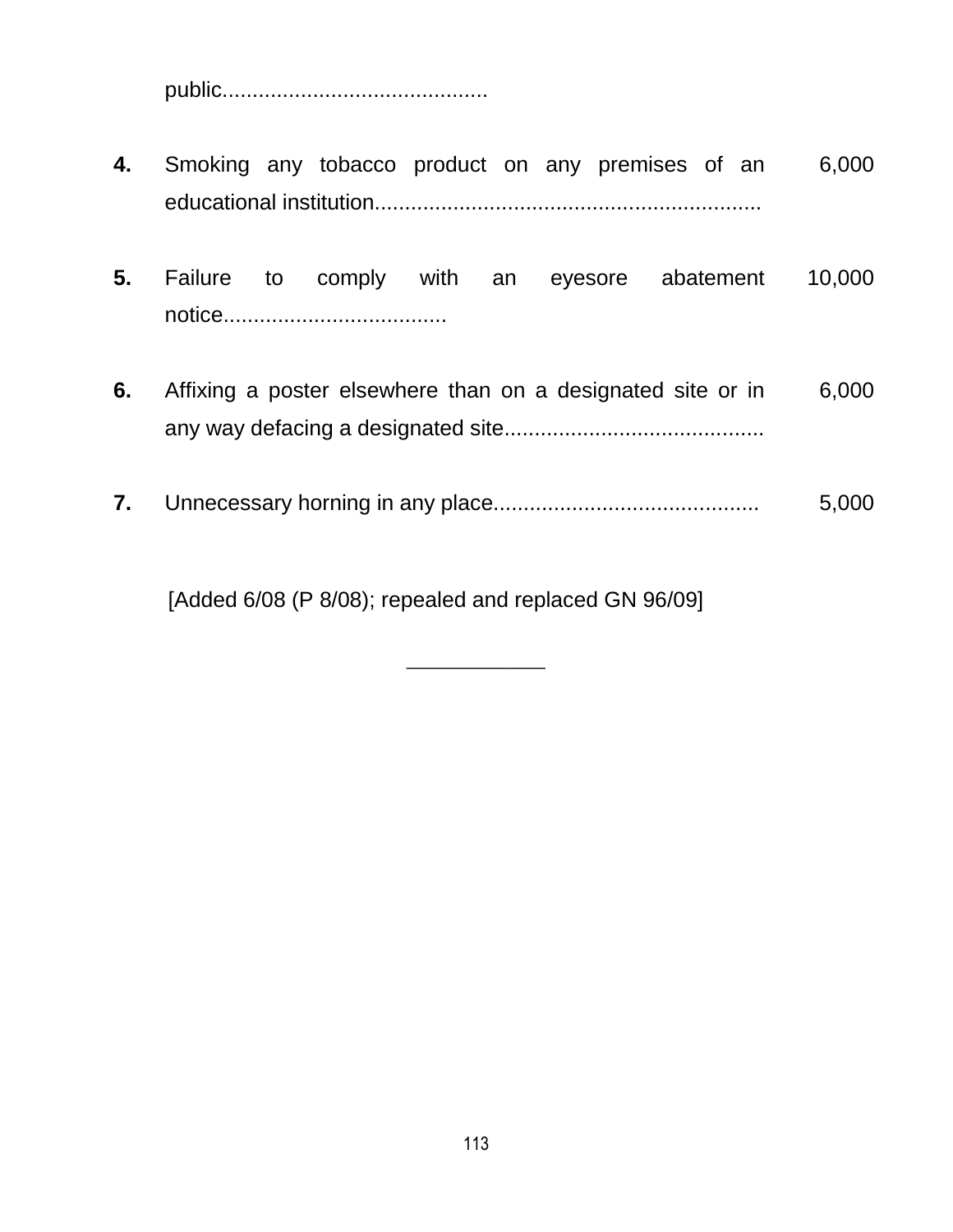# **TENTH SCHEDULE** [Added 6/08]

 $(section 88(1))$ 

#### REPUBLIC OF MAURITIUS

# MINISTRY OF ENVIRONMENT AND NATIONAL DEVELOPMENT UNIT

#### **Fixed Penalty Notice**

(Issued under section 88 of the Environment Protection Act 2002)

| Date                                 |
|--------------------------------------|
|                                      |
|                                      |
|                                      |
|                                      |
|                                      |
|                                      |
| committed the following offence(s) - |
|                                      |
|                                      |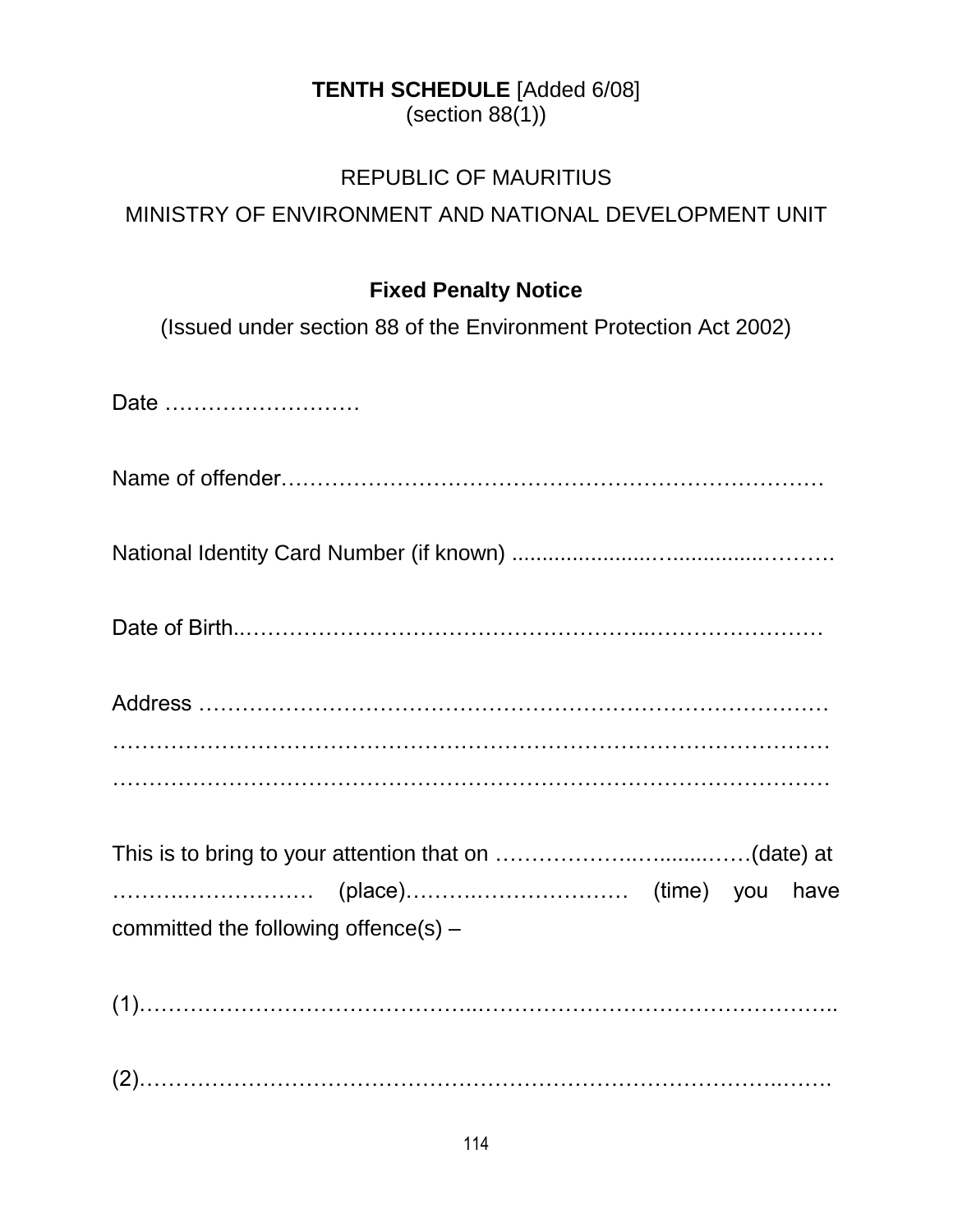(3)………………………………………………………………………..………….

The fine(s) provided for this/these offence(s) as set out in section 88 of the Environment Protection Act is/are respectively -

|  |  |  | and may be paid to the cashier of the District Court |  |  |
|--|--|--|------------------------------------------------------|--|--|

at latest in accordance with section 88 of the Act.

You are hereby called upon to pay the above fine(s) within the time limit mentioned above, failing which you may be prosecuted for the above offence(s) and may, upon conviction, be liable in respect of this offence/each of these offences, to a fine being not less than thrice the relevant amount specified above and costs which shall not be less *than*  Rs1000 nor more than Rs3000.

> Signature:…….…………………… (Name and designation of officer who detected the offence(s))

[Added 6/08]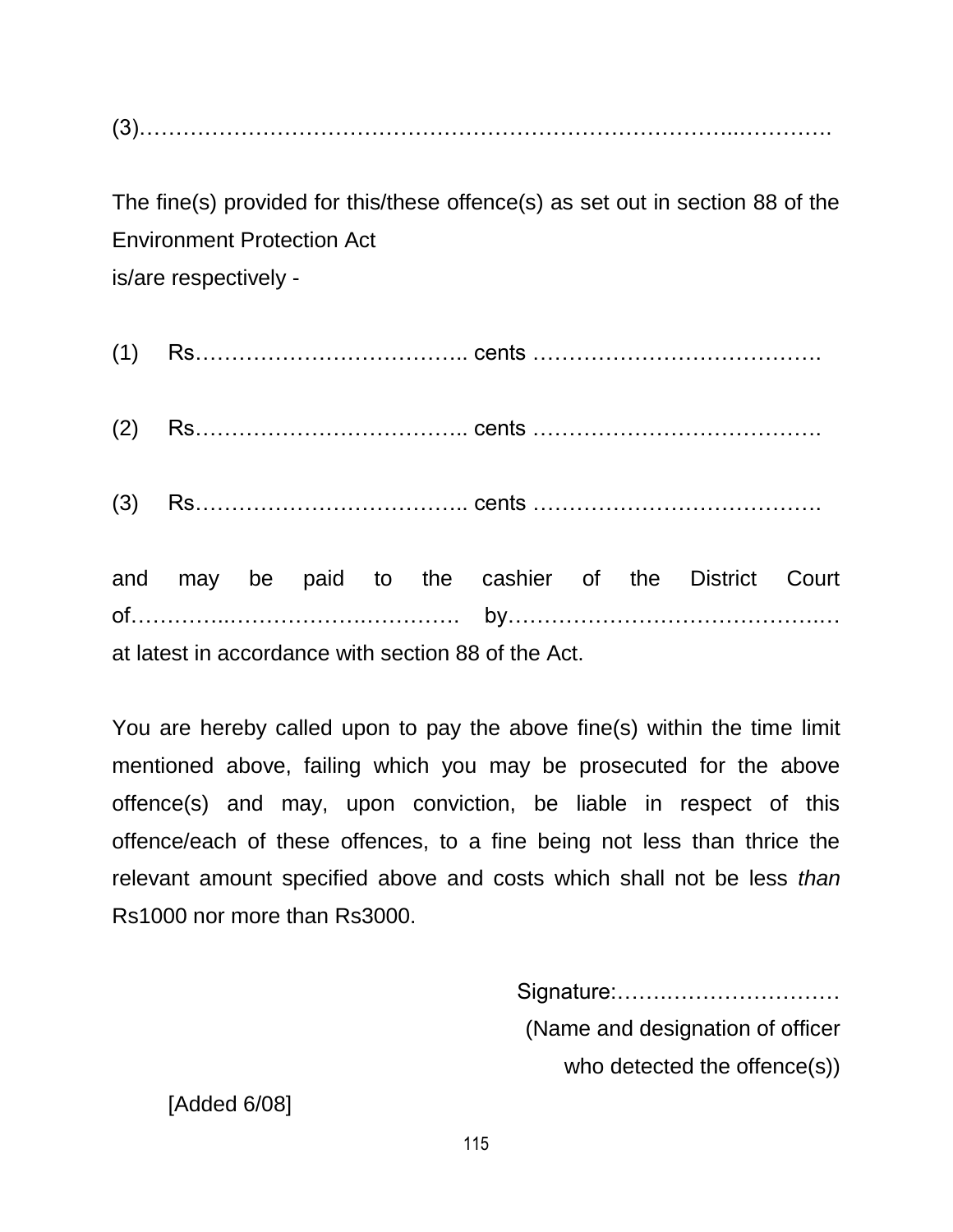#### **ELEVENTH SCHEDULE** [Added 6/08] (section 89(1))

#### **Eyesores**

- 1. Depositing or dumping household, commercial or trade refuse, vehicle wrecks, agricultural, building or excavation waste, animal carcasses or any other waste materials on any premises
- 2. Erection, placement or display of an advertisement, sign, banner, bill or poster, which is visible from the road and which disfigures or injuriously affects the view of rural scenery or the natural beauty of a landscape or the amenities of any historic or public building or monument, or any place frequented by the public
- 3. Keeping of any house, tenement or other building in a state of disrepair, which has become waste and ruinous, or has become the receptacle for filth or other nuisances
- 4. Unsightly overgrowth of vegetation on any premises
- 5. Unsightly stockpile of any material on any premises
- 6. Keeping any house, tenement, wall or any other structure or building in a dirty or unsightly state

[Added GN 18/09] [Added 6/08]

 $\overline{\phantom{a}}$  , where  $\overline{\phantom{a}}$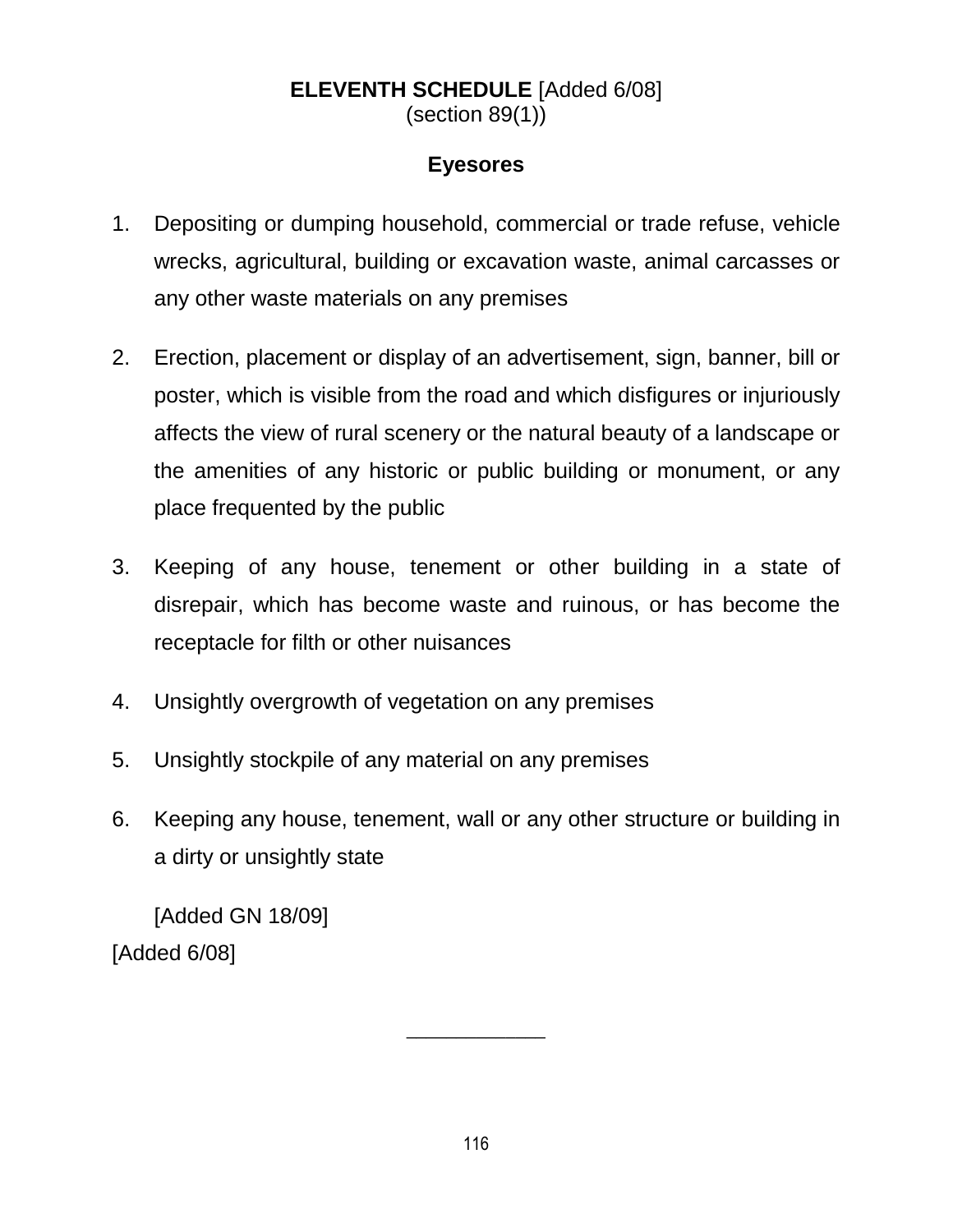# **TWELFTH SCHEDULE** [Added 6/08]

(section 89(2))

#### REPUBLIC OF MAURITIUS

#### MINISTRY OF ENVIRONMENT AND NATIONAL DEVELOPMENT UNIT

#### **Eyesore Abatement Notice**

Name of offender:…………………………………………………………………

Address:…………………………………………………………………………….

Take notice that for the purpose of enquiry under section 89 of the Environment Protection Act 2002, authorised officer………………………………………………………………… of Enforcing Agency...………………………………………….has inspected your premises and building/structure/land and has observed the presence of the following eyesore/s -

(a)………………………………………….………………………………………

(b)……………………………………………..……………………………………..

(c)…………………………………..…………..……………………………………

You are requested to remove the eyesore/s constituting the violation on your premises or land/building/structure within a period of not more than….…………… days from the date on which this notice is served upon you.